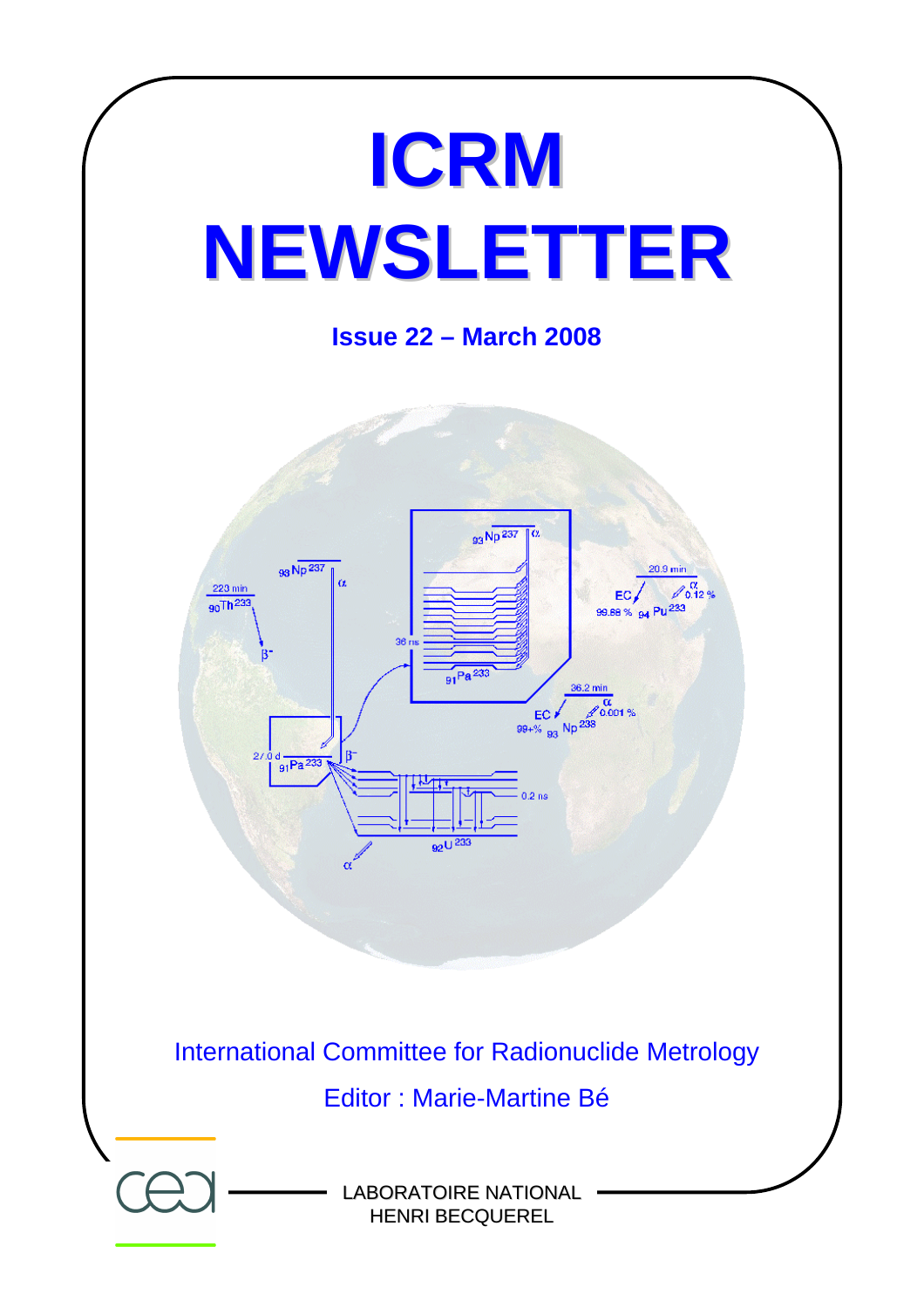ICRM Newsletter 2007 Issue 22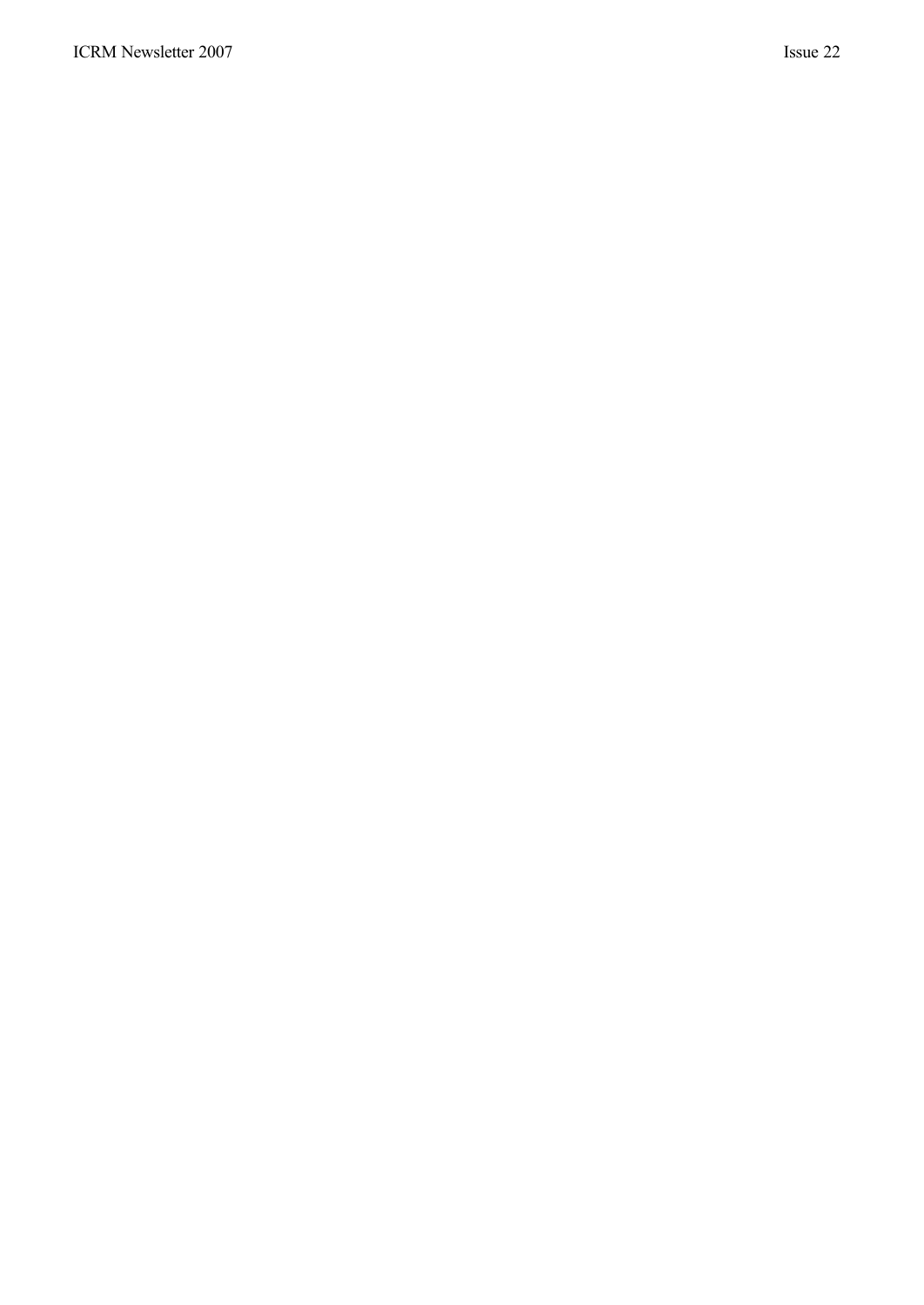# **International Committee for Radionuclide Metrology ICRM**

### **ICRM NEWSLETTER Issue 22**

NOT FOR PUBLICATION. This document should neither be quoted as a reference in publications nor listed in abstract journals, no reference should be made to the information contained in this Newsletter except with the permission of the author and as a private communication. Such permission should be sought directly from the contributor and not through the editor. The ICRM makes no warranty, express or implied or assumes any legal liability or responsibility for the accuracy, completeness or usefulness of any information, apparatus, product or process disclosed, or represents that its use would not infringe privately owned rights.

| Editor:     | Marie-Martine Bé                                    |
|-------------|-----------------------------------------------------|
|             | LNE-Laboratoire National Henri Becquerel (LNE-LNHB) |
|             | CEA-Saclay                                          |
|             | 91191 Gif-sur-Yvette Cedex                          |
|             | France                                              |
|             | Tel.: $+33169084641$                                |
|             | Fax.: $+33169082619$                                |
|             | E-mail: mmbe@cea.fr                                 |
| Web Editor: | Christophe Dulieu                                   |
|             | LNE-Laboratoire National Henri Becquerel (LNE-LNHB) |
|             | CEA-Saclay                                          |
|             | 91191 Gif-sur-Yvette Cedex                          |

E-mail : christophe.dulieu@cea.fr

France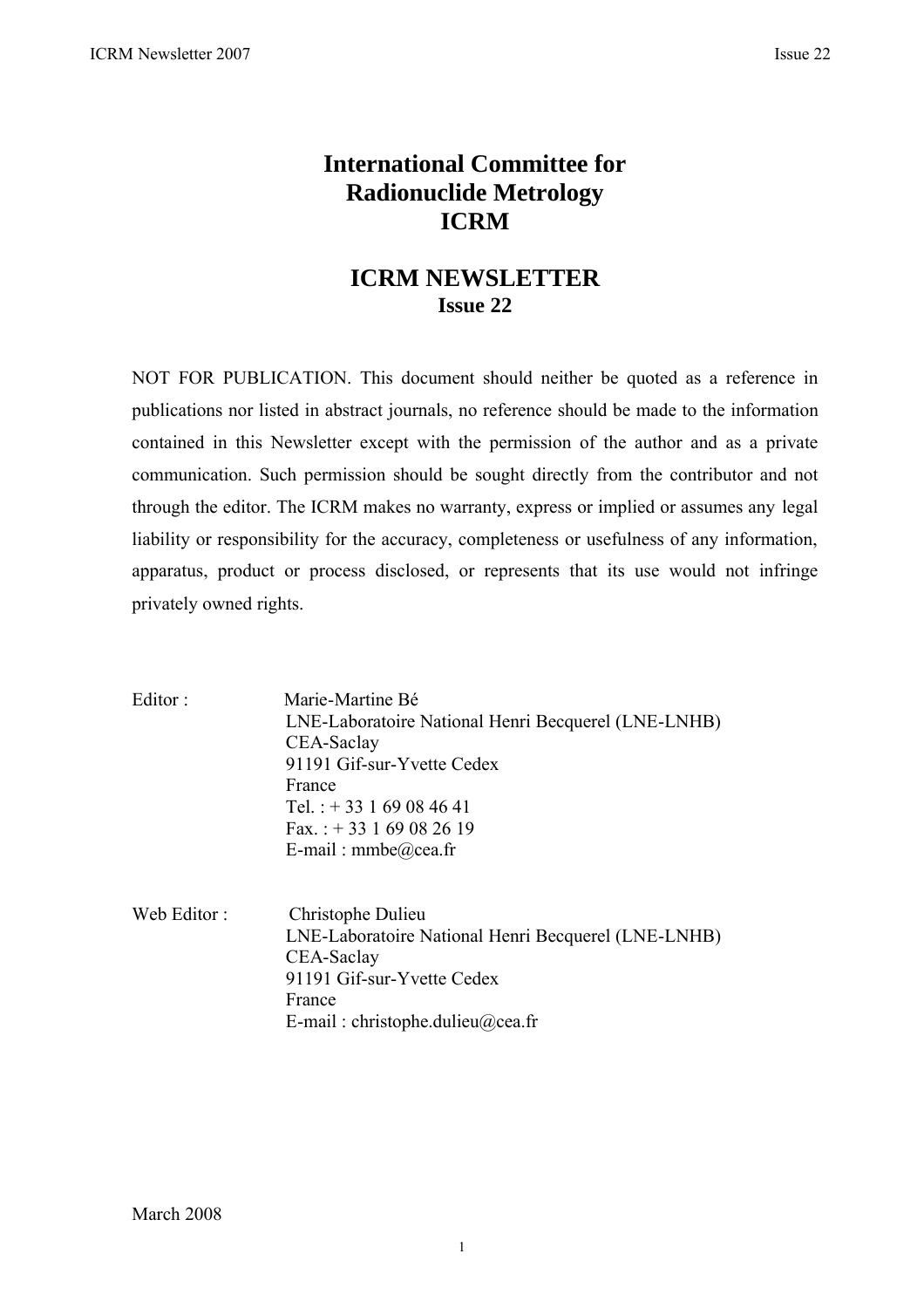ICRM Newsletter 2007 Issue 22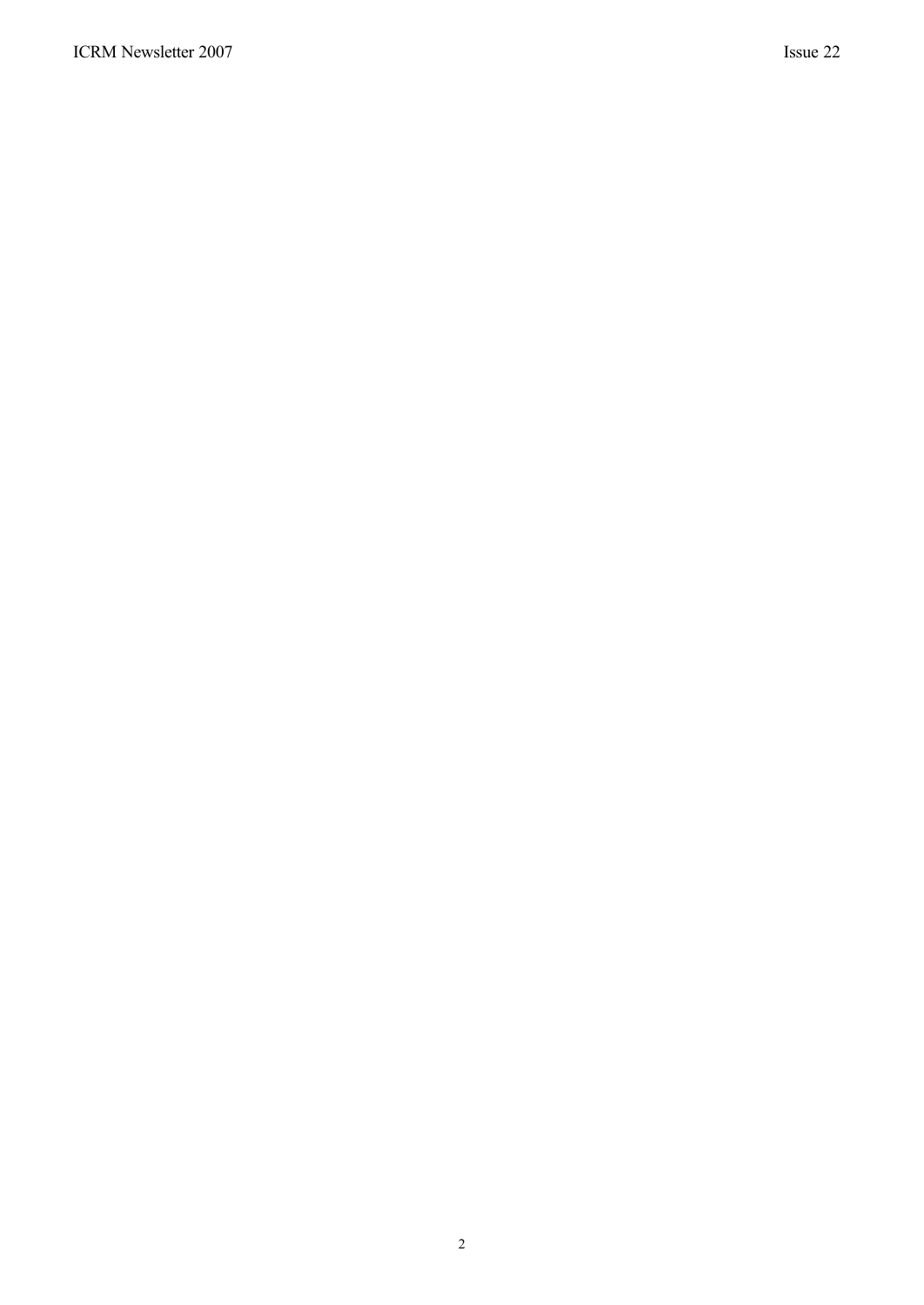# **CONTENTS**

Contributions

Editorial

Instructions to Contributors

President's message

Announcement : 5<sup>e</sup> ICRM Low-Level Radioactivity Measurement Techniques

Reports of the Working Group Coordinators

# **CONTRIBUTIONS**

|   | $\triangleright$ Australia | Radiation Metrology, ANSTO,<br>$\bullet$<br>Lucas Heights                                                                                     |
|---|----------------------------|-----------------------------------------------------------------------------------------------------------------------------------------------|
|   | <b>Austria</b>             | <b>IAEA</b> Nuclear Data Section,<br>$\bullet$<br>Vienna                                                                                      |
|   |                            | Bundesamt für Eich- und Vermessungswesen, BEV,<br>$\bullet$<br>Vienna                                                                         |
|   |                            | Institut für Isotopenforschung und Kernphysik, Vienna<br>$\bullet$                                                                            |
| ➤ | <b>Belgium</b>             | Institute for Reference Materials and Measurements, IRMM,<br>$\bullet$<br>Geel                                                                |
|   |                            | SCK.CEN, Mol<br>$\bullet$                                                                                                                     |
| ➤ | <b>Brazil</b>              | Laboratório Nacional de Metrologia das Radiações Ionizantes,<br>$\bullet$<br>LNMRI/IRD/CNEN, (SA1/SA2),<br>Rio de Janeiro                     |
| ≻ | Croatia                    | Laboratory for Measurements of Low-level Radioactivity, RBI<br>$\bullet$<br>Zagreb                                                            |
| ≻ | <b>Czech Republic</b>      | Czech Metrology Institute, CMI<br>$\bullet$<br>Prague                                                                                         |
| ➤ | <b>Denmark</b>             | National Institute of Radiation Protection, SIS<br>Herley                                                                                     |
|   | <b>France</b>              | Laboratoire National Henri Becquerel, LNE-LNHB,<br>Saclay                                                                                     |
| ≻ | <b>Germany</b>             | Physikalisch - Technische Bundesanstalt, PTB,<br>$\bullet$<br>Braunschweig                                                                    |
|   | <b>India</b>               | Bhabha Atomic Research Centre, BARC, (SA1/SA2),<br>$\bullet$<br>Mumbai                                                                        |
| ≻ | <b>Japan</b>               | National Metrology Institute of Japan, National Institute of<br>$\bullet$<br>Advanced Industrial Science and Technology, NMIJ/AIST<br>Tsukuba |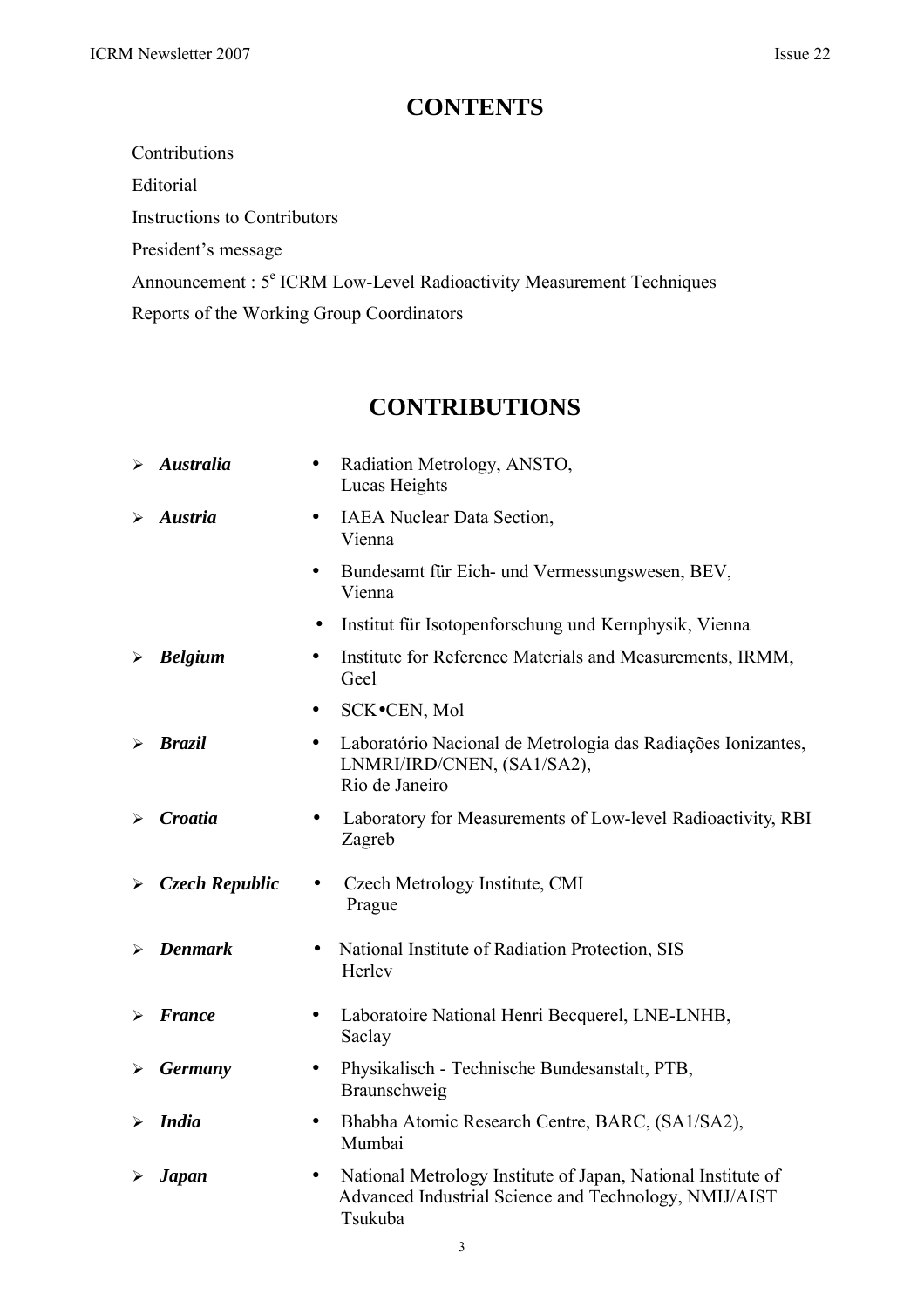|   | $\triangleright$ Poland | Laboratory of Radioactive Standards, RC POLATOM,<br>$\bullet$<br>Otwock-Swierk                               |
|---|-------------------------|--------------------------------------------------------------------------------------------------------------|
| ⋗ | Romania                 | Institutul National de Fizica si Inginerie Nucleara, IFIN-HH,<br>$\bullet$<br>(SA1/SA2),<br><b>Bucharest</b> |
| ⋗ | Russia                  | D.I. Mendeleyev Institute for Metrology, VNIIM,<br>$\bullet$<br>St. Petersburg                               |
| ➤ | <b>Slovak Republic</b>  | Slovak Institute of Metrology, SMU,<br>$\bullet$<br><b>Bratislava</b>                                        |
| ⋗ | <b>Slovenia</b>         | Laboratory for Radiological Measurement Systems and Radioactivity<br>Measurements, JSI,<br>Ljubljana         |
| ➤ | <b>Spain</b>            | Laboratorio de Metrología de Radiaciones Ionizantes, CIEMAT<br>$\bullet$<br>Madrid                           |
| ➤ | <b>South Africa</b>     | CSIR-National Metrology Laboratory,<br>$\bullet$<br>Cape Town                                                |
|   | Switzerland             | Institut universitaire de Radiophysique Appliquée, IRA/METAS,<br>$\bullet$<br>(SA1/SA2),<br>Lausanne         |
| ⋗ | <b>Taiwan</b>           | Institute of Nuclear Energy Research, NRSL/INER<br>Longtan                                                   |
| ➤ | <b>United Kingdom</b>   | National Physical Laboratory, NPL<br>$\bullet$<br>Teddington                                                 |
|   |                         |                                                                                                              |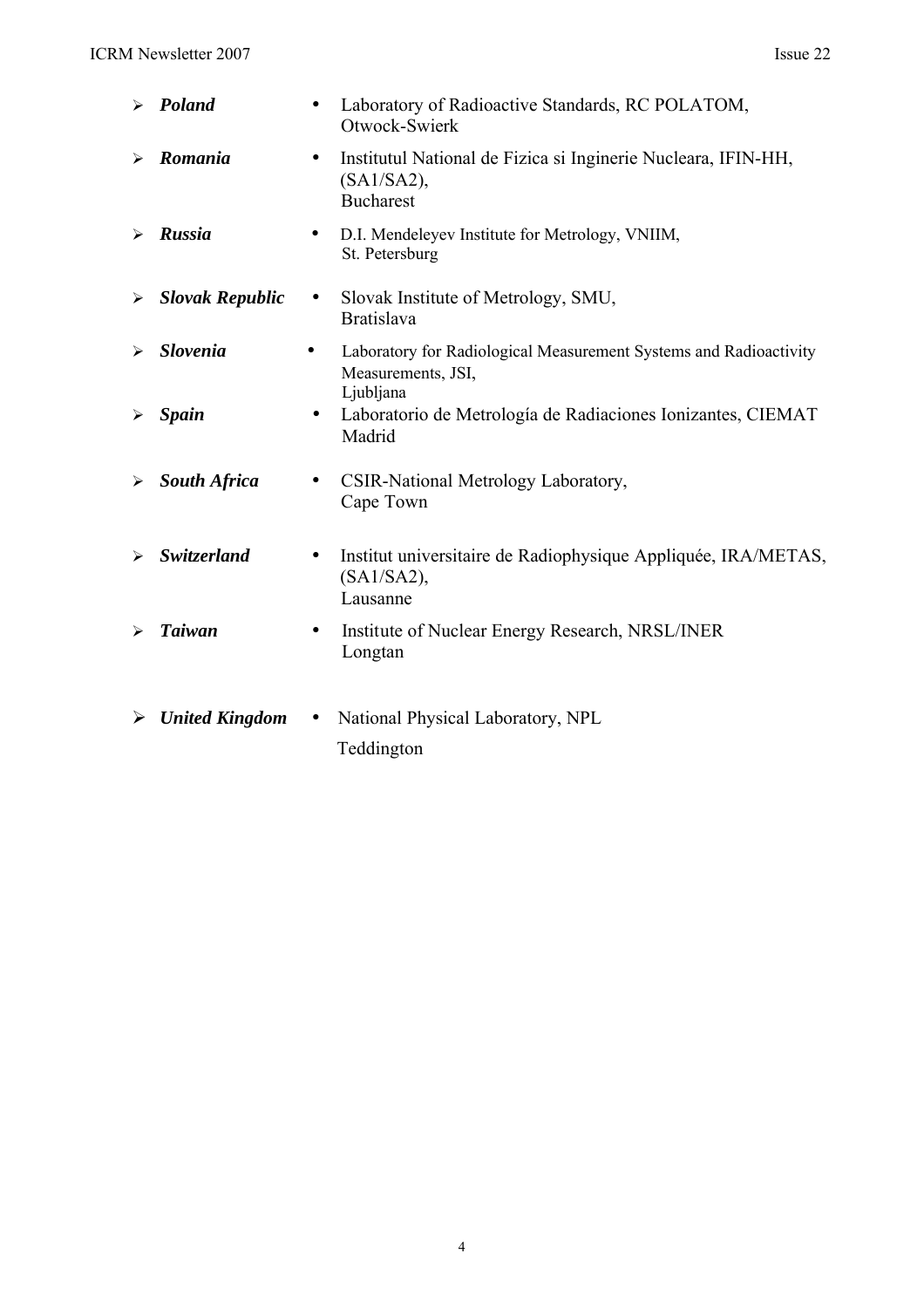# **EDITORIAL**

This newsletter was established in response to a recommendation of the International Committee for Radionuclide Metrology made during its General Meeting in Grenoble 1985. It is meant to serve as a medium for informal exchange of information between workers active in the field of Radionuclide Metrology.

The scope of the Radionuclide Metrology Newsletter is to describe briefly current activities in the following topics :

- foil and source preparation;
- $\alpha$ -, β- and γ-ray spectrometry including spectrum evaluation;
- improvement and development of radionuclide measurement techniques;
- measurement and evaluation of radionuclide data:
- low-level radioactivity measurement techniques;
- life-sciences:
- quality assurance and traceability.

In order to ensure that the Newsletter is as comprehensive and informative as possible, contributions are sought from all laboratories known to be engaged in measurements and data evaluation techniques relevant to Radionuclide Metrology.

All previous contributors will be informed concerning the deadline for the next issue. New contributing Radionuclide Metrology laboratories are welcome. Please contact the editor.

Any comments on this issue or suggestions for improvement will be welcome.

At the ICRM General Meeting in Paris 1995, it was decided that the ICRM Newsletter would also allow for the distribution of Progress/Planning Reports SA1 and SA2.

From the experience of this issue, we have the following situation : Laboratories regard their normal Newsletter contribution as the fulfilment of SA1/SA2. In this case this is indicated on the contribution by "SA1/SA2". Or laboratories provide (additionally) the traditional SA1/SA2 reports which should not be longer than 2 pages. In the latter case it should be mentioned in the accompanying letter, that the SA1/SA2 contributions be intended for publication in the Newsletter.

For economy reasons, at the ICRM General Meeting in Dublin 2003, it was agreed that the ICRM Newsletter would be put in the LNE-LNHB (former BNM-LNHB) web site (http://www.nucleide.org/Publications/icrm\_newsletter.htm ) distributed in hard copy , or CDrom only to those whom have asked for it.

• Contributions may be sent by E-mail as an attachment in MS Word or as plain text file.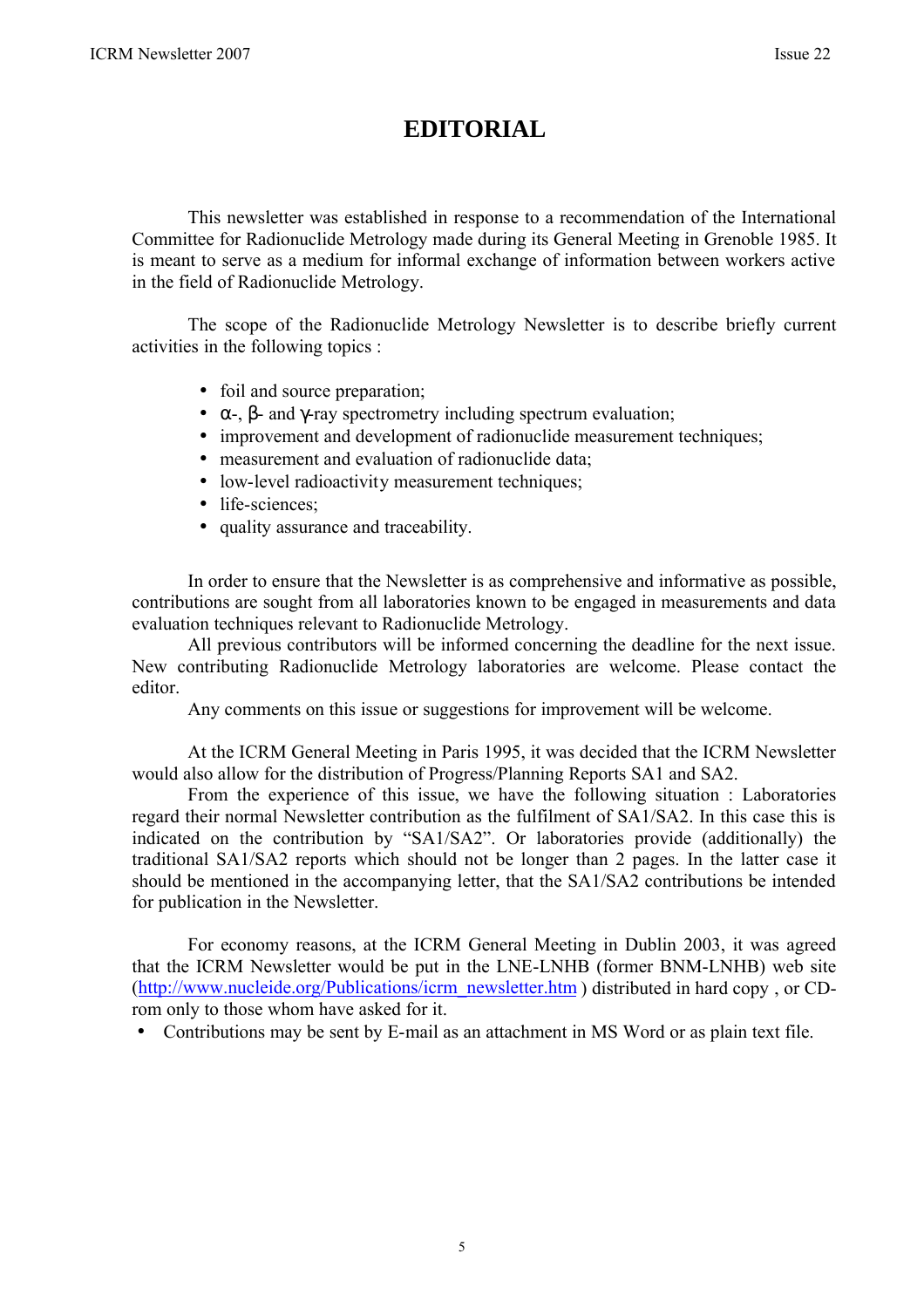ICRM Newsletter 2007 Issue 22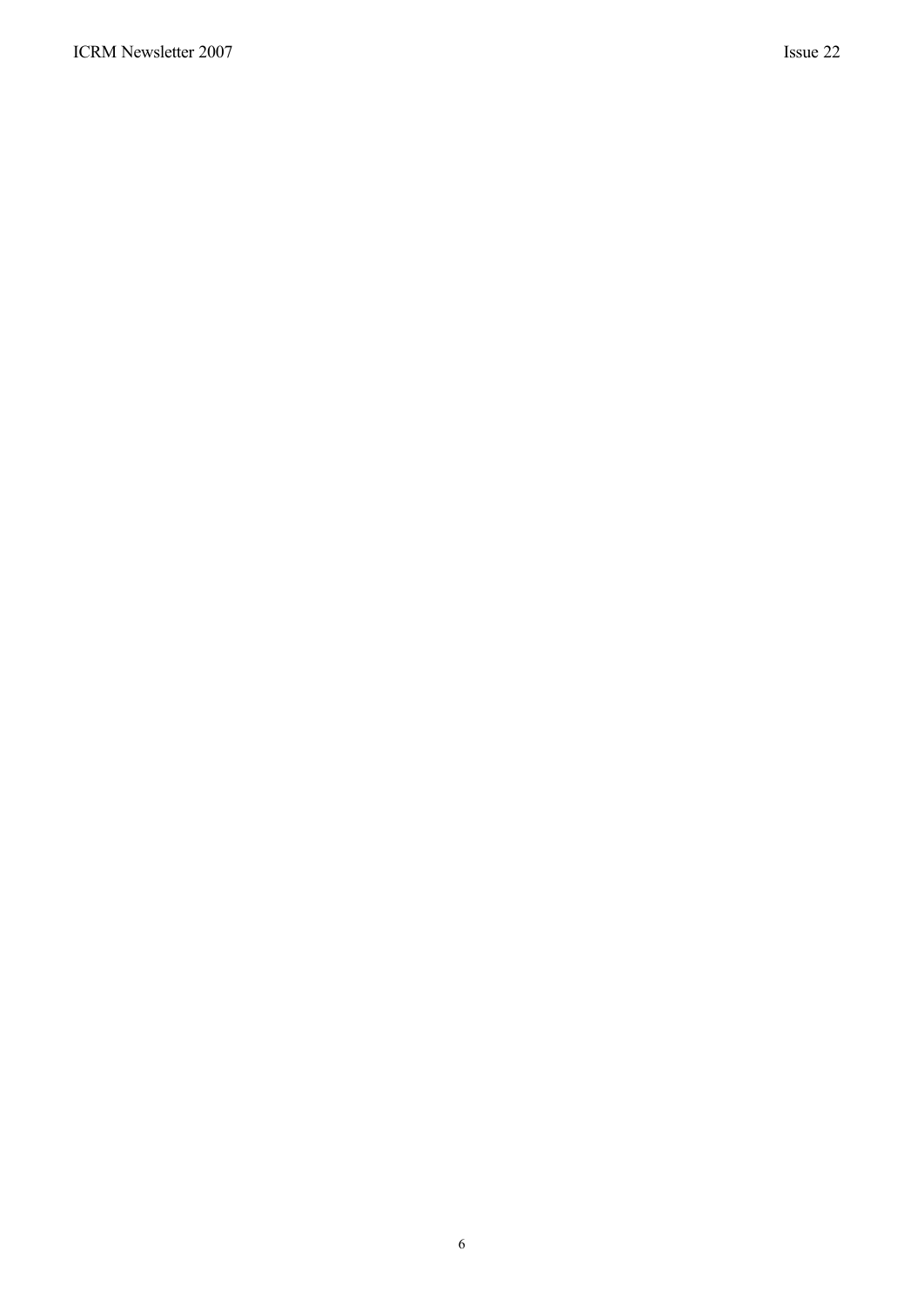# **INSTRUCTIONS TO CONTRIBUTORS**

This Newsletter is realised with no alterations by the editor. To ensure readability and avoid unnecessary work by the editor, it is suggested that :

- Contributions should be typed on plain white A4 paper (21 cm x 29,7 cm) **format** inside a box of **15,5 cm x 20 cm** which should be situated **4,5 cm** from the upper and **3 cm** from the left margin. Please use font **Times New Roman** size **12**. The format indicated below should be followed.
- Contributions should contain **no** page number, date, signature, or any correspondence references typed on this sheet. Correspondence to the editor must be on a separate sheet.
- Contributions should be in English and carefully proofread by the authors.
- References to publications or reprints should be completed as required by the Physical Review.
- Complete mailing address and the name of a person who can be contacted for additional information by those desiring it should be given at the end.
- Please use the **"contribution.dot**" file.
- Please note that only files on "Word" format will be accepted.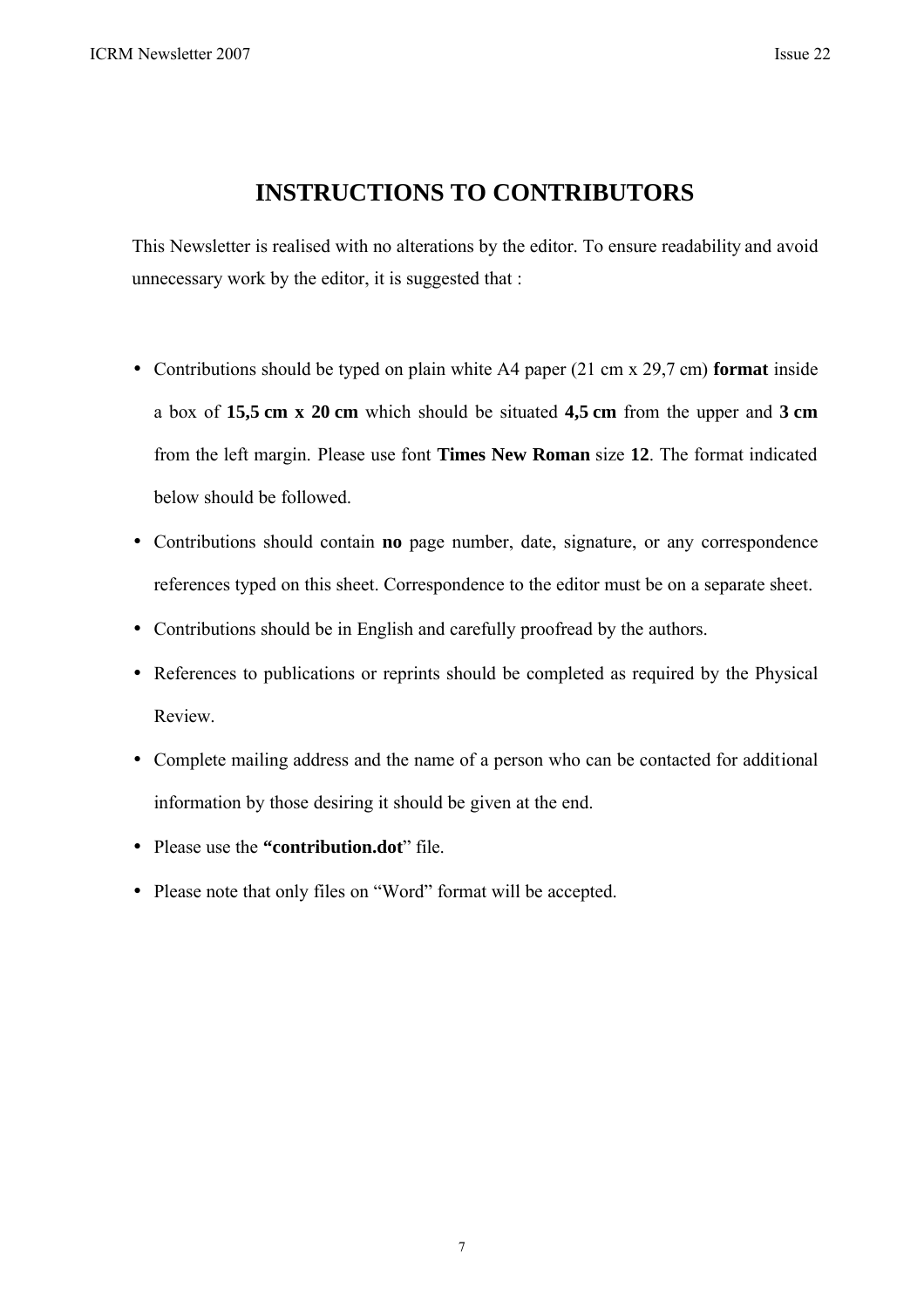#### **Contribution Format**

| <b>LABORATORY</b>                           | Name of laboratory                                                                                                                                                                                                                                                                                                                                                                                                                            |
|---------------------------------------------|-----------------------------------------------------------------------------------------------------------------------------------------------------------------------------------------------------------------------------------------------------------------------------------------------------------------------------------------------------------------------------------------------------------------------------------------------|
| <b>NAMES</b>                                | If more than one laboratory is involved, identify affiliation<br>through abbreviations (ORNL, LASL, etc.).<br>Visitors can also be identified with asterisks.                                                                                                                                                                                                                                                                                 |
| <b>KEYWORDS</b>                             | Alpha spectrometry, beta spectrometry, calorimetry, (anti)                                                                                                                                                                                                                                                                                                                                                                                    |
|                                             | coincidence method, cryogenic detector, data evaluation, data<br>measurement, Euromet, gamma-ray<br>spectrometry,<br>gas<br>proportional counter, ionisation chamber, life sciences, liquid<br>scintillation,<br>low-level, NaI well counter,<br>neutron<br>measurement, radioactive gas, radiochemistry, simulation code,<br>SIR, source preparation, X-ray spectrometry, radionuclide by<br>name (e.g. 55Fe or Fe-55). Choose the good ones |
| <b>APPARATUS</b><br><b>ACTIVITY</b>         | Choose one; the former for experiments and the latter for<br>compilations, calculations, or theory.                                                                                                                                                                                                                                                                                                                                           |
| <b>RESULTS</b>                              | Use this for experimental results.                                                                                                                                                                                                                                                                                                                                                                                                            |
| <b>PUBLICATIONS</b>                         | Use Physical Review style. Include only published materials.                                                                                                                                                                                                                                                                                                                                                                                  |
| <b>IN PROGRESS</b>                          | Use this for description of the current work.                                                                                                                                                                                                                                                                                                                                                                                                 |
| <b>INFORMATION</b><br><b>SOURCE</b>         | Use this for evaluations or compilations.                                                                                                                                                                                                                                                                                                                                                                                                     |
| IN PREPARATION                              | Use this to also indicate papers submitted for publication.                                                                                                                                                                                                                                                                                                                                                                                   |
| <b>OTHER RELATED</b><br><b>PUBLICATIONS</b> | Optional.                                                                                                                                                                                                                                                                                                                                                                                                                                     |
| <b>ADDRESS</b>                              | Mailing address. Give also telephone, telex, fax numbers and<br>E-mail.                                                                                                                                                                                                                                                                                                                                                                       |
| <b>CONTACT</b>                              | Single contact person.                                                                                                                                                                                                                                                                                                                                                                                                                        |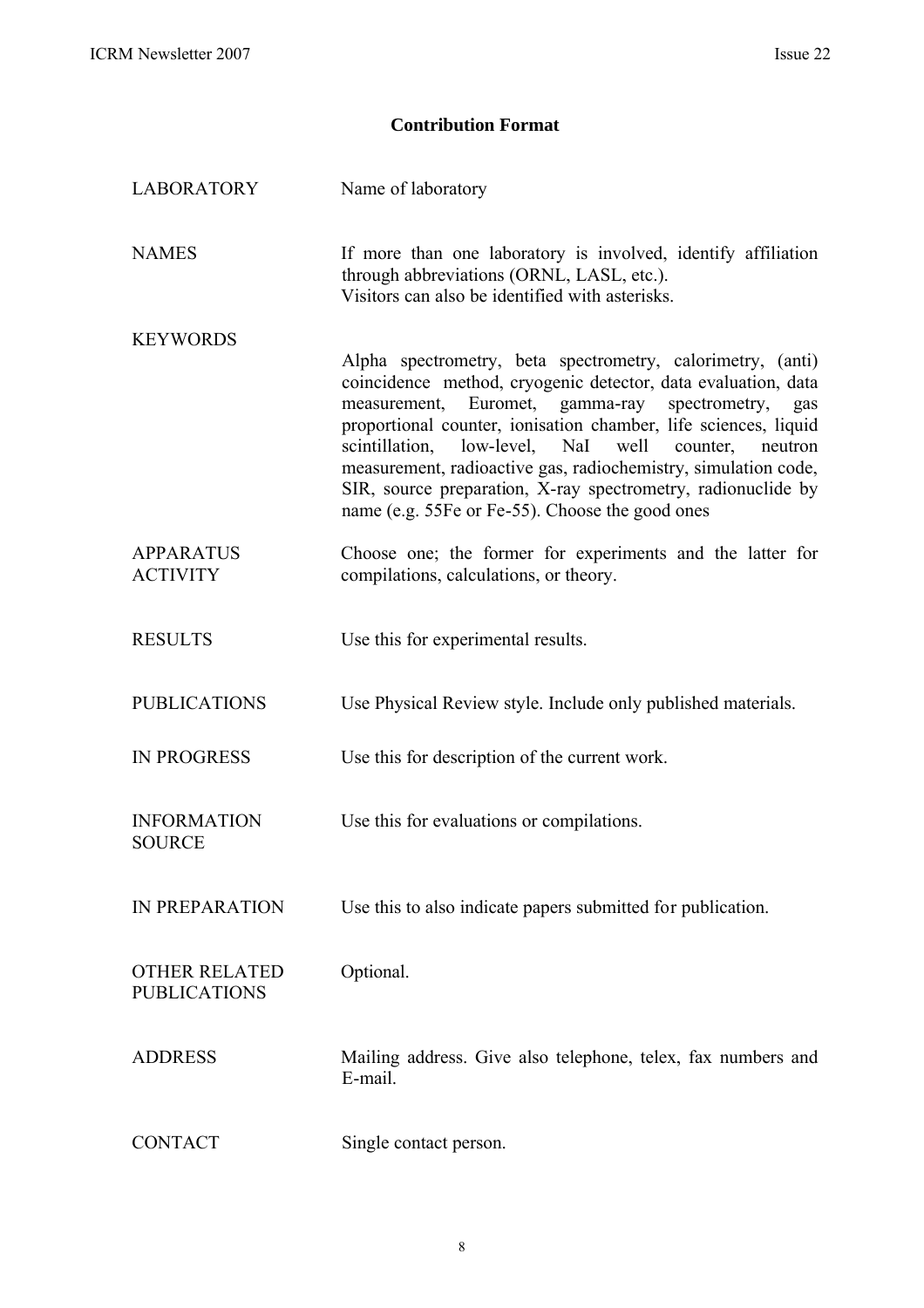## General information on ICRM (President's Message)

The International Committee for Radionuclide Metrology (ICRM) is an association of radionuclide metrology laboratories whose membership is composed of delegates of these laboratories together with other scientists (associate members) actively engaged in the study and applications of radioactivity. It explicitly aims at being an international forum for the dissemination of information on techniques, applications and data in the field of radionuclide metrology. This discipline provides a range of tools for tackling a wide variety of problems in numerous other fields, for both basic research and industrial applications.

There are 38 institutions now represented by delegates in the ICRM. The ICRM has no membership fee and no paid secretariat or other staff. Its overall direction is determined by the delegates in General Meetings, which convene usually every two years, where organizational guidelines and directions for the working programs are agreed upon. The following officers of ICRM are presently serving on the Executive Board:

| Yoshio Hino <sup>1</sup>          |
|-----------------------------------|
| Matjaz Korun <sup>2</sup>         |
| Guy Ratel <sup>3</sup>            |
| Carlos José da Silva <sup>4</sup> |
| Pierino De Felice <sup>5</sup>    |
| Mike Woods <sup>6</sup>           |
|                                   |

The Executive Board heavily on the Nominating Committee which has the objective of ensuring the continuity of purpose and vigour of ICRM. It does this by soliciting from the membership, and by itself proposing, the names of eligible candidates to fill vacancies about to occur on the Executive Board and the Nominating Committee. The current membership of this committee is:

| Chairperson | <b>Bruce Simpson</b>                |
|-------------|-------------------------------------|
| Members     | Maria Sahagia <sup>8</sup>          |
|             | Herbert Jan $\beta$ en <sup>9</sup> |

Plenary meetings of the ICRM are held biennially, and have developed into a successful instrument of communication among various specialists, thus encouraging international cooperation. The most recent series of ICRM meetings was at the  $16<sup>th</sup>$  International Conference on Radionuclide Metrology and its Applications (ICRM 2007), which took place on 3 - 7 September 2007 at the Arabella Sheraton Grand Hotel in Cape Town, South Africa. The local organization was undertaken by the National Metrology Institute of South Africa (NMISA) in partnership with the iThemba Laboratory for Accelerator Based Sciences located near Cape Town.

 Our appreciation and thanks go to all who contributed to this very successful and busy meeting. In particular we recognize the great contributions made by Dr. Bruce Simpson and his local organizing team, the Scientific Programme Committee, the referees and session chairmen and to the authors of papers.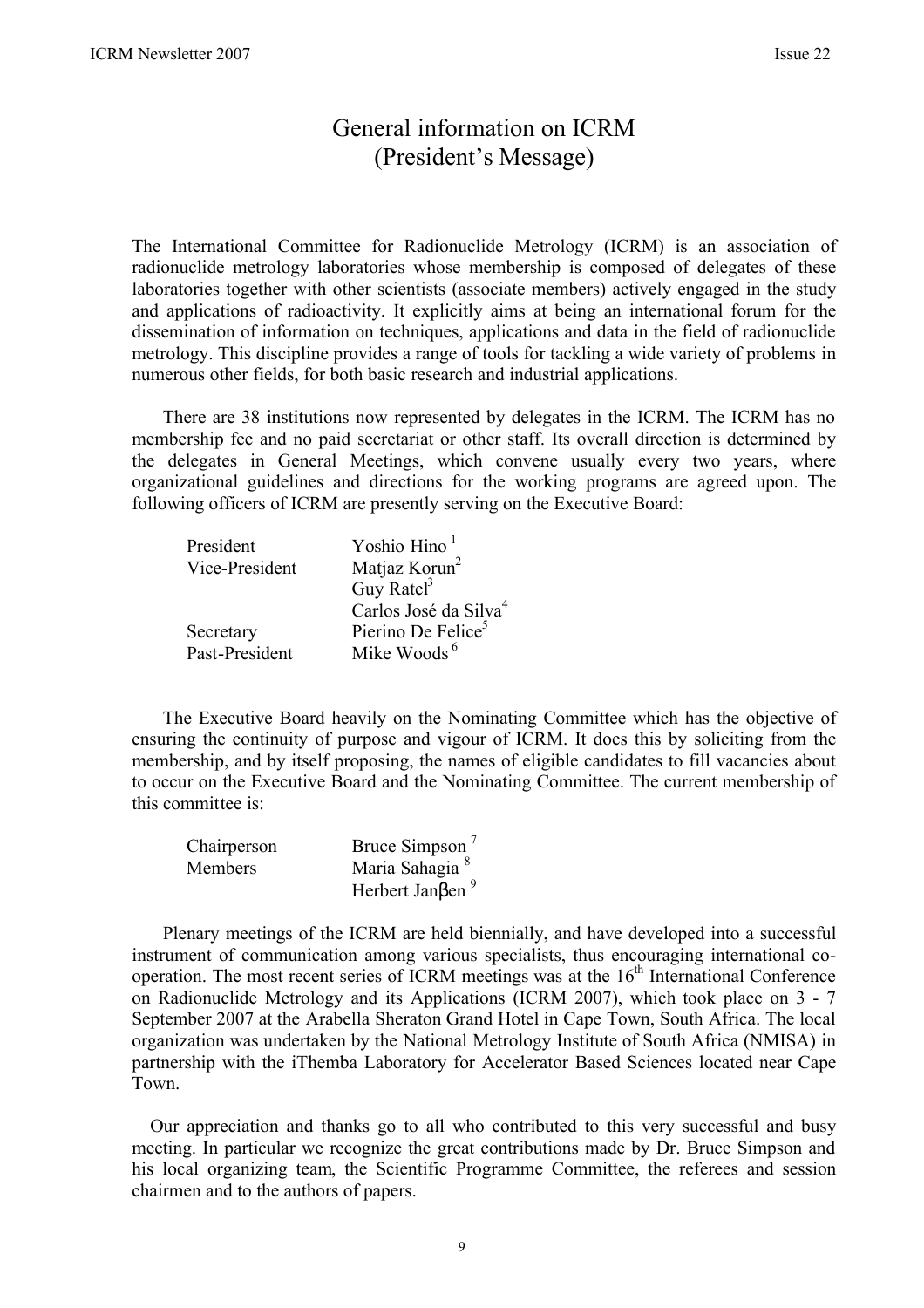ICRM activities are largely the responsibility of its working groups. Each group is guided by a co-ordinator who acts as a centre for ideas and communications and may organize conferences and workshops. There are now seven working groups with the following fields of interest:

| (1) Radionuclide Metrology Techniques<br>John Keightley <sup>10</sup><br>Mike Unterweger <sup>11</sup> | http://users.skynet.be/icrmrmt/<br>$\le$ John.Keightley@npl.co.uk>,<br><michael.unterweger@nist.gov></michael.unterweger@nist.gov> |
|--------------------------------------------------------------------------------------------------------|------------------------------------------------------------------------------------------------------------------------------------|
| (2) Life Sciences<br>Jeffery T. Cessna <sup>11</sup>                                                   | $\leq$ effrey.cessna@nist.gov>                                                                                                     |
| (3) Alpha-Particle Spectrometry<br>Eduardo Garcia-Torano <sup>12</sup>                                 | http://www.ciemat.es/sweb/metrologia/Alpha.html<br>$\leq E$ garciatorano@ciemat.es>                                                |
| (4) Gamma-Ray Spectrometry<br>Marie-Christine Lépy <sup>13</sup>                                       | http://www.nucleide.org/ICRM GSWG.htm<br>$\leq$ marie-christine.lepy@cea.fr>                                                       |
| (5) Liquid Scintillation Techniques<br>Brian Zimmerman <sup>11</sup>                                   | http://www.nucleide.org/icrm.htm<br><br>bez@nist.gov>                                                                              |
| (6) Low-Level Measurement Techniques<br>Dirk Arnold <sup>9</sup>                                       | $\le$ dirk.arnold@ptb.de>                                                                                                          |
| (7) Non-Neutron Nuclear Data<br>Marie-Martine Bé <sup>13</sup>                                         | $\leq$ mmbe $\omega$ cea.fr>                                                                                                       |

We all thank above co-ordinators and also special thank Dr. Alan Nichols<sup>14,</sup> Dr. Brian  $Z$ immerman<sup>11</sup> and Dr. Philippe Cassette<sup>13</sup> for their great contributions as the chair of Non-Neutron Nuclear Data, Life Sciences and Liquid Scintillation Techniques until the last 16<sup>th</sup> ICRM meeting, respectively.

The next  $17<sup>th</sup>$  international conference of ICRM 2009 will be held in May or June 2009 in Bratislava, Slovakia organized by the Slovak Institute of Metrology (SMU). This conference will include oral and poster presentations and business meetings of the ICRM Working Groups, in plenary format. More detailed information will be announced soon.

 In addition to these plenary meetings, the Low-Level Measurement Techniques WG will have a meeting of ICRM-LLRT'08 on September 22 - 26 in Braunschweig(PTB), Germany. The first announcement is included in this Newsletter, and you may contact directly by e-mail to <ICRM-LLRMT@ptb.de>. Anyone wishing to participate in these ICRM's activities or to receive further information is encouraged to contact one of the officers or Working Group coordinators, and also to visit the ICRM homepage "http://physics.nist.gov/icrm".

 Finally, we express our heartfelt thanks to Dr. Marie-Martine Bé for compiling and upload this ICRM Newsletter, and also thanks to Dr. Lisa  $\text{Karam}^{11}$  for maintaining our ICRM homepage.

January 2008

Yoshio HINO President of ICRM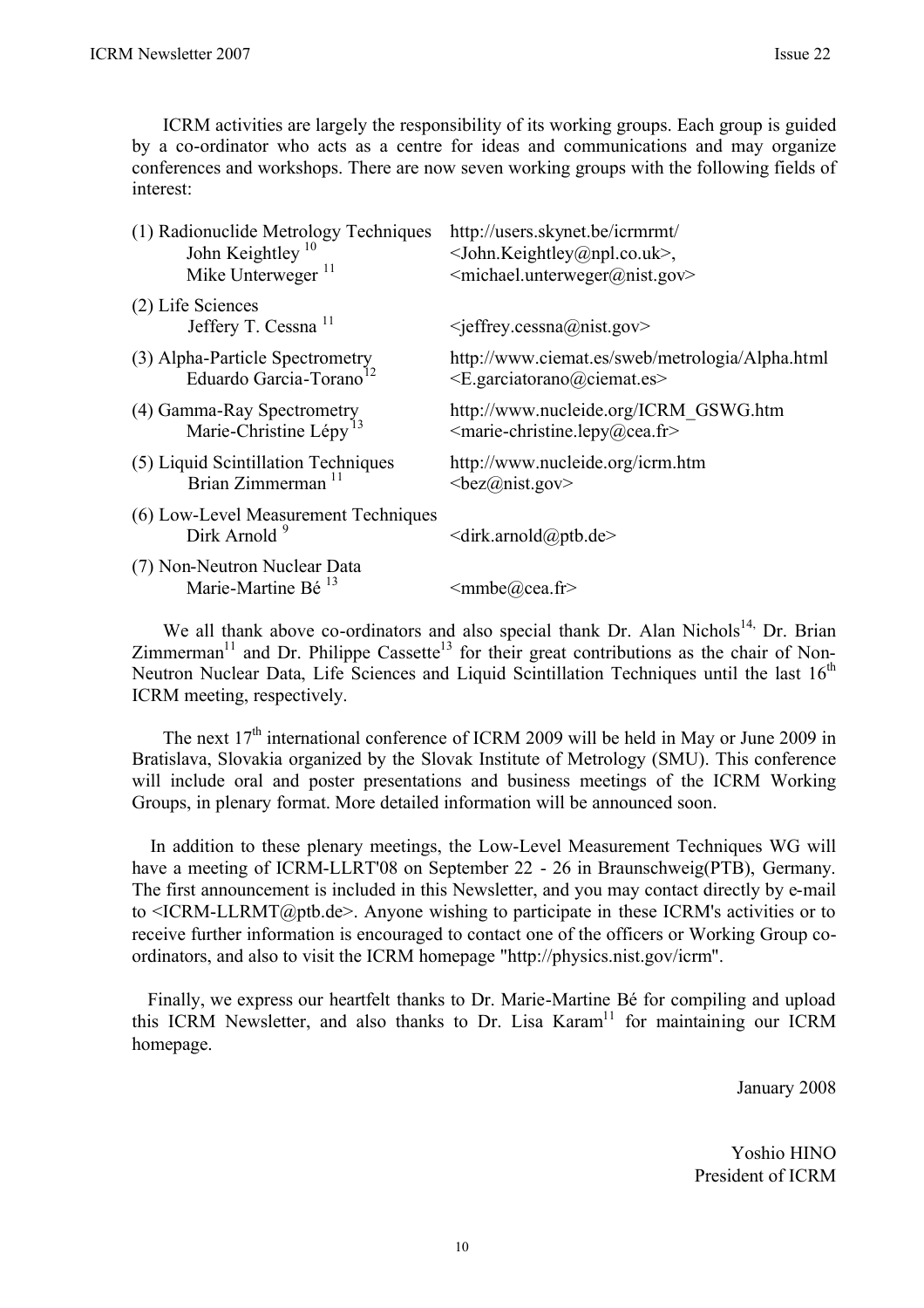- 1. National Metrology Institute of Japan, National Institute of Advanced Industrial Science and Technology (NMIJ/AIST), 1-1-1, Umezono, Tsukuba, Ibaraki 305-8568, Japan.
- 2. Jožef Stefan Institute (JSI), Jamova 39, Ljubljana, Slovenia.
- 3. Bureau International des Poids et Mesures, Pavillon de Breteuil (BIPM), F-92312 Sèvres CEDEX, France.
- 4. Instituto de Radioproteção e Dosimetria**,** Laboratório Nacional de Metrologia das Radiações Ionizantes (LNMRI), Av. Salvador Allende, 22780-160 Rio de Janeiro, Brazil.
- 5. Ente per le Nuove tecnologie, l'Energia e l'Ambiente (ENEA), C.R. Casaccia, P.O. Box 2400, I-00100 Rome, Italy.
- 6. Ionizing Radiation Metrology Consultants Ltd, 152 Broom Road, Teddington, Middlesex TWll 9PQ, U.K.
- 7. National Metrology Institute of South Africa (NMISA), 15 Lower Hope Road, Rosebank 7700, Cape Town, South Africa.
- 8. National Institute of C&D for Physics and Nuclear Engineering (IFIN), P.O. Box MG-6, RO-76900 Bucharest, Romania.
- 9. Physikalisch-Technische Bundesanstalt (PTB), Bundesalle 100, D-38116 Braunschweig, Germany.
- 10. National Physical Laboratory (NPL), Hampton Road, Teddington, Middlesex, TW11 0LW, UK.
- 11. National Institute of Standards and Technology (NIST), Gaithersburg, Maryland, 20899-8462, U.S.A.
- 12. Metrología de Radiaciones Ionizantes, Centro de Investigaciones Energéticas, Medioambientalesy Tecnológicas (CIEMAT), Avenida Complutense 22, E-28040 Madrid, Spain.
- 13. Laboratoire National Henri Becquerel (LNE-LNHB), CEA-Saclay, F-91191 Gif sur Yvette cedex, France.
- 14. International Atomic Energy Agency (IAEA), Wagramerstrasse 5, A-1400 Vienna, Austria.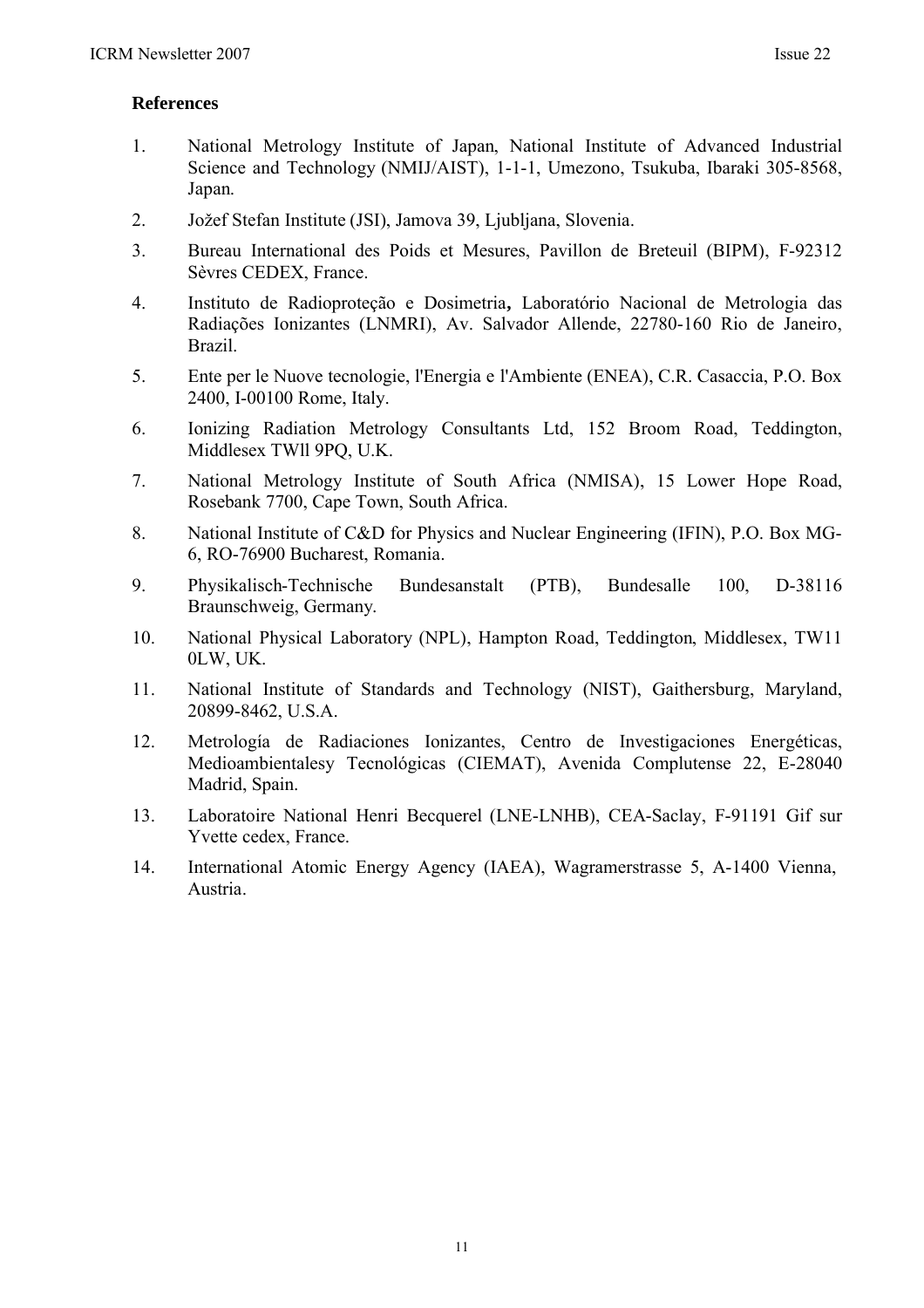ICRM Newsletter 2007 Issue 22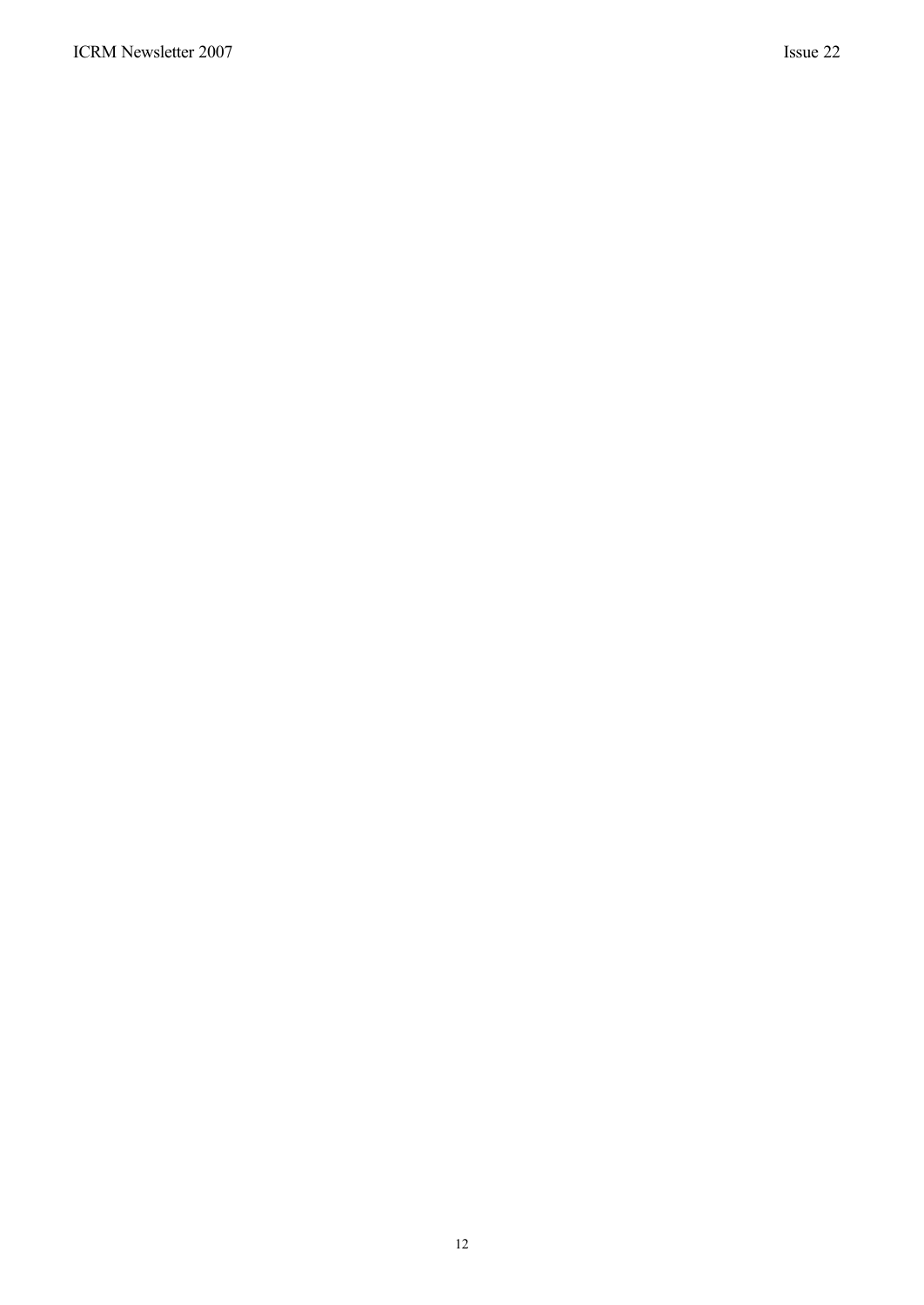| (registrations, fees, accommodation)<br><b>Conference Secretariat</b>                                                                      | <b>Pre-Registration Form</b>                                                                                                                    |                 |                                                                       |  |
|--------------------------------------------------------------------------------------------------------------------------------------------|-------------------------------------------------------------------------------------------------------------------------------------------------|-----------------|-----------------------------------------------------------------------|--|
| Physikalisch-Technische Bundesanstalt<br>Mrs. Johanne Schroven<br>Bundesallee 100                                                          | In order to receive the next announcement, please<br>send back this form to the Conference<br>Secretariat by February 15, 2008.<br>complete and |                 | <u>n</u><br>A<br>ICRM                                                 |  |
| D-38116 Braunschweig, Germany<br>$+49-531-592-6305$<br>$+49-531-592-6304$<br>Phone:<br>Fax:                                                |                                                                                                                                                 |                 | FIRST ANNOUNCEMENT<br>AND CALL FOR PAPERS                             |  |
| ICRM-LLRMT@PTB.DE<br>e-mail:                                                                                                               | Last name:                                                                                                                                      |                 |                                                                       |  |
| (abstracts, manuscripts, proceedings)<br><b>Scientific Secretariat</b>                                                                     | First name:<br>Title:                                                                                                                           |                 | 5 <sup>th</sup> International Conference<br>on Radionuclide Metrology |  |
| Department 6.1<br>Dirk Arnold                                                                                                              | Organisation:                                                                                                                                   |                 | Low-Level Radioactivity                                               |  |
| Physikalisch-Technische Bundesanstalt                                                                                                      |                                                                                                                                                 |                 | Measurement Techniques                                                |  |
| D-38116 Braunschweig, Germany<br>$+49-531-592-6100$<br>Bundesallee 100<br>Phone:                                                           | Address:                                                                                                                                        |                 | ICRM-LLRMT'08                                                         |  |
| ICRM-LLRMT@PTB.DE<br>$+49-531-592-6305$<br>$e$ -mail:<br>Fax:                                                                              |                                                                                                                                                 |                 | September 22 - 26, 2008                                               |  |
| Deadlines and Dates                                                                                                                        | Country:                                                                                                                                        |                 | Braunschweig                                                          |  |
| Submission of pre-registration form<br>to receive $2nd$ announcement<br>2008-Feb-15                                                        | Telephone:                                                                                                                                      |                 | Germany                                                               |  |
| Second announcement and call for<br>abstracts<br>2008-Mar-01                                                                               | E-mail:<br>Telefax:                                                                                                                             |                 |                                                                       |  |
| Notification of acceptance of ab-<br>Deadline for submission of abstracts<br>stracts<br>2008-May-15<br>2008-Apr-15                         | $\Box$ yes<br>I intend to submit a paper:                                                                                                       | $\frac{1}{2}$   | Physikalisch-Technische Bundesanstalt (PTB)<br>Sponsored by<br>and    |  |
| Deadline for conference registration<br>and submission of accepted papers<br>Deadline for early registration<br>2008-Sep-01<br>2008-Jul-15 | :<br>:<br>:<br>:<br>:<br>Topic:                                                                                                                 |                 | International Committee for Radionuclide Metrology<br>(ICRM)          |  |
| Submission of final version of pa-<br>Start of conference<br>End of conference<br>2008-Sep-26<br>2008-Dec-01<br>2008-Sep-22                | $\Box$ yes<br>Accompanying person(s):                                                                                                           | $\frac{10}{10}$ | N AMAL                                                                |  |
| pers                                                                                                                                       |                                                                                                                                                 |                 |                                                                       |  |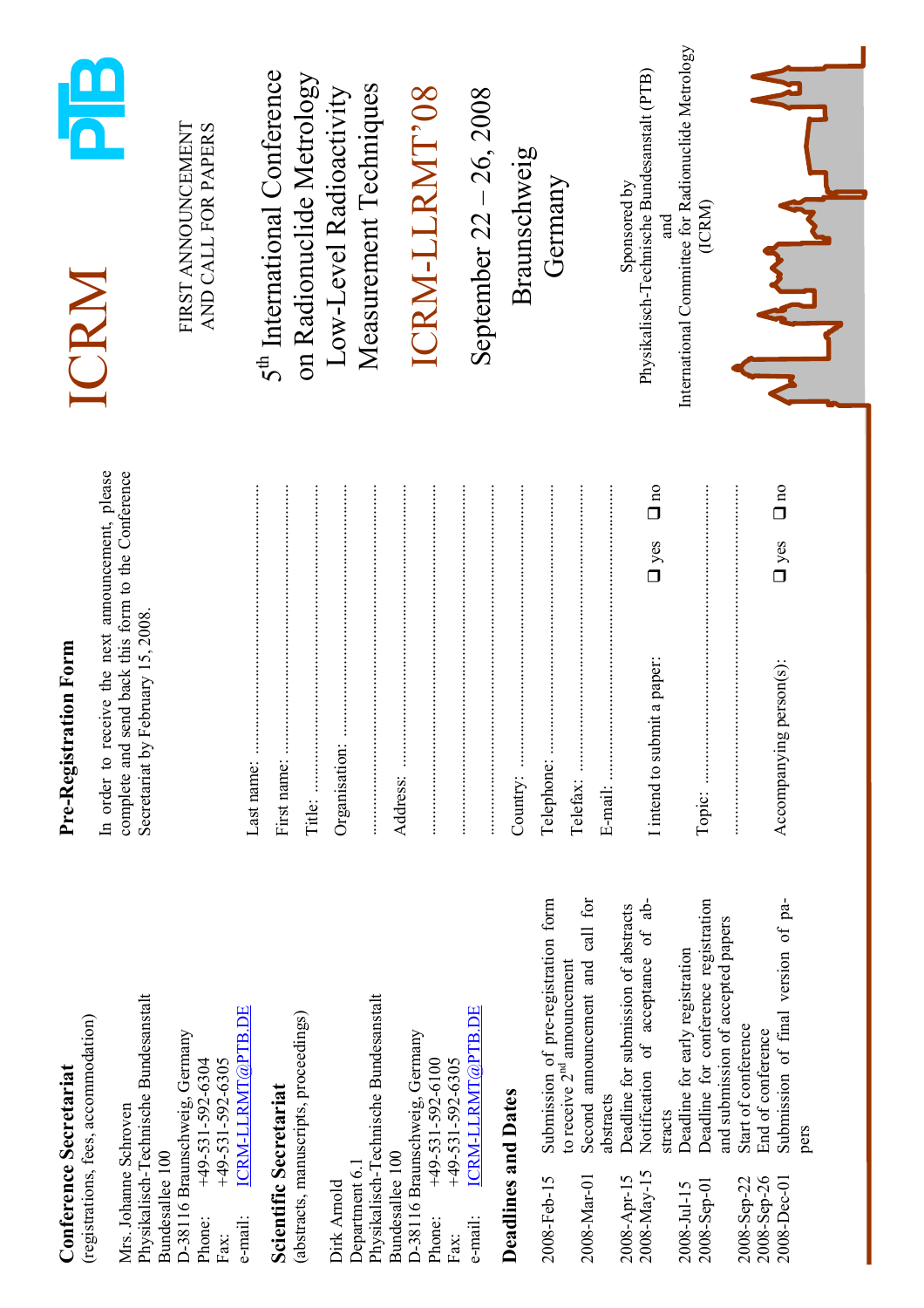| ICRM-LLRMT'08                                                                                              | <b>Conference Venue</b>                                                                                       | Proceedings                                                                                                                  |
|------------------------------------------------------------------------------------------------------------|---------------------------------------------------------------------------------------------------------------|------------------------------------------------------------------------------------------------------------------------------|
| <b>Conference Description</b>                                                                              | Physikalisch-Technische Bundesanstalt<br>Bundesallee 100                                                      | It is planned to publish the conference proceedings in<br><b>AND</b><br><b>RADIATION</b><br><b>APPLIED</b><br>journal<br>the |
| The Low Level Techniques Working Group of the                                                              | D-38116 Braunschweig, Germany                                                                                 | with<br>must comply<br>ISOTOPES. Manuscripts                                                                                 |
| is pleased to announce that its next conference will<br>International Committee for Radionuclide Metrology |                                                                                                               | guidelines which will be sent to the authors together<br>with the information on acceptance of the paper.                    |
| at the Physikalisch-Technische<br>held<br>g                                                                | http://www.ptb.de/ICRM-LLRMT/<br>eb page<br>Conference wo                                                     | Acceptance of a paper for presentation at the                                                                                |
| Bundesanstalt (PTB) in Braunschweig, Germany,<br>September 22-26, 2008.                                    | Conference Language                                                                                           | be published in the proceedings. Publication of the<br>conference does not automatically imply that it will                  |
| The measurement of low levels of radioactivity in a                                                        | The official language of the conference is English.<br>All abstracts and presentations must be in English     | manuscripts is subject to the result of a refereeing<br>procedure.                                                           |
| scientific community since the beginning of the<br>wide variety of matrices has been of interest to the    | Participation                                                                                                 | <b>Scientific Committee</b>                                                                                                  |
| 'nuclear age' and techniques have always been<br>developed to enable the detection of ever lower           | All those interested in participating in the conference<br>are asked to return the overleaf Pre-Registration  | ENEA Casaccia, Italy<br>PTB Braunschweig, Germany<br>Pierino De Felice<br>Dirk Arnold                                        |
| amounts of radioactivity in smaller samples and for<br>many new applications. This conference will look at | Form, duly completed as soon as possible to the                                                               | EC-JRC-IRMM Geel, Belgium<br>Mikael Hult                                                                                     |
| the latest developments in this area.                                                                      | Conference Secretariat by February 15, 2008.                                                                  | SCK.CEN Mol, Belgium<br>NIST Gaithersburg, USA<br>Christian Hurtgen<br>Ken Im                                                |
|                                                                                                            | <b>Call for Papers</b>                                                                                        | NPL Teddington, UK<br>Simon Jerome                                                                                           |
| · Radiochemical Techniques<br>Conference topics                                                            | Contributed papers on the topics listed above are                                                             | VKTA Dresden, Germany<br>Matthias Köhler                                                                                     |
| Fission Products, Actinides, Activation Products,                                                          | welcome. Authors wishing to submit a paper should<br>send an Abstract to the Scientific Secretariat by April  | JSI Ljubljana, Slovenia<br>LNGS-INFN Assergi, Italy<br>Matthias Laubenstein<br>Matjaz Korun                                  |
| Long Lived Radionuclides, Rapid Methods<br>Applications<br>$\bullet$                                       | 15, 2008.                                                                                                     | CEA-LNHB Saclay, France<br>Marie-Christine Lépy                                                                              |
| NORM, TENR, Decommissioning, Bioassay, Food                                                                | The abstracts should be sufficiently detailed and                                                             | BEV Vienna, Austria<br>Franz-Josef Maringer<br>Annette Röttger                                                               |
| Safety, Safeguards, Remediation, Emergency                                                                 | informative to allow the Scientific Committee to                                                              | IAEA Seibersdorf, Austria<br>PTB Braunschweig, Germany<br>Umberto Sansone                                                    |
| Response, Forensic, Waste Management, Support                                                              | ability for the conference programme. An abstract<br>judge the scientific merit of the papers and their suit- | PTB Braunschweig, Germany<br>Herbert Wershofen                                                                               |
| Measurements for Astroparticle Physics, etc.<br>· Radiometrics                                             | submission form will be available soon at the                                                                 | Registration Fees and Accomodations                                                                                          |
| a-Particle Spectrometry, Liquid Scintillation                                                              | conference web page and will be distributed with the                                                          | Details will be available soon at the conference web                                                                         |
| Counting, 'Conventional' and Ultra Low-Level y-                                                            | second announcement.                                                                                          | second<br>and will be distributed with the<br>page                                                                           |
| Ray Spectrometry, Other Radiometric Techniques                                                             | Notification of acceptance will be sent to authors                                                            | announcement.                                                                                                                |
| · Non-radiometric measurements                                                                             | until May 15, 2008. Authors are requested to submit                                                           |                                                                                                                              |
| Mass Spectrometry - ICP, Thermal Ionisation,                                                               | the final text of accepted papers to the Scientific                                                           | Exhibition                                                                                                                   |
| Accelerator Based                                                                                          | Secretariat by September 1, 2008. Authors should                                                              | A manufacturer's exhibition will be held during the                                                                          |
| · Radon                                                                                                    | anticipate discussing their papers with the Scientific                                                        | conference. Potential exhibitors should contact the                                                                          |
| Rn-Isotopes and their Decay Products                                                                       | Committee during the conference, and making any                                                               | Conference Secretariat.                                                                                                      |
| · Quality                                                                                                  | technical modifications resulting<br>editorial and/or                                                         |                                                                                                                              |
| Proficiency<br>Traceability, Reference Materials,                                                          | from those discussions by December 1, 2008.                                                                   |                                                                                                                              |
| Tests, Intercomparisons, Quality Assurance                                                                 |                                                                                                               |                                                                                                                              |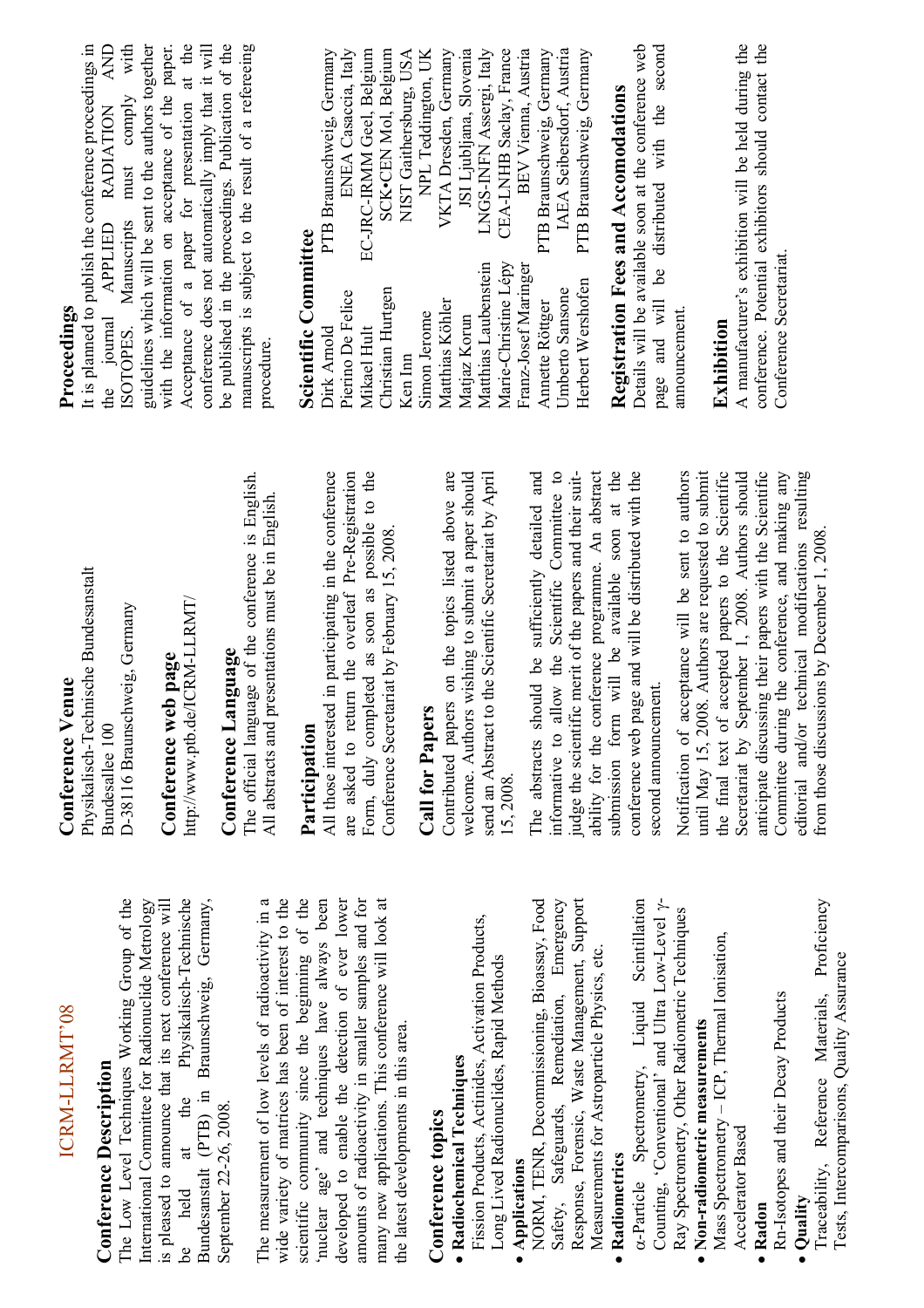# **ICRM**

# **CONTRIBUTIONS**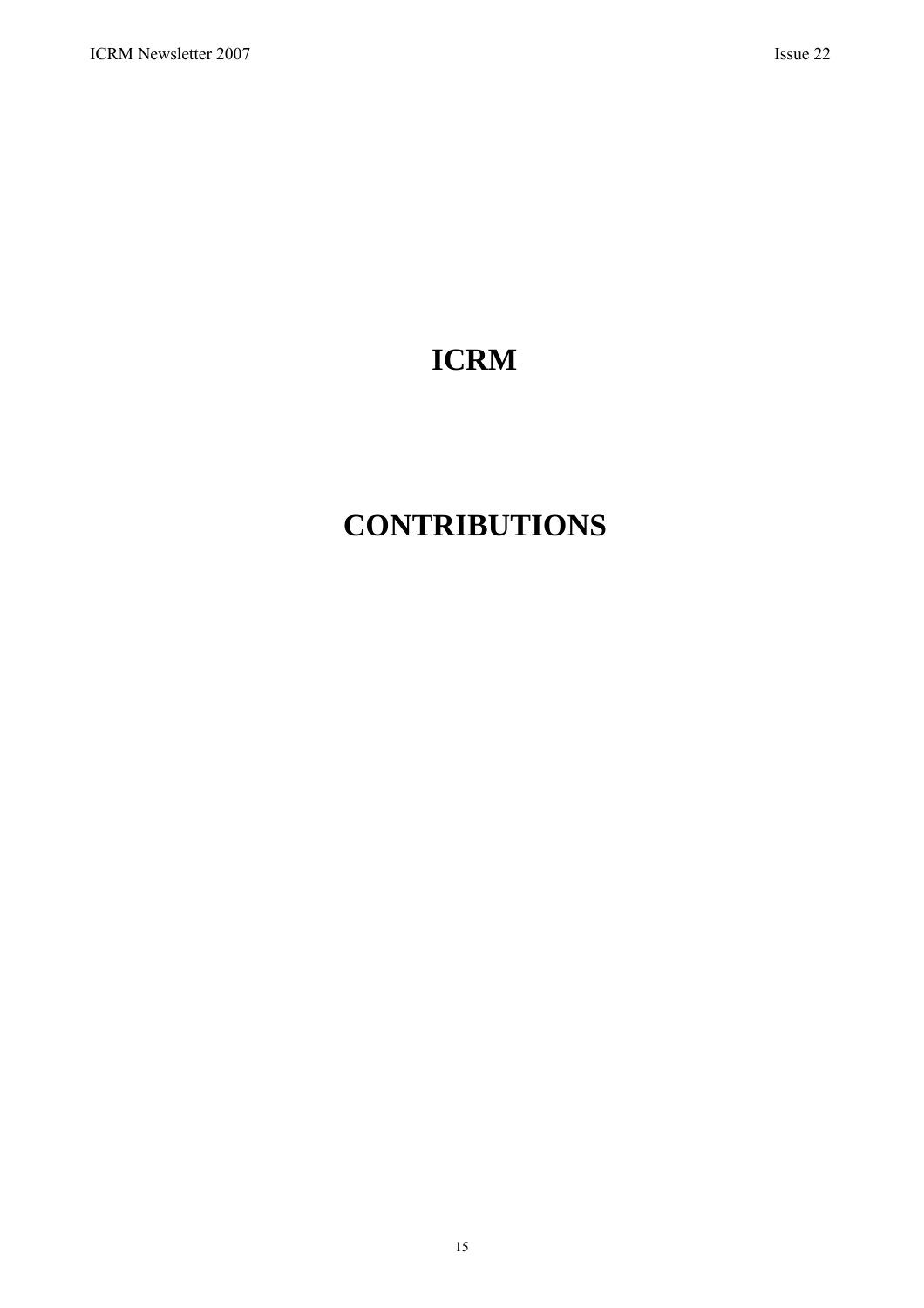ICRM Newsletter 2007 Issue 22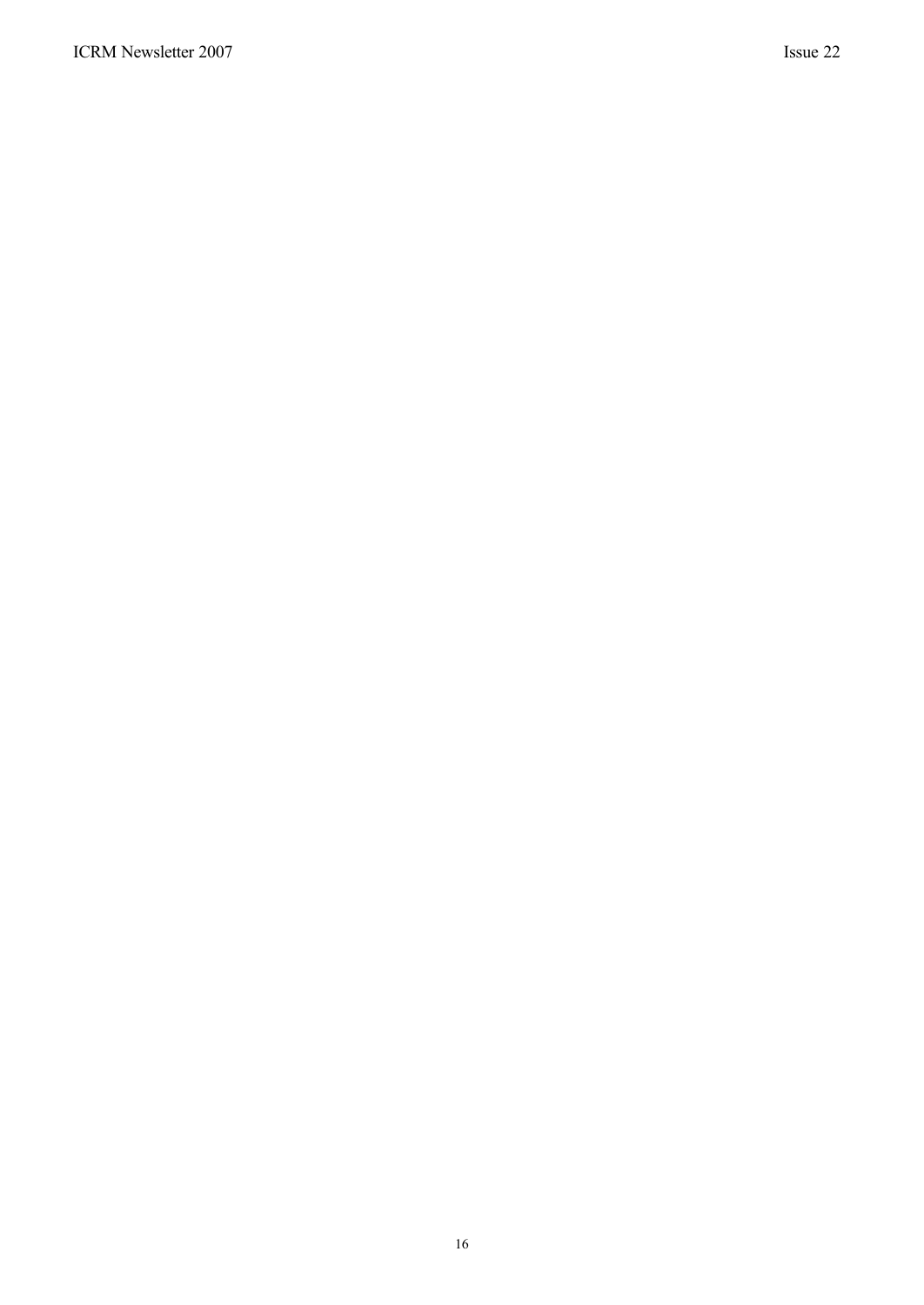### **Report of the Liquid Scintillation Counting Working Group** Coordinator's report

The Liquid Scintillation Counting Working Group, created in 1997 held its first meeting during the ICRM'99 conference in Prague. Further meetings were organized in Saclay in November 2000 and during the ICRM conferences.

The aim of the Liquid Scintillation Counting (LSC) working group (WG) is to share information on the use of liquid scintillation techniques in the field of radionuclide metrology. This working group focuses on the CIEMAT/NIST and the TDCR methods but also on source preparation and the developments of new instruments and methods in LSC. The topics of interest discussed during the previous WG meetings include:

- Ionisation quenching models and calculation of electron stopping power in the scintillator,

- Atomic and nuclear data needed: beta spectra shape factors, detailed X-ray and Auger K, L and M lines, etc.,

- Implementation of the CIEMAT/NIST and the TDCR methods,
- Source stability studies,
- Standardization of various nuclides:  ${}^{18}F, {}^{11}C, {}^{153}Sm, {}^{226}Ra, {}^{222}Rn$  and  ${}^{177}Lu$ .

Need to standardize very long-lived radionuclides for the measurement of the halflife:  $^{235}$ U,  $^{238}$ U,  $^{40}$ K,  $^{79}$ Se,  $^{87}$ Rb,  $^{147}$ Sm,  $^{176}$ Lu,  $^{187}$ Rh,  $^{190}$ Pt...

A comparison of the calculated absorbed spectra for the interaction of the 835 keV photons of <sup>54</sup>Mn in a liquid scintillator was organised in 2004. The aim of this action was to compare the calculation results obtained using various calculation tools, and to provide the metrology community with some information on the choice of these tools. Nine laboratories participated in this exercise and a total of 12 calculation codes were used. The results were presented and discussed during the ICRM2005 conference in Oxford (Comparison of calculated spectra for the interaction of photons in a liquid scintillator. Example of  $54$ Mn 835 keV emission. Applied Radiation and Isotopes. Vol. 64, 10-11. *Pages 1471-1480*)

The intermediate meeting organized in Paris in January 2007 was attended by 25 participants, mostly from national metrology institutes. The following subjects were discussed:

- design of a TDCR counter (including optical chamber, coincidence unit and scalers),
- influence of the asymmetry of the photomultiplier tubes,
- behaviour of the counter when efficiency is changed,
- statistics of light emission,
- new photodetectors,
- new software,
- LS spectrometry,
- Measurement of mixture of pure-beta emitters,
- Standardization of various radionuclides:  ${}^{55}Fe, {}^{63}Ni, {}^{209}Po, {}^{210}Po...$
- Measurement of the half-life of long-lived isotopes:  ${}^{40}$ K,  ${}^{87}Rb, {}^{10}Be, {}^{41}Ca, {}^{79}Se, {}^{233}U,$  $147$ Sm,  $176$ Lu…
- LS cocktails chemistry effects,
- Study and characterisation of locally developed scintillators.

It is not intended to publish proceedings of this meeting but the presentations files are compiled in a CD ROM, distributed to the participants and available to the ICRM community, upon request to the coordinator.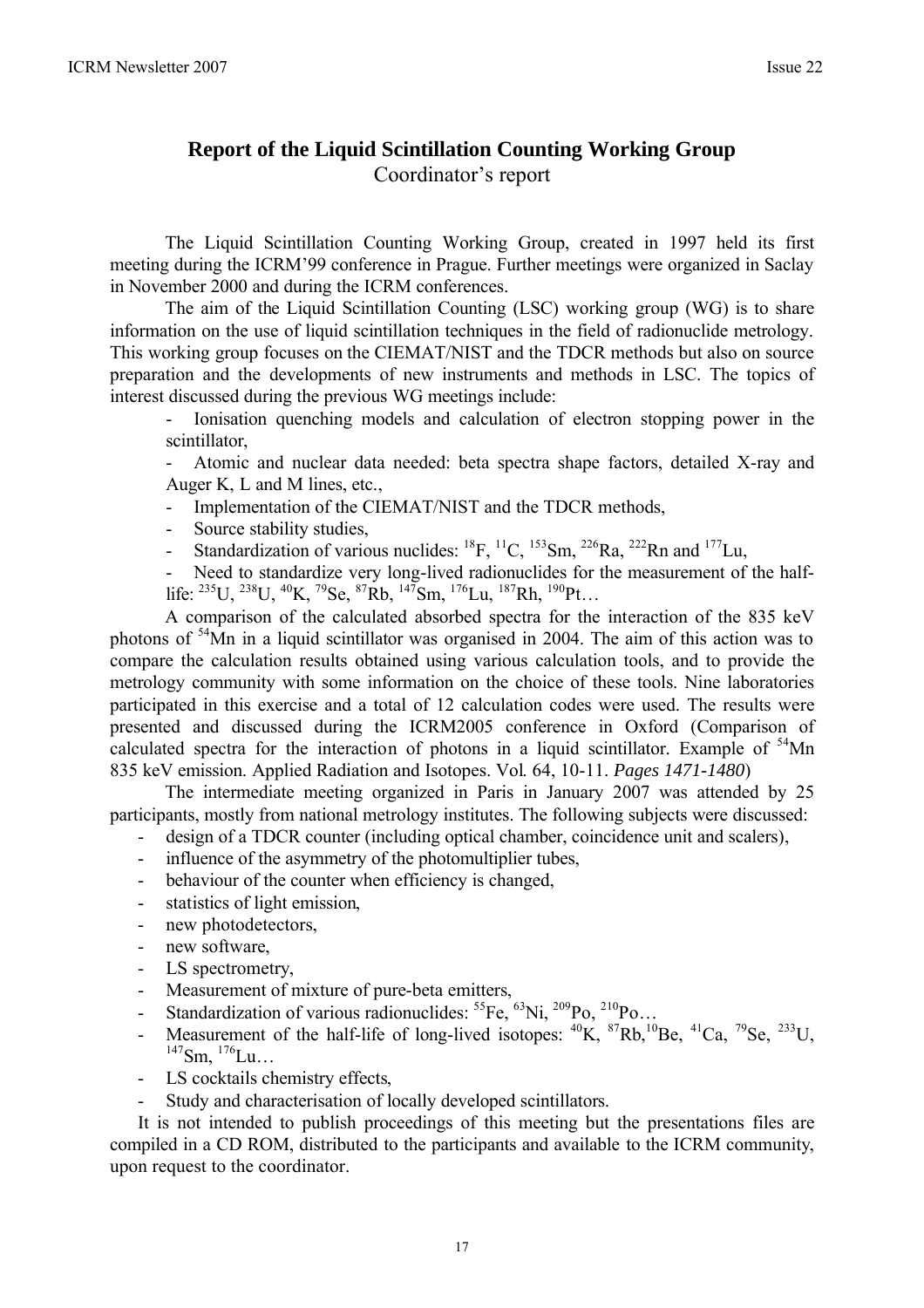Three future actions of the working group are planned:

- Compilation of LS sources preparation procedures used in metrology laboratories, from a questionnaire sent to the working group members. This action will be will coordinated by J. Cessna (NIST)
- A comparison of the influence of the asymmetry of a TDCR counter on the detection efficiency of low-energy radionuclides. The LSC WG coordinator will collect measurement data from various laboratories and will send them for analysis to laboratories wishing to participate in this exercise.
- A comparison of data analysis techniques for the TDCR method. A set of data will be sent to participating laboratories for analysis using their established programmes and methodologies in the hopes of gaining knowledge about uncertainty assessment using TDCR. The results will be presented at the upcoming CCRI(II) Uncertainties Workshop in September.

No specific intercomparison measurement was proposed but the working group reaffirmed its interest in an international measurement comparison of tritiated water.

The business meeting of the LSC working group was held in Cape Town in September 2007. After a short report on the working group intermediate meeting, participants exposed their ongoing work in LSC: optics of a TDCR counter (including the use of design software), status of TDCR projects and problems in the standardization of  $^{241}$ Pu.

General information on LSC, TDCR and CIEMAT/NIST methods can be found in the LSC working group web page. Software to calculate detection efficiency can be downloaded and information is given on the composition of usual LSC cocktails The LSC working group web page is hosted by the LNHB server (http://www.nucleide.org/icrm.htm) and is also accessible from the main ICRM web page. Participant contributions are welcome and must be sent to the coordinator.

After 10 years of coordination of this working group I decided to take a back seat but I still wish to be active in the group. I am very pleased that Brian Zimmerman accepted to be the new coordinator of the LSC WG and that he was officially elected by the ICRM general meeting in Cape Town.

Philippe Cassette, past coordinator, LNE-Laboratoire National Henri Becquerel philippe.cassette@cea.fr Tel : 33 1 69 08 48 68 Fax : 33 1 69 08 26 19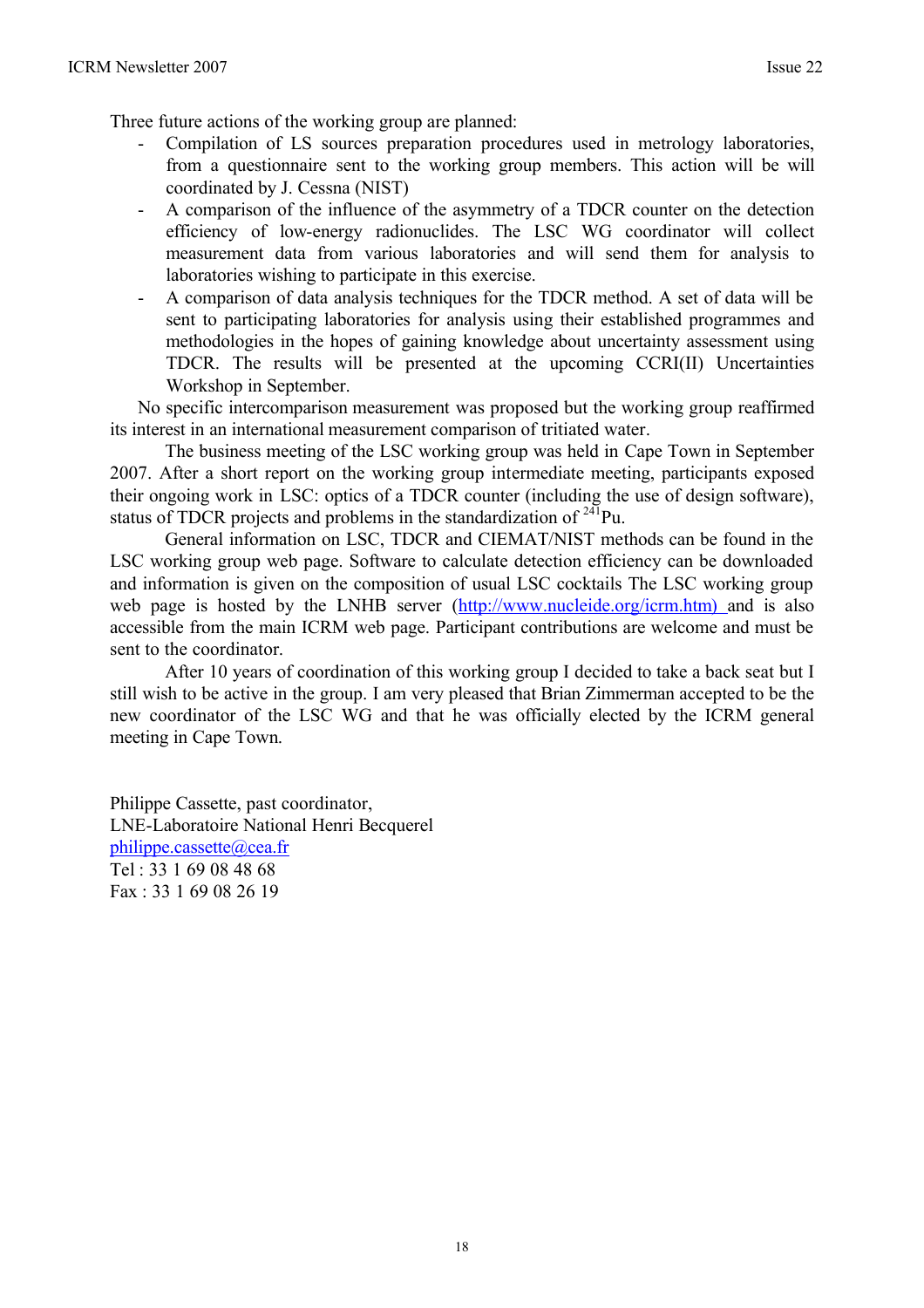# **Coordinator's Report**

### **ICRM Life Sciences Working Group**

During 2007, two meetings of the Life Sciences Working Group (LSWG) were held. The first of these took place at the headquarters of the Laboratoire national de métrologie et d'essais (LNE) in Paris 10-11 January 2007, immediately following the meeting of the Liquid Scintillation Working Group. The meeting was attended by 13 participants from 11 institutions. The format consisted of a number of presentations from each laboratory, followed by a discussion period. The topics covered during the meeting included:

- Radionuclide metrology in the non-medical life sciences;
- Quality Assurance, standards, and metrology;
- Inter-laboratory comparisons;
- Needs for new radioactivity standards in radiation medicine; and
- Radionuclide calibrators, Monte Carlo techniques.

Specific action items those arose from the meeting were:

- Stress the need for  ${}^{3}H$  (tritiated water) CCRI(II) Key Comparison to be conducted as soon as possible (Status: comparison will be piloted by LNHB, and is expected to take place in mid-2008),
- Propose <sup>177</sup>Lu as CCRI(II) Key Comparison for 2008 (Status: approved as CCRI(II) Key Comparison to be piloted by NIST; originally scheduled for early 2008, comparison has been postponed in order to conduct  ${}^{3}$ H comparison);
- Other comparisons to be proposed:  ${}^{85}$ Kr,  ${}^{99m}$ Tc (to be conducted as CCRI(II) Key Comparison using BIPM traveling standard), assay of <sup>90</sup>Sr impurity in  $90Y$ (Status:  $99m$ Tc comparison could start as early as Nov. 2008; all other comparisons on hold until  ${}^{3}H$  and  ${}^{177}Lu$  comparisons are completed).
- Begin work on collecting activity calibrator factors for medical radionuclides in different ionization chambers and different containers.

A CD of the presentations was prepared and is available from the ICRM Secretary. It is also planned to post the presentations on the LSWG web site.

The second meeting of the LSWG was held on 6 September 2008 in Cape Town, South Africa as part of the biennial ICRM general meeting. Due to time constraints, the only topics presented were an update of the January LSWG meeting in Paris and a short update on the status of the BIPM travelling NaI(Tl) standard and associated <sup>99m</sup>Tc comparison.

During the General Meeting of the ICRM on 7 September 2008, the continuation of the LSWG was confirmed and J. Cessna (NIST) was named Coordinator, following the resignation of the current Coordinator.

B. E. Zimmerman, Coordinator

National Institute of Standards and Technology 100 Bureau Dr., Stop 8462 Gaithersburg, MD 20899-8462 **USA**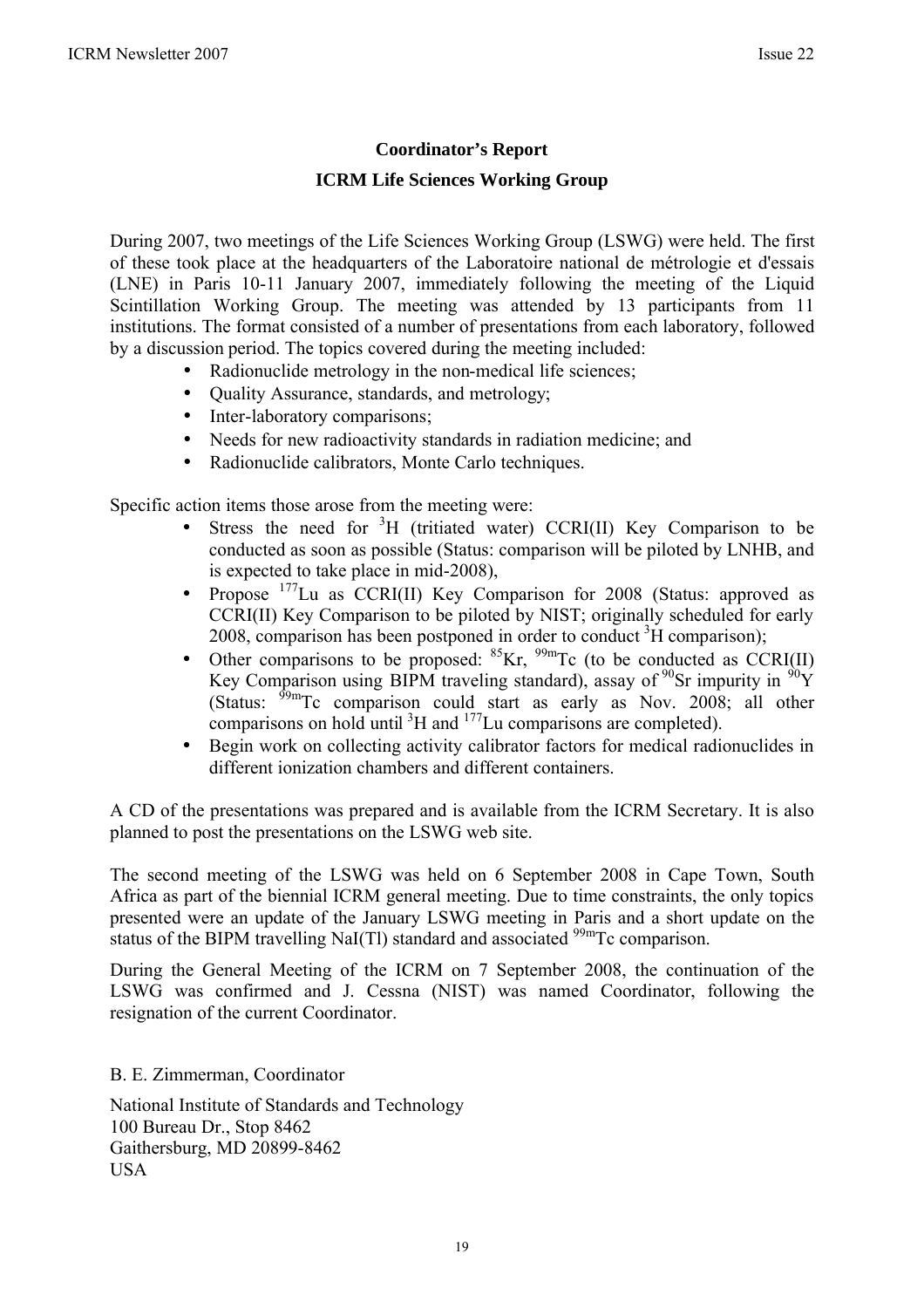#### **Report on the Activities of the Low-Level Measurement Techniques Working Group**

In the period since the last report (i.e. from  $1<sup>st</sup>$  January 2007-31 $<sup>st</sup>$  December 2007) the</sup> main activities of the LLMT-WG have been to facilitate the Low-Level Measurements session of the ICRM 2007 conference in Cape Town. There were seven papers presented at the conference; these covered:

- Low-level ICPMS and AMS measurements of Uranium-isotopes
- Background sources in low-level underground γ-ray spectrometry
- Certified reference materials and intercomparisons
- Sampling and counting times for environmental γ-ray spectrometry
- Radiochemical Procedures to determine U and Th in soil samples
- Low-level γ-ray spectrometry systems and measurement results

The papers were reviewed by IRMM, JSI, NPL and PTB staff. A review of current activities was presented at the ICRM General meeting after the conference.

In the tradition of the LLMT-WG conferences in Monaco 1991, Seville 1995, Mol 1999 and Vienna 2003 the next conference on Low-Level Radioactivity Measurement Techniques will be held at the Physikalisch-Technische Bundesanstalt (PTB) in Braunschweig, Germany, September 22-26, 2008. Further information can be found on the conference web page: www.ptb.de/ICRM-LLRMT/ and in the attached first announcement.

Amold

Dirk Arnold Physikalisch-Technische Bundesanstalt, Germany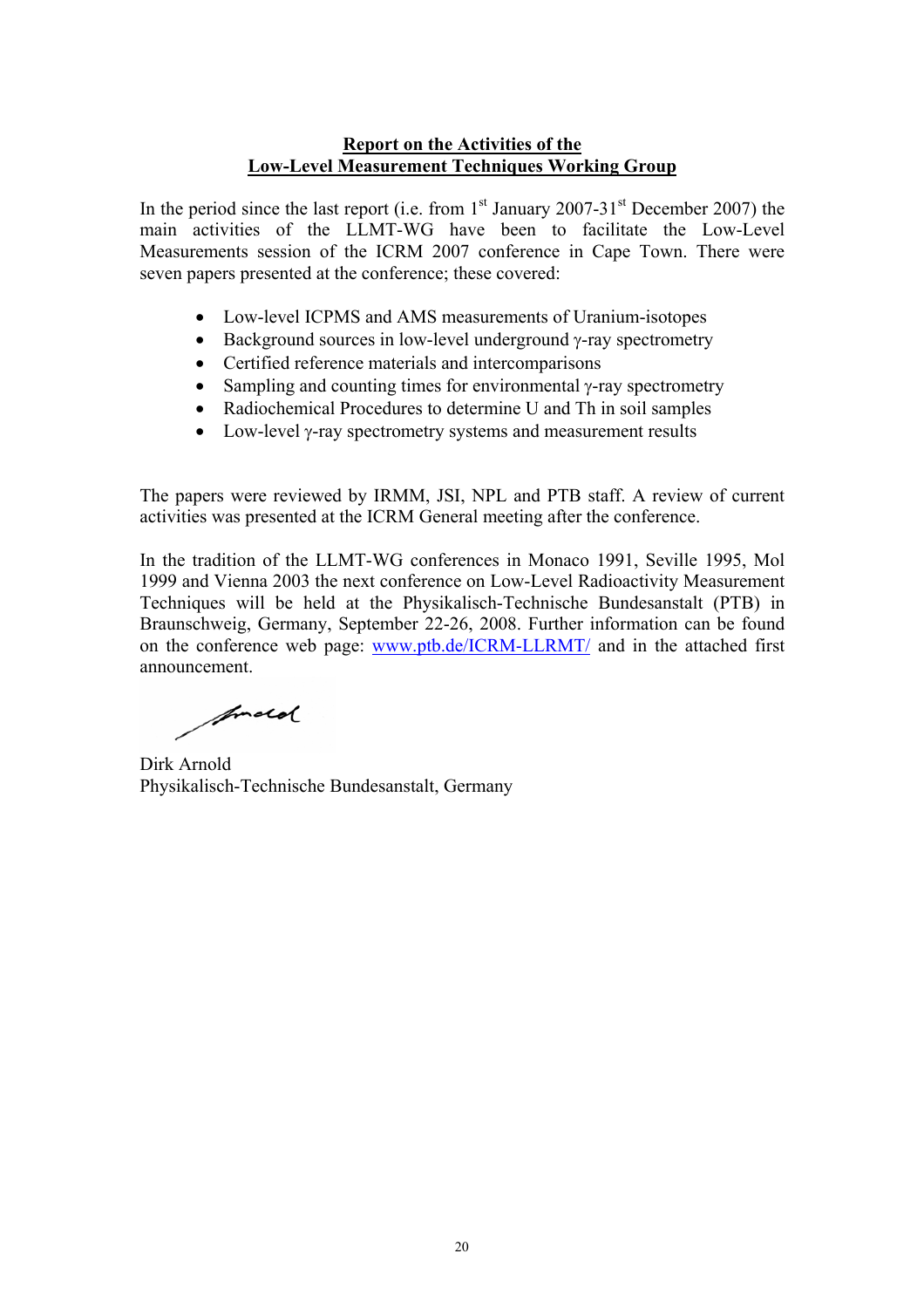#### **2007 Report of the ICRM Gamma-Ray Spectrometry Working Group**

The Gamma-Ray Spectrometry Working Group is devoted to the development of the metrological aspects of gamma-ray spectrometry and its applications. This includes, but is not restricted to: measurement techniques and equipment, determination of photon emission intensities, detector efficiency calibrations, coincidence-summing corrections, uncertainties, correlations, new instrumentation and X-ray spectrometry.

Two projects were proposed during ICRM 2005 WG meeting and are now standing. These projects were discussed during ICRM 2007 WG meeting in Cape Town.

#### **1. Comparison of Monte Carlo codes for efficiency calibration**

The Monte Carlo action is leaded by Tim Vidmar. The participants were asked to compute full energy peak and total efficiencies for three simple sample-germanium detector geometries, for a list of energies in the 45 keV to 3 MeV energy range. Eighteen laboratories are participating (28 people involved) in the action and six different Monte Carlo codes are used: five generalist codes (MCNP, GEANT, PENELOPE, EGS, TRIPOLI) and one specific code (GESPECOR). Contrarily to what was expected, rather scattered results were observed (except for geometry  $#1 -$  point source). However, relative quantities (e.g. ratios from geometry 3 to geometry 2) show less discrepant results. In a working group meeting held in late 2006, these *a priori* not satisfactory results were discussed and some clues were given to try to explain the differences (cross sections, efficiency definitions, size of the bins used, etc.). It was decided to perform further calculations, employing a well defined set of control parameters for each code and a precise definition of the full energy peak. It was also agreed that no variance reduction techniques should be applied in this second run of calculations. Tim Vidmar presented orally the whole results during the Gamma Spectrometry session of the 2007 ICRM Conference, entitled "An intercomparison of Monte Carlo codes used in gamma-ray spectrometry".

The next step will compare the sets of cross sections used in the different codes to check whether this could explain the discrepancies.

#### **2. GS WG Web site and forum**

A web page dedicated to the Gamma Spectrometry WG is hosted by LNHB at the address: http://www.nucleide.org/ICRM\_GSWG.htm.

In parallel, a link on the ICRM main site hosted by NIST was also created: (http://physics.nist.gov/Divisions/Div846/ICRM/working\_groups.html#GSWG)

This should be the place to provide information about gamma-ray spectrometry technique. Relevant contributions are welcome.

In addition, a forum (address: http://laraweb.free.fr/GRS\_forum/) has been created to facilitate exchanges among working group members. The purpose of this forum is to report on recent studies and results, discuss about in progress exercise or set out specific problems, etc. On January 2008, the forum had 49 registered members.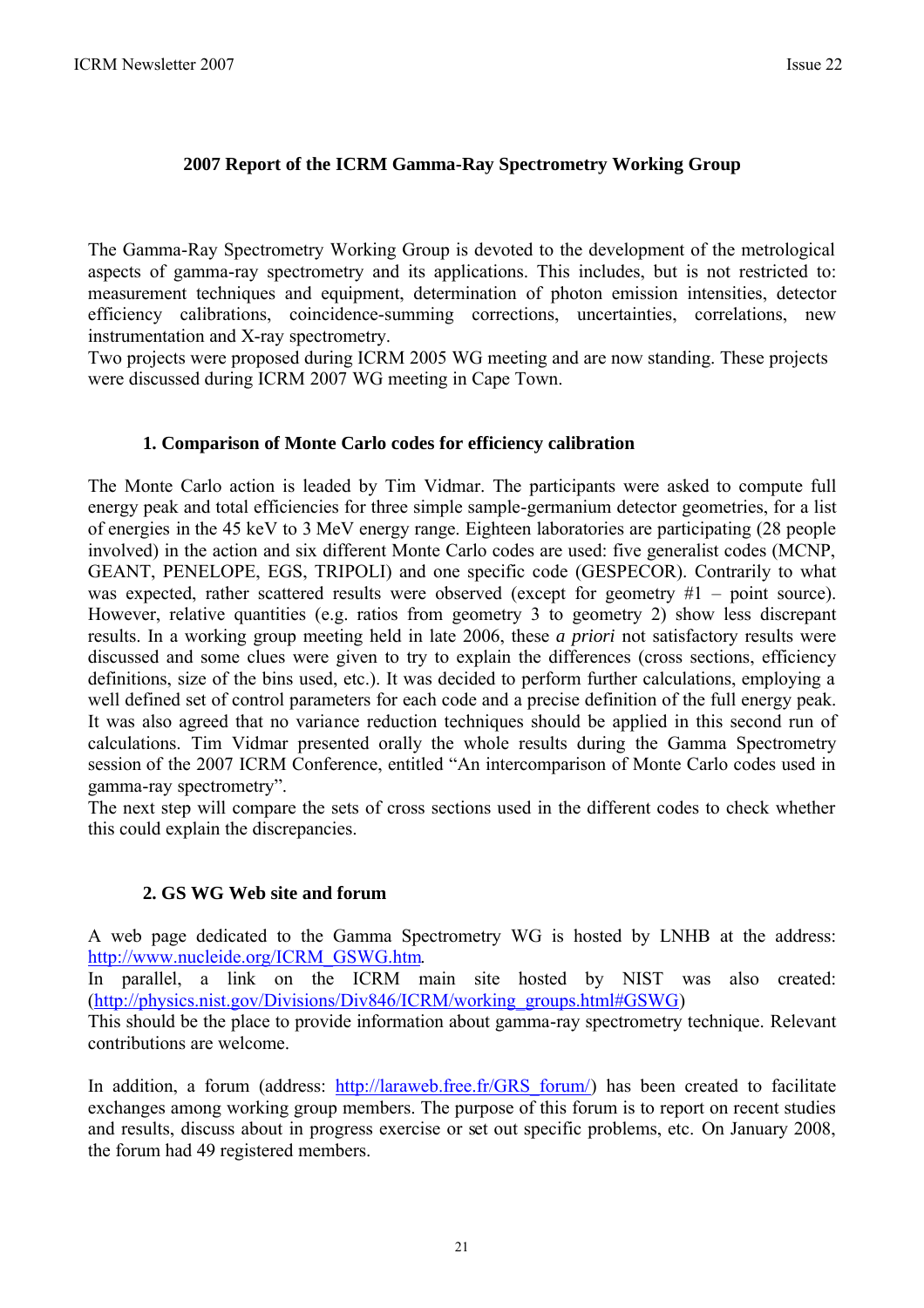#### **3. Further projects**

#### *3.1 Coincidence summing corrections*

This topic is of major interest for ICRM GSWG members and should start in 2008. Different methods (numerical computation, Monte Carlo simulation, empirical methods…) are used to compute the corrective factors and could be compared. The main difficulty of the exercise is to provide a coherent set of data as required by the different methods.

#### *3.2 Comparison of efficiency curves fitting*

This action is proposed mainly to assess the reliability of uncertainties and the importance of covariances in the efficiency calibration curves.

#### *3.3 Efficiency calibration in the low-energy range*

There is a requirement of measurements of emission intensities in the low-energy range. However, the accuracy of our efficiency calibration curves is rather poor in the 80-120 keV energy range mainly because of the change of the curvature in this region. Moreover, there are few available radionuclides for calibration and the relevant emission intensities have high uncertainties. This subject should be carefully examined and could induce further experimental measurements.

Marie-Christine Lépy Laboratoire National Henri Becquerel CEA Saclay 91191 GIF-SUR-YVETTE Cedex FRANCE Tel  $\cdot$  +33.1.69.08.24.48 Fax : +33.1.69.08.26.19 E-mail : marie-christine.lepy@cea.fr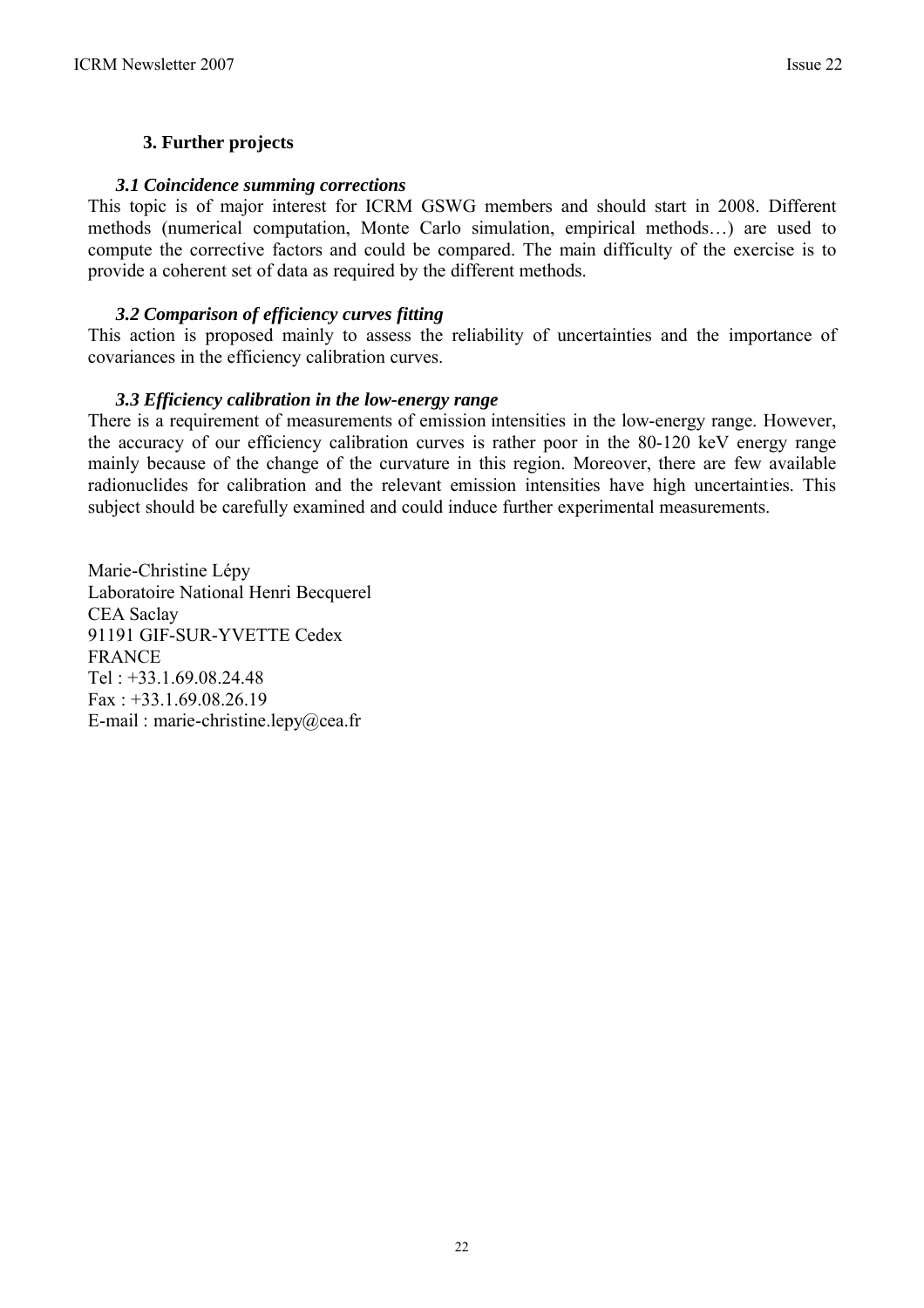#### **I.C.R.M. INTERNATIONAL COMMITTEE FOR RADIONUCLIDE METROLOGY a-PARTICLE SPECTROMETRY WORKING GROUP**

**Coordinator:** Eduardo García-Toraño **Phone:** 34-91-346 6225<br>CIEMAT. Metrología de Radiaciones Ionizantes **Phone:** 84-91-346 6442 **CIEMAT, Metrología de Radiaciones Ionizantes** Avda. Complutense 22 (Edif. 12). Madrid, 28040 (SPAIN) **E.Mail:** E.Garciatorano@ciemat.es

# **REPORT OF ACTIVITIES**

#### **September 2005-September 2007**

The aim of this Working Group (WG) was described in the document "*WG Scope and Actions*", issued in 1993. Topics include detectors and measurement techniques, computer codes and algorithms and measurements of nuclear data related to alpha emission. This document, as well as other information of interest, can be found in the WG web side:

http://www2.ciemat.es/sweb/metrologia/Alpha.html

The only standing action is the EUROMET project #749, about alpha-particle emission probabilities and energies of the nuclide  $240$ Pu. This project is coordinated by G. Sibbens (IRMM-JRC), with IRMM, CIEMAT, PTB, Univ. of Extremadura, CEA-LNHB and NPL acting as partners. Sources were prepared at IRMM and dispatched to participant laboratories. Measurements have been carried out at IRMM, CIEMAT and PTB for more than one year in order to obtain a set of spectra with the adequate statistical signification. All spectra have been sent to participants for analysis. A discussion of the preliminary results will be held at the next WG meeting.

A high-resolution alpha spectrometer, similar to those existing at IRMM, CIEMAT and NPL has been built at the University of Extremadura, to be used in future projects in the frame of this WG.

A business meeting of this WG was held in September 2007, in Cape Town, South Africa, in the frame of the ICRM'2007 conference. The main topic was the status of the EUROMET 749 project. The main problems found were highlighted by the project coordinator and the tasks to be carried out by participants were agreed.

26/09/2007 RWG2005\_07.DOC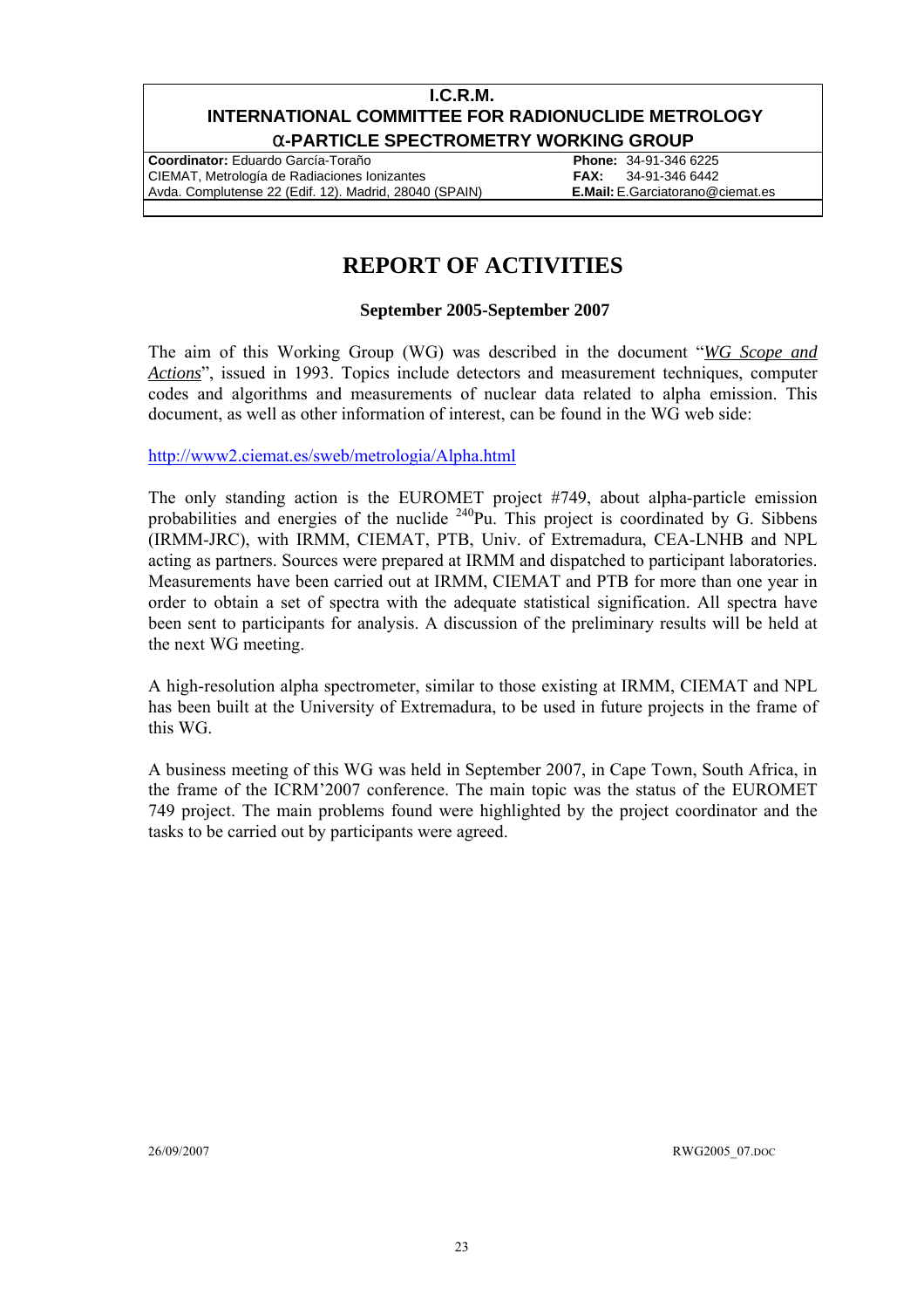#### **Non-Neutron Nuclear Data Working Group (3NDWG): Report, December 2007**

Coordinator: A. Nichols till September 2007

New coordinator : M.-M. Bé

Key words: decay data; evaluations; nuclear decay data requirements

- 1. The primary aim of the 3NDWG is to provide the worldwide scientific community with an appropriate environment for communications between specialists in the field of non-neutron nuclear data measurements and evaluations so that they can learn more about each others' work, liaise and combine forces to undertake research programmes of mutual interest, and organise multinational efforts to produce recommended sets of non-neutron nuclear data.
- 2. 3NDWG members continue to be involved in the evaluation efforts of the Decay Data Evaluation Project (DDEP). Communications between decay data evaluators are encouraged through this project (co-ordinator: E. Browne, ebrowne@lbl.gov). Details of this work and the recommended decay data can be found on the Internet: http://www.nucleide.org/DDEP\_WG/DDEPdata.htm
- 3. 3NDWG members continue to evaluate decay schemes for specific actinides and their decay products as part of an agreed programme of work for an IAEA Coordinated Research Project on "Updated decay data library for actinides" (2005-09) contact: M. A. Kellett (e-mail: m.kellett@iaea.org).
- 4. Noteworthy on-going work by 3NDWG members include the following: (a) issue of a new volume of Monographie BIPM-5 is planned for October 2008 to include both updated and completely new decay scheme evaluations (M.-M. Bé); (b) better definition of ß-decay shape factors – A specific action was proposed by P. Cassette, this was accepted by the General Meeting (7 September 2007) and P. Cassette has been agreed as coordinator of this sub-group. (c) forthcoming 3NDWG-based workshops include ICTP-IAEA-Workshop on Nuclear Structure and Decay Data: Theory and Evaluation, 28 April – 9 May 2008, Miramare, Trieste, Italy (see http://agenda.ictp.it/smr.php?1939), and DDEP training workshop to be organised by Aurelian Luca (IFIN) in Romania, 13-15 May 2008.
- 5. The work of the 3NDWG was re-endorsed at the 2007 ICRM General Meeting (7 September 2007, Cape Town, South Africa). Alan Nichols (IAEA) relinquished his role as coordinator of the 3NDWG at this meeting; new coordinator is Marie-Martine Bé (LNHB, CEA Saclay, France).
- 6. Further points of note:
	- (a) request remains to re-measure the half-lives of U-235 and U-238 to high accuracy;
	- (b) need to resolve anomalies between recent and on-going half-life measurements (particularly all relevant work of national standards laboratories: NIST, NPL, PTB, LNHB).

I would like to thank Alan Nichols for his great work as the coordinator of the working group. He has organised the Nuclear Data Session for many years, and I hope that the next conferences will continue to be fruitful in this field. Marie-Martine Bé

Phone: +33 1 69 08 46 41

E-mail: mmbe@cea.fr

10 January 2008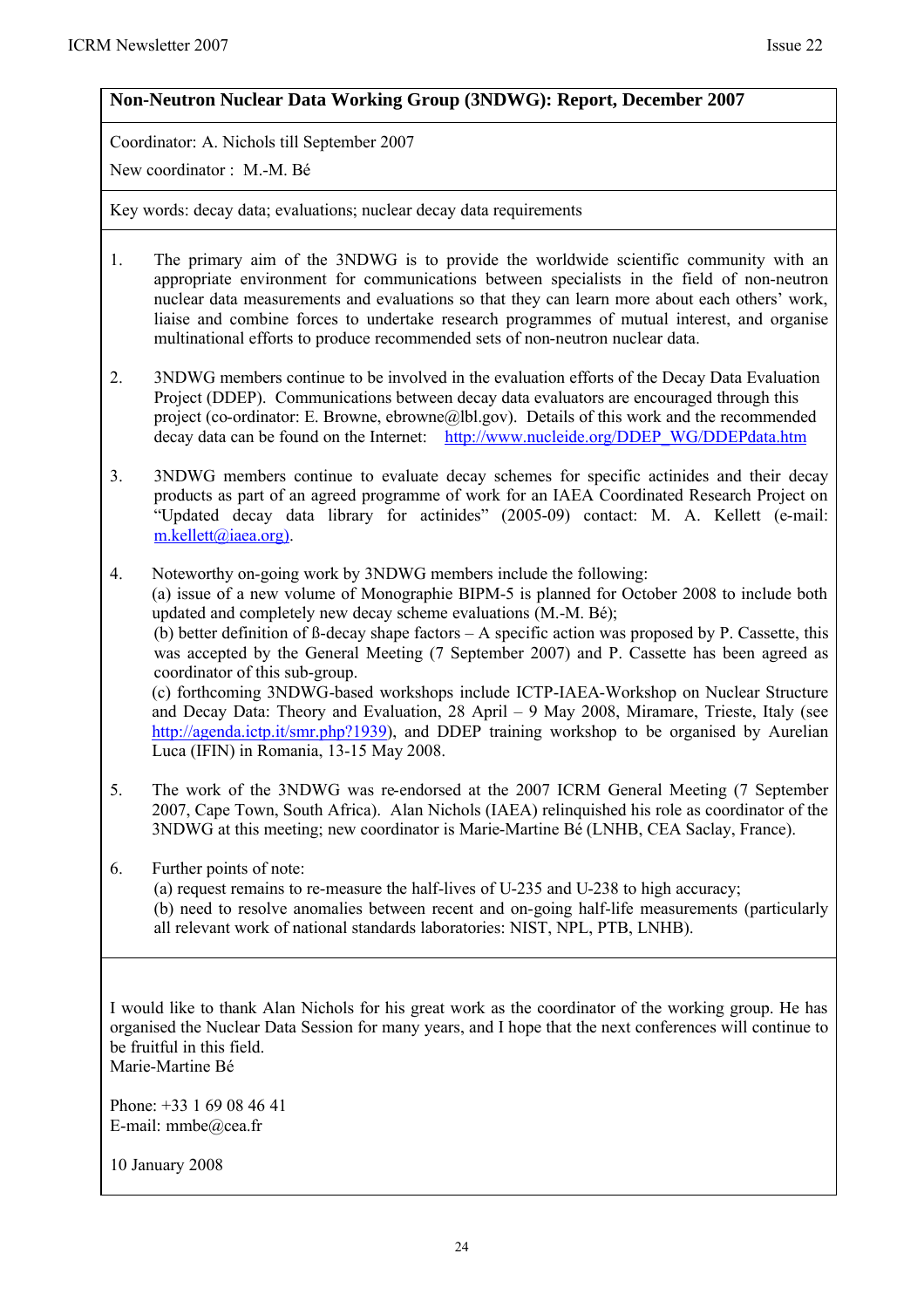| <b>LABORATORY</b>   | Ionizing Radiation Physics Group, Radiopharmaceutical Research<br>Institute, Australian Nuclear Science & Technology Organisation<br>(ANSTO)                                                                                                         |
|---------------------|------------------------------------------------------------------------------------------------------------------------------------------------------------------------------------------------------------------------------------------------------|
| <b>NAMES</b>        | D Alexiev, L Mo, M Smith, L. Bignell                                                                                                                                                                                                                 |
| <b>ACTIVITY</b>     | 1. Completed design and construction of automated (Labview<br>driven) Au-198 wire activity measurement system for NTD Si<br>neutron flux profiling.                                                                                                  |
|                     | 2. Performed sipping tests on the fuel elements of ANSTO OPAL<br>research reactor.                                                                                                                                                                   |
|                     | 3. Participated in the Monte Carlo Codes Intercomparison<br>exercise organized by the ICRM Gamma-Ray Spectrometry<br>Working Group.                                                                                                                  |
|                     | 4. Standardization of I-123 using the TDCR method.                                                                                                                                                                                                   |
|                     | 5. Monte Carlo simulation of liquid scintillation process using<br>GEANT4.                                                                                                                                                                           |
|                     | 6. Establish efficiency curve for HPGe detectors for point source.                                                                                                                                                                                   |
|                     | 7. Continue the annual traceability program for ARI for I-131,<br>Ga-67, Tl-201, Tc-99m and Y-90 activity measurements.                                                                                                                              |
| <b>PUBLICATIONS</b> | 1. L. Mo, H.Y. Wu and C. Baldock. Absolute activity determination<br>of Au-198 solid source using $4\pi\beta-\gamma$ coincidence counting<br>corrected by Monte-Carlo calculation. IEEE transactions on<br>Nuclear Science, vol 54, No 3, June 2007. |
| <b>ADDRESS</b>      | New Illawarra Road                                                                                                                                                                                                                                   |
|                     | Lucas Heights NSW 2234, Australia                                                                                                                                                                                                                    |
| <b>CONTACT</b>      | Li Mo, lmx@ansto.gov.au                                                                                                                                                                                                                              |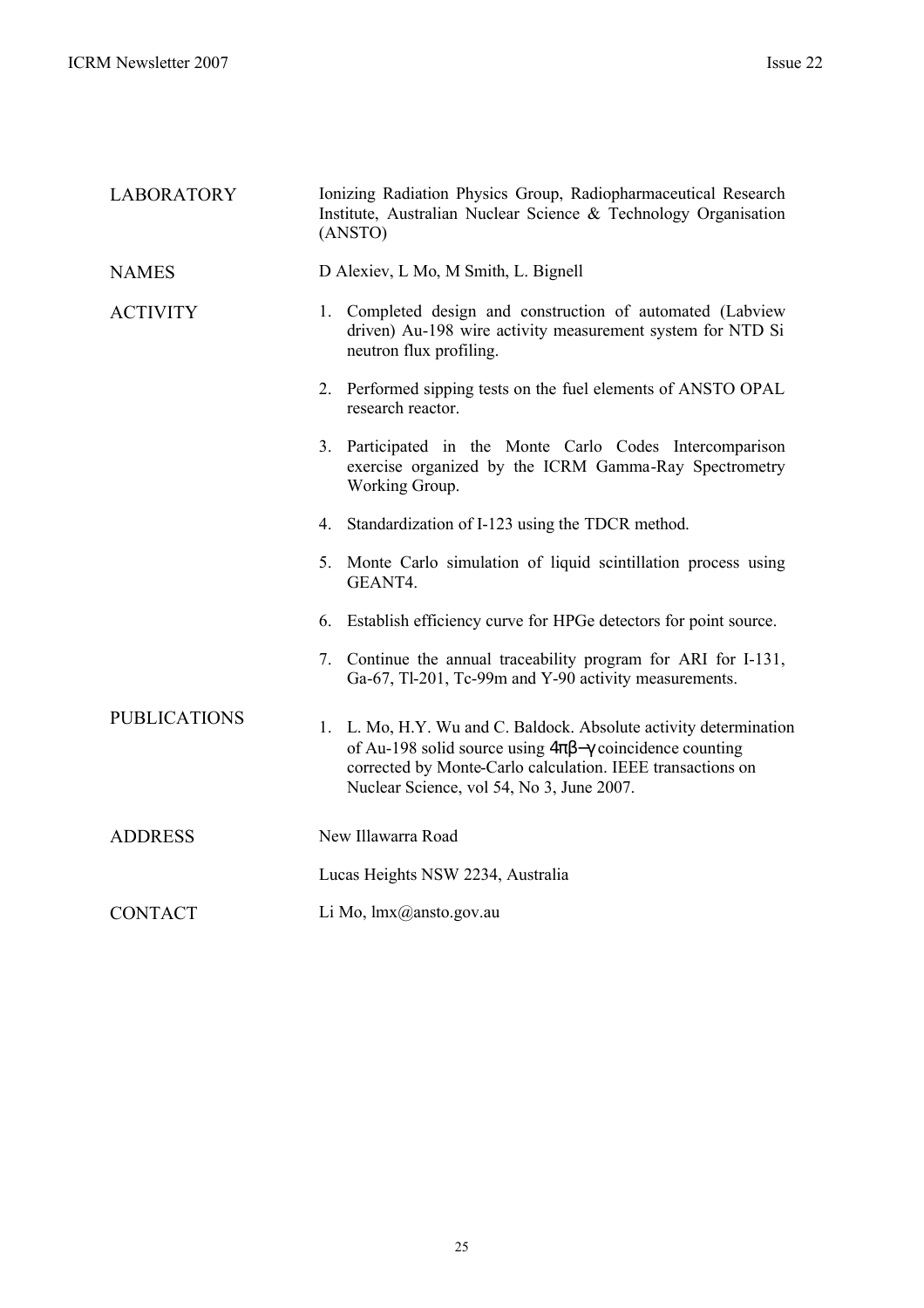| <b>LABORATORIES</b>                         | IAEA Nuclear Data Section, Vienna, Austria;<br>Serco Assurance, Winfrith Science Centre, Dorchester, UK                                                                                                                                                                                                                                                                                                                                                                                                                                              |
|---------------------------------------------|------------------------------------------------------------------------------------------------------------------------------------------------------------------------------------------------------------------------------------------------------------------------------------------------------------------------------------------------------------------------------------------------------------------------------------------------------------------------------------------------------------------------------------------------------|
| <b>NAMES</b>                                | AL Nichols, MA Kellett (IAEA) and RJ Perry (Serco<br>Assurance)                                                                                                                                                                                                                                                                                                                                                                                                                                                                                      |
| <b>ACTIVITY</b>                             | Decay-data evaluations and preparation of databases                                                                                                                                                                                                                                                                                                                                                                                                                                                                                                  |
| <b>RESULTS/</b><br><b>INFORMATION</b>       | Decay-data evaluations underway in 2007-08:<br>(a) evaluations for DDEP: ${}^{97m}$ Tc, ${}^{106}$ Rh, ${}^{126}$ Sb, ${}^{127}$ Sb, ${}^{127}$ Te, ${}^{122m}$ Te, ${}^{122m}$ Te, ${}^{123m}$ Te, ${}^{124}$ Pr, ${}^{208}$ Tl, ${}^{201}$ Pb, ${}^{212}$ Pb, ${}^{212,215}$ Bi, ${}^{212,216}$ Po,<br><sup>211,219</sup> At, <sup>219,220</sup> Rn, <sup>224</sup> Ra, <sup>228</sup> Th and <sup>242m</sup> Am;<br>(b) $^{192}$ Au and $^{214}$ Bi; (c) JEFF-3 evaluations for fusion.                                                           |
| <b>IN PROGRESS</b>                          | Evaluation of decay data for DDEP.                                                                                                                                                                                                                                                                                                                                                                                                                                                                                                                   |
| <b>INFORMATION</b>                          | Decay data evaluations completed in 2007 for the JEFF-3<br>library: $^{45}$ mSc, $^{70}$ Ga, $^{71}$ Ge, $^{71}$ mGe, $^{75}$ Ge, $^{75}$ mGe, $^{79}$ Se, $^{90}$ Y, $^{90m}$ Y, $^{90m}Zr$ , $^{90m}Nb$ , $^{90m}Nb$ , $^{90m}Nb$ , $^{98}Tc$ , $^{113}Cd$ , $^{113m}Cd$ , $^{121}Sn$ , $^{121m}Sn$ , $^{166}Dy$ , $^{170}Tm$ , $^{$<br>Completed for DDEP: $^{109}$ Pd, $^{132}$ Te, $^{242}$ Am, $^{244}$ Am and $^{244}$ mAm.                                                                                                                   |
| <b>PUBLICATIONS</b>                         | M-M Bé, VP Chechev, R Dersch, OAM Helene, RG Helmer, M<br>Herman, S Hlavác, A Marcinkowski, GL Molnár, AL Nichols, E<br>Schönfeld, VR Vanin and MJ Woods, Update of X Ray and<br>Gamma Ray Decay Data Standards for Detector Calibration and<br>Other Applications, Vols 1 and 2, STI/PUB/1287, May 2007,<br>IAEA, Vienna, Austria, ISBN 92-0-113606-4. Also available on<br>the Web: http://www-nds.iaea.org/xgamma_standards/                                                                                                                      |
| <b>OTHER RELATED</b><br><b>PUBLICATIONS</b> | AL Nichols, Nuclear Decay Data: Observations and Reflections, Appl.<br>Radiat. Isot. 64 (2006) 1384-1391.<br>The Aims and Activities of the International Network of Nuclear<br>Structure and Decay Data Evaluators, AL Nichols and JK Tuli, Int.<br>Conf. Nucl. Data for Sci. Technol., 22 – 27 April 2007, Nice, France.<br>IAEA Coordinated Research Project: Updated Decay Data Library for<br>Actinides, MA Kellett, FG Kondev and AL Nichols, ICRM 2007, 3-7<br>Sept. 2007, Cape Town, South Africa; to be published in Appl.<br>Radiat. Isot. |
| <b>ADDRESS</b>                              | <b>IAEA</b> Nuclear Data Section,<br>Department of Nuclear Sciences and Applications,<br>PO Box 100, Wagramerstrasse 5, A-1400 Vienna, Austria.                                                                                                                                                                                                                                                                                                                                                                                                      |
| <b>CONTACT</b>                              | Dr Alan Nichols                                                                                                                                                                                                                                                                                                                                                                                                                                                                                                                                      |
|                                             | A.L.Nichols@iaea.org                                                                                                                                                                                                                                                                                                                                                                                                                                                                                                                                 |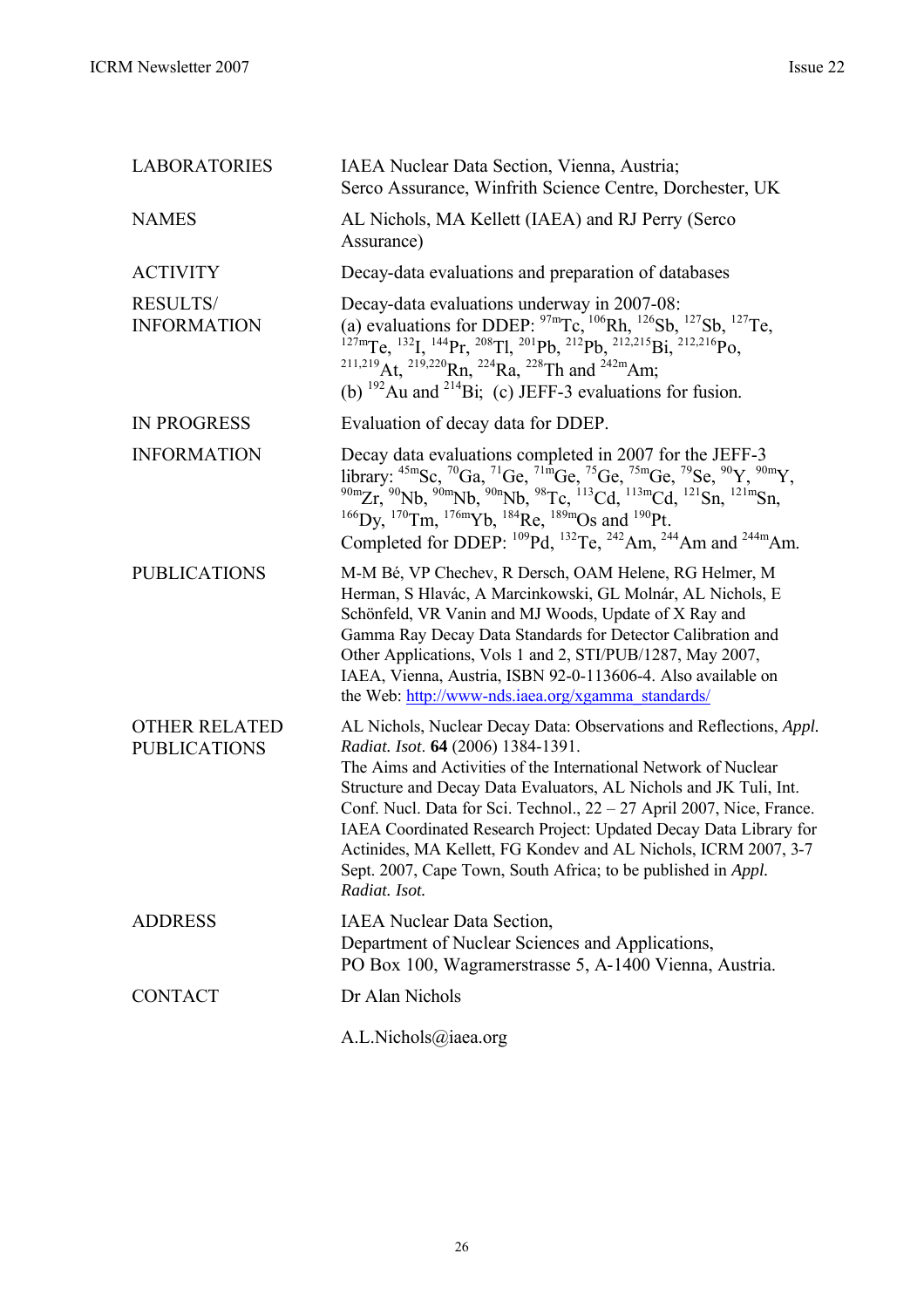| <b>LABORATORY</b>   | BEV - Bundesamt für Eich- und Vermessungswesen, AUSTRIA                                                                                                                                                                                                                                                                                                                                                      |
|---------------------|--------------------------------------------------------------------------------------------------------------------------------------------------------------------------------------------------------------------------------------------------------------------------------------------------------------------------------------------------------------------------------------------------------------|
| <b>NAMES</b>        | F.J. Maringer, R. Brettner-Messler, M. Kreuziger, P. Michai                                                                                                                                                                                                                                                                                                                                                  |
| <b>ACTIVITY</b>     | Metrological and applied research                                                                                                                                                                                                                                                                                                                                                                            |
|                     | Participation in international comparison - EURAMET, CCRI(II) and<br>bilateral comparisons                                                                                                                                                                                                                                                                                                                   |
|                     | Routine certification (medical activity meter, surface contamination<br>monitors)                                                                                                                                                                                                                                                                                                                            |
|                     | Calibration services                                                                                                                                                                                                                                                                                                                                                                                         |
| <b>KEYWORDS</b>     | National Metrology Institute                                                                                                                                                                                                                                                                                                                                                                                 |
|                     | Radioactivity laboratory with low-level facilities                                                                                                                                                                                                                                                                                                                                                           |
|                     | Calibrated $4\pi\gamma$ ionisation chambers                                                                                                                                                                                                                                                                                                                                                                  |
|                     | HPGe detectors for gamma spectroscopy                                                                                                                                                                                                                                                                                                                                                                        |
|                     | Low-level anti-compton HPGe gamma spectrometer                                                                                                                                                                                                                                                                                                                                                               |
|                     | Multiwire proportional chamber                                                                                                                                                                                                                                                                                                                                                                               |
|                     | Radon ionisation chambers                                                                                                                                                                                                                                                                                                                                                                                    |
| <b>RESULTS</b>      | $CCRI(II)-K2.I-125$                                                                                                                                                                                                                                                                                                                                                                                          |
|                     | $CCRI(II)-K3.I-131$                                                                                                                                                                                                                                                                                                                                                                                          |
|                     | $CCRI(II)-K2.Co-60$                                                                                                                                                                                                                                                                                                                                                                                          |
|                     | National comparison in radon activity concentration in air                                                                                                                                                                                                                                                                                                                                                   |
|                     | National comparison in gamma spectrometry / activity concentration in<br>aqueous solutions                                                                                                                                                                                                                                                                                                                   |
|                     | Monte Carlo calculations of ISOCAL IV ionisation chamber response<br>to gamma and beta emitters                                                                                                                                                                                                                                                                                                              |
| <b>PUBLICATIONS</b> | D. Kryeziu, M. Tschurlovits, M. Kreuziger and F-J. Maringer (2007):<br>Calculation of calibration figures and the volume correction factors for 90Y,<br>125I, 131I, and 177Lu radionuclides based on Monte - Carlo ionisation<br>chamber simulation method. Nuc. Instr. Meth. A. Elsevier B.V., North-<br>Holland. ISSN: 0168-9002. (accepted, in press, online available)                                   |
|                     | Röttger, A., Honig, A., Schmidt, V., Buchröder, H., Rox, A., Butterweck, G.,<br>Schuler, Ch., Maringer, F.J., Jachs, P., Edelmaier, R., Michielsen, N.,<br>Howarth, C.B., Miles, J.C. H., Vargas, A., Ortega, X., Burian, I., Turtiainen,<br>T., Hagberg, N., (2006): Radon activity concentration – a Euromet and BIPM<br>supplementary comparison. APPL RADIAT ISOTOPES, 64, 1102-1107;<br>ISSN 0969-8043. |
|                     | Röttger, A., Honig, A., Butterweck, G., Schuler, Ch., Schmidt, V., Buchröder,<br>H., Rox, A., Miles, J.C.H., Burian, I., Michielsen, N., Voisin, V., Maringer,<br>F.J., Vargas, A., (2005): Intercomparison exercise of calibration facilities for<br>radon gas activity concentration. RADIO in the ENVIRON, 7, 306-313; ISSN<br>1569-4860.                                                                 |
|                     | Baumgartner A., Witzani J., Steurer A., Leitner A., Maringer F.J. (2007):<br>Energy Range and Application Enhancement of the BEV Graphite                                                                                                                                                                                                                                                                    |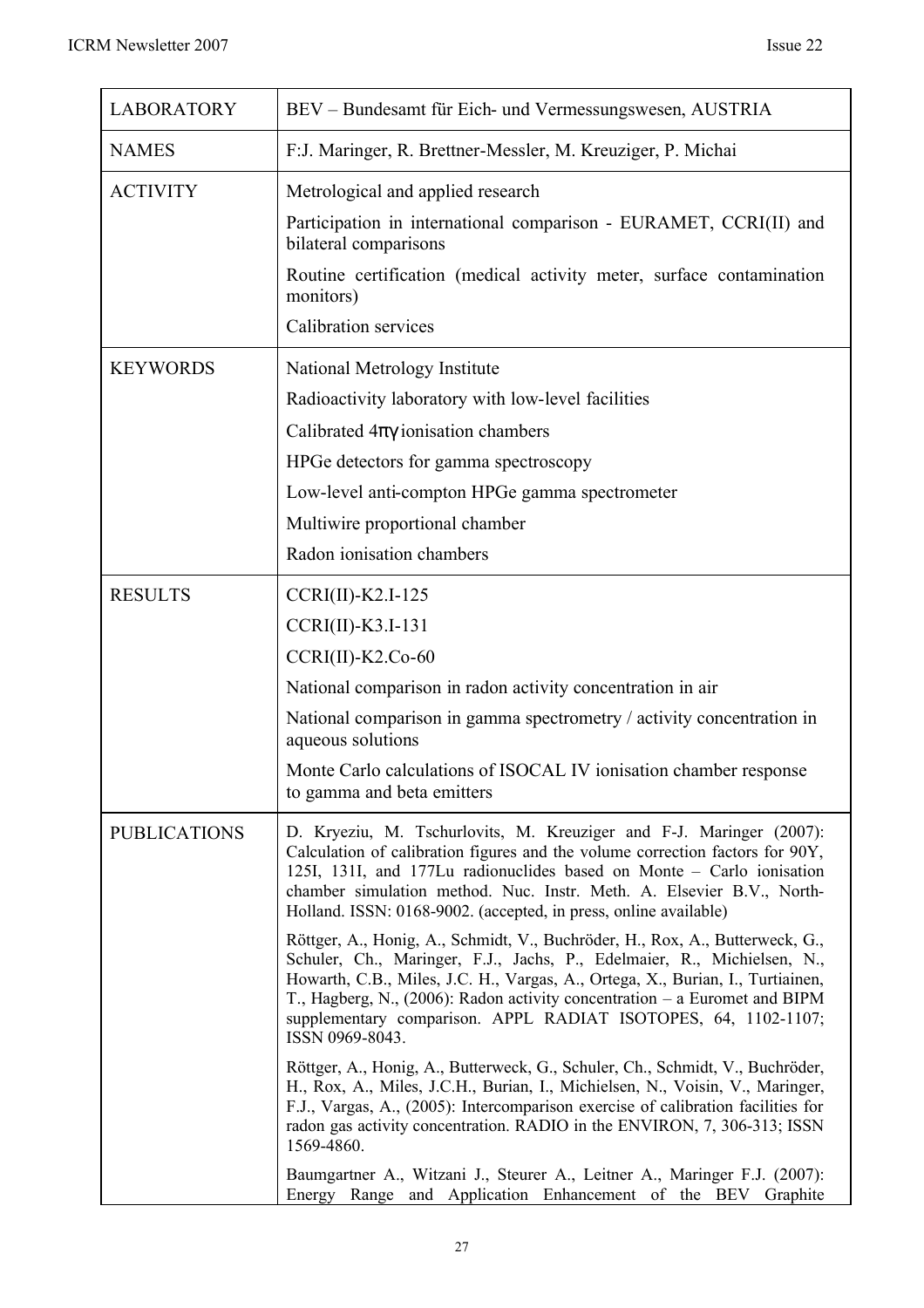|                                             | Calorimeter: First Assignments and Preliminary Results. Proc. Absorbed Dose<br>and Air Kerma Primary Standards Workshop, Paris 2007.                                                                                                                                                                                                                                                                                        |
|---------------------------------------------|-----------------------------------------------------------------------------------------------------------------------------------------------------------------------------------------------------------------------------------------------------------------------------------------------------------------------------------------------------------------------------------------------------------------------------|
|                                             | Baumgartner, A., Maringer, F.J., Michai, P., Kreuziger, M. (2006): Result of<br>the intercomparison exercise on radon measuring instruments and radon<br>detectors 'BEV-Radonring 2005'. In: European International Radiation<br>Protection Association (Hrsg./Eds.), Second European IRPA congress on<br>radiation protection, 15. - 19. Mai 2006, Paris, 1-6.                                                             |
|                                             | Brettner-Messler, R., Maringer, F.J., (2006): Results of Monte Carlo<br>calibrations of a low energy germanium detector. In: European International<br>Radiation Protection Association (Hrsg./Eds.), Second European IRPA<br>Congress on Radiation Protection, 15. - 19. Mai 2006, Paris, 1-7.                                                                                                                             |
|                                             | Kryeziu, D., Kreuziger, M., Tschurlovits, M., Maringer, F.J., (2006):<br>Simulation of the energy response of the ISOCAL IV pressurised re-entrant<br>well type ionization chamber using the PENELOPE Monte-Carlo code. In:<br>European International Radiation Protection Association (Hrsg./ Eds.), Second<br>European IRPA congress on radiation protection, 15.-19. Mai 2006, Paris, 1-8.                               |
|                                             | Maringer, F.J. (2006): Radonmessung in Österreich: Standards, Kalibrierung,<br>Messunsicherheiten und Qualitätsmanagement. In: Fachverband<br>für<br>Strahlenschutz e.V. / E. Ettenhuber, R. Giessing, E. Beier, A. Bayer, 38.<br>Jahrestagung des Fachverbandes für Strahlenschutz e.V., 18. - 22. September<br>2006, Dresden, Publikationsreihe Fortschritte im Strahlenschutz, FS-06-141-<br>T, 415-422; ISSN 1013-4506. |
|                                             | Gruber, V., Maringer, F.J., Katzlberger, C., Kaineder, H., Brettner-Messler,<br>R., (2005): Survey of radioactivity in drinking water in Upper Austria by LSC<br>and gammaspectroscopy. In: LSC2005, Advances in Liquid Scintillation<br>Spectrometry, 17. - 21. Oktober 2005, Katowice, 1-5.                                                                                                                               |
|                                             | Maringer, F.J., Leitner, A., Tschurlovits, M., (2005): Radiation protection<br>metrology in Austria: Status and needs in a European perspective. In: Verica<br>Garaj-Vrhovac(Hrsg./Eds.), Nevenka Kopjar (Hrsg./Eds.), Saveta Miljanic<br>(Hrsg./Eds.), $6th$ Symposium of the Croatian radiation protection association,<br>18. - 20. April 2005, Zagreb, 28-33; ISBN: 953-96133-5-3.                                      |
|                                             | Schönhofer, F., Maringer, F.J., (2005): The EU drinking water directive, the<br>Austrian standard and an ultra low - level liquid scintillation spectrometry<br>approach for assuring compliance. In: LSC 2005 (Hrsg./Eds.), Advances in<br>liquid Scintillation Spectrometry, 17. - 21. Oktober 2005, Katowice, 1-14.                                                                                                      |
| <b>IN PROGRESS</b>                          | Development of a primary standard for surface emission rate (large area<br>sources)                                                                                                                                                                                                                                                                                                                                         |
|                                             | 2 thesis in radioactivity in progress                                                                                                                                                                                                                                                                                                                                                                                       |
| <b>INFORMATION</b>                          | 82 CMC's in radioactivity measurements                                                                                                                                                                                                                                                                                                                                                                                      |
| <b>SOURCE IN</b><br><b>PREPARATION</b>      | Planned participation (2008, 2009) in CCRI(II).K for Cs-134, Lu-177, Pb-210                                                                                                                                                                                                                                                                                                                                                 |
| <b>OTHER RELATED</b><br><b>PUBLICATIONS</b> | Hrachowitz, M., F.-J. Maringer and M. Gerzabek (2005): Estimation of soil<br>redistribution rates with the 137Cs-tracer method: Approach to a new<br>conversion model. Geophysical Research Abstracts, 7, 10868, 1-3.                                                                                                                                                                                                       |
|                                             | Hrachowitz, M., Maringer, F.J., Steineder, C., Gerzabek, M.H., (2005): Soil<br>redistribution model for undisturbed and cultivated sites based on Chernobyl -<br>derived Cesium-137 fallout. J ENVIRON QUAL, 34, 1302-1310; ISSN 0047-                                                                                                                                                                                      |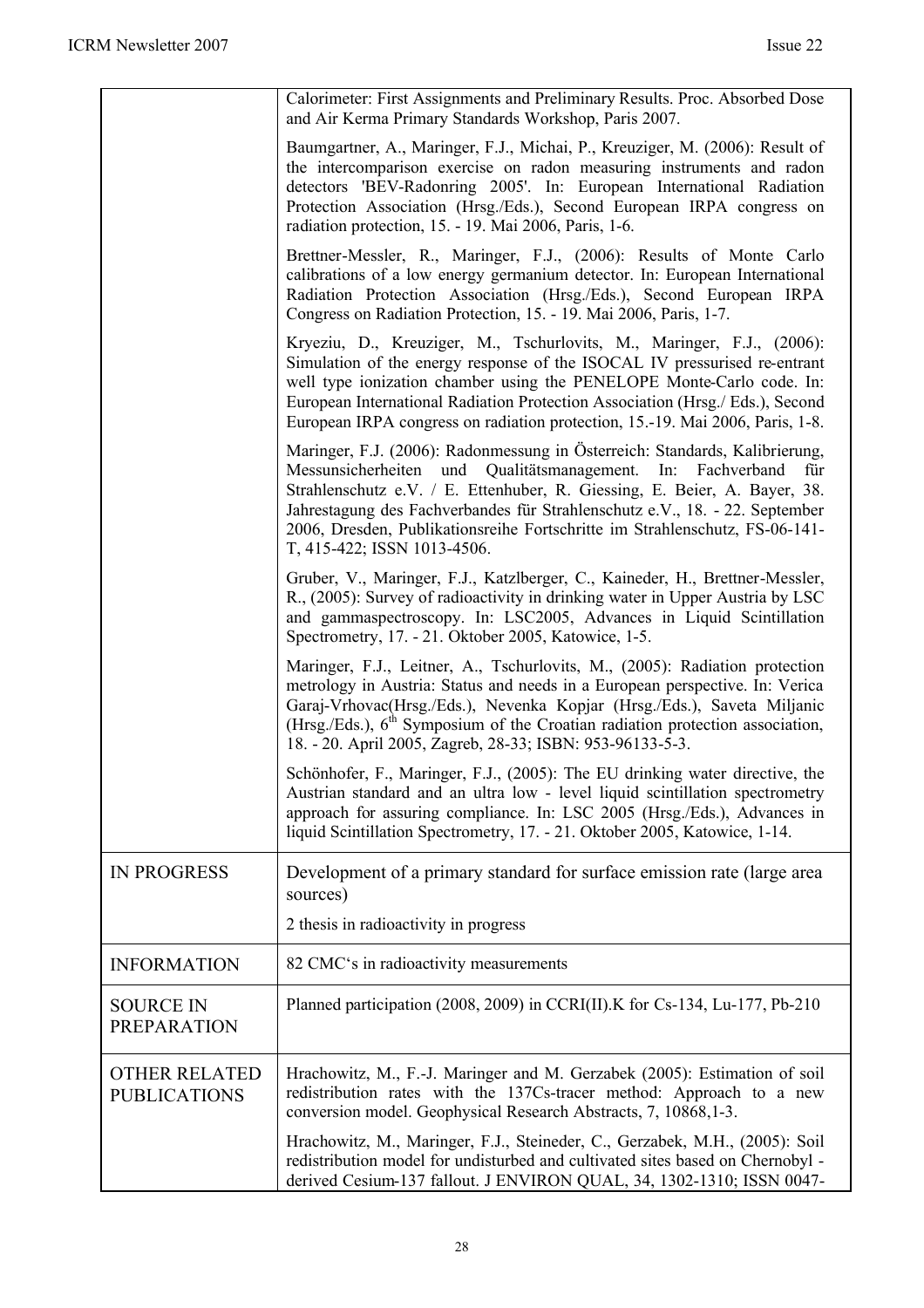|                | 2425.                                                                                                                                                                                                                                                                                                                           |
|----------------|---------------------------------------------------------------------------------------------------------------------------------------------------------------------------------------------------------------------------------------------------------------------------------------------------------------------------------|
|                | Maringer, F.J., Schillfahrt, P., Auer, T., Pecina, R., (2005): A new Austrian<br>recommendation guide for radon prevention in the design and construction of<br>new buildings in areas with highly elevated radon levels. RADIO in the<br>ENVIRON, 7, 772-778; ISSN 1569-4860.                                                  |
|                | Ringer, W., Kaineder, H., Maringer, F.J., Kindl, P., (2005): Determination of<br>the radon potential of a building by a controlled depressurisation technique.<br>RADIO in the ENVIRON, 7, 221-231; ISSN 1569-4860.                                                                                                             |
|                | Szerbin, P., Juhasz, L., Csige, I., Varhegyi, A., Vincze, J., Szabo, T.,<br>Maringer, F.J., (2005): Remediation case study of a coal fired power plant<br>tailings pond. RADIO in the ENVIRON, 7, 1071-1080; ISSN 1569-4860.                                                                                                    |
|                | Gruber, V., Maringer, F.J., Kaineder, H., Brettner-Messler, R., Sperker, S.,<br>(2006): A survey of radioactivity in drinking water in upper Austria. In:<br>European International Radiation Protection Association (Hrsg. / Eds.),<br>Second European IRPA Congress on Radiation Protection, 15.-19. Mai 2006,<br>Paris, 1-6. |
|                | Seidel, C., Maringer, F.J., Bossew, P., (2006): A comprehensive evaluation of<br>health effects in Europe - two decades after Chernobyl. In: European<br>International Radiation Protection Association (Hrsg./Eds.), Second European<br>IRPA congress on radiation protection, 15. - 19. Mai 2006, Paris, 1-6.                 |
|                | Hrachowitz, M., Maringer, F.-J., Gerzabek, M.H. (2005): Radioisotopes in the<br>Danube. In: O. Uhlmann, G.J. Annokkée, F. Arendt: 9th International<br>FZK/TNO Conference on Soil-Water Systems, 3-7 October 2005, Bordeaux;<br>Proceedings, 2943-2944.                                                                         |
| <b>ADDRESS</b> | BEV – Bundesamt für Eich- und Vermessungswesen<br>Section Ionising Radiation and Radioactivity<br>Arltgasse 35, 1160 Wien, AUSTRIA                                                                                                                                                                                              |
| <b>CONTACT</b> | Assoc. Prof. Dr. Franz Josef Maringer<br>Tel.: +43 1 21110 6372<br>Fax: +43 1 21110 6000<br>E-mail: $franz-iosef.maringer(a)bev.gv.at$<br>www.bev.gv.at                                                                                                                                                                         |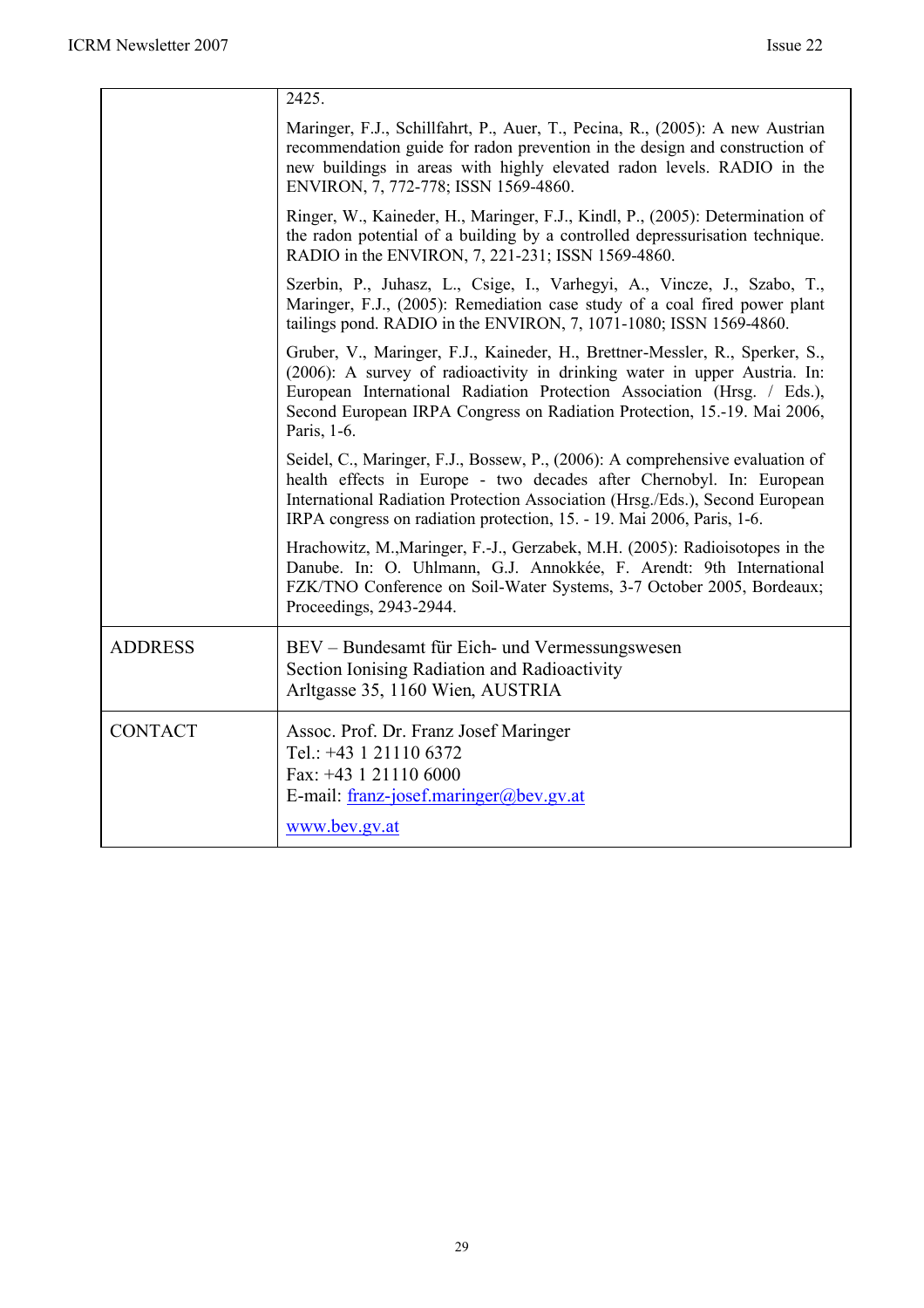#### Summary of the research program related to radionuclide metrology for the years 2007 and 2008

within the Research Groups "Isotopenforschung" (Isotope Research) and "Kernphysik" (Nuclear Physics) of the Faculty of Physics at the University of Vienna, Austria Währingerstrasse 17, A-1090 Wien; Tel: +43-1-4277-51754, FAX: +43-1-4277-51752

http://www.univie.ac.at/Kernphysik/irk\_engl.htm

*[also to be regarded as contribution according to the ICRM standing actions SA1 and SA2]*

Some activities of the two research groups concentrate on the improvement and development of atomic and nuclear measuring techniques and data handling procedures for basic physics and interdisciplinary applied physics work with special emphasis on the detection of long-lived radionuclides, particularly in the very-low-level range. Nucleardecay-counting techniques have been widely replaced by mass-spectrometric techniques with high selectivity and high sensitivity. More detailed information is also provided via the home page given above.

Names: F. Dellinger, R. Drosg, F. Eder, O. Forstner , E. Friedl, H. Friedmann,

R. Golser, J. Gröller, P. Hille, D. Imrich, J. Kühtreiber, W. Kutschera,

C. Lederer, St. Lehr, J. Lukas, M. Martschini, K. Melber, Ph. Müllner, E. Pak,

A. Pavlik, A. Priller, F. Quinto, L. Reichart, K. Rumpelmayr, G. Schätzel,

P. Steier, B. Strohmaier, S. Tagesen, H. Vonach, A. Wallner, F. Weninger,

E. Wild, G. Winkler

Facilities, projects, tasks:

1. The tandem-accelerator mass-spectrometry facility VERA (Vienna Environmental Research Accelerator) and its use:

For details on the experimental equipment see:

http://www.univie.ac.at/Kernphysik/VERA/welcome.htm .

Accelerator mass spectrometry (AMS) injecting negative ions into a tandem accelerator and stripping them to positive ions is a major tool for research. With AMS radionuclides are measured by direct atom counting; selectivity is achieved employing energy-, momentum- and velocity-selecting devices (electrostatic, magnetic, velocity and time-of-flight filters) and using ion detectors for counting and final energy measurement. The interesting nuclides (with extremely small radioisotope-to-stableisotope ratios in the  $10^{-10}$  to  $10^{-15}$  range) cannot be measured at natural levels through radioactive-decay counting, particularly for small samples in the milligram range, typically containing only  $10^5$  to  $10^8$  radionuclide atoms. Predominantly isotope ratios are measured relative to appropriate standards.

Typically, in the light-ion region atoms like  ${}^{14}C$  (5.7×10<sup>3</sup> a, for radiocarbon dating), <sup>10</sup>Be (T<sub>1/2</sub>=1.5×10<sup>6</sup> a) and <sup>26</sup>Al (T<sub>1/2</sub>=7.2×10<sup>5</sup> a) [both, e.g., for applications in geology, atmospheric and climate research, in particular employing  $^{26}$ Al/ $^{10}$ Be ratios], heavy longlived radionuclides such as <sup>129</sup>I (T<sub>1/2</sub>  $\approx$  1.6×10<sup>7</sup> a), <sup>236</sup>U (T<sub>1/2</sub> $\approx$  23×10<sup>6</sup> a) [in natural and anthropogenic environmental samples),  $^{239}$ Pu (2.4×10<sup>4</sup>a) [together with  $^{236}$ U in uranium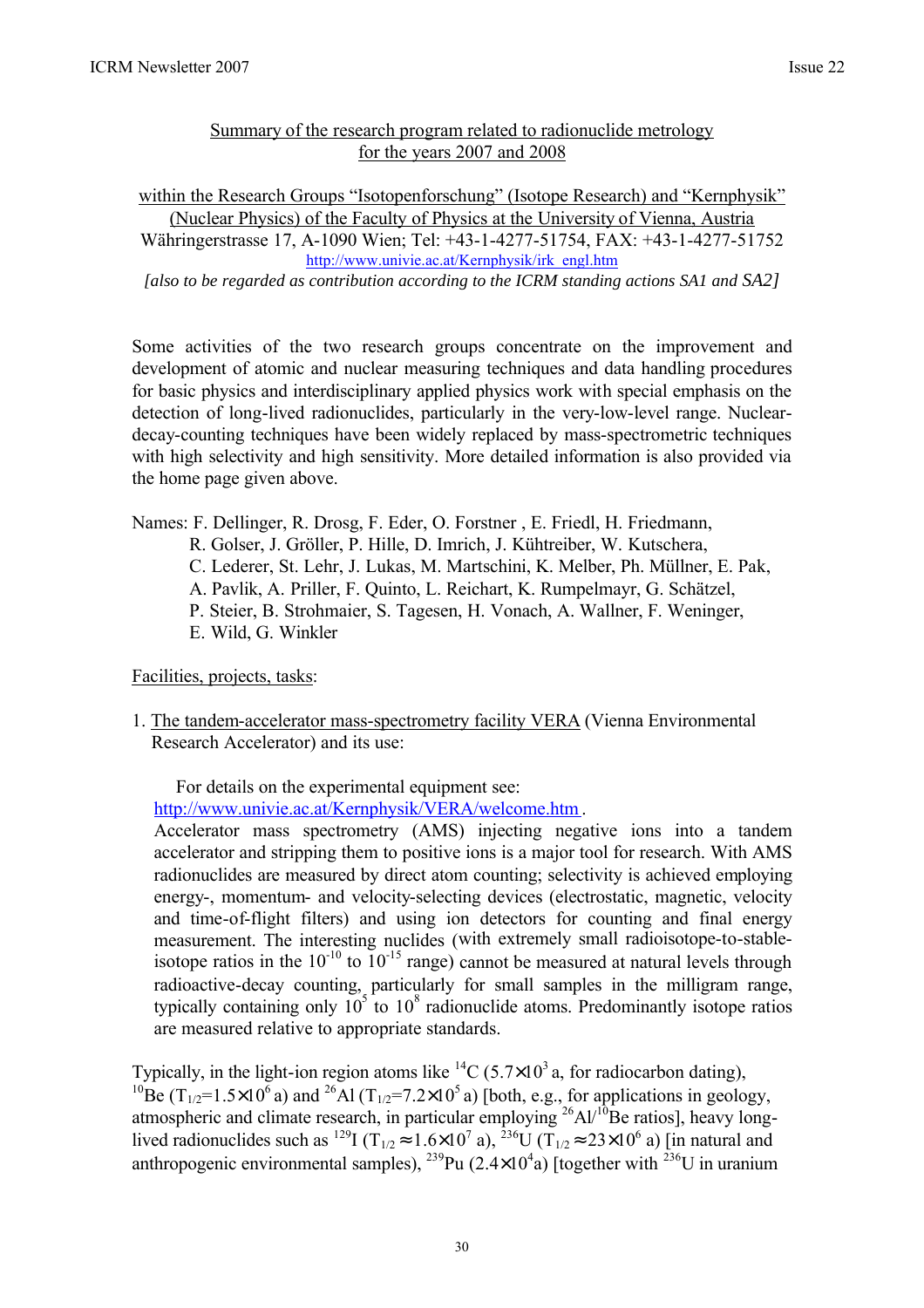ores], <sup>244</sup>Pu (T<sub>1/2</sub>  $\approx 81 \times 10^6$  a) [for research on e.g. interstellar medium grains], <sup>242</sup>Pu (T<sub>1/2</sub>)  $\approx$  3.8×10<sup>5</sup> a) and <sup>182</sup>Hf (T<sub>1/2</sub> $\approx$  (9±2)×10<sup>6</sup> a) [of interest in astrophysics and geophysics, requiring new isobar separation methods] are counted in natural samples with an excellent suppression of isobaric background. Recently, AMS studies with  ${}^{41}Ca$  and  ${}^{55}Fe$ atoms were performed. For recent work, see:

AMS MEASUREMENTS OF <sup>41</sup>Ca and <sup>55</sup>Fe at VERA – TWO RADIONUCLIDES OF ASTROPHYSICAL INTEREST, A. Wallner, M. Bichler, I. Dillmann, R. Golser, F. Käppeler, W. Kutschera, M. Paul, A. Priller, P. Steier, C. Vockenhuber; Nuclear Instruments and Methods **B 259** (2007) 677-682.

DEVELOPMENT OF ISOBAR SEPARATION FOR <sup>182</sup>Hf AMS MEASUREMENTS OF ASTROPHYSICAL INTEREST, C. Vockenhuber, A. Bergmaier, T. Faestermann, K. Knie, G. Korschinek, W. Kutschera, G. Rugel, P. Steier, K. Vorderwinkler, A. Wallner; Nuclear Instruments and Methods **B 259** (2007) 250-255.

MEASUREMENT OF <sup>26</sup>Al FOR ATMOSPHERIC AND CLIMATE RESEARCH AND THE POTENTIAL OF <sup>26</sup>Al/<sup>10</sup>Be RATIOS, M. Auer, W. Kutschera, A. Priller, D. Wagenbach, A. Wallner, E.M. Wild; Nuclear Instruments and Methods **B 259** (2007) 595-599

AMS OF NATURAL <sup>236</sup>U AND <sup>239</sup>Pu PRODUCED IN URANIUM ORES, K.M. Wilcken, T.T. Barrows, L.K. Fifield, S.G. Tims, P. Steier; Nuclear Instruments and Methods **B 259** (2007) 727-732

DEVELOPMENT TOWARDS THE MEASUREMENT OF I-129 IN LIGNITE, G. Wallner, P. Steier, Th. Brandl, M.E. Friesacher, P. Hille, W. Kutschera, M. Tatzber, Sh. Ayromlou; Nuclear Instruments and Methods **B 259** (2007) 714-720

A COMBINED METHOD FOR THE DETERMINATION OF THE ISOTOPIC VECTOR OF PLUTONIUM ISOTOPES IN ENVIRONMENTAL SAMPLES, E. Hrnecek, R. Jakopic, A. Wallner, P. Steier; Journal of Radioanalytical and Nuclear Chemistry, Vol. 276, No.3 (2008) 789–793

DISENTANGLING GEOMAGNETIC AND PRECIPITATION SIGNALS IN AN 80-KYR CHINESE LOESS RECORD OF <sup>10</sup>Be; W. Zhou, A. Priller, J. W. Beck, Z. Wu, M. Chen, Z. An, W. Kutschera, F. Xian, H. Yu, L.Liu; Radiocarbon **49/1** (2007) 139 – 160

NATURAL AND ANTHROPOGENIC<sup>236</sup>U IN ENVIRONMENTAL SAMPLES, Peter Steier, Max Bichler, L. Keith Fifield, Robin Golser, Walter Kutschera, Alfred Priller, Francesca Quinto, Stephan Richter, Michaela Srncik, Philippo Terrasi, Lukas Wacker, Anton Wallner, Gabriele Wallner, Klaus M. Wilcken, Eva Maria Wild; submitted to Proceedings of the 9<sup>th</sup> International Conference on the Application of Accelerators in Research and Technology, Florence, Italy, September 3-7, 2007. To be published in Nucl. Instr. and Meth. in Phys Res. B

Recent projects involving radiocarbon measurements are, e.g.,

- radiocarbon determination of particulate organic carbon for dating of (e.g. Alpine glacier) ice requiring the development of techniques to treat very small samples: TREATMENT OF SMALL SAMPLES OF PARTICULATE ORGANIC CARBON (POC) FOR RADIOCARBON DATING OF ICE, R. Drosg, W. Kutschera, K. Scholz, P. Steier, D. Wagenbach, E. M. Wild; Nuclear Instruments and Methods **B 259** (2007) 340-344
- RADIOCARBON DATING OF THE PERUVIAN CHACHAPOYA/INKA SITE AT THE LAGUNA DE LOS CONDORES, E. M. Wild, S. Guillen, W. Kutschera, H. Seidler, P. Steier; Nuclear Instruments and Methods **B 259** (2007) 378-383

New methods for isobar suppression in the injected ion beam (ion source) are studied using lasers:

ISOBAR SUPPRESSION IN AMS USING LASER PHOTODETACHMENT, Oliver Forstner, Pontus Andersson, Christoph Diehl, Robin Golser, Dag Hanstorp, Walter Kutschera, Anton Lindahl, Alfred Priller, Peter Steier, Anton Wallner; submitted as Proceedings of the XV<sup>th</sup> International Conference on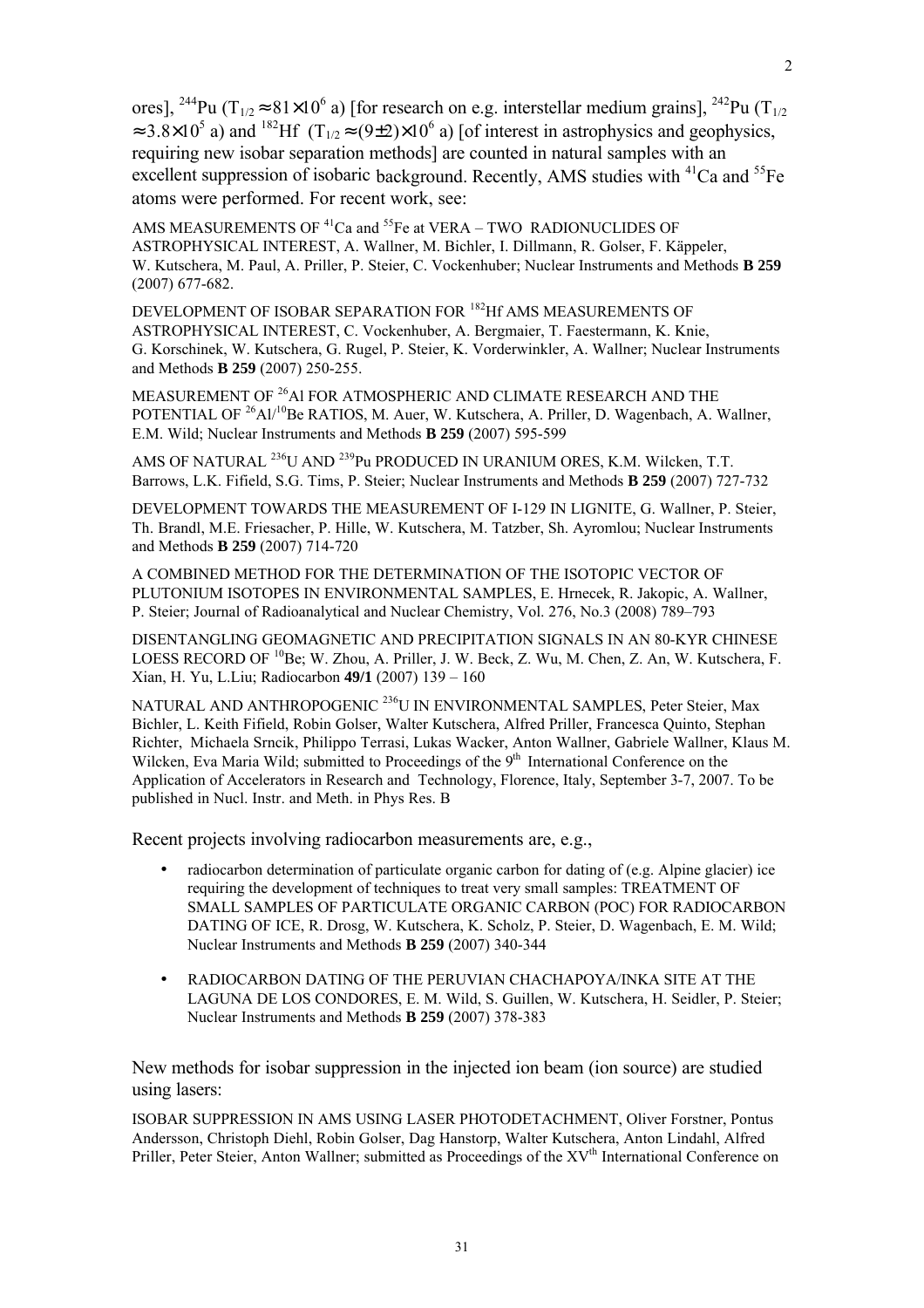Electromagnetic Isotope Separators and Techniques Related to their Applications, Deauville, France, June 24-29, 2007. Nucl. Instr. and Meth. in Phys. Res. B

The existence of exotic negative molecules was also studied via AMS:

EXOTIC NEGATIVE MOLECULES IN AMS, R. Golser, H. Gnaser, W. Kutschera, A. Priller, P. Steier, A. Wallner; Nuclear Instruments and Methods **B 259** (2007) 71-75

- 2. Other recent radionuclide measurements and evaluation methods
- a) A further improved value of the *half-life of <sup>44</sup>Ti* was obtained from a 14-years long decay measurement relative to the half-life of  ${}^{60}Co$  (assumed to be 5.2711  $\pm$ 0.0004 a), *that is*  $58.9 \pm 0.3$  *years.* IMPROVED MEASUREMENT OF THE <sup>44</sup>Ti HALF-LIFE FROM A 14-YEAR LONG STUDY, I. Ahmad, J.P. Greene, E.F. Moore, S. Ghelberg, A. Ofan, M. Paul, W. Kutschera; Physical Review **C 74** (2006) 065803
- b) *The half-life of <sup>183</sup>Hf* was re-measured with high precision after it had been produced by the (n, γ) reaction on the long-lived <sup>182</sup>*Hf [half-life (8.90 ± 0.09)*  $\hat{10}^6$  *a)]* giving the value  $1.018 \pm 0.002$  hours. HALF-LIFE OF <sup>183</sup>Hf, C. Vockenhuber, M. Bichler, W. Kutschera, A. Wallner, I. Dillmann, F. Käppeler; Phys. Rev. **C 74** (2006) 057303-1 to 057303-3
- c) As a follow-up program of the *Austrian National Radon Project (ÖNRAP)* (http://www.univie.ac.at/Kernphysik/oenrap/onrap\_e.htm) [H. Friedmann] correlations between the so-called radon potential and details of the geology are to be investigated.
- d) THE PRINCIPLE OF THE BAYESIAN METHOD, F.Weninger, P. Steier, W. Kutschera, E. M. Wild; Agypt and the Levant – Int. Journal for Egyptian Archaeology and Related Disciplines (2007) 317-324
- 3. Work and co-operation on special reports and standard concepts, training tasks

Co-operation with the *Austrian Standards Institute* (OENORM) [related to low-level measurements and harmonisation of uncertainty statements] is continued.

Students' training in the field of general experimental physics, quantum physics, atomic physics, nuclear physics, ion physics and radioactivity measurements is taken care of by the staff of the IIK.

- 4. Participation in international organisations dealing with radionuclide metrology
- International Committee for Radionuclide Metrology (ICRM) [G. Winkler]
- Consultative Committee for Ionising Radiation (CCRI), Section II (Measurement of Radionuclides) at the BIPM, Sèvres, France [personal member: G. Winkler]

February 2008 Gerhard Winkler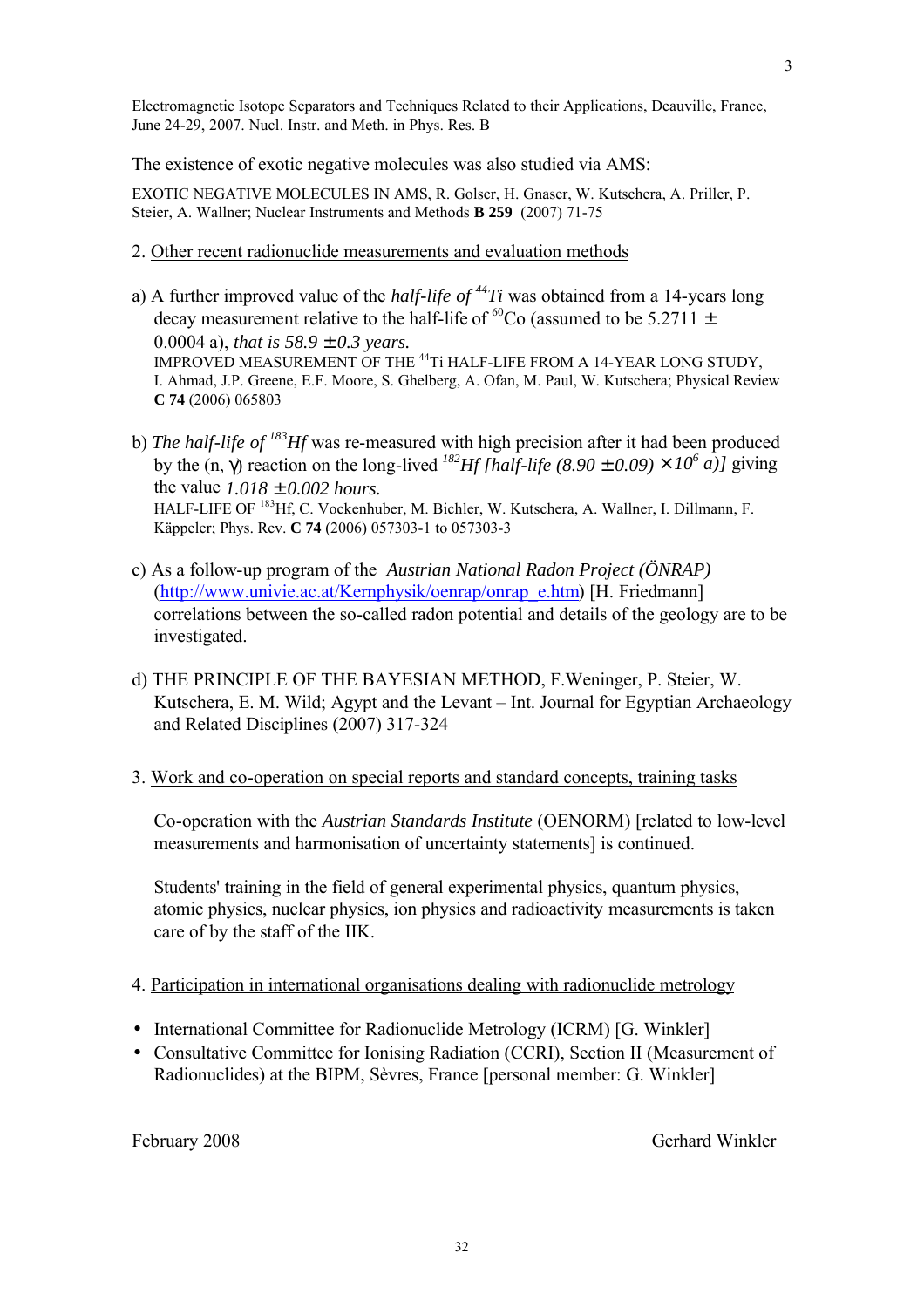| <b>LABORATORY</b>                   | European Commission - Joint Research Centre                                                                                                                                                                                                                                        |
|-------------------------------------|------------------------------------------------------------------------------------------------------------------------------------------------------------------------------------------------------------------------------------------------------------------------------------|
|                                     | Institute for Reference Materials and Measurements (IRMM)                                                                                                                                                                                                                          |
|                                     | Radionuclide Metrology Sector                                                                                                                                                                                                                                                      |
| <b>NAMES</b>                        | Stefaan Pommé, Goedele Sibbens, Timotheos Altzitzoglou,<br>Raf Van Ammel, Jan Paepen, Johan Camps, Uwe Wätjen                                                                                                                                                                      |
| <b>APPARATUS</b><br><b>ACTIVITY</b> | * radioactive source preparation (quantitative drop deposition,<br>IRMM source drying device, vacuum evaporation and<br>electrodeposition)                                                                                                                                         |
|                                     | $*$ 4 $\pi$ pressurised gas proportional counter                                                                                                                                                                                                                                   |
|                                     | $*$ windowless $4\pi$ CsI(Tl)-sandwich spectrometer                                                                                                                                                                                                                                |
|                                     | $*$ two $\alpha$ -particle counters at defined solid angle                                                                                                                                                                                                                         |
|                                     | * atmospheric $4\pi\beta-\gamma$ coincidence counter                                                                                                                                                                                                                               |
|                                     | * pressurised $4\pi\beta-\gamma$ coincidence counter                                                                                                                                                                                                                               |
|                                     | * $4\pi\gamma$ NaI well counter                                                                                                                                                                                                                                                    |
|                                     | * two secondary standard ionisation chambers and one prototype IC                                                                                                                                                                                                                  |
|                                     | * two 4p liquid scintillation counters                                                                                                                                                                                                                                             |
|                                     | * X-ray counter at defined solid angle                                                                                                                                                                                                                                             |
|                                     | * HPGe detector                                                                                                                                                                                                                                                                    |
|                                     | * Si(Li) X-ray detector spectrometer                                                                                                                                                                                                                                               |
|                                     | * two high resolution semiconductor alpha-particle spectrometers                                                                                                                                                                                                                   |
| <b>RESULTS</b>                      | * Production of an IRMM source drying device.                                                                                                                                                                                                                                      |
|                                     | * U. Wätjen, Zs. Szántó, T. Altzitzoglou, G. Sibbens, J. Keightley, R.<br>Van Ammel, M. Hult and M. De Cort, Evaluation of EC<br>measurement comparison on simulated airborne particulates - $^{137}Cs$<br>in air filters, Report EUR 22926 EN (2007), ISBN 978-92-79-<br>06962-8. |
|                                     | * J. Paepen, A. Švec, J. Camps, R. Van Ammel, S. Pommé, U.<br>Wätjen, Prototype of a radiation source for calibration of installed<br>radiation monitors, Proc. of IRPA Regional Congres for Central and                                                                           |

Eastern Europe, Brasov, Romania, 24-28 Sept. 2007.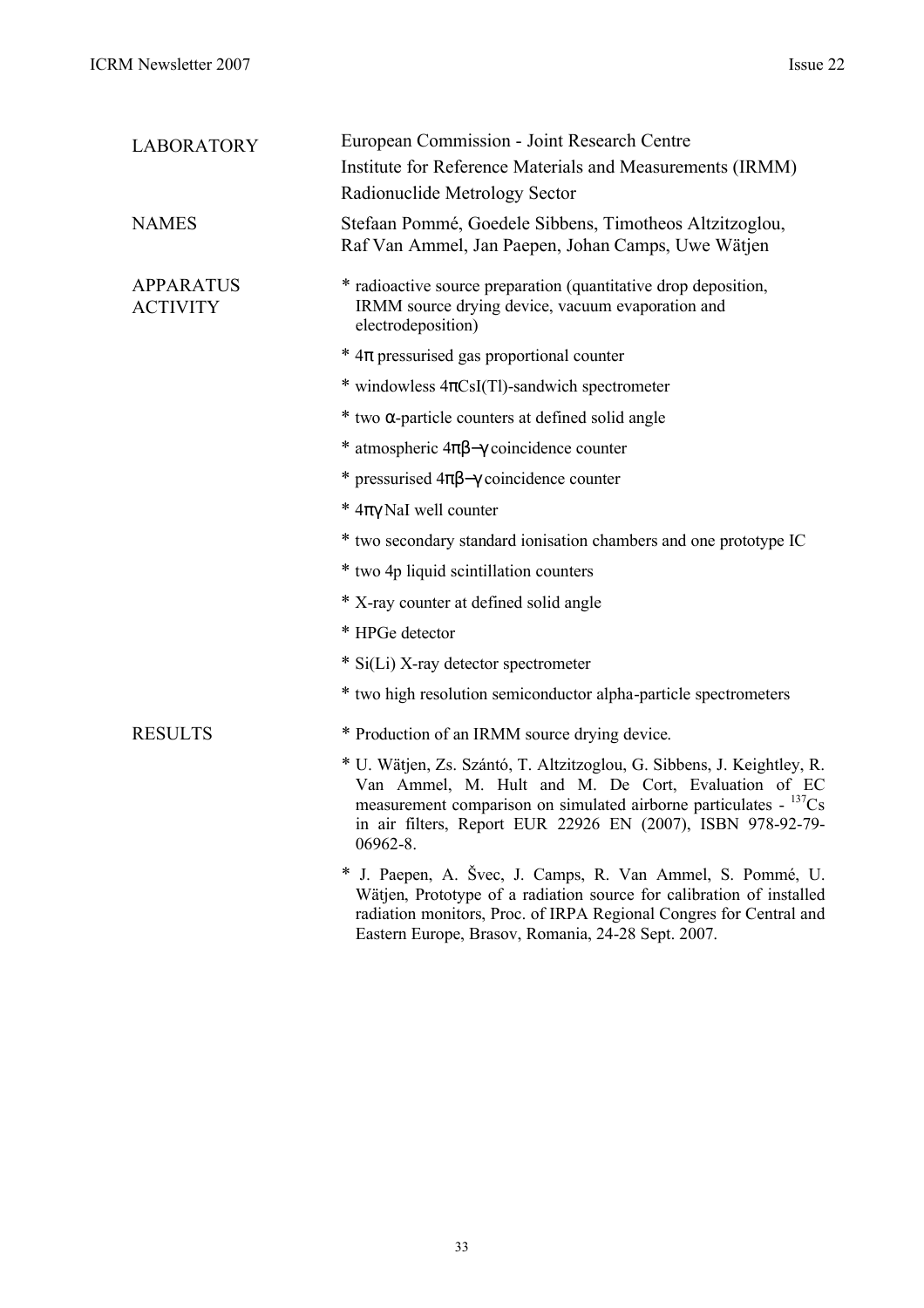- PUBLICATIONS \* S. Pommé, J. Keightley, Count rate estimation of a Poisson process: unbiased fit versus central moment analysis of time interval spectra, American Chemical Society Press (2007), Applied Modelling and Computations in Nuclear Science. T.M. Semkow, S. Pommé, S.M. Jerome and D.J. Strom, Eds. ACS Symposium Series 945, ISBN 0-8412-3982-7, pp. 316-334.
	- \* S. Pommé, Dead time, pile-up, and counting statistics, American Chemical Society Press (2007), Applied Modelling and Computations in Nuclear Science. T.M. Semkow, S. Pommé, S.M. Jerome and D.J. Strom, Eds. ACS Symposium Series 945, ISBN 0-8412-3982-7, pp. 218-233.
	- \* S. Pommé, Problems with the uncertainty budget of half-life measurements, American Chemical Society Press (2007), Applied Modelling and Computations in Nuclear Science. T.M. Semkow, S. Pommé, S.M. Jerome and D.J. Strom, Eds. ACS Symposium Series 945, ISBN 0-8412-3982-7, pp. 282-292.
	- \* J.D. Keightley, DCC-SIM : A simulation routine for the validation of 4πβ−γ digital coincidence counting software, American Chemical Society Press (2007), Applied Modelling and Computations in Nuclear Science. T.M. Semkow, S. Pommé, S.M. Jerome and D.J. Strom, Eds. ACS Symposium Series 945, ISBN 0-8412-3982- 7, pp. 234-248.
	- \* T.M. Semkow, S. Pommé, S.M. Jerome and D.J. Strom (Eds.), Applied Modelling and Computations in Nuclear Science, ACS Symposium Series 945, American Chemical Society, Washington, DC, USA (2007), ISBN 0-8412-3982-7.
	- \* S. Pommé, The solid angle subtended by a circular detector for a linear source, Appl. Radiat. Isot. 65 (2007) pp. 724-727.
	- \* S. Pommé, Methods for primary standardization of activity, Metrologia 44 (2007) pp. S17-S26.
	- \* G. Sibbens and T. Altzitzoglou, Preparation of radioactive sources for radionuclide metrology, Metrologia 44 (2007) pp. S71-S78.
	- \* S. Pommé and J. Paepen, A series expansion of Conway's generalised solid-angle formulas, Nucl. Instr. and Meth. A 579 (2007) pp. 272-274.
	- \* G. Ratel, C. Michotte, H. Janssen, K. Kossert, G. Sibbens, T. Altzitzoglou, S. Pommé, M. Woods, S. Judge - BIPM Comparison BIPM.RI(II)-K1.Np-237 of Activity Measurements of the Radionuclide 237Np and Links for the 1998 Regional Comparison EUROMET.RI(II)-K2.Np-237 - Metrologia 44 (2007) pp. 1-16.
	- \* S. Pommé, Comments on "A comparison of different analytical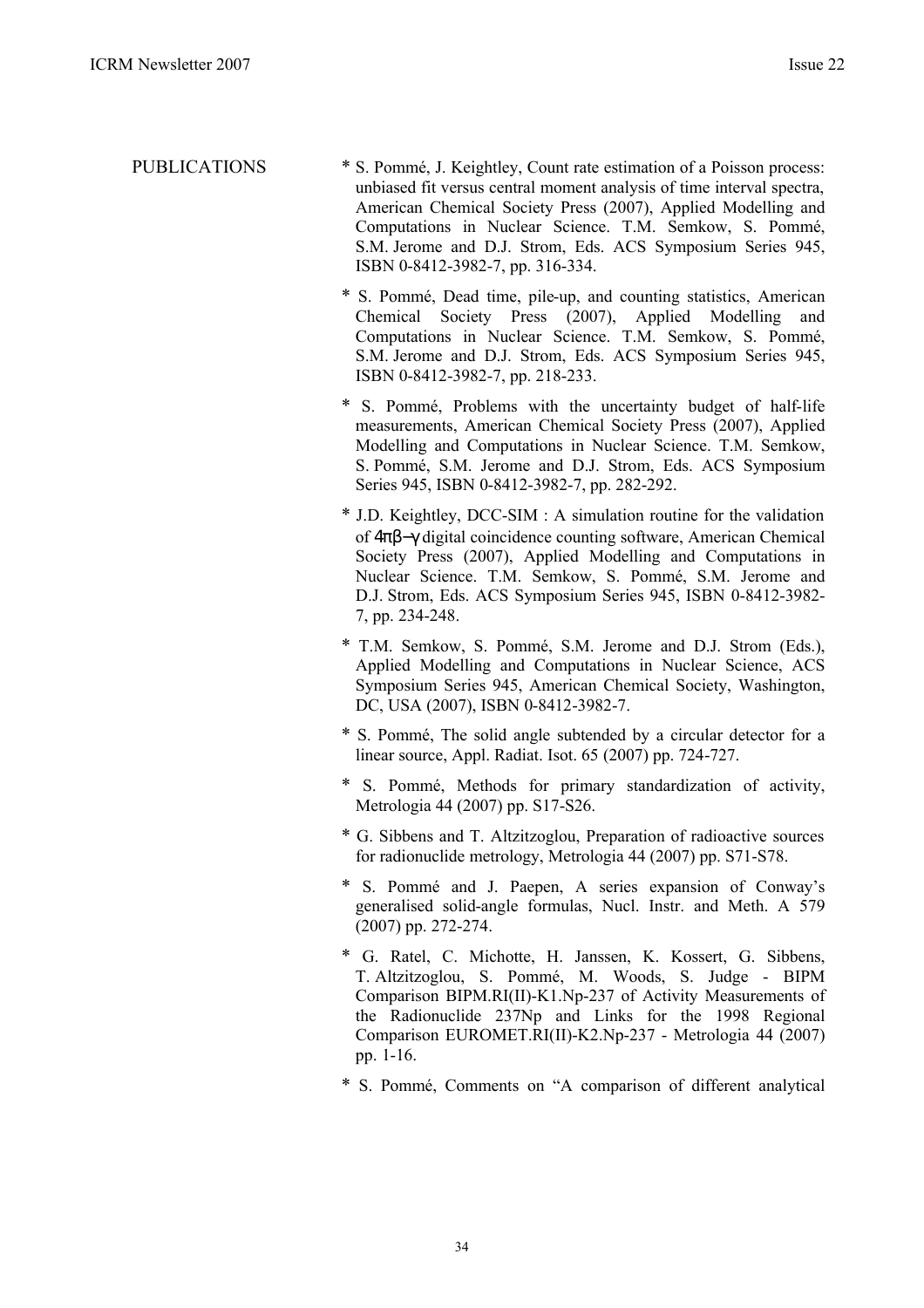methods of determining the solid angle of a circular coaxial sourcedetector system", Appl. Radiat. Isot. 65 (2007) 1065-1069.

- \* Y. Spasova, S. Pommé and U. Wätjen, Visualisation of interlaboratory comparison results in PomPlots, Accreditation and Quality Assurance 12 (2007) 623-627.
- \* Y. Spasova, S. Pommé, L. Benedik and U. Wätjen, Uncertainty budget for <sup>226</sup>Ra activity concentration in water by alpha spectrometry, Acta Chimica Slovenica 54 (2007) 854-858.
- IN PROGRESS \* S. Pommé, J. Camps, R. Van Ammel and J. Paepen, Protocol for uncertainty assessment of half-lives, J. Radioanal. Nucl. Chem. 276 (2008) 335-339.
	- \* S. Pommé, E. García-Toraño, G. Sibbens, S. Richter, R. Wellum, A. Stolarz and A. Alonso,  $^{234}U/^{235}U$  activity ratios as a probe for the  $^{238}U/^{235}U$  half-life ratio, J. Radioanal. Nucl. Chem.  $277$  (2008) 207-210.
	- \* S. Pommé and Y. Spasova, A practical procedure for assigning a reference value and uncertainty in the frame of an interlaboratory comparison, Accreditation and Quality Assurance 13 (2008).
	- \* S. Pommé and G. Sibbens, Alpha-particle counting and spectrometry in a primary standardisation laboratory, Acta Chimica Slovenica 55 (2008).
	- \* S. Pommé, Cascades of pile-up and dead time, Appl. Radiat. Isot.
	- \* S. Pommé, T. Altzitzoglou, R. Van Ammel, G. Sibbens, A. Verbruggen, R. Eykens, J. Camps, K. Kossert, H. Janssen, Eduardo García Toraño, T. Durán and F. Jaubert; Experimental determination of the U-233 half-life, Appl. Radiat. Isot.
	- \* G. Sibbens, T. Altzitzoglou, L. Benedik, S. Pommé, R. Van Ammel,  $\alpha$ -particle and  $\gamma$ -ray spectrometry of a plutonium solution for impurity determination, Appl. Radiat. Isot.
	- \* C. Michotte, S. Courte, G. Sibbens, J. Camps, J. Paepen, Study of self-attenuation in a solution of  $^{237}$ Np measured in ionization chambers.
	- \* Half-life determination of <sup>55</sup>Fe, <sup>54</sup>Mn, <sup>109</sup>Cd, <sup>233</sup>U, <sup>235</sup>U, <sup>238</sup>U.
	- \* Development of the new reference ionisation chamber.
	- \* EUROMET project 907: Measurement of <sup>124</sup>Sb activity and determination of photon emission probabilities.
	- \* EUROMET project no 749: Alpha-particle emission probabilities and energies in the decay of  $240\text{Pu}$ .
	- \* Analytical model for efficiency calculation NaI-well and improvement model by Sima.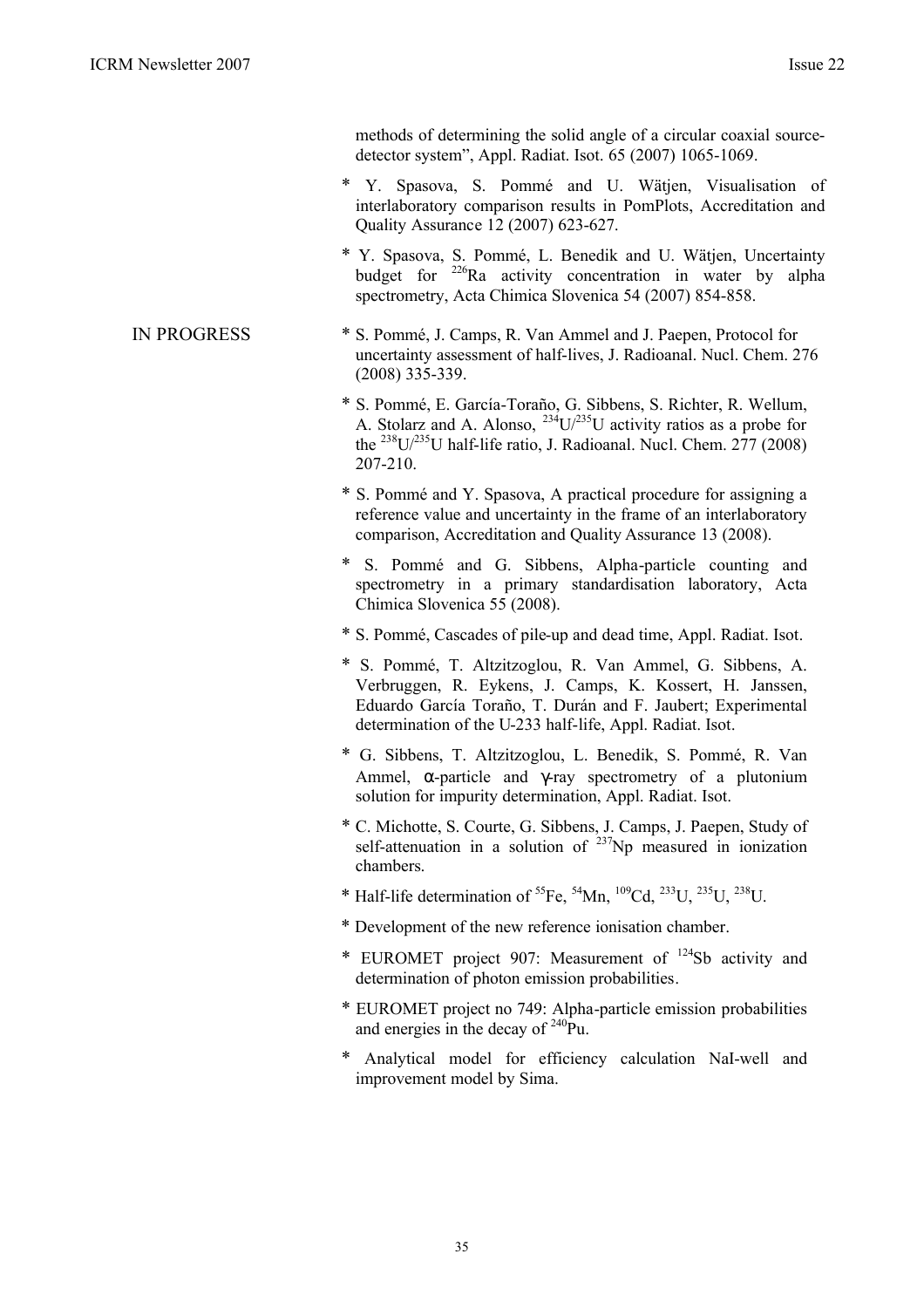|                | * Uncertainty calculations for counting at defined solid angle.                                                                                                                                                                     |
|----------------|-------------------------------------------------------------------------------------------------------------------------------------------------------------------------------------------------------------------------------------|
|                | * Development of software for $4\pi$ $\gamma$ -counting.                                                                                                                                                                            |
|                | * Improvement of ALPHA program for deconvolution of alpha-<br>particle spectra.                                                                                                                                                     |
| <b>ADDRESS</b> | European Commission<br>Joint Research Centre<br>Institute for Reference Materials and Measurements (IRMM)<br>Retieseweg 111, B-2440 Geel, Belgium<br>Tel. +32 14 571 289 - Fax +32 14 584 273<br>e-mail: stefaan.pomme@ec.europa.eu |
|                | Stefaan Pommé                                                                                                                                                                                                                       |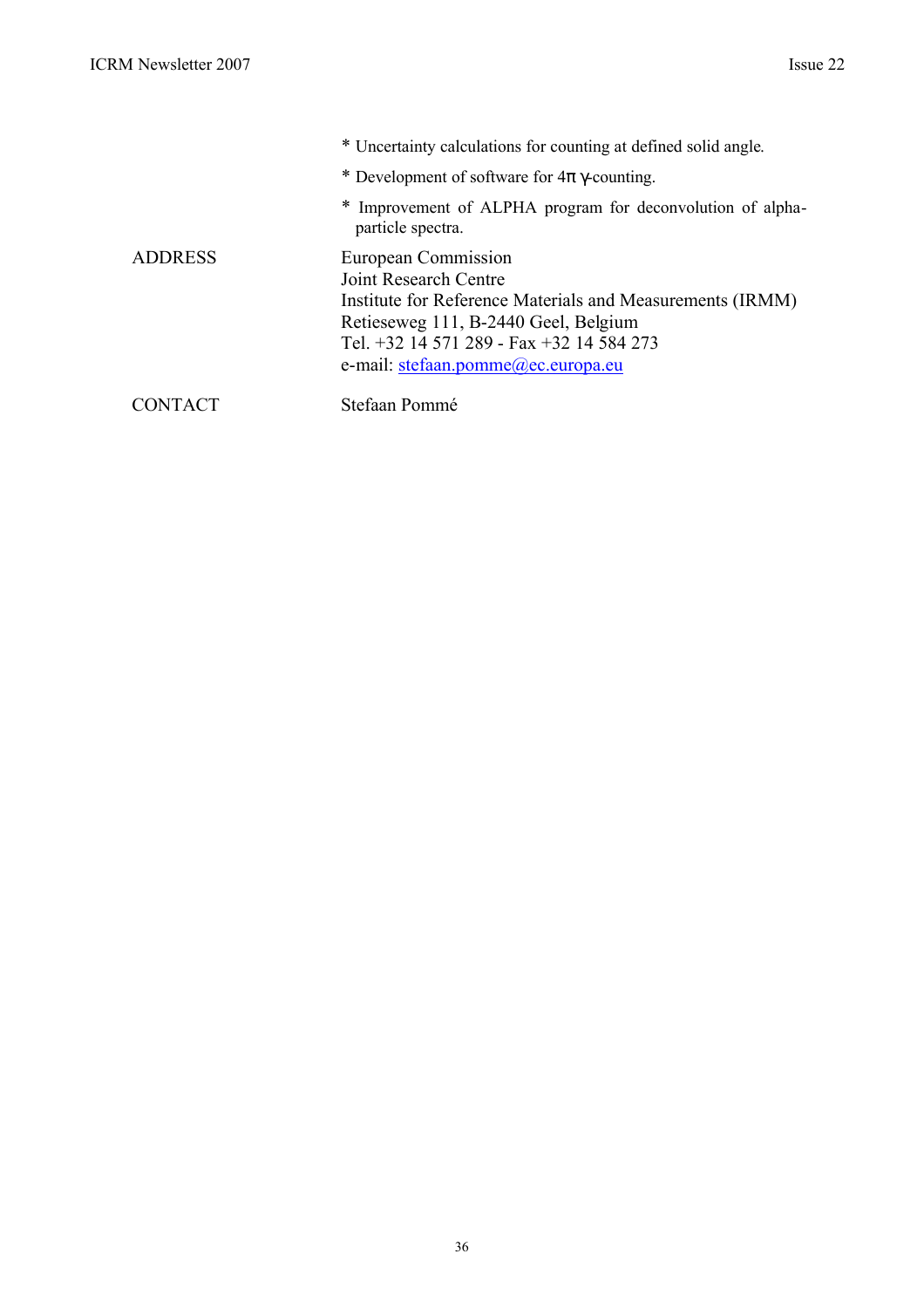| <b>LABORATORY</b>                   | European Commission - Joint Research Centre<br>Institute for Reference Materials and Measurements (IRMM)<br>Radionuclide Metrology Sector                                                                                                                                                                                                                                                       |
|-------------------------------------|-------------------------------------------------------------------------------------------------------------------------------------------------------------------------------------------------------------------------------------------------------------------------------------------------------------------------------------------------------------------------------------------------|
| <b>NAMES</b>                        | Mikael Hult, Gerd Marissens, Joël Gasparro, Elisabeth<br>Wieslander, Patric Lindahl, Uwe Wätjen                                                                                                                                                                                                                                                                                                 |
| <b>APPARATUS</b><br><b>ACTIVITY</b> | Seven underground HPGe-detectors for ultra low level<br>gamma-ray spectrometry.                                                                                                                                                                                                                                                                                                                 |
| <b>RESULTS</b>                      | * First detection of charged particle leakage from a fusion<br>plasma by measuring low activity induced in small metal<br>disks                                                                                                                                                                                                                                                                 |
|                                     | * Radionuclides as a means to check authenticity of organic<br>farming                                                                                                                                                                                                                                                                                                                          |
|                                     | * Radiation protection (i) Low-levels of <sup>60</sup> Co in steel from<br>Hiroshima up to 1500 m from epicentre in order to verify<br>the Dosimetry System 02. (ii) neutron dosimetry based on a<br>spectrometry using activation of metal disks and spectral<br>deconvolution.                                                                                                                |
|                                     | * Radiopurity measurements of various materials for the<br>GERDA experiment and ultra low-background detector<br>development in HADES.                                                                                                                                                                                                                                                          |
| <b>PUBLICATIONS</b>                 | * M. Hult, Low-level gamma-ray spectrometry using Ge-detectors<br>Metrologia 44 (2007) pp.S87-S94. Erratum at Metrologia 44, p. 425                                                                                                                                                                                                                                                             |
|                                     | * D. Budjáš, M. Heisel, M. Hult, A. Klimenko, M. Laubenstein, P.<br>Lindahl, H. Simgen, A. Smolnikov, C. Tomei, A Comparison of<br>Low-level Gamma-spectrometers within the GERDA Collaboration,<br>AIP Conf. Proc. 897 (2007) 26-31.                                                                                                                                                           |
|                                     | * G. Lövestam, M. Hult, A. Fessler, T. Gamboni, J. Gasparro, W.<br>Geerts, P. Lindahl, S. Oberstedt and H. Tagziria, A novel technique<br>for measuring neutron activation cross section curves, Nucl. Instr.<br>Meth A. 580 (2007), 1400-1409.                                                                                                                                                 |
|                                     | * P. Lindahl, M. Hult, F. Cordeiro, J. Gasparro, A. Maquet, G.<br>Marissens and P. Kockerols, Improvements in underground gamma-<br>ray spectrometry and the application of measuring radioactivity in<br>agricultural samples, in: Environmental Radiochemical Analysis III,<br>ed. P. Warwick, Royal Society of Chemistry Publishing, Special<br>Publication No. 312, Cambridge (2007) 86-94. |
|                                     | * G. Bonheure, M. Hult, J. Gasparro, and S. Popovichev<br>Measurements of MeV particles from JET fusion plasmas based on<br>the activation technique, Physica Scripta 75 (2007) 769-773.                                                                                                                                                                                                        |
|                                     | * Zs. Szántó, M. Hult, U. Wätjen and T. Altzitzoglou, Current<br>radioactivity content of wild edible mushrooms – a candidate for an                                                                                                                                                                                                                                                            |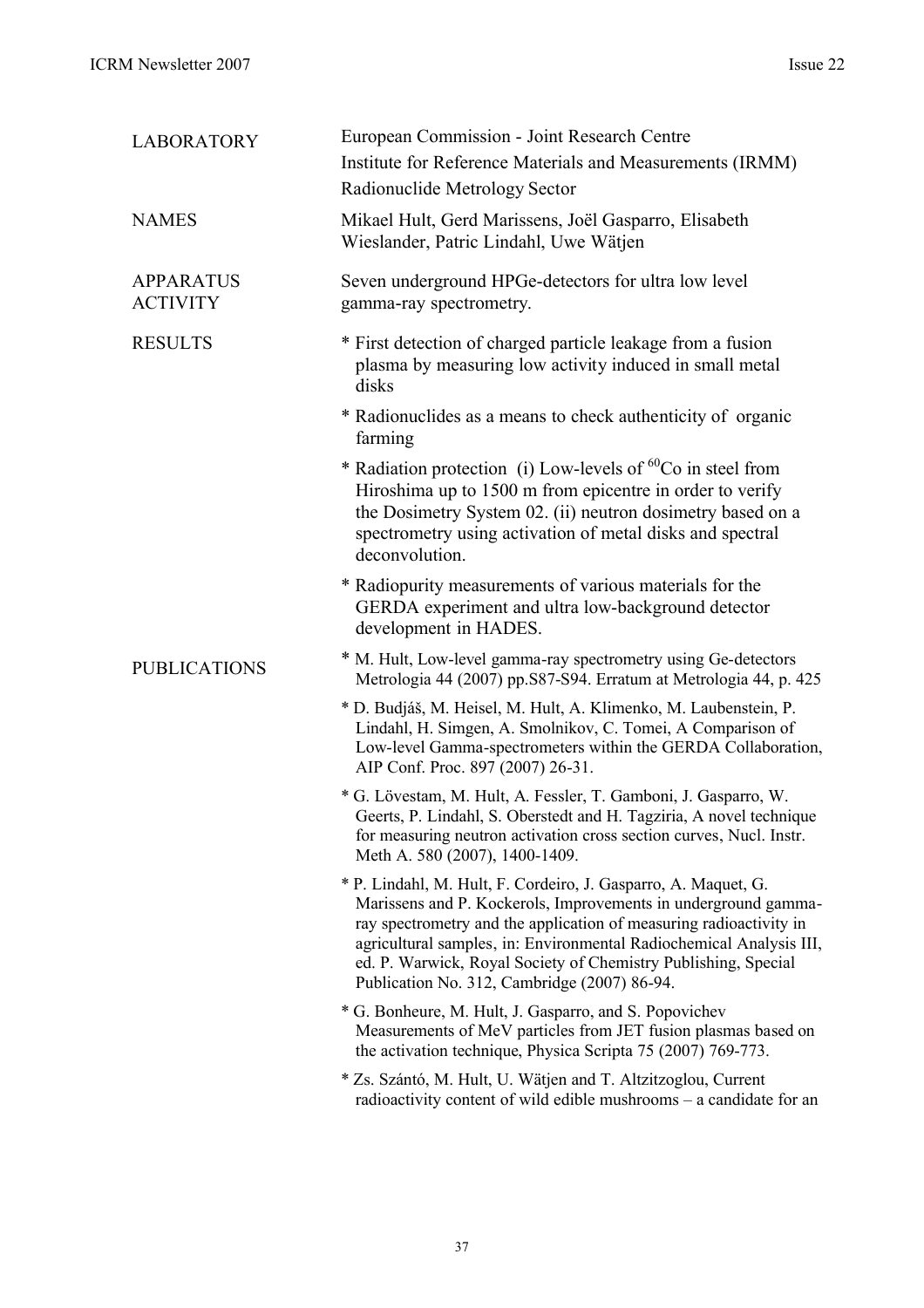|                    | environmental reference material, J. of Radionalytical and Nuclear<br>Chemistry 273, No. 1 (2007) 167-170.                                                                                                                        |
|--------------------|-----------------------------------------------------------------------------------------------------------------------------------------------------------------------------------------------------------------------------------|
| <b>IN PROGRESS</b> | * Decay data for long-lived radionuclides and double beta<br>decay                                                                                                                                                                |
|                    | * Neutron cross sections, neutron dosimetry and plasma<br>characterisation using activation of metal discs                                                                                                                        |
|                    | * Environmental radioactivity                                                                                                                                                                                                     |
|                    | * Intercomparison work                                                                                                                                                                                                            |
|                    | * Ultra low background detector developments                                                                                                                                                                                      |
| <b>ADDRESS</b>     | European Commission<br>Joint Research Centre<br>Institute for Reference Materials and Measurements (IRMM)<br>Retieseweg 111, B-2440 Geel, Belgium<br>Tel. +32 14 571 269 - Fax +32 14 584 273<br>e-mail: mikael.hult@ec.europa.eu |
| <b>CONTACT</b>     | Mikael Hult                                                                                                                                                                                                                       |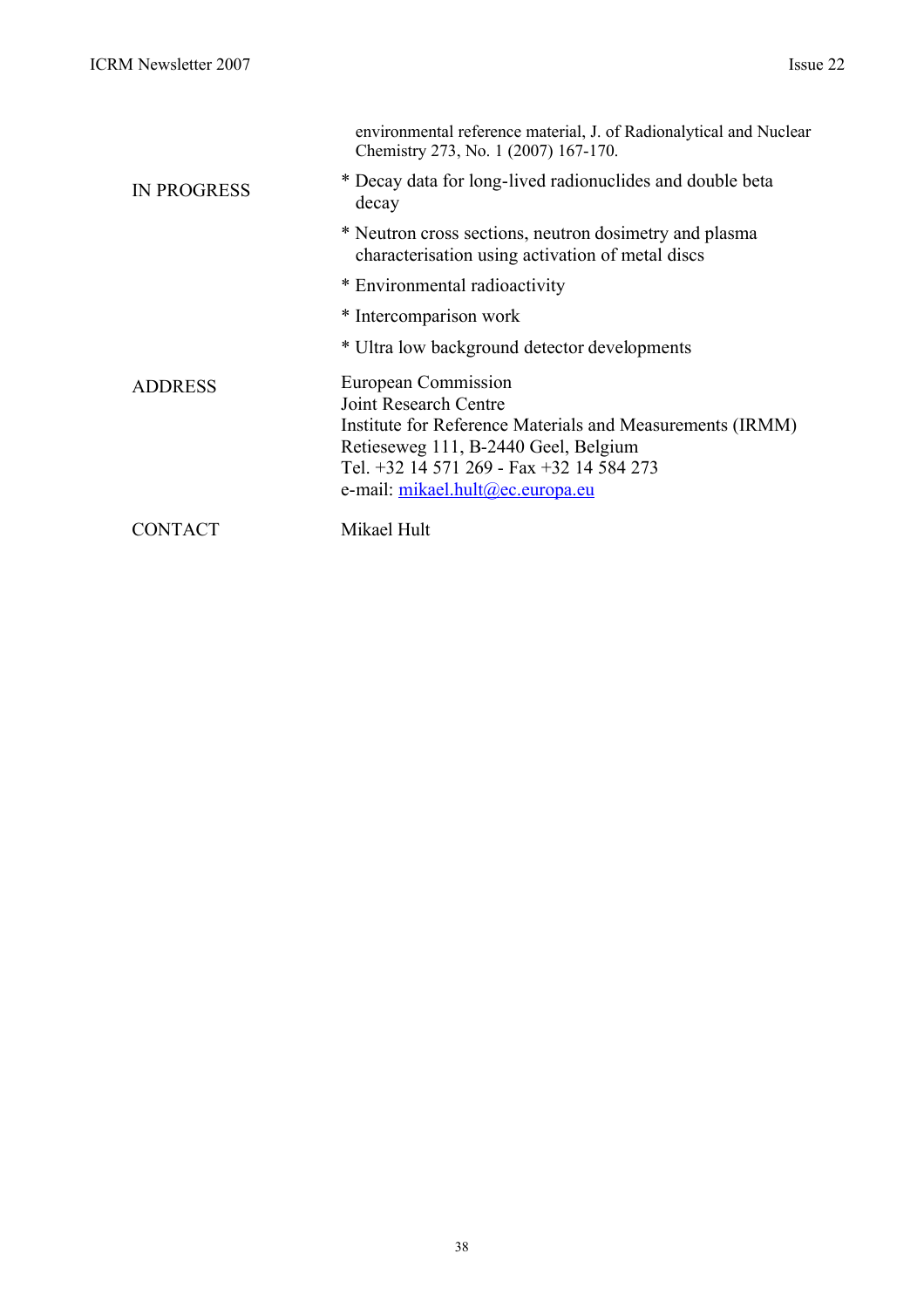| <b>LABORATORY</b>                   | European Commission - Joint Research Centre<br>Institute for Reference Materials and Measurements (IRMM)<br>Radionuclide Metrology Sector                                                                                                                                                 |
|-------------------------------------|-------------------------------------------------------------------------------------------------------------------------------------------------------------------------------------------------------------------------------------------------------------------------------------------|
| <b>NAMES</b>                        | Timotheos Altzitzoglou, Uwe Wätjen                                                                                                                                                                                                                                                        |
| <b>APPARATUS</b><br><b>ACTIVITY</b> | * 4 HPGe detector systems (incl. low background detectors)<br>* 2 low and ultra low level liquid scintillation spectrometers<br>* facilities for radiochemical separations                                                                                                                |
|                                     | * quantitative radioactive source preparation facilities                                                                                                                                                                                                                                  |
| <b>RESULTS</b>                      | * Reference values for radioactivity in the IAEA-152 milk powder<br>reference material                                                                                                                                                                                                    |
|                                     | * Measurement comparison " <sup>137</sup> Cs in air filters" completed                                                                                                                                                                                                                    |
|                                     | * Measurement comparison $137Cs$ , $40K$ and $90Sr$ in milk powder"<br>completed                                                                                                                                                                                                          |
| <b>PUBLICATIONS</b>                 | * U. Wätjen, Zs. Szántó, T. Altzitzoglou, G. Sibbens, J. Keightley, R.<br>Van Ammel, M. Hult and M. De Cort, Evaluation of EC<br>measurement comparison on simulated airborne particulates - <sup>137</sup> Cs<br>in air filters, Report EUR 22926 EN (2007), ISBN 978-92-79-<br>06962-8. |
|                                     | * Zs. Szántó, M. Hult, U. Wätjen and T. Altzitzoglou, Current<br>radioactivity content of wild edible mushrooms: A candidate for an<br>environmental reference material, J. Radioanal. Nucl. Chem. 273<br>$(2007)$ 167-170.                                                               |
|                                     | * G. Sibbens and T. Altzitzoglou, Preparation of radioactive sources<br>for radionuclide metrology, Metrologia 44 (2007) pp. S71-S78.                                                                                                                                                     |
| <b>IN PROGRESS</b>                  | * EUROMET project 907: Measurement of <sup>124</sup> Sb activity and<br>determination of photon emission probabilities                                                                                                                                                                    |
|                                     | * EUROMET project no 749: Alpha-particle emission probabilities<br>and energies in the decay of <sup>240</sup> Pu; gamma-ray emission<br>probability measurements                                                                                                                         |
|                                     | * Development of a new TDCR LSC                                                                                                                                                                                                                                                           |
|                                     | * T. Altzitzoglou, A. Bohnstedt, Characterisation of the IAEA-152<br>milk powder reference material for radioactivity with assigned<br>values traceable to the SI units, Appl. Radiat. Isot. (in press).                                                                                  |
|                                     | $*T$ .<br>Altzitzoglou, Radioactivity determination of individual<br>radionuclides in a mixture by liquid scintillation spectra<br>deconvolution, Appl. Radiat. Isot. (in press).                                                                                                         |
|                                     | * S. Pommé, T. Altzitzoglou, R. Van Ammel, G. Sibbens, A.<br>Verbruggen, R. Eykens, J. Camps, K. Kossert, H. Janssen, Eduardo                                                                                                                                                             |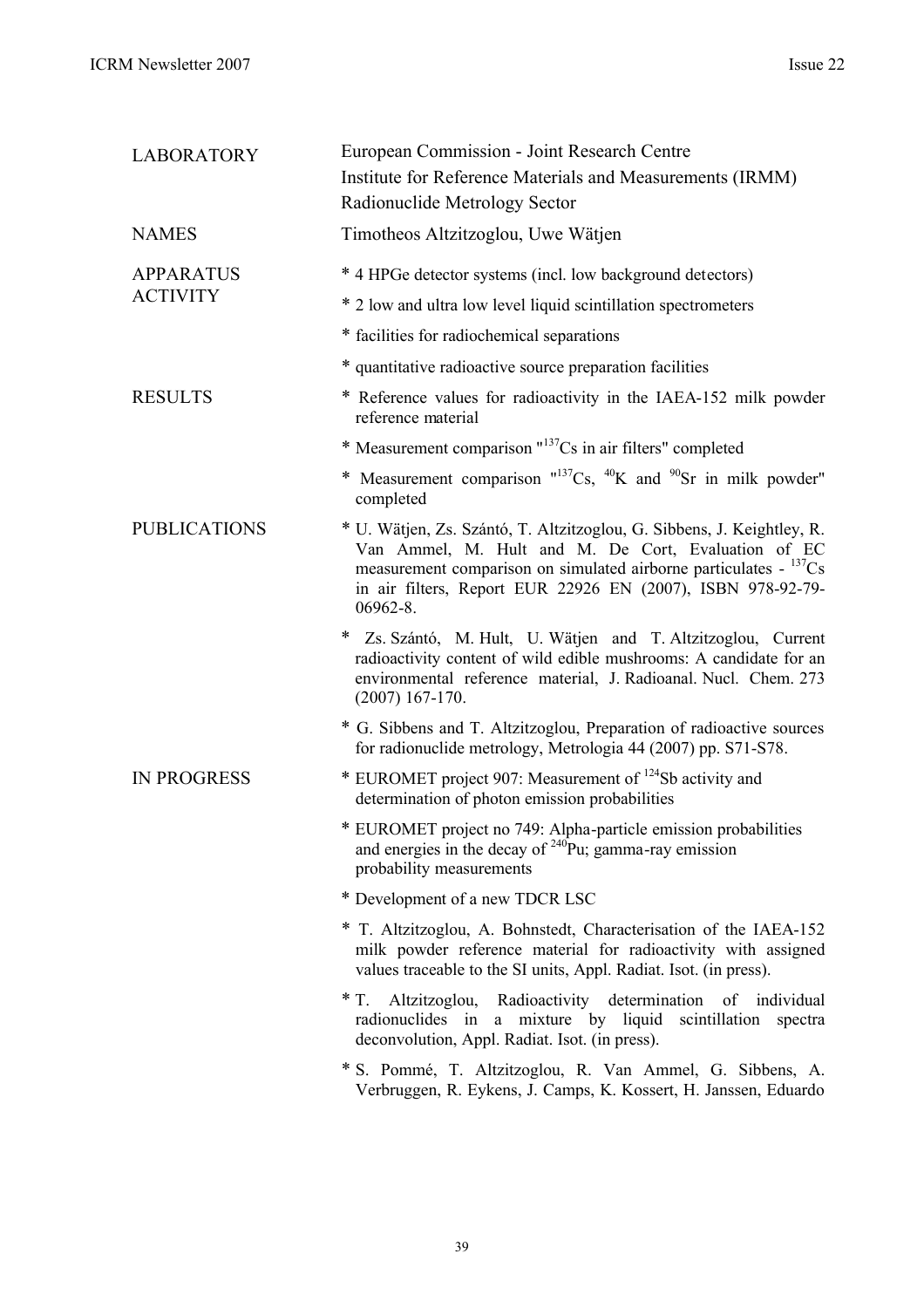|         | García Toraño, T. Durán and F. Jaubert; Experimental<br>determination of the U-233 half-life, Appl. Radiat. Isot. (in press).                                                                                                                |
|---------|----------------------------------------------------------------------------------------------------------------------------------------------------------------------------------------------------------------------------------------------|
|         | * G. Sibbens, T. Altzitzoglou, L. Benedik, S. Pommé, R. Van Ammel,<br>$\alpha$ -particle and $\gamma$ -ray spectrometry of a plutonium solution for<br>impurity determination, Appl. Radiat. Isot. (in press).                               |
| ADDRESS | European Commission<br>Joint Research Centre<br>Institute for Reference Materials and Measurements (IRMM)<br>Retieseweg 111, B-2440 Geel, Belgium<br>Tel. +32 14 571 266 - Fax +32 14 584 273<br>e-mail: timotheos.altzitzoglou@ec.europa.eu |
| CONTACT | Timos Altzitzoglou                                                                                                                                                                                                                           |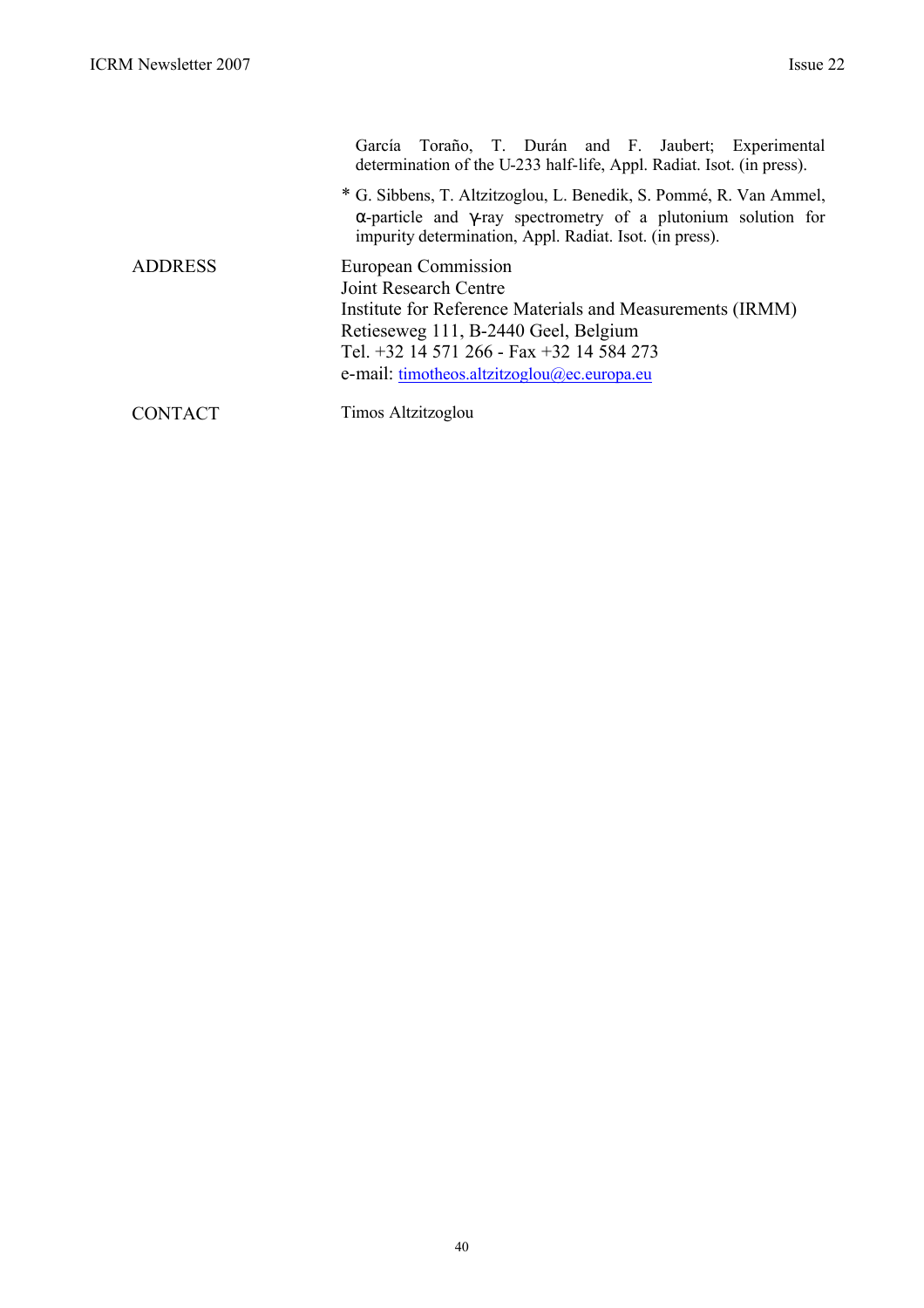| <b>LABORATORY</b>   | European Commission - Joint Research Centre<br>Institute for Reference Materials and Measurements (IRMM)                                                                                                                                                                               |
|---------------------|----------------------------------------------------------------------------------------------------------------------------------------------------------------------------------------------------------------------------------------------------------------------------------------|
|                     | Radionuclide Metrology Sector                                                                                                                                                                                                                                                          |
| <b>NAMES</b>        | Ljudmila Benedik, Mirela Vasile, Yana Spasova, Bozhidar<br>Slavchev (INRNE, Sofia), Timotheos Altzitzoglou, Uwe Wätjen                                                                                                                                                                 |
| <b>APPARATUS</b>    | * development of reference material                                                                                                                                                                                                                                                    |
| <b>ACTIVITY</b>     | * organisation of measurement comparisons                                                                                                                                                                                                                                              |
|                     | * facilities for radiochemical separations                                                                                                                                                                                                                                             |
|                     | * quantitative radioactive source preparation facilities                                                                                                                                                                                                                               |
|                     | $*$ large solid angle $\alpha$ -particle spectrometers                                                                                                                                                                                                                                 |
|                     | * primary standardisation equipment when needed                                                                                                                                                                                                                                        |
|                     | * HPGe detector systems and LSC when needed                                                                                                                                                                                                                                            |
| <b>RESULTS</b>      | * Measurement comparison " <sup>137</sup> Cs in air filters" completed                                                                                                                                                                                                                 |
|                     | * Measurement comparison "137Cs, <sup>40</sup> K and <sup>90</sup> Sr in milk powder"<br>completed                                                                                                                                                                                     |
|                     | * <sup>210</sup> Po determination in 5 waters, successful participation in the<br>corresponding IAEA proficiency test                                                                                                                                                                  |
| <b>PUBLICATIONS</b> | * U. Wätjen, Zs. Szántó, T. Altzitzoglou, G. Sibbens, J. Keightley, R.<br>Van Ammel, M. Hult and M. De Cort, Evaluation of EC<br>measurement comparison on simulated airborne particulates - $^{137}Cs$<br>in air filters, Report EUR 22926 EN (2007), ISBN 978-92-79-<br>$06962 - 8.$ |
|                     | * Zs. Szántó, M. Hult, U. Wätjen and T. Altzitzoglou, Current<br>radioactivity content of wild edible mushrooms: A candidate for an<br>environmental reference material, J. Radioanal. Nucl. Chem. 273<br>$(2007)$ 167-170.                                                            |
|                     | * Y. Spasova, S. Pommé and U. Wätjen, Visualisation of<br>interlaboratory comparison results in PomPlots, Accreditation and<br>Quality Assurance 12 (2007) 623-627.                                                                                                                    |
|                     | * Y. Spasova, S. Pommé, L. Benedik and U. Wätjen, Uncertainty<br>budget for <sup>226</sup> Ra activity concentration in water by alpha<br>spectrometry, Acta Chimica Slovenica 54 (2007) 854-858.                                                                                      |
|                     | * U. Wätjen and E. Guadagnino, How and why to certify reference<br>materials, Rivista della Stazione Sperimentale del Vetro 37, no. 6<br>$(2007)$ 13 - 17.                                                                                                                             |
| <b>IN PROGRESS</b>  | * Measurement comparison "Ra and U in mineral waters"                                                                                                                                                                                                                                  |
|                     | * Development of reference material IRMM-426 "wild berries"<br>certified for activity of $^{137}Cs$ , $^{40}K$ and $^{90}Sr$                                                                                                                                                           |
|                     | * U. Wätjen, Y. Spasova and T. Altzitzoglou, Measurement<br>Comparisons of Radioactivity Among European Monitoring<br>Laboratories for the Environment and Food Stuff, Appl. Radiat. Isot.                                                                                             |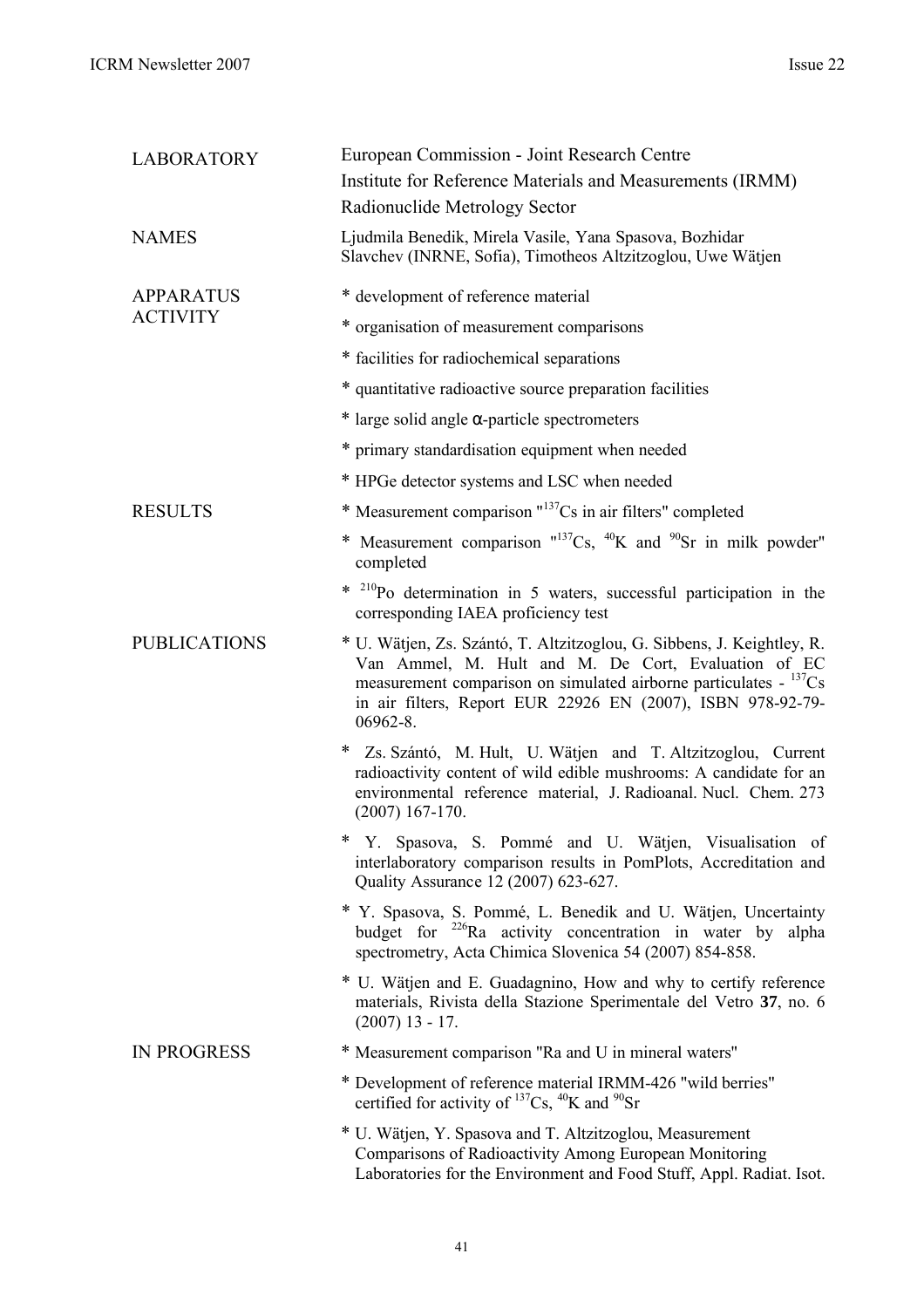|                | (in press) - 16th International Conference on Radionuclide<br>Metrology and its Applications (ICRM 2007), Cape Town                                                                                                               |
|----------------|-----------------------------------------------------------------------------------------------------------------------------------------------------------------------------------------------------------------------------------|
| ADDRESS        | European Commission<br>Joint Research Centre<br>Institute for Reference Materials and Measurements (IRMM)<br>Retieseweg 111, B-2440 Geel, Belgium<br>Tel. +32 14 571 266 - Fax +32 14 584 273<br>e-mail: uwe.waetjen@ec.europa.eu |
| <b>CONTACT</b> | Uwe Wätjen                                                                                                                                                                                                                        |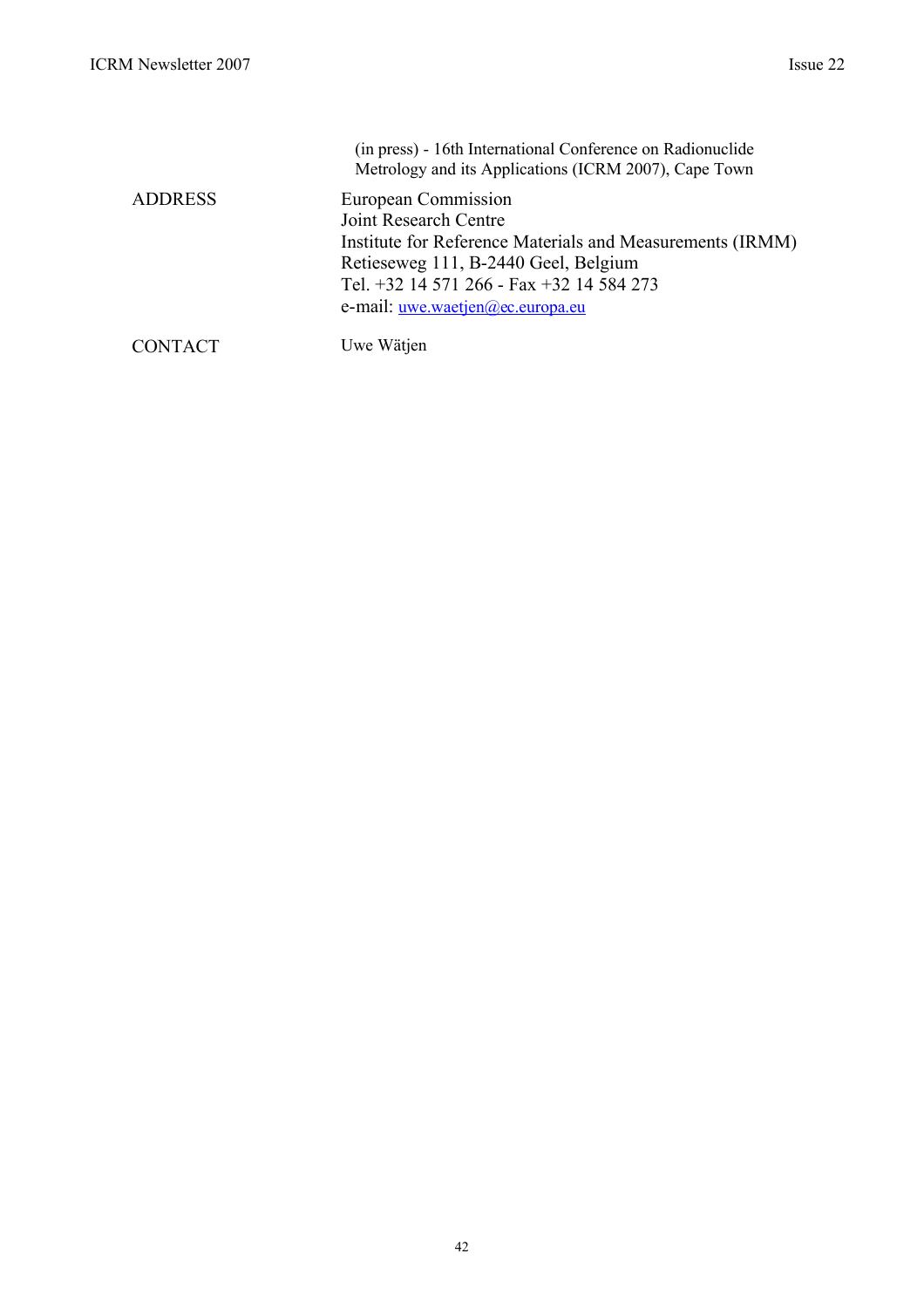| <b>LABORATORY</b>   | <b>SCK·CEN, Low Level Radioactivity Measurements</b><br>(SA1/SA2)                                                                                                                                                                                                                                                                                                                                                                            |
|---------------------|----------------------------------------------------------------------------------------------------------------------------------------------------------------------------------------------------------------------------------------------------------------------------------------------------------------------------------------------------------------------------------------------------------------------------------------------|
| <b>NAMES</b>        | C. Hurtgen, F. Verrezen.                                                                                                                                                                                                                                                                                                                                                                                                                     |
| <b>ACTIVITY</b>     | Gross alpha and beta, ${}^{3}H, {}^{14}C, {}^{89-90}Sr, {}^{131}I, {}^{210}Po, {}^{226}Ra$ and actinides activity<br>measurements in environmental samples<br>Assay of actinides (Th, U, Pu, Am) in biological samples (urine, faeces) and<br>environmental samples (water, sediment, soil ) by alpha spectrometry and by<br>KPA for U.<br>Assay of <sup>14</sup> C, <sup>63</sup> Ni, <sup>99</sup> Tc, <sup>129</sup> I in low level waste |
| <b>KEYWORDS</b>     | Alpha spectrometry, measurement, environmental control, gas proportional counter,<br>liquid scintillation, low-level, radiochemistry.                                                                                                                                                                                                                                                                                                        |
| <b>RESULTS</b>      | Comparative study of selected scintillation cocktails.                                                                                                                                                                                                                                                                                                                                                                                       |
| <b>PUBLICATIONS</b> | Verrezen F., Loots H. and Hurtgen C. "A performance comparison of nine<br>selected liquid scintillation cocktails" ,ICRM 2007 proceedings, Cape Town<br>South Africa. $3 - 7$ September 2007.                                                                                                                                                                                                                                                |
| <b>IN PROGRESS</b>  | Informatisation and integration of our ZnS $\alpha$ counting chain for low-level<br>global $\alpha$ measurements into the QA system of our laboratory.                                                                                                                                                                                                                                                                                       |
| <b>ADDRESS</b>      | Low Level Radioactivity Measurements<br><b>SCK</b> •CEN<br>Boeretang 200<br>B-2400 Mol Belgium<br>Telephone: (+32-14) 33 28 31<br>Telecopier: (+32-14) 32 10 56<br>E-mail:churtgen@sckcen.be<br>Web: http://www.sckcen.be/lrm                                                                                                                                                                                                                |
| <b>CONTACT</b>      | C. Hurtgen                                                                                                                                                                                                                                                                                                                                                                                                                                   |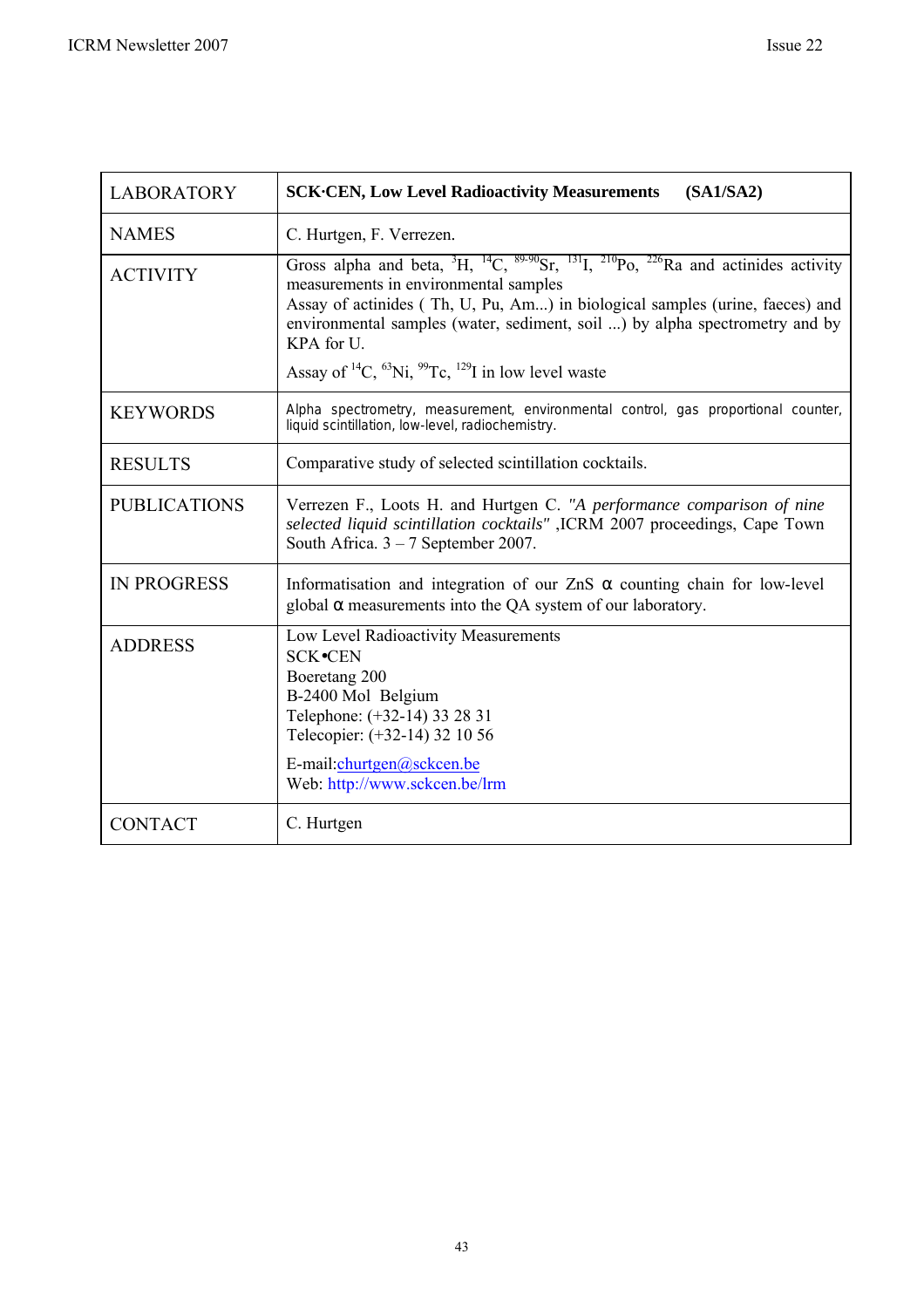| <b>LABORATORY</b>  | <b>SCK.CEN, Reactor &amp; Nuclear Measurements</b><br>(SA1/SA2)                                                                                                                                                                                                                                                           |
|--------------------|---------------------------------------------------------------------------------------------------------------------------------------------------------------------------------------------------------------------------------------------------------------------------------------------------------------------------|
| <b>NAMES</b>       | M. Bruggeman, P. Vermaercke, P. Willeborts,                                                                                                                                                                                                                                                                               |
| <b>ACTIVITY</b>    | γ-spectrometry,<br>Preparation of Radioactive Standards,<br>Neutron activation analysis with relative NAA and $k_0$ - method<br>Non-destructive assay of nuclear wastes and special nuclear material<br>(γ-spectrometry and neutron counting)                                                                             |
| <b>KEYWORDS</b>    | coincidence counting, gamma-ray spectrometry, gas proportional counter, ionisation<br>chamber, low-level, Nal well counter, neutron measurement, simulation code, source<br>preparation, X-ray spectrometry.                                                                                                              |
| <b>RESULTS</b>     | • Determination of the parameters F and $\alpha$ using the Cd-ratio for multi-monitor<br>method in $k_0$ NAA                                                                                                                                                                                                              |
|                    | • Validation of $k_0$ NAA for stainless steel samples                                                                                                                                                                                                                                                                     |
| <b>PUBLICATION</b> | Cincu E., Manea I, Barbos D, Sima O, Gustavsson I, Vermaercke P.,<br>Vajda N, Molnar Z, Polkowska-Motrenko H. - Comparative performance<br>of INAA and other spectroscopy techniques in the elemental analysis of<br>stainless steel materials. - Journal of Radioanalytical and Nuclear<br>Chemistry 274 (2007) 199-205. |
|                    | Leal A.S., Krambrock K., Ribeiro L.G.M., Menezes M.A.B.C., Vermaercke P.,<br>Sneyers L. - Study of neutron irradiation-induced colors in Brazilian topaz. -<br>Nuclear Instruments and Methods in Physics Research A 580 (2007) 423-426.                                                                                  |
| <b>IN PROGRESS</b> | • develop a procedure to measure $^{32}P$ by NAA;                                                                                                                                                                                                                                                                         |
|                    | · develop dedicated LIMS for the laboratories NAA and Gamma-ray<br>spectrometry;                                                                                                                                                                                                                                          |
|                    | • improve simulation tool for efficiency transfer in gamma-ray spectrometry;                                                                                                                                                                                                                                              |
|                    | • develop coincidence summing correction tool with editable nuclear data<br>library;                                                                                                                                                                                                                                      |
|                    | • calibration a HPGe well detector to be used in $k_0$ -NAA;                                                                                                                                                                                                                                                              |
|                    | • develop procedure for the determination of U-isotopic ratios by $k_0$ NAA;                                                                                                                                                                                                                                              |
|                    | • validation of determination of Sn by $k_0$ NAA;                                                                                                                                                                                                                                                                         |
|                    | • co-organisation of a European inter-laboratory test for Nondestructive Assay<br>(NDA) of nuclear wastes;                                                                                                                                                                                                                |
| <b>ADDRESS</b>     | <b>Reactor and Nuclear Measurements</b><br>SCK.CEN, GKD<br>Boeretang 200<br>B-2400 Mol Belgium                                                                                                                                                                                                                            |
|                    | Telephone: (+32-14) 33 28 86,<br>Telecopier: (+32-14) 32 10 56<br>E-mail: michel.bruggeman@sckcen.be; peter.vermaercke@sckcen.be<br>Web, (under construction)                                                                                                                                                             |
| <b>CONTACT</b>     | M. Bruggeman                                                                                                                                                                                                                                                                                                              |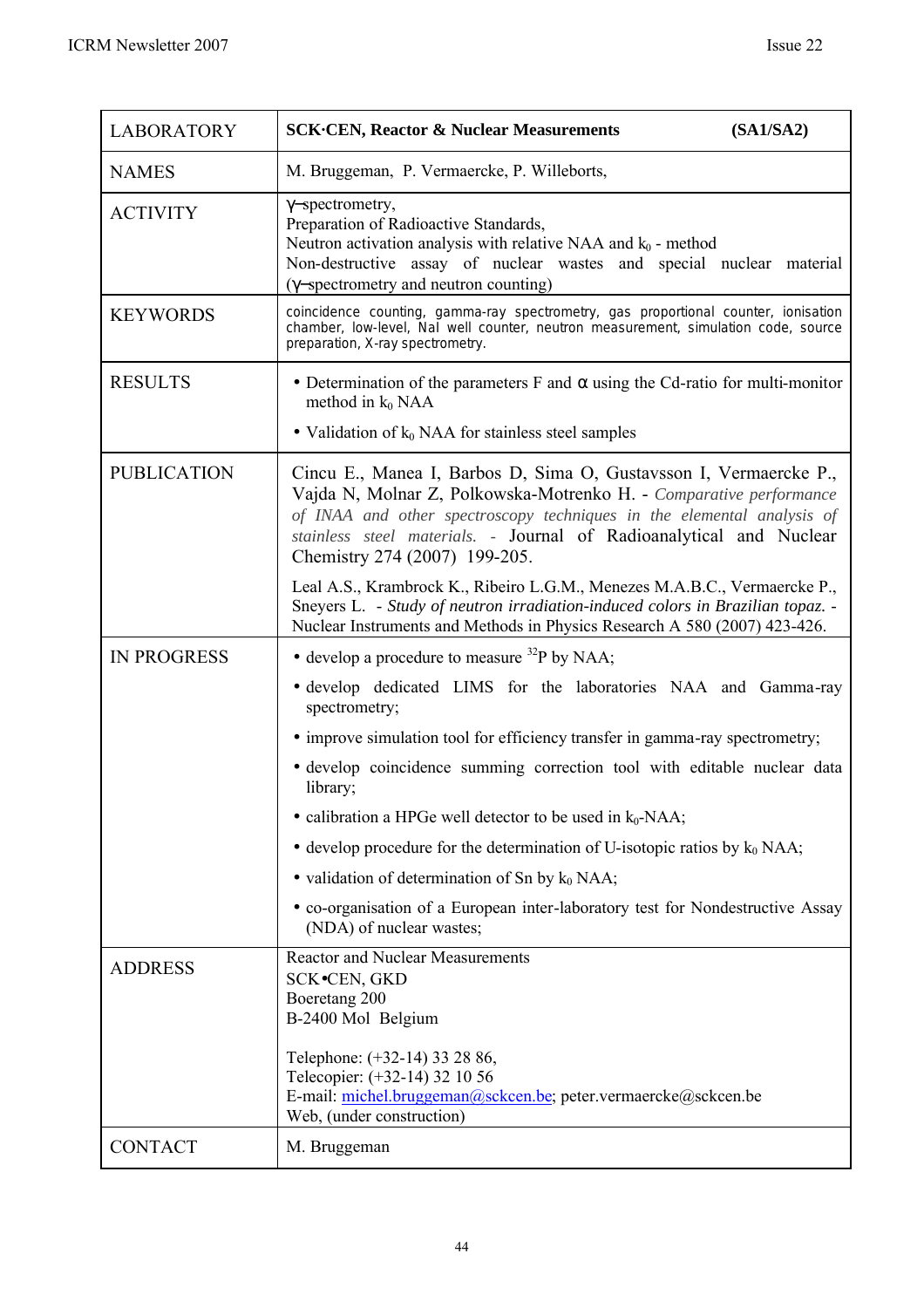| <b>LABORATORY</b>   | SCK•CEN, Radio-Chemical Analysis laboratories (RCA) (SA1/SA2)                                                                                                                                                   |
|---------------------|-----------------------------------------------------------------------------------------------------------------------------------------------------------------------------------------------------------------|
| <b>NAMES</b>        | L. Adriaensen, M. Gysemans                                                                                                                                                                                      |
| <b>ACTIVITY</b>     | • Destructive radiochemical analysis of spent fuels for the determination of<br>burn-up and for spent fuel characterization programs                                                                            |
|                     | $\bullet$ Determination of Pu and $^{241}$ Am concentration in MOX fuels (accredited<br>according to ISO17025).                                                                                                 |
|                     | • Radiochemical analysis of long-lived and radiotoxic nuclides in various types<br>of radioactive waste such as resins, evaporator concentrates, filters, incinerator<br>ashes                                  |
|                     | • Study of separation chemistry of actinides and specific radionuclides                                                                                                                                         |
|                     | • Radiochemical analysis of reactor dosimeters and irradiated reactor materials.                                                                                                                                |
| <b>KEYWORDS</b>     | Alpha spectrometry, beta spectrometry, gamma-ray spectrometry, low-level, Nal well<br>counter, mass spectrometry, radiochemistry                                                                                |
| <b>RESULTS</b>      | • Burn-up determination and spent fuel characterization for the international<br>program MALIBU                                                                                                                 |
|                     | • Radiochemical separation and analyses of activation products in nuclear vessel<br>samples for retro-dosimetry $({}^{55}Fe, {}^{63}Ni, {}^{94}Nb, {}^{60}Co)$                                                  |
|                     | • Participation in the PHEBUS project: gamma measurements of leach solutions<br>of aerosol filtering samples                                                                                                    |
| <b>PUBLICATIONS</b> | Adriaensen L., Gysemans M., Hurtgen C., Boulanger D.- Determination of<br>Pm-147 in spent fuel samples in the framework of the Malibu program.-<br>ENC2007 proceedings.- Brussel, Belgium, 17-19 September 2007 |
| <b>IN PROGRESS</b>  | • Dissolution, separation and analysis of ${}^{36}Cl$ in radioactive concrete or metal<br>samples                                                                                                               |
|                     | • Dissolution and separation of thorium in Th-based spent fuels in the<br>framework of LWR-Deputy, a program funded by the EC in FP6                                                                            |
| <b>ADDRESS</b>      | Radio-Chemical Analysis<br><b>SCK</b> •CEN<br>Boeretang 200,<br>B-2400 Mol, Belgium<br>Telephone: (+32-14) 33 32 26<br>Fax: (+32-14) 32 07 55                                                                   |
|                     | E-mail: ladriaen@sckcen.be                                                                                                                                                                                      |
| <b>CONTACT</b>      | L. Adriaensen                                                                                                                                                                                                   |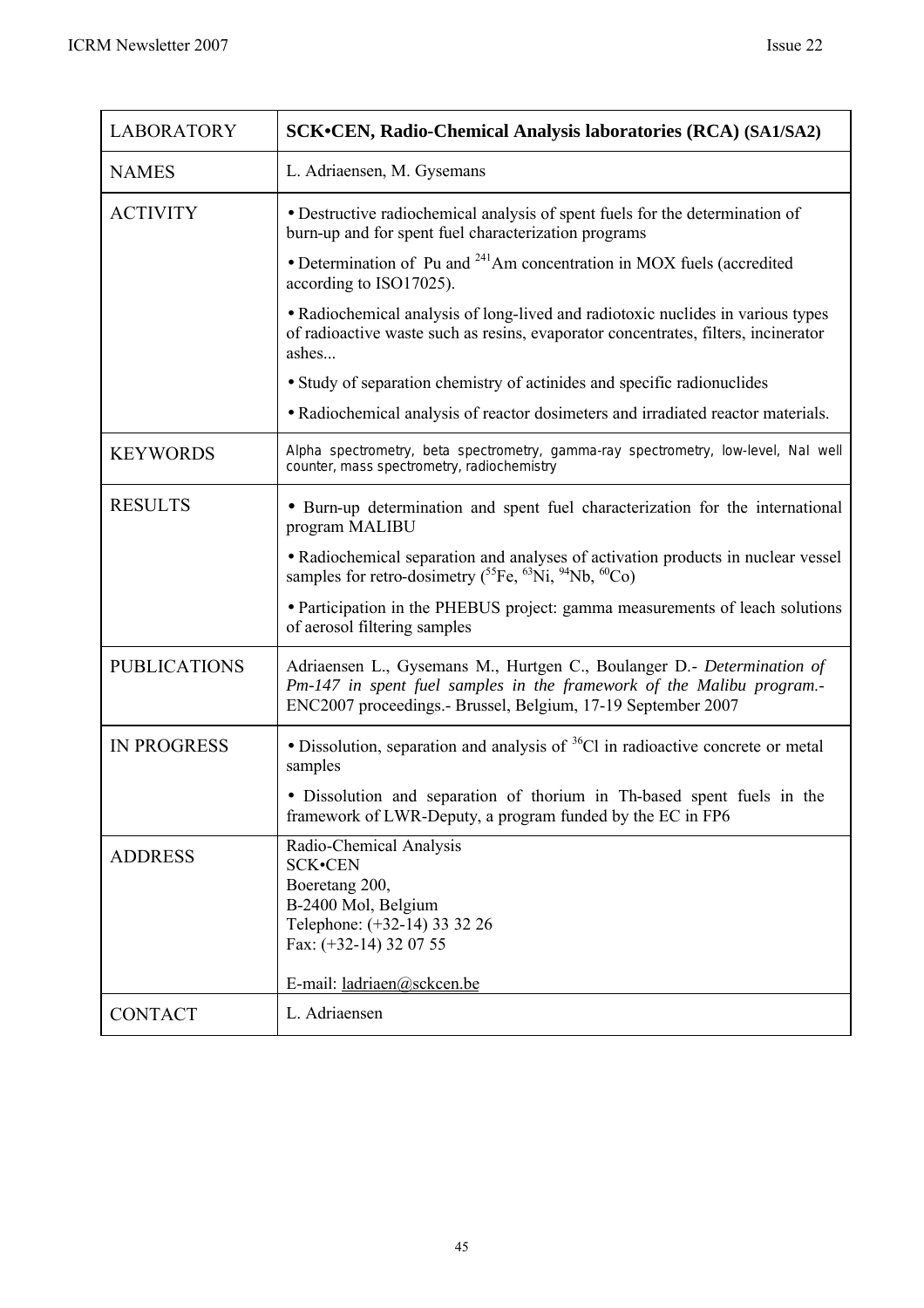| <b>LABORATORY</b>   | Laboratório Nacional de Metrologia das Radiações Ionizantes<br>LNMRI/IRD/CNEN                                                                                                                                                                                                                                                                                                                                                                                                                                                                                                                                                                                                                                                             |
|---------------------|-------------------------------------------------------------------------------------------------------------------------------------------------------------------------------------------------------------------------------------------------------------------------------------------------------------------------------------------------------------------------------------------------------------------------------------------------------------------------------------------------------------------------------------------------------------------------------------------------------------------------------------------------------------------------------------------------------------------------------------------|
| <b>NAMES</b>        | A. Iwahara, Antônio E. de Oliveira, Carlos J. da Silva, E.M.O.<br>Bernardes, P.A.L. da Cruz, J. dos S. Loureiro, José U. Delgado,                                                                                                                                                                                                                                                                                                                                                                                                                                                                                                                                                                                                         |
|                     | R. Poledna, M.A.R.R. di Prinzio, Vanessa de Bonis                                                                                                                                                                                                                                                                                                                                                                                                                                                                                                                                                                                                                                                                                         |
|                     | 1- Participation in international comparisons;                                                                                                                                                                                                                                                                                                                                                                                                                                                                                                                                                                                                                                                                                            |
| <b>ACTIVITY</b>     | 2- Absolute activity measurements;                                                                                                                                                                                                                                                                                                                                                                                                                                                                                                                                                                                                                                                                                                        |
|                     | 3- Traceability program with Nuclear Medicine Services                                                                                                                                                                                                                                                                                                                                                                                                                                                                                                                                                                                                                                                                                    |
| <b>RESULTS</b>      | 1- Standardization of ${}^{67}Ga$ , ${}^{124}Sb$ , ${}^{51}Cr$ and ${}^{55}Fe$ solutions;                                                                                                                                                                                                                                                                                                                                                                                                                                                                                                                                                                                                                                                 |
|                     | 2- Implantation of $4\pi\beta$ (LSC)-(NaI(Tl)) anticoincidence system<br>with LNHB MTR2 modules                                                                                                                                                                                                                                                                                                                                                                                                                                                                                                                                                                                                                                           |
|                     | 3- Comparison runs of activity measurements of $^{99}$ Tc <sup>m</sup> , $^{131}$ I,<br>${}^{67}$ Ga and ${}^{201}$ Tl with Nuclear Medicine Services                                                                                                                                                                                                                                                                                                                                                                                                                                                                                                                                                                                     |
| <b>PUBLICATIONS</b> | 1- L. Tauhata, A. Iwahara, A.E. de Oliveira, E.A. Rezende,<br>J.A. dos Santos, I.G. Nícoli, F.G. Alabarse, A.M. Xavier.<br>Proficiency test applied in the activity measurements of<br>radiopharmaceuticals realized by Brazilian nuclear medicine<br>centres during the 7 years of interlaboratorial comparisons<br>programme. Enqualab-2007, Congress of Quality in<br>Metrology, 11-14 June 2007, São Paulo, Brazil (in Portuguese).<br>2- Carlos J. da Silva, A. Iwahara, R. Poledna, E.M. de O.<br>Bernardes, M.A.R.R. de Prinzio, Ricardo T. Lopes.<br>Standardization of ${}^{67}Ga$ , ${}^{51}Cr$ and ${}^{55}Fe$ by live-timed anti-<br>coincidence counting wiht extending dead time. Appl. Radiat.<br>Isot. 66 (2008) 231-235. |
| <b>IN PROGRESS</b>  | 1- Primary activity standardization and gamma intensities<br>determination of $^{124}Sb$                                                                                                                                                                                                                                                                                                                                                                                                                                                                                                                                                                                                                                                  |
|                     | 2- Participation in international comparison of $57^{\circ}$ Co activity<br>measurements                                                                                                                                                                                                                                                                                                                                                                                                                                                                                                                                                                                                                                                  |
|                     | 3- Primary standardization of $^{22}$ Na by coincidence and sum-<br>peak methods                                                                                                                                                                                                                                                                                                                                                                                                                                                                                                                                                                                                                                                          |
|                     | 4- Primary standardization of <sup>177</sup> Lu by coincidence and anti-<br>coincidence counting method                                                                                                                                                                                                                                                                                                                                                                                                                                                                                                                                                                                                                                   |
| <b>ADDRESS</b>      | Instituto de Radioproteção e Dosimetria, Av. Salvador Allende,<br>s/n, Recreio, CEP 22780-160, Rio de Janeiro, Brasil.<br>Tel: ++55 21 2173 2879                                                                                                                                                                                                                                                                                                                                                                                                                                                                                                                                                                                          |
|                     | Fax: $++55$ 21 2442 1605                                                                                                                                                                                                                                                                                                                                                                                                                                                                                                                                                                                                                                                                                                                  |
|                     | E-mail: $ivahara@ird.gov.br$                                                                                                                                                                                                                                                                                                                                                                                                                                                                                                                                                                                                                                                                                                              |
| <b>CONTACT</b>      | A.Iwahara                                                                                                                                                                                                                                                                                                                                                                                                                                                                                                                                                                                                                                                                                                                                 |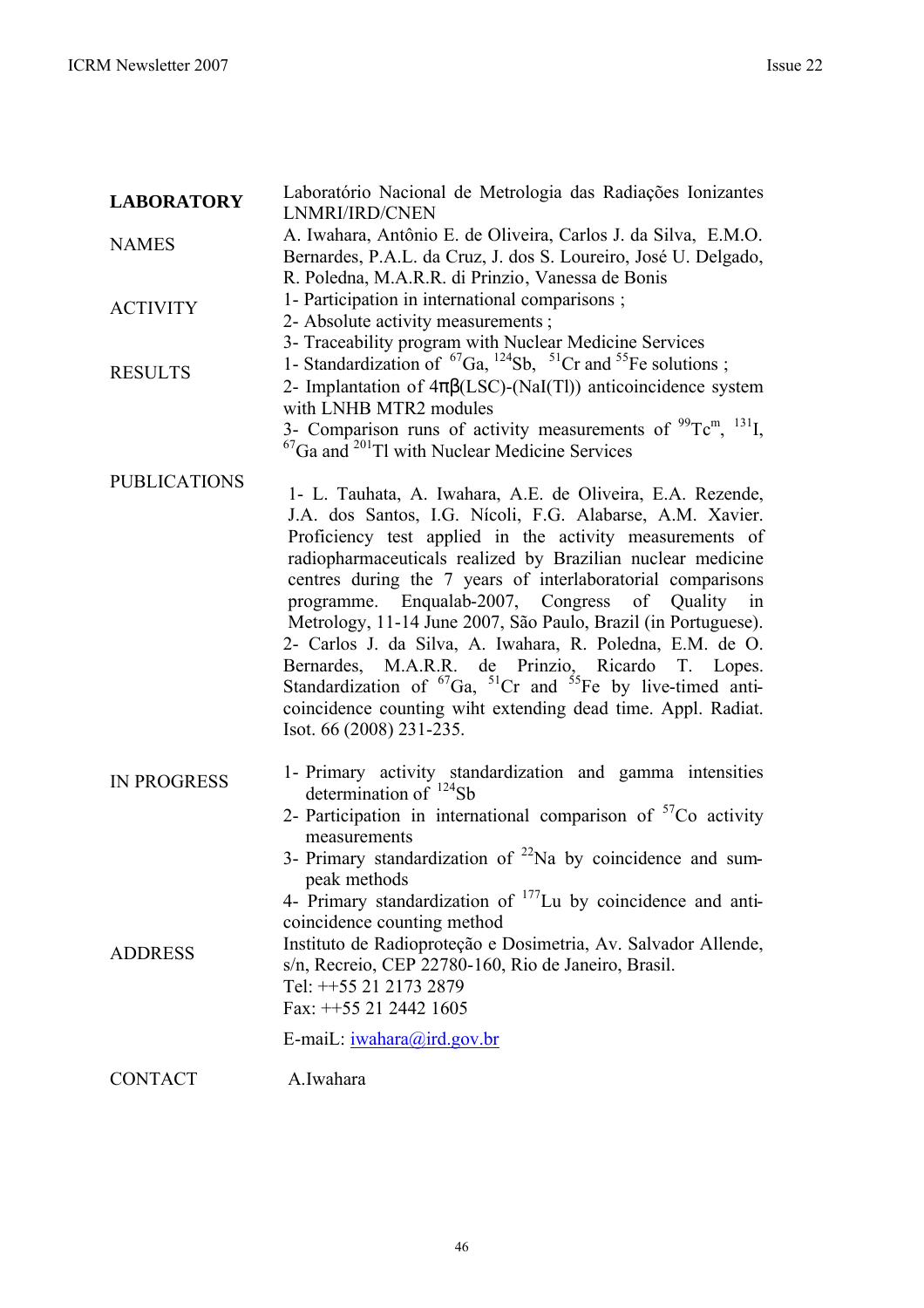| <b>LABORATORY</b>   | Laboratório Nacional de Metrologia das Radiações Ionizantes<br>LNMRI/IRD/CNEN                                                                                                                                                                                                                                                                                                                                                                                                                                                                                                                       |
|---------------------|-----------------------------------------------------------------------------------------------------------------------------------------------------------------------------------------------------------------------------------------------------------------------------------------------------------------------------------------------------------------------------------------------------------------------------------------------------------------------------------------------------------------------------------------------------------------------------------------------------|
| <b>NAMES</b>        | E.M.O. Bernardes, J.U. Delgado, M.A.R.R. di Prinzio, Maria<br>C.M. de Almeida, R. Poledna.                                                                                                                                                                                                                                                                                                                                                                                                                                                                                                          |
| <b>ACTIVITY</b>     | 1 - Half-life determination.<br>2 - Impurities study by gamma-ray spectrometry.<br>3- Determination of photon emission probabilities                                                                                                                                                                                                                                                                                                                                                                                                                                                                |
| <b>RESULTS</b>      | Measurements of nuclear data parameters in the standardization<br>of $^{124}Sb$ .                                                                                                                                                                                                                                                                                                                                                                                                                                                                                                                   |
| <b>PUBLICATIONS</b> | 1- M.C.M. de Almeida, A. Iwahara, R. Poledna, C.J. da Silva,<br>J.U. Delgado. Absolute disintegration rate and 320 keV y-ray<br>emission probability of <sup>51</sup> Cr. Nucl. Instr. and Meth. In Phys.<br>Research, A 580 (2007) 165-168.<br>2- M.C.M. de Almeida, R. Poledna, Estela M. De Oliveira, J.U.<br>Delgado and Ronaldo L. Silva. Metrological determination of<br>natural radioactive isotopes <sup>226</sup> Ra, <sup>228</sup> Ra and <sup>210</sup> Pb by means of Ge<br>Detectors. 8 <sup>th</sup> International Symposium on the natural Radiation<br>Environment, Buzios; 2007. |
| <b>IN PROGRESS</b>  | 1-The Metrological Activity Determination of the $^{238}$ U and<br>$^{230}$ Th<br>by Gamma Spectrometry to Industrial Fuel-Cycle<br>application;<br>2- Precise Determination of Ge Detector Efficiency Curves for<br>Obtaining Activities in Radioclides Gamma-Emitters                                                                                                                                                                                                                                                                                                                             |
| <b>ADDRESS</b>      | Instituto de Radioproteção e Dosimetria, Av. Salvador Allende,<br>s/n, Recreio, CEP 22780-160, Rio de Janeiro, Brazil.                                                                                                                                                                                                                                                                                                                                                                                                                                                                              |
|                     | Tel: ++55 21 3411 8173                                                                                                                                                                                                                                                                                                                                                                                                                                                                                                                                                                              |
|                     | Fax: $++55$ 21 2442 1605 Email: $delgado(a)ird.gov.br$                                                                                                                                                                                                                                                                                                                                                                                                                                                                                                                                              |
| <b>CONTACT</b>      | J. U. Delgado                                                                                                                                                                                                                                                                                                                                                                                                                                                                                                                                                                                       |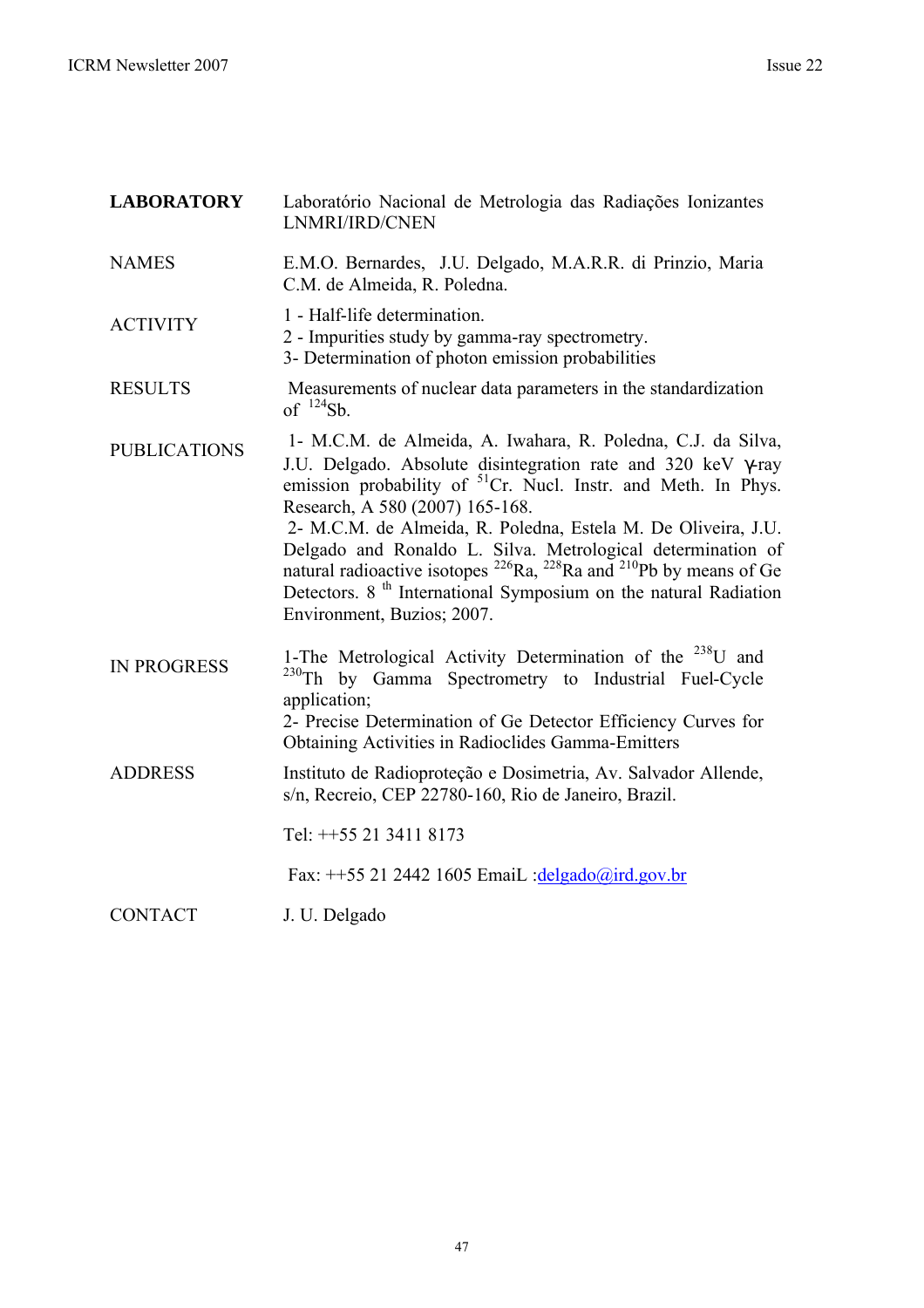| <b>LABORATORY</b>   | Laboratório Nacional de Metrologia das Radiações Ionizantes<br>LNMRI/IRD/CNEN                                                                                                                                                                                                                                                                                                                                                                                                                                                                   |
|---------------------|-------------------------------------------------------------------------------------------------------------------------------------------------------------------------------------------------------------------------------------------------------------------------------------------------------------------------------------------------------------------------------------------------------------------------------------------------------------------------------------------------------------------------------------------------|
| <b>NAMES</b>        | A.C.M. Ferreira, A.E. de Oliveira, A. F. Clain, L. Tauhata,<br>M.E.C. Vianna, M. J. C. S. de<br>Bragança<br>and<br>A.M.G.F.Azeredo.                                                                                                                                                                                                                                                                                                                                                                                                             |
| <b>ACTIVITY</b>     | 1- Preparation of the spiked sources of beta, alpha and multi-<br>gamma emitters in water matrix;<br>3- Participation in international comparisons                                                                                                                                                                                                                                                                                                                                                                                              |
| <b>RESULTS</b>      | 1- Quality control program of environmental laboratories;<br>2- Preparation of reference material soil from Poços de Caldas<br>and Goiânia Regions in Brazil                                                                                                                                                                                                                                                                                                                                                                                    |
| <b>PUBLICATIONS</b> | 1- Clain, Almir Faria; Azeredo, A.M.G.F; Bragança, M.J.C.S;<br>Tauhata, Luiz; Bernardes, E.M.O.Vienna; Comparison between<br>two methods for spiked soil preparation; International<br>conference on Environmental Radioactivity; Viena 2007<br>2- Clain, Almir Faria; Azeredo, A.M.G.F; Bragança, M.J.C.S;<br>Tauhata, Luiz; Bernardes. Preparation of radioactive<br>environmental samples by the reference material group from<br>IRD., E.M.O. 8 <sup>th</sup> International Symposium on the natural<br>Radiation Environment, Buzios; 2007 |
| <b>IN PROGRESS</b>  | Production soil spike samples and air filter                                                                                                                                                                                                                                                                                                                                                                                                                                                                                                    |
| <b>ADDRESS</b>      | Instituto de Radioproteção e Dosimetria, Av. Salvador<br>Allende, s/n, Recreio, CEP 22780-160, Rio de Janeiro,<br>Brazil.Tel: ++55 21 3411 8154 Fax: ++55 21 2442 1605<br>E-mail: $tanhata(\omega)$ ird.gov.br                                                                                                                                                                                                                                                                                                                                  |
| <b>CONTACT</b>      | L. Tauhata                                                                                                                                                                                                                                                                                                                                                                                                                                                                                                                                      |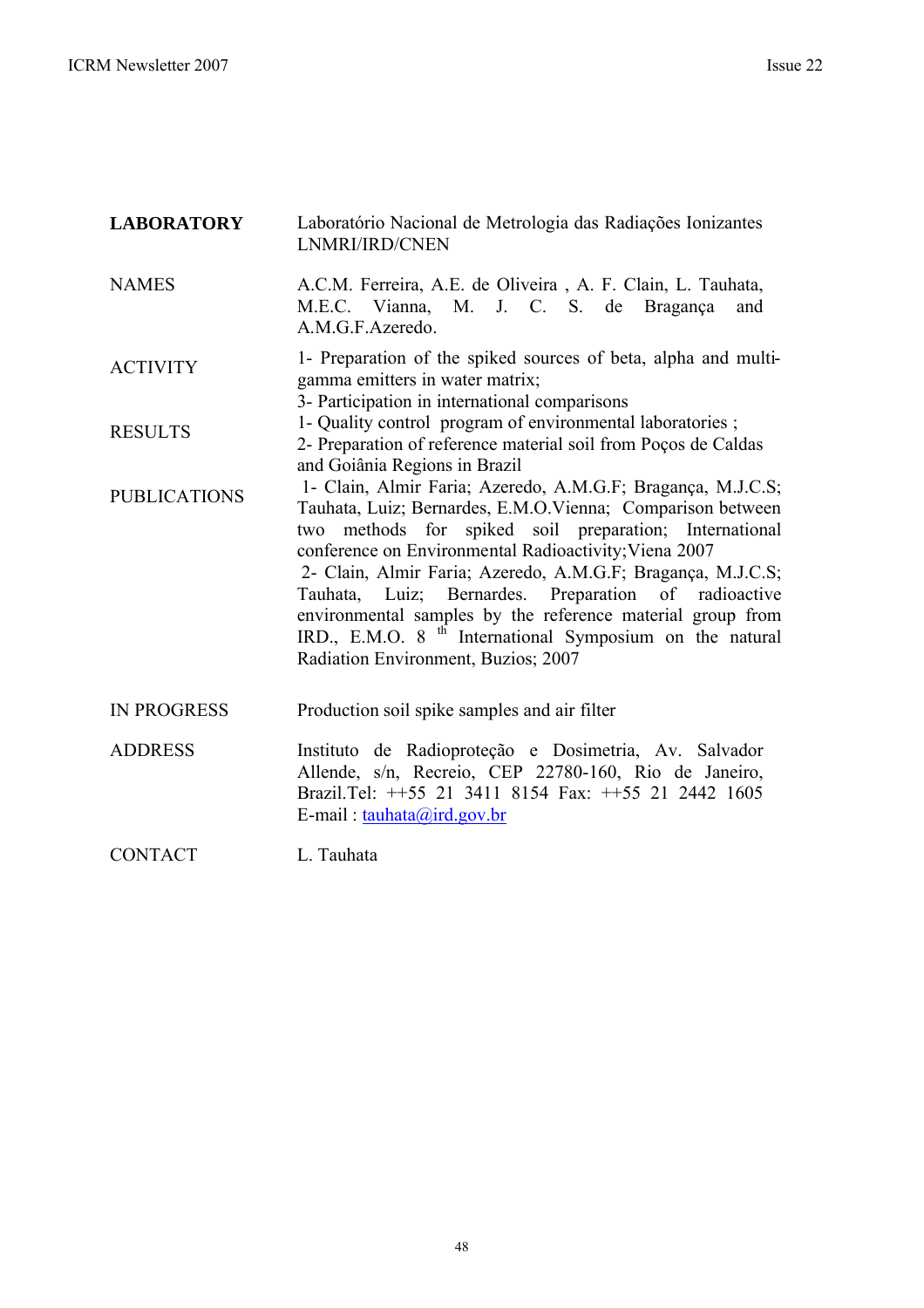| <b>LABORATORY</b>                         | <b>Laboratory for Measurements of Low-level Radioactivity</b>                                                                                                                                                                                                                                                                                                                                                                                                                                                                                                                                                                                                                                                                                                                                                                                                                                                                                                                                                                                                                            |
|-------------------------------------------|------------------------------------------------------------------------------------------------------------------------------------------------------------------------------------------------------------------------------------------------------------------------------------------------------------------------------------------------------------------------------------------------------------------------------------------------------------------------------------------------------------------------------------------------------------------------------------------------------------------------------------------------------------------------------------------------------------------------------------------------------------------------------------------------------------------------------------------------------------------------------------------------------------------------------------------------------------------------------------------------------------------------------------------------------------------------------------------|
| <b>NAMES</b>                              | Bogomil Obelic, Nada Horvatincic, Ines Krajcar Bronic, Jadranka Barešic,<br>Andreja Sironic, Anita Rajtaric                                                                                                                                                                                                                                                                                                                                                                                                                                                                                                                                                                                                                                                                                                                                                                                                                                                                                                                                                                              |
| <b>ACTIVITY</b>                           | Radiocarbon dating of archaeological, geological and paleontological<br>$\bullet$<br>samples<br>Tritium activity measurements of natural waters<br>$\bullet$<br>Use of stable $(^{2}H, ^{13}C, ^{18}O)$ and natural radioactive isotopes $(^{3}H, ^{14}C)$<br>$\bullet$<br>in hydrogeological studies<br>Use of isotopes in paleoclimatological studies<br>$\bullet$<br>Use of isotopes in ecological studies<br>Monitoring of ${}^{14}C$ in biological samples around nuclear power plant<br>Physico-chemical and isotopic study of processes in karst<br>$\bullet$<br>environment, particularly in carbonate sediments, and water-sediment<br>interaction<br>Participation in intercomparison excercises<br>Participation in IAEA/WMO project: "Global Network of Isotopes in<br>Precipitation (GNIP) and Isotope Hydrology Information System<br>(ISOHIS)". Data for stations Zagreb and Ljubljana since 1976<br>Participation in ICRU projects "Elastic scattering of electrons and<br>positrons" and "Key Data for Measurement Standards in the<br>Dosimetry of Ionizing Radiation" |
| <b>APPARATUS</b>                          | Vacuum lines for chemical preparation of methane from samples for<br>$\bullet$<br>$^{14}$ C and $^{3}$ H measurements<br>Two gas proportional counters for measurement of ${}^{14}C$ and ${}^{3}H$<br>$\bullet$<br>activity in proportional counters<br>Two vacuum lines for chemical preparation of benzene for ${}^{14}C$<br>$\bullet$<br>measurement by LSC<br>Vacuum line for direct absorption of $CO2$ for <sup>14</sup> C measurement by<br><b>LSC</b><br>Quantulus 1220 ultra low-level liquid scintillation counter (LSC)                                                                                                                                                                                                                                                                                                                                                                                                                                                                                                                                                       |
| <b>KEYWORDS</b>                           | coincidence method, data evaluation, data measurement,<br>(anti)<br>environmental monitoring, gas proportional counter, liquid scintillation,<br>accelerator mass spectrometry, dating, low-level, radionuclides C-14, H-3                                                                                                                                                                                                                                                                                                                                                                                                                                                                                                                                                                                                                                                                                                                                                                                                                                                               |
| <b>RESULTS</b>                            |                                                                                                                                                                                                                                                                                                                                                                                                                                                                                                                                                                                                                                                                                                                                                                                                                                                                                                                                                                                                                                                                                          |
| <b>PUBLICATIONS</b><br>(for last 5 years) | N. Horvatincic, I. Krajcar Bronic, B. Obelic: Differences in the <sup>14</sup> C age,<br>1.<br>$\delta^{13}$ C and $\delta^{18}$ O of Holocene tufa and speleothem in the Dinaric Karst.<br>Palaeogeography, Palaeoclimatology, Palaeoecology. 193 (2003) 139-157.<br>B. Obelic, M. Krznaric-Škrivanko, B. Marijan, I. Krajcar Bronic:<br>2.                                                                                                                                                                                                                                                                                                                                                                                                                                                                                                                                                                                                                                                                                                                                             |
|                                           | Radiocarbon dating of Sopot culture sites (Late Neolithic) in Eastern<br>Croatia. Radiocarbon 46/1 (2004) 245-258.<br>N. Horvatincic, J. Barešic, I. Krajcar Bronic, B. Obelic: Measurements of<br>3.<br>low <sup>14</sup> C activities in a liquid scintillation counter in the Zagreb Radiocarbon<br>Laboratory. Radiocarbon 46/1 (2004) 105-116.<br>M. Suric, M. Juracic, N. Horvatincic, I. Krajcar Bronic: Late Pleistocene -<br>4.                                                                                                                                                                                                                                                                                                                                                                                                                                                                                                                                                                                                                                                 |
|                                           | Holocene sea-level changes and pattern of karstic coasts submersion -<br>records from submerged speleothems along the Eastern Adriatic Coast<br>(Croatia). Marine Geology 214/1-3 (2005) 163-175.                                                                                                                                                                                                                                                                                                                                                                                                                                                                                                                                                                                                                                                                                                                                                                                                                                                                                        |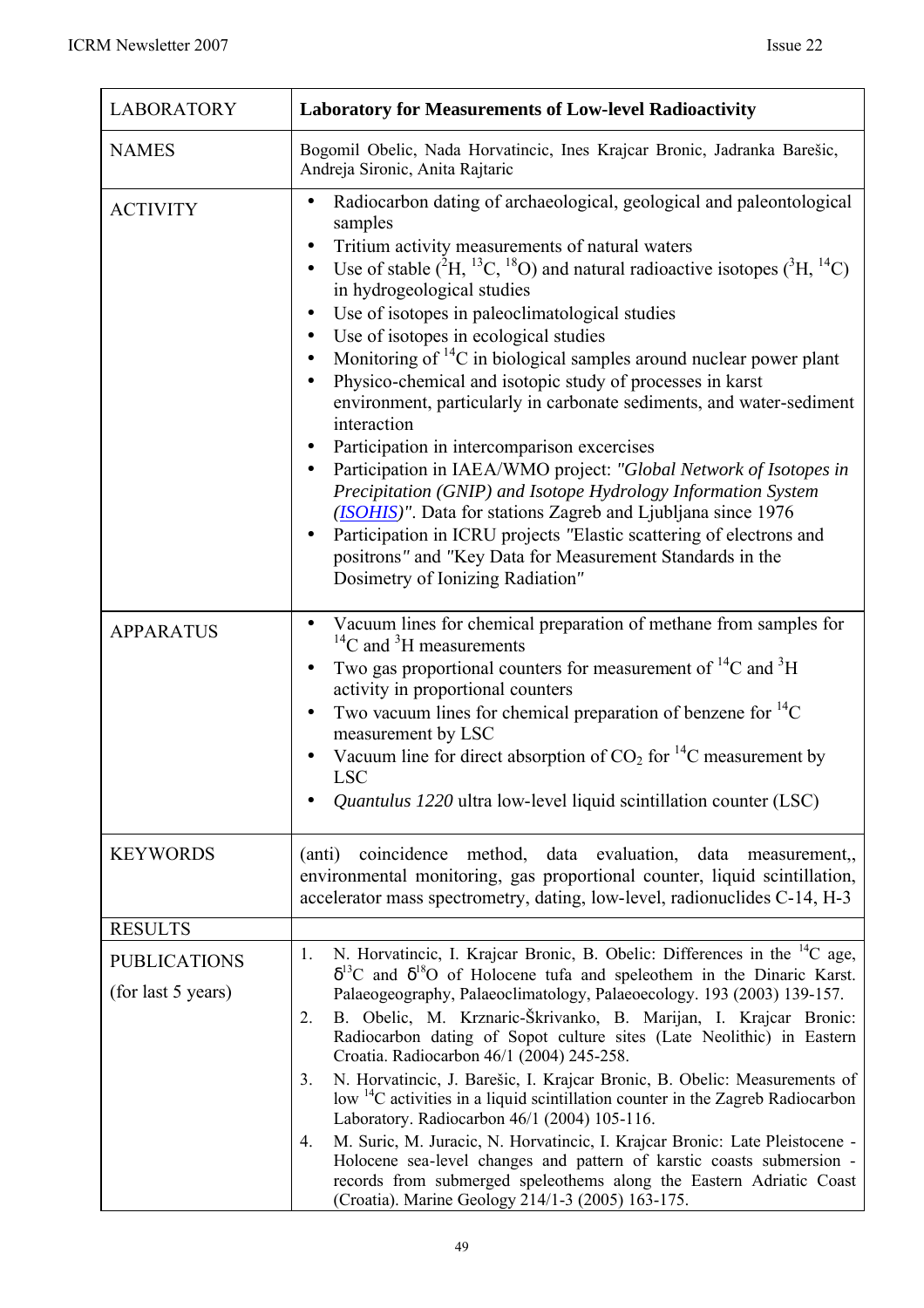|                                     | 5.<br>M. Suric, N. Horvatincic, A. Suckow, M. Juracic, J. Barešic: Isotope<br>records in submarine speleothems from the Adriatic coast, Croatia, Bulletin<br>de la Société géologique de France 176 (2005) 363-373                                                                                                                               |
|-------------------------------------|--------------------------------------------------------------------------------------------------------------------------------------------------------------------------------------------------------------------------------------------------------------------------------------------------------------------------------------------------|
|                                     | N. Horvatincic, I. Krajcar Bronic, J. Barešic, B. Obelic, S. Vidic: Tritium<br>6.<br>and stable isotope distribution in the atmosphere at the coastal region of<br>Croatia, In: Isotopic composition of precipitation in the Mediterranean<br>Basin in relation to air circulation patterns and climate. IAEA-TECDOC-<br>1453, 37-50, IAEA 2005. |
|                                     | P. Vreca, I. Krajcar Bronic, N. Horvatincic, J. Barešic: Isotope charac-<br>7.<br>teristics of precipitation in Slovenia and Croatia: Comparison of continental<br>and maritime stations. Journal of Hydrology 330 (2006) 457-469.                                                                                                               |
|                                     | J. Barešic, N. Horvatincic, I. Krajcar Bronic, B. Obelic, P. Vreca: Stable<br>8.<br>isotope composition of daily and monthly precipitation in Zagreb, Isotopes<br>in Environmental and Health Studies 42/3 (2006) 239-249.                                                                                                                       |
|                                     | N. Horvatincic, J. L. Briansó, B. Obelic, J. Barešic, I. Krajcar Bronic: Study<br>9.<br>of eutrophication process in the Plitvice Lakes by water and sediment<br>composition. Water, Air & Soil Pollution: Focus 6 (2006) 475-485                                                                                                                |
|                                     | 10. I. Krajcar Bronic, P. Vreca, N. Horvatincic, J. Barešic, B. Obelic:<br>Distribution of isotopic composition of hydrogen, oxygen and carbon in the<br>atmosphere of Croatia and Slovenia. Arhiv za higijenu rada i toksikologiju<br>57/1 (2006) 23-29                                                                                         |
|                                     | 11. I. Krajcar Bronic, K. Minichreiter: <sup>14</sup> C dating of early Neolithic settlements<br>in Northern Croatia. Nucl. Instrum. Meth. A 580 (2007) 714-716.                                                                                                                                                                                 |
|                                     | 12. B. Obelic, I. Krajcar Bronic, J. Barešic, Ž. Pekovic, A. Miloševic: Dating of<br>the Old Bridge in Mostar, Bosnia and Herzegovina. Radiocarbon 49/2<br>$(2007)$ 617-623                                                                                                                                                                      |
|                                     | 13. Krajcar Bronic, M. Kimura: Radiation physics and chemistry in heavy-ion<br>cancer therapy. Chemistry in Industry 56/12 (2007) 643-654                                                                                                                                                                                                        |
|                                     | 14. F. Salvat (Chairman), M.J. Berger, A. Jablonski, I. Krajcar Bronic, J.<br>Mitroy, C.J. Powel, L. Sanche: ICRU Report 77 – Elastic scattering of<br>electrons and positrons, Journal of the ICRU 7/1 (2007), pp. 169                                                                                                                          |
| <b>IN PROGRESS</b>                  | Development of graphite preparation for ${}^{14}C$ AMS measurement<br>technique                                                                                                                                                                                                                                                                  |
|                                     | Project INCO-CT-2006-043584 (FP6): "AMS-14C - Preparation of<br>$\bullet$                                                                                                                                                                                                                                                                        |
|                                     | carbon samples for ${}^{14}C$ dating by the AMS technique"<br>Implementation of QA/QC according to ISO 17025<br>$\bullet$                                                                                                                                                                                                                        |
|                                     | Implementation of tritium enrichment system                                                                                                                                                                                                                                                                                                      |
| <b>INFORMATION</b><br><b>SOURCE</b> | http://www.irb.hr/-ONy8-/en/str/zef/z3labs/lna/                                                                                                                                                                                                                                                                                                  |
| IN PREPARATION                      |                                                                                                                                                                                                                                                                                                                                                  |
| OTHER RELATED PUBLICATIONS          |                                                                                                                                                                                                                                                                                                                                                  |
| <b>ADDRESS</b>                      | for<br>of Low-level<br><b>Measurements</b><br>Radioactivity<br>Laboratory<br>(Radiocarbon and Tritium Laboratory)<br>Rudjer Boškovic Institute<br>Bijenicka 54<br>10000 Zagreb, Croatia<br>phone: 00385 1 4680219, or 00385 1 4571 271<br>fax: 00385 1 4680 239                                                                                  |
| <b>CONTACT</b>                      | Ines Krajcar Bronic, krajcar@irb.hr                                                                                                                                                                                                                                                                                                              |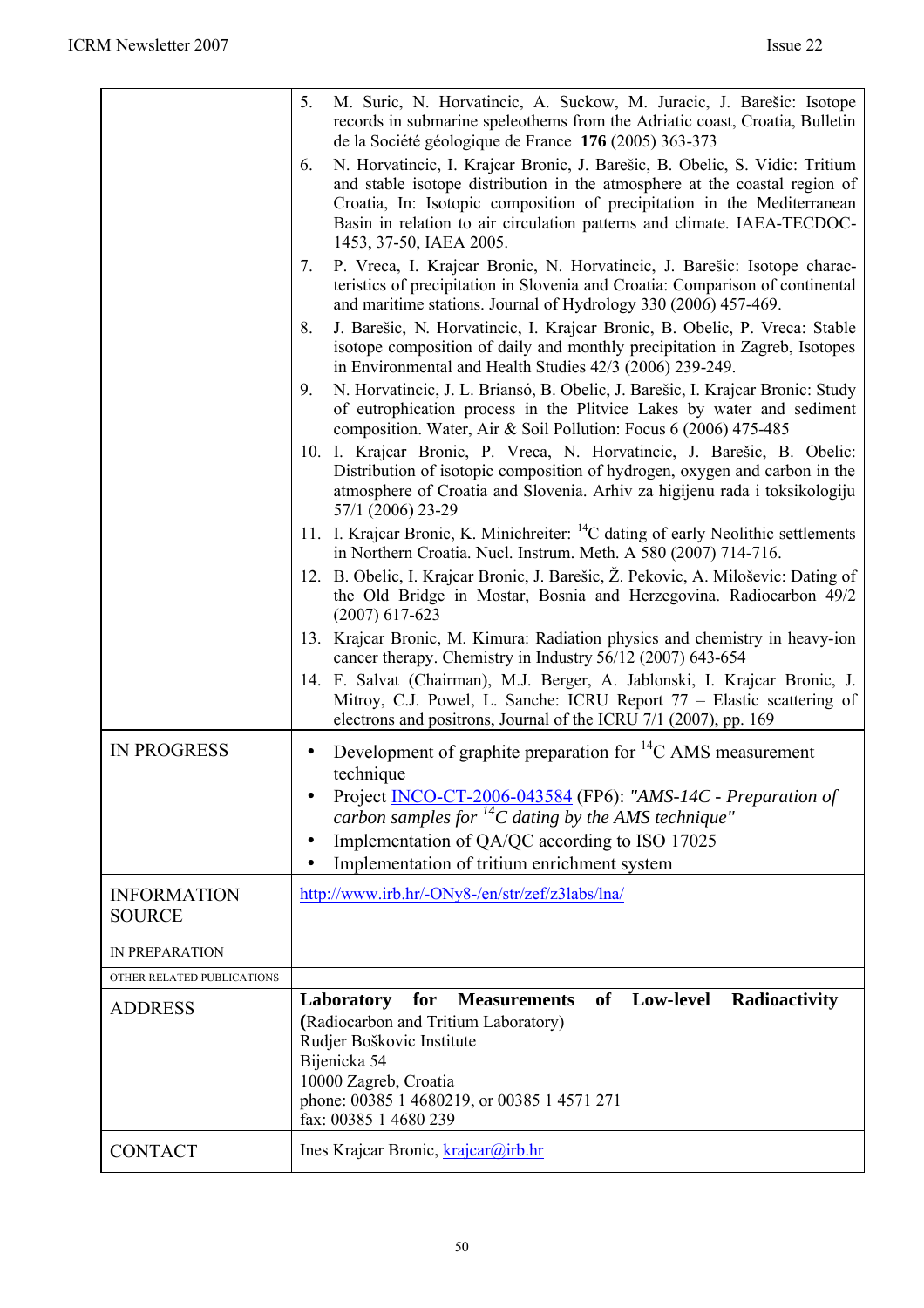| <b>LABORATORY</b>  | Czech Metrology Institute<br>Inspectorate for Ionizing Radiation<br>Prague, Czech Republic                                                                                                                                                                                                                                                                     |                                                                            |
|--------------------|----------------------------------------------------------------------------------------------------------------------------------------------------------------------------------------------------------------------------------------------------------------------------------------------------------------------------------------------------------------|----------------------------------------------------------------------------|
| <b>NAMES</b>       | J. Sochorová, M.Havelka, P. Auerbach                                                                                                                                                                                                                                                                                                                           |                                                                            |
| <b>APPARATUS</b>   | $4\pi (PC)$ B- $\gamma$ coincidence equipment<br>$4\pi (PPC)X,e-\gamma$ coincidence equipment<br>$4\pi$ NaI(Tl) detector<br>$4\pi$ LS B- $\gamma$ coincidence equipment                                                                                                                                                                                        |                                                                            |
| <b>RESULTS</b>     | Standardization of <sup>124</sup> Sb for EUROMET Project 907.<br>Routine standardization of 30 radionuclides.                                                                                                                                                                                                                                                  | Standardization of <sup>55</sup> Fe for CCRI(II) international comparison. |
| <b>PUBLICATION</b> | J. Sochorová, P. Auerbach, M. Havelka, Application of "wet"<br>extrapolation method for activity standardisation of electron<br>capture radionuclides, in press in Appl. Radiat. Isot.<br>M. Havelka, J. Sochorová, Standardisation of <sup>56</sup> Co and <sup>57</sup> Co<br>using software coincidence counting system, in press in Appl.<br>Radiat. Isot. |                                                                            |
| <b>IN PROGRESS</b> | Development of software for TDCR system.<br>coincidence counting system.                                                                                                                                                                                                                                                                                       | Standardisation of electron capture radionuclides using software           |
| <b>ADDRESS</b>     | $CMI - IIZ$<br>Radiová 1<br>CZ-102 00 Praha 10<br>Czech Republic                                                                                                                                                                                                                                                                                               | tel.: +420 266020497<br>fax: $+420$ 266020466<br>E-mail: pdryak@cmi.cz     |
| <b>CONTACT</b>     | P. Dryák                                                                                                                                                                                                                                                                                                                                                       |                                                                            |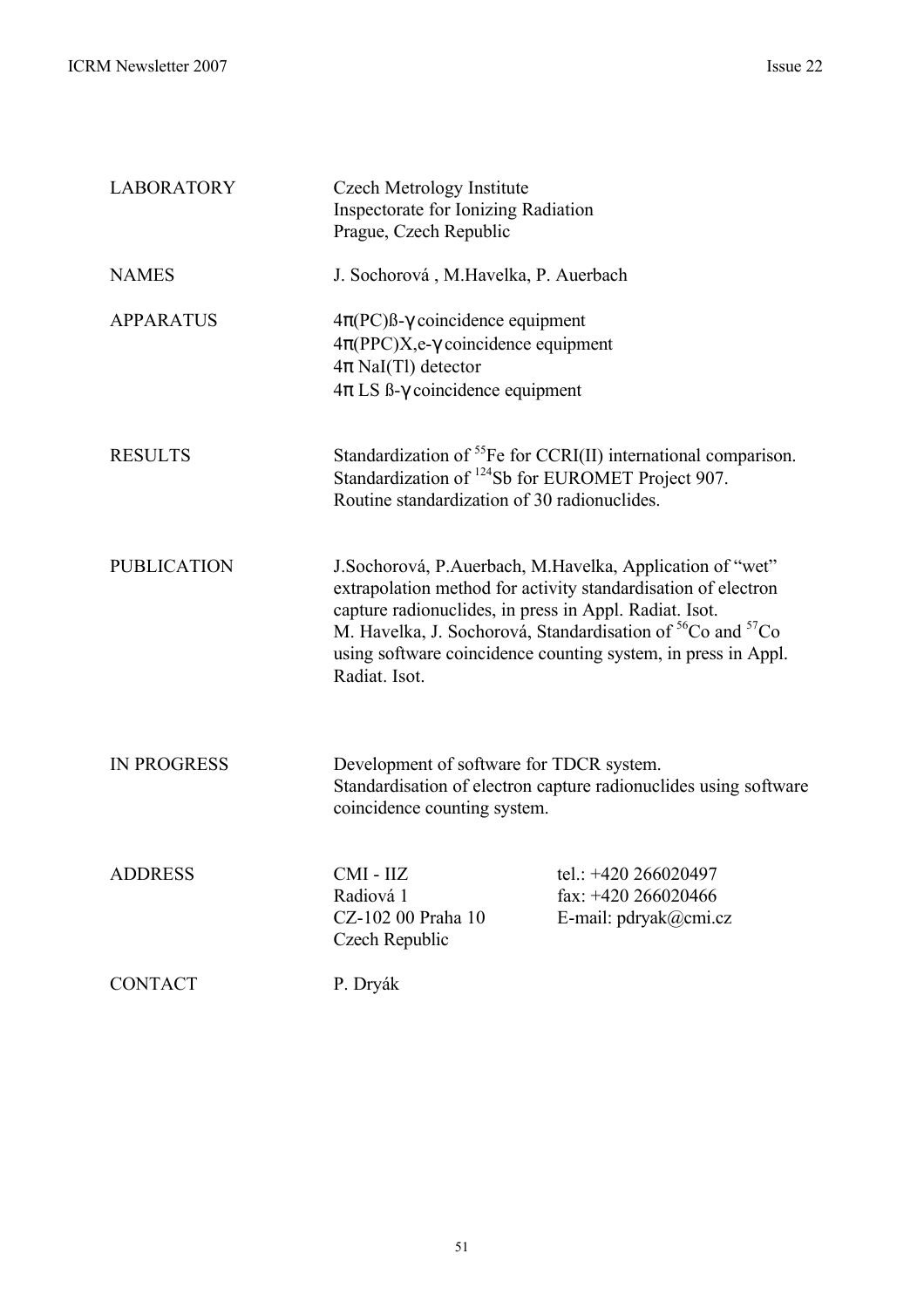| <b>LABORATORY</b>  | Czech Metrology Institute<br>Inspectorate for Ionizing Radiation<br>Prague, Czech Republic                                                                                                                                                     |                                                                                                                             |
|--------------------|------------------------------------------------------------------------------------------------------------------------------------------------------------------------------------------------------------------------------------------------|-----------------------------------------------------------------------------------------------------------------------------|
| <b>NAMES</b>       | P.Dryák, P.Kovár                                                                                                                                                                                                                               |                                                                                                                             |
| <b>APPARATUS</b>   | HPGe detectors for gamma<br>spectrometry<br>Si and Si(Li) detectors for alpha and<br>beta spectrometry<br>DSPs 9660, AIMs 556A, GENIE2000                                                                                                      |                                                                                                                             |
| <b>RESULTS</b>     | Radionuclide impurities measurement<br>Environmental samples measurement<br>Standards production checking (activity measurement)<br>Bulgaria and Georgia<br>Noble gases standardization<br>Monte Carlo calculation of HPGe detector efficiency | Verification, type testing and calibration for alpha, beta and<br>gamma spectrometers used in the Czech Republic, Slovakia, |
| <b>PUBLICATION</b> | gamma photons in the decay of Co-56, in press in ARI<br>radionuclide Ar-41 for stack monitors calibration and<br>verification in nuclear facilities, in press in ARI                                                                           | P.Dryák, P.Kovár, Determination of emission probabilities of<br>P.Kovár, P.Dryák, Gaseous standards preparation with the    |
| <b>IN PROGRESS</b> | Standardization of <sup>41</sup> Ar, MC efficiency calculation                                                                                                                                                                                 |                                                                                                                             |
| <b>ADDRESS</b>     | $CMI - IIZ$<br>Radiová 1<br>CZ-102 00 Prague 10<br>Czech Republic                                                                                                                                                                              | tel.: $+420\,266020497$<br>fax: $+420$ 266020466<br>E-mail:pdryak@cmi.cz                                                    |
| <b>CONTACT</b>     | P.Dryák                                                                                                                                                                                                                                        |                                                                                                                             |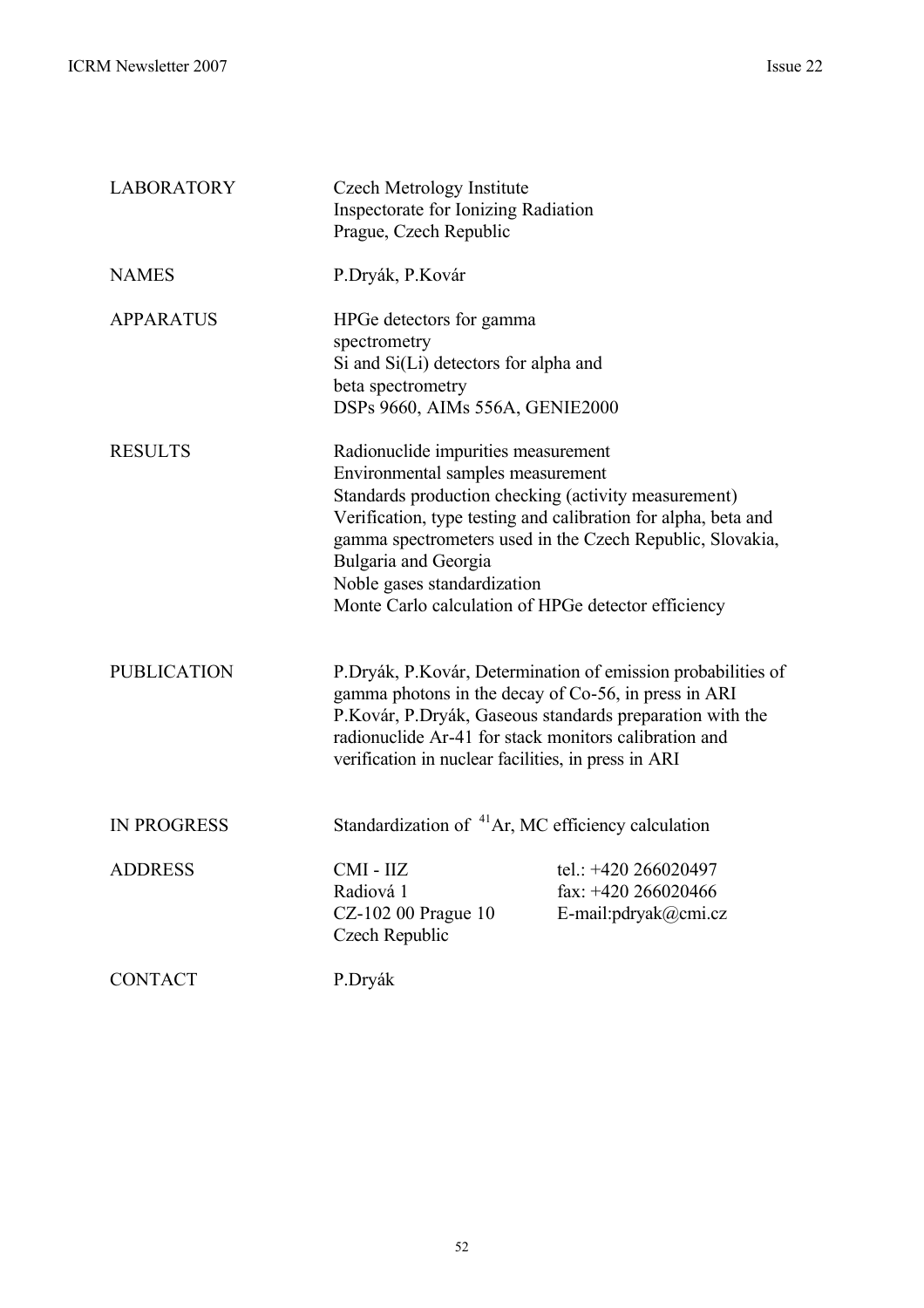| <b>LABORATORY</b>                           | SIS National Institute of Radiation Protection, Denmark                                                                                          |
|---------------------------------------------|--------------------------------------------------------------------------------------------------------------------------------------------------|
| <b>NAMES</b>                                | <b>Klaus Ennow</b>                                                                                                                               |
| <b>ACTIVITY</b>                             | Distribution of Ge-68 solution to Hospitals in The Nordic Countries<br>Comparison of Dose Calibrators used for measurements of F-18              |
| <b>KEYWORDS</b>                             | ionisation chamber, life sciences, (Ge/Ga-68)                                                                                                    |
| <b>RESULTS</b>                              | Extension of the service of the Nordic SSDL to Activity                                                                                          |
| <b>PUBLICATIONS</b>                         |                                                                                                                                                  |
| <b>IN PROGRESS</b>                          | Purchase, measurements and distribution of Ge-68 solutions.                                                                                      |
| <b>INFORMATION</b>                          | Project under Nordic Dosimetry Group under The Nordic Radiation protection<br>Institutes.                                                        |
| <b>SOURCE IN</b><br><b>PREPARATION</b>      |                                                                                                                                                  |
| <b>OTHER RELATED</b><br><b>PUBLICATIONS</b> |                                                                                                                                                  |
| <b>ADDRESS</b>                              | National Institute of Radiation Protection<br>Knapholm 7<br>DK-2730 Herlev<br>Denmark<br>Direct Telephone: +45 44 54 34 97<br>E-mail: KLN@sis.dk |
| <b>CONTACT</b>                              | <b>Klaus Ennow</b>                                                                                                                               |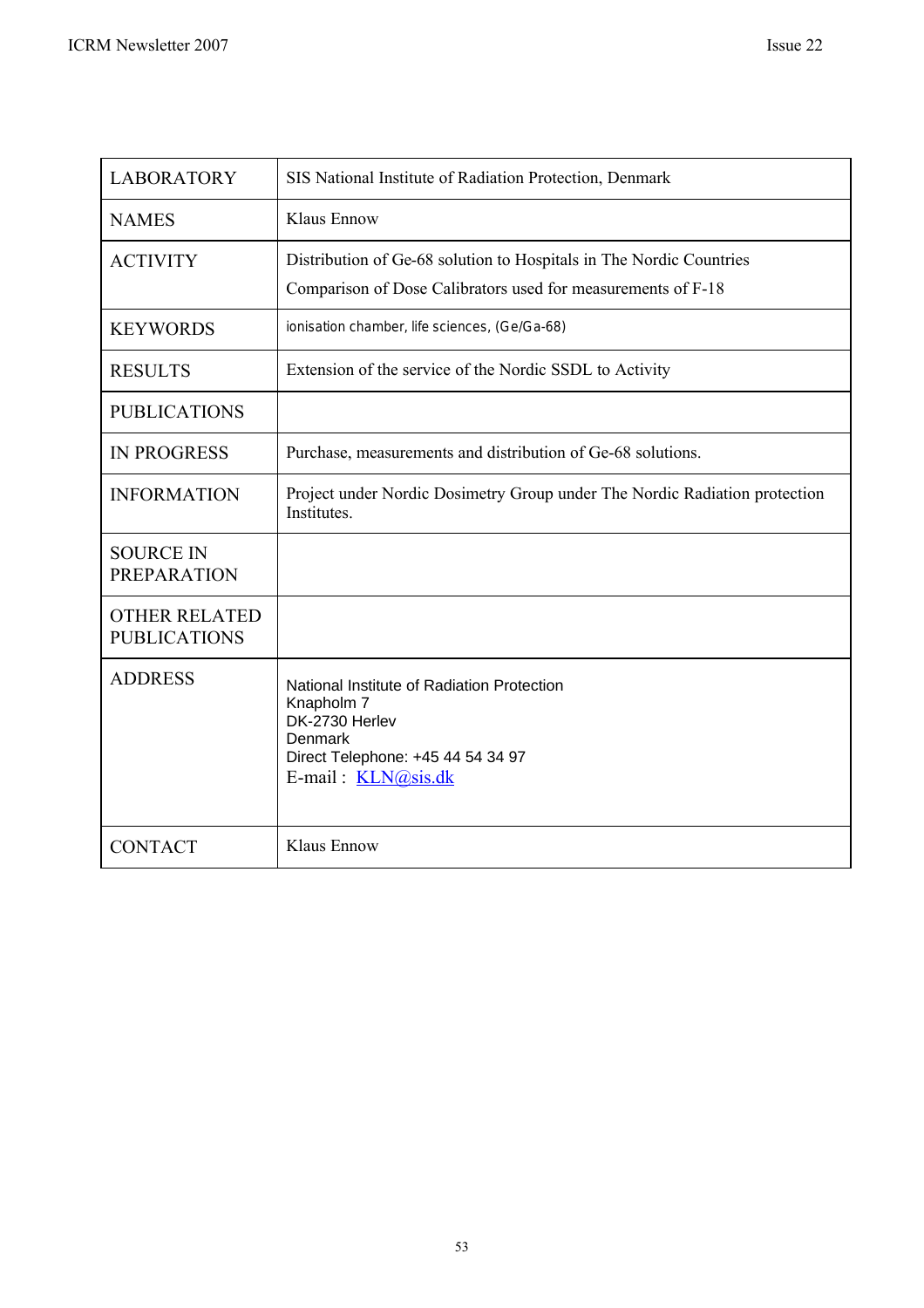| <b>LABORATORY</b>   | Laboratoire National Henri Becquerel                                                                                                                                                                                                                                        |
|---------------------|-----------------------------------------------------------------------------------------------------------------------------------------------------------------------------------------------------------------------------------------------------------------------------|
| <b>NAMES</b>        | P. Cassette, F. Jaubert, I. Tartès                                                                                                                                                                                                                                          |
| <b>ACTIVITY</b>     | <b>Liquid Scintillation Counting</b>                                                                                                                                                                                                                                        |
| <b>KEYWORDS</b>     | Liquid scintillation                                                                                                                                                                                                                                                        |
| <b>APPARATUS</b>    | Triple coincidence counters with Compton spectrometers<br><b>Commercial LS counters</b>                                                                                                                                                                                     |
| <b>RESULTS</b>      | Development of TDCR and tracer LS methods                                                                                                                                                                                                                                   |
| <b>PUBLICATIONS</b> | P. Bienvenu, P. Cassette, G. Andreoletti, MM. Bé, J. Comte<br>and MC. Lépy. A new determination of Se half-life. Applied<br>Radiation and Isotopes. Vol 65, 3 (2007). Pages 335-364.                                                                                        |
|                     | P. Cassette and Phuc Do. The Compton Source Efficiency<br>Tracing method in Liquid Scintillation Counting, a new<br>standardization method using a TDCR counter with a<br>Compton spectrometer. ICRM 2008 conference, to be<br>published by Applied radiation and Isotopes. |
|                     | C. Ivan, P. Cassette, Maria Sahagia. A new TDCR-LS<br>Counter using Channel Photomultiplier tubes. ICRM 2008<br>conference, to be published by Applied radiation and<br>Isotopes.                                                                                           |
| <b>IN PROGRESS</b>  | Development of a new TDCR counter with Compton<br>spectrometer using CPM and data acquisition based on<br>FPGA.                                                                                                                                                             |
| <b>ADDRESS</b>      | DRT/DETECS/LNHB                                                                                                                                                                                                                                                             |
|                     | CEA-Saclay                                                                                                                                                                                                                                                                  |
|                     | F-91191 Gif-sur-Yvette cedex, France                                                                                                                                                                                                                                        |
|                     | Tel: 33 1 69 08 48 68                                                                                                                                                                                                                                                       |
|                     | Fax: 33 1 69 08 26 19                                                                                                                                                                                                                                                       |
|                     | E-mail: Philippe.cassette@cea.fr                                                                                                                                                                                                                                            |
| <b>CONTACT</b>      | Philippe Cassette                                                                                                                                                                                                                                                           |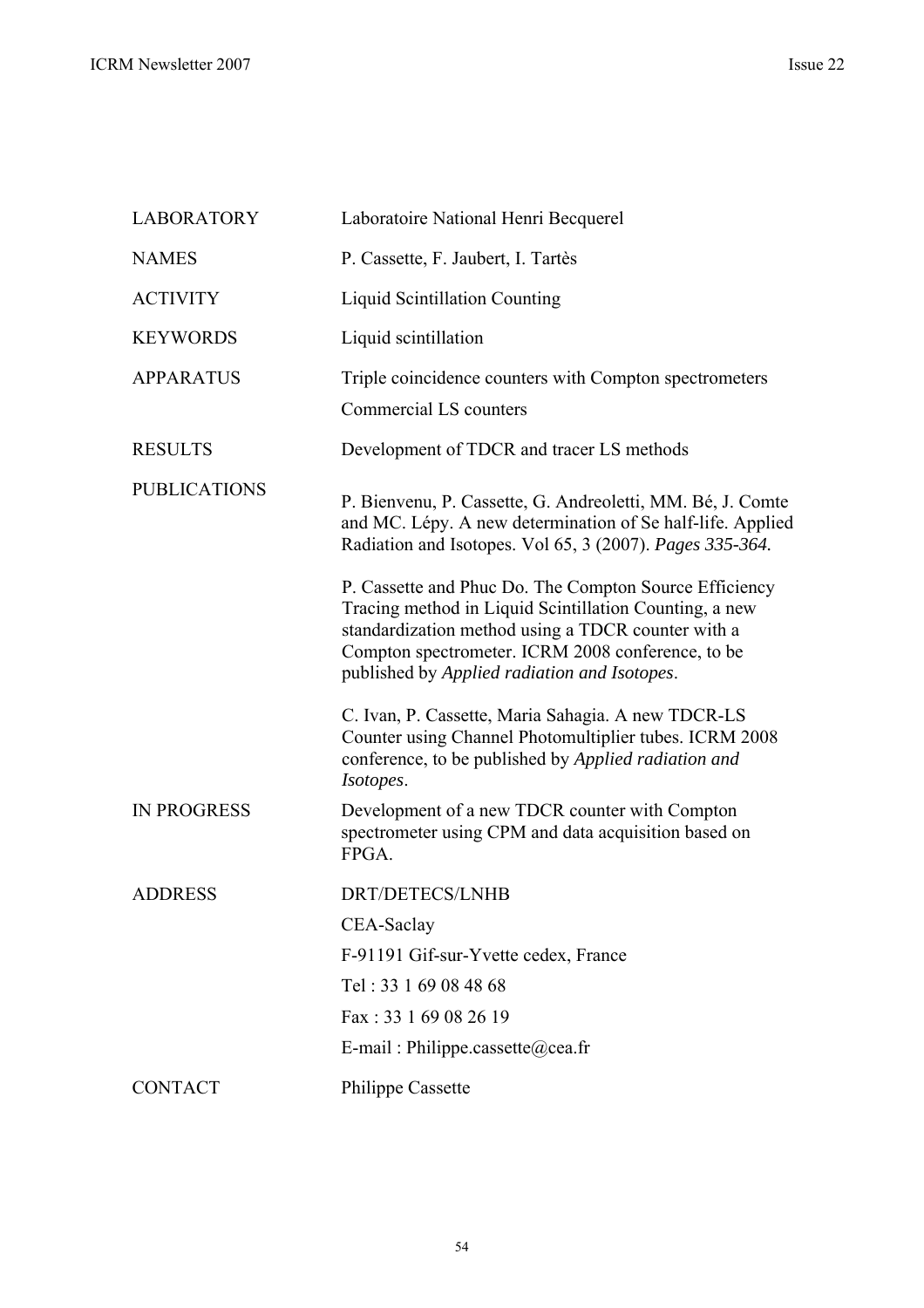| <b>LABORATORY</b>   | Laboratoire National Henri Becquerel                                                                                                                                                                                                |
|---------------------|-------------------------------------------------------------------------------------------------------------------------------------------------------------------------------------------------------------------------------------|
| <b>NAMES</b>        | P. Cassette, F. Jaubert                                                                                                                                                                                                             |
| <b>ACTIVITY</b>     | Radon standardization                                                                                                                                                                                                               |
| <b>KEYWORDS</b>     | Radon                                                                                                                                                                                                                               |
| <b>APPARATUS</b>    | Cryogenic defined solid angle alpha spectrometer                                                                                                                                                                                    |
| <b>RESULTS</b>      | Standardization of $^{222}$ Rn                                                                                                                                                                                                      |
| <b>PUBLICATIONS</b> | P. Cassette, M. Sahagia, L. Grigorescu, M.C. Lépy and J.L.<br>Picolo. Standardization of <sup>222</sup> Rn by LSC and comparison<br>with a- and g-spectrometry. Applied Radiation and<br>Isotopes. Vol. 64, 10-11. Pages 1465-1470. |
| <b>IN PROGRESS</b>  | Measurement of <sup>220</sup> Rn                                                                                                                                                                                                    |
| <b>ADDRESS</b>      | <b>DRT/DETECS/LNHB</b>                                                                                                                                                                                                              |
|                     | CEA-Saclay                                                                                                                                                                                                                          |
|                     | F-91191 Gif-sur-Yvette cedex, France                                                                                                                                                                                                |
|                     | Tel: 33 1 69 08 48 68                                                                                                                                                                                                               |
|                     | Fax: 33 1 69 08 26 19                                                                                                                                                                                                               |
|                     | E-mail: Philippe.cassette@cea.fr                                                                                                                                                                                                    |
| <b>CONTACT</b>      | <b>Philippe Cassette</b>                                                                                                                                                                                                            |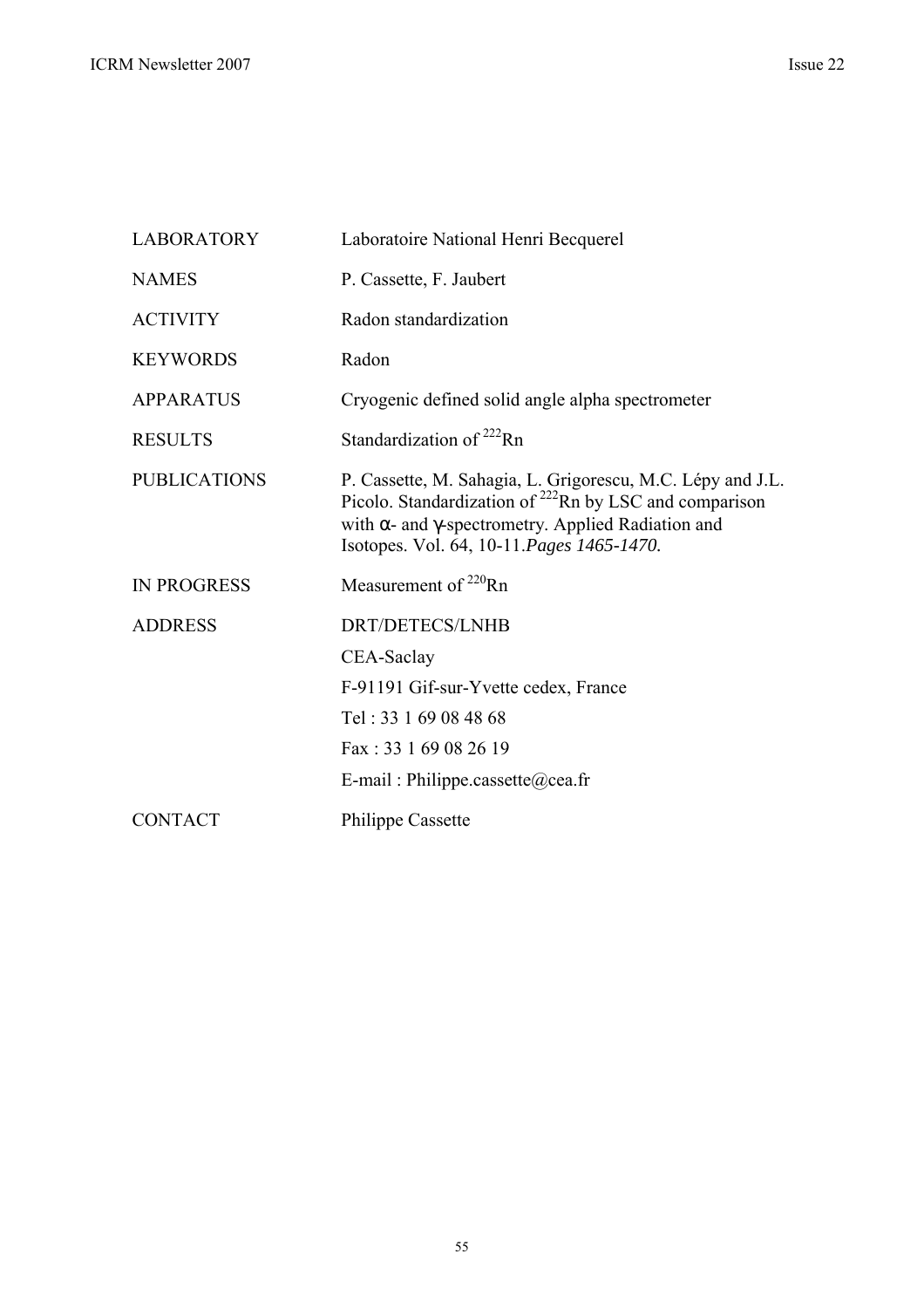| <b>LABORATORY</b>   | Laboratoire National Henri Becquerel                                                                                                                                                                                                                                                                                                      |
|---------------------|-------------------------------------------------------------------------------------------------------------------------------------------------------------------------------------------------------------------------------------------------------------------------------------------------------------------------------------------|
| <b>NAMES</b>        | I. Tartès, F. Jaubert, P. Cassette                                                                                                                                                                                                                                                                                                        |
| <b>ACTIVITY</b>     | Characterization of liquid scintillators                                                                                                                                                                                                                                                                                                  |
| <b>KEYWORDS</b>     | Liquid scintillator                                                                                                                                                                                                                                                                                                                       |
| <b>APPARATUS</b>    | Monochromatic X-ray source with detector and liquid<br>sample holder                                                                                                                                                                                                                                                                      |
|                     | Compton spectrometer coupled with a TDCR LS counter                                                                                                                                                                                                                                                                                       |
| <b>RESULTS</b>      | Measurement of photon absorption coefficients of liquid<br>scintillator in the 1-15 keV energy range.                                                                                                                                                                                                                                     |
|                     | Measurement of the response of scintillators in the 1-10<br>keV energy range                                                                                                                                                                                                                                                              |
| <b>PUBLICATIONS</b> | P. Cassette, I. Tartès, F. Maguet, J. Plagnard, M.C. Lépy<br>and F. Jaubert. Measurement of photon absorption<br>coefficients of liquid scintillators in the 5 to 12 keV energy<br>range using a monochromatic X-ray source. LSC 2005,<br>Advances in Liquid Scintillation Spectrometry.<br>Radiocarbon, the University of Arizona, 2006. |
| <b>IN PROGRESS</b>  | Characterisation of commercial and locally developed LS<br>cocktails                                                                                                                                                                                                                                                                      |
|                     | Study of the break of <sup>90</sup> Sr/Y equilibrium during the<br>preparation of LS sources                                                                                                                                                                                                                                              |
| <b>ADDRESS</b>      | DRT/DETECS/LNHB                                                                                                                                                                                                                                                                                                                           |
|                     | CEA-Saclay                                                                                                                                                                                                                                                                                                                                |
|                     | F-91191 Gif-sur-Yvette cedex, France                                                                                                                                                                                                                                                                                                      |
|                     | Tel: 33 1 69 08 48 68                                                                                                                                                                                                                                                                                                                     |
|                     | Fax: 33 1 69 08 26 19                                                                                                                                                                                                                                                                                                                     |
|                     | E-mail: Philippe.cassette@cea.fr                                                                                                                                                                                                                                                                                                          |
| <b>CONTACT</b>      | Philippe Cassette                                                                                                                                                                                                                                                                                                                         |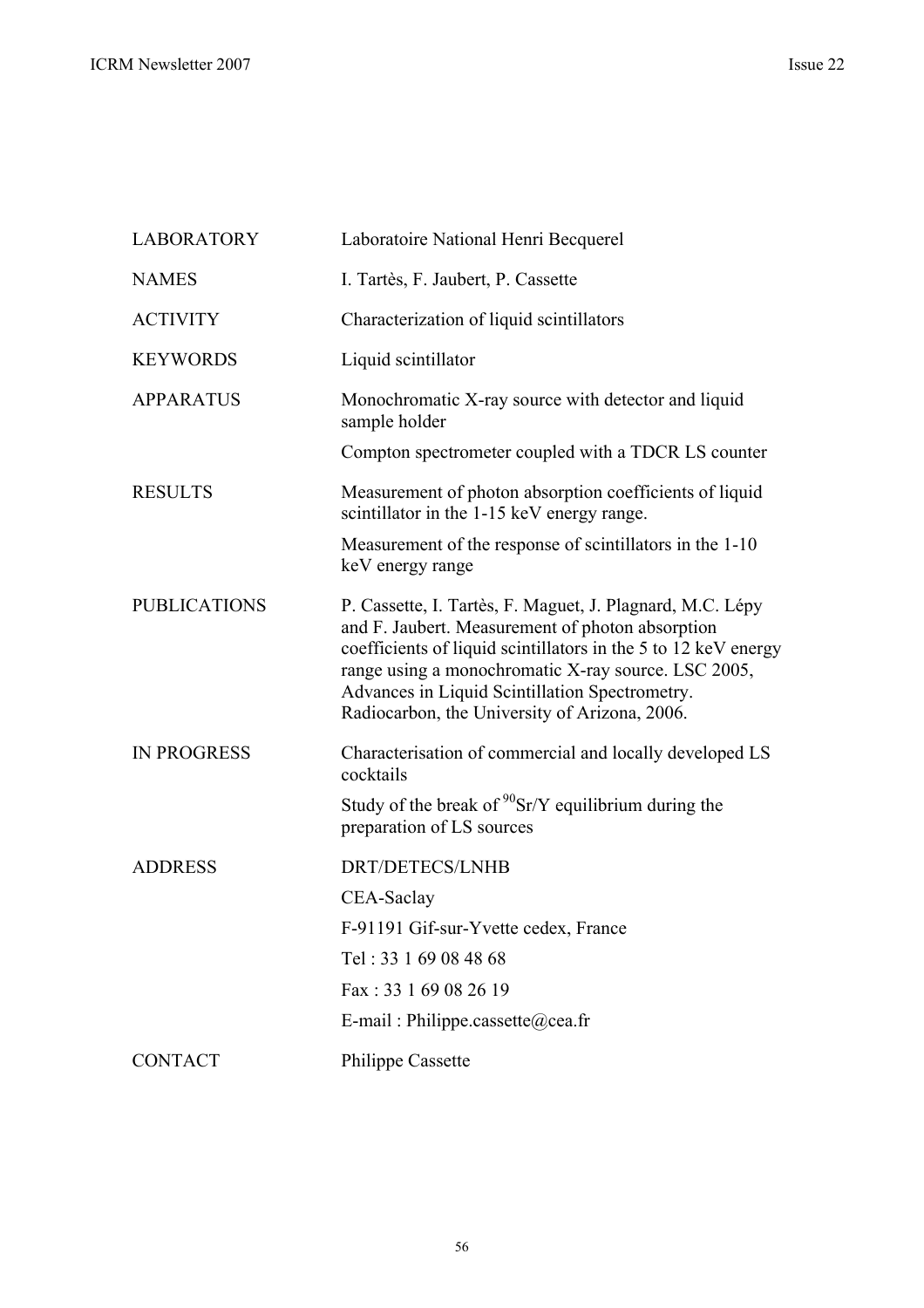| <b>LABORATORY</b>   | LNE- Laboratoire National Henri Becquerel                                                                                                                                                                                                                                                                                                                                                                                                                                              |
|---------------------|----------------------------------------------------------------------------------------------------------------------------------------------------------------------------------------------------------------------------------------------------------------------------------------------------------------------------------------------------------------------------------------------------------------------------------------------------------------------------------------|
| <b>NAMES</b>        | Marie-Christine Lépy, Johann Plagnard.                                                                                                                                                                                                                                                                                                                                                                                                                                                 |
| <b>ACTIVITY</b>     | X-ray Spectrometry                                                                                                                                                                                                                                                                                                                                                                                                                                                                     |
| <b>APPARATUS</b>    | Si(Li) and HPGe Detectors                                                                                                                                                                                                                                                                                                                                                                                                                                                              |
|                     | Tunable monochromatic X-ray source (1-20 keV)<br>(SOLEX)                                                                                                                                                                                                                                                                                                                                                                                                                               |
| <b>RESULTS</b>      | Characterization of a HPGe detector by scanning the<br>absorption edges of the detector conponents                                                                                                                                                                                                                                                                                                                                                                                     |
|                     | Measurement of linear attenuation coefficients and<br>transmissions of different materials                                                                                                                                                                                                                                                                                                                                                                                             |
| <b>PUBLICATIONS</b> | J. Plagnard, C. Bobin, M.C. Lépy, "Accurate efficiency<br>calibration of low-energy HPGe detector using a<br>monochromatic X-ray source", X-Ray Spectrometry, 36<br>$(2007)$ 191-198<br>J. Plagnard, M.C. Lépy, "Use of tunable monochromatic X-<br>ray sources for metrological studies in the low-energy range<br>at the Laboratoire National Henri Becquerel", to be<br>published in the proceedings of International Conference on<br>Nuclear Data for Science and Technology 2007 |
| <b>IN PROGRESS</b>  | Characterization of a reference detector for semiconductor<br>detectors efficiency calibration using a tunable<br>monochromatic X-Ray source                                                                                                                                                                                                                                                                                                                                           |
|                     | Equipment of the metrology beamline at the SOLEIL<br>synchrotron facility                                                                                                                                                                                                                                                                                                                                                                                                              |
| <b>ADDRESS</b>      | LNE/LNHB<br>CEA-Saclay<br>F-91191 Gif-sur-Yvette cedex, FRANCE<br>Tel: $+33.1.69.08.24.48$<br>Fax: $+33.1.69.08.26.19$                                                                                                                                                                                                                                                                                                                                                                 |
|                     | E-mail: marie-christine.lepy@cea.fr                                                                                                                                                                                                                                                                                                                                                                                                                                                    |
| <b>CONTACT</b>      | Marie-Christine Lépy                                                                                                                                                                                                                                                                                                                                                                                                                                                                   |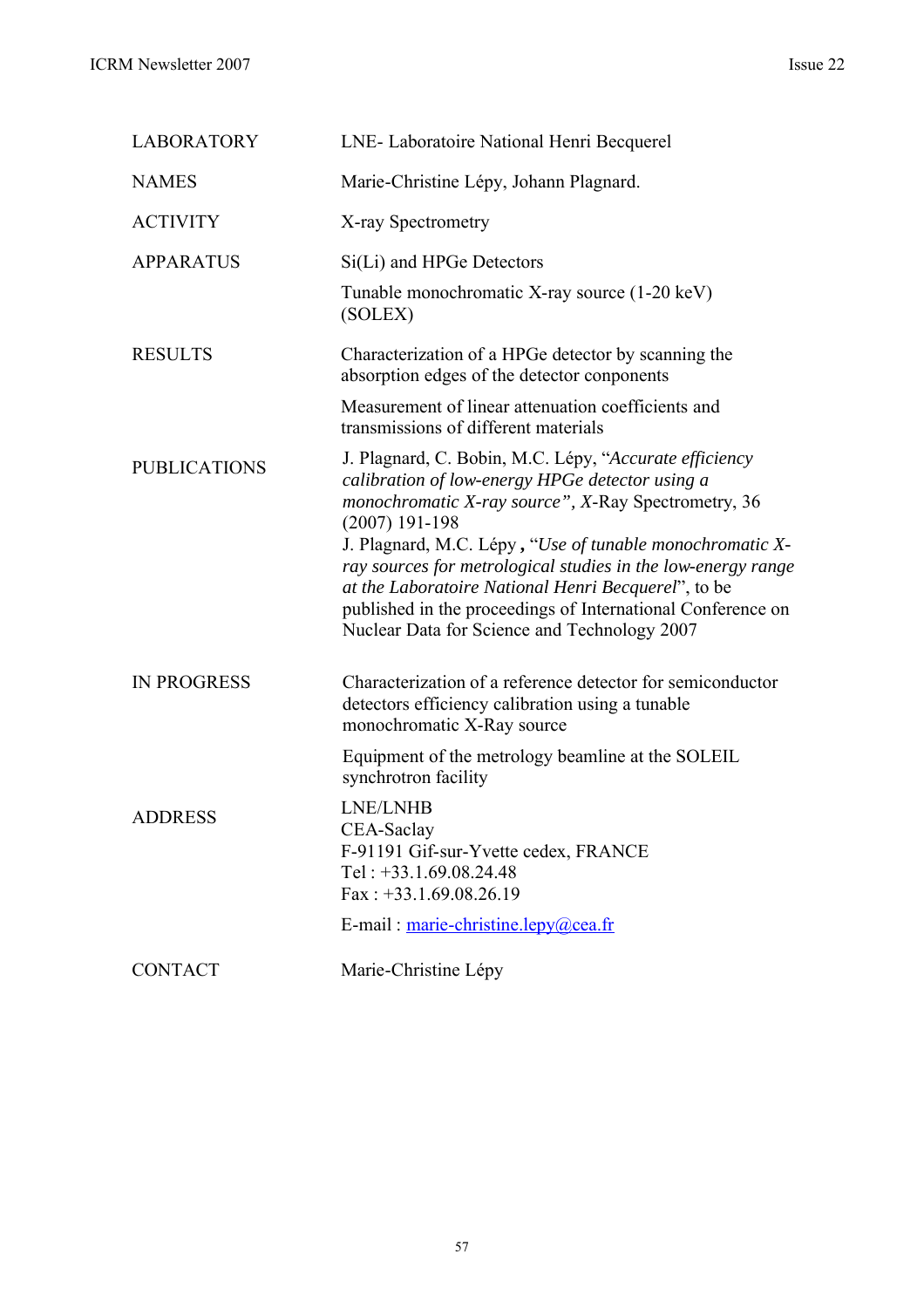| <b>LABORATORY</b>   | LNE- Laboratoire National Henri Becquerel                                                                                                   |
|---------------------|---------------------------------------------------------------------------------------------------------------------------------------------|
| <b>NAMES</b>        | Johann Plagnard, Carine Hamon, Laurent Ferreux, Marie-<br>Christine Lépy                                                                    |
| <b>ACTIVITY</b>     | Gamma-ray spectrometry                                                                                                                      |
| <b>APPARATUS</b>    | Coaxial and planar HPGe Detectors                                                                                                           |
| <b>RESULTS</b>      | Efficiency calibration of HPGe detectors within $0.5\%$ for<br>point sources.                                                               |
|                     | Efficiency calibration for volume sources                                                                                                   |
|                     | L X-ray emission probabilities of $^{241}$ Am                                                                                               |
| <b>PUBLICATIONS</b> | J. Plagnard, C. Hamon, M. C. Lépy, "Study of scattering<br><i>effects in low-energy gamma-ray spectrometry</i> ", to be<br>published in ARI |
|                     | M. C. Lépy, J. Plagnard, L. Ferreux, "Measurement of<br>241Am L X-Ray emission probabilities" to be published in<br><b>ARI</b>              |
|                     | M.-C. Lépy, "Total efficiency calibration for coincidence<br>summing corrections », NIM A 579 (2007) 584-587                                |
| <b>IN PROGRESS</b>  | Measurement of photon emision probabilities of <sup>124</sup> Sb                                                                            |
|                     | Development and test of a software for fitting efficiency<br>curves versus the energy taking account of correlations<br>between input data  |
| <b>ADDRESS</b>      | <b>CEA-LNE/LNHB</b><br>CEA-Saclay<br>F-91191 Gif-sur-Yvette cedex, FRANCE<br>Tel: $+33.1.69.08.24.48$<br>$Fax: +33.1.69.08.26.19$           |
|                     | E-mail: marie-christine.lepy@cea.fr                                                                                                         |
| <b>CONTACT</b>      | Marie-Christine Lépy                                                                                                                        |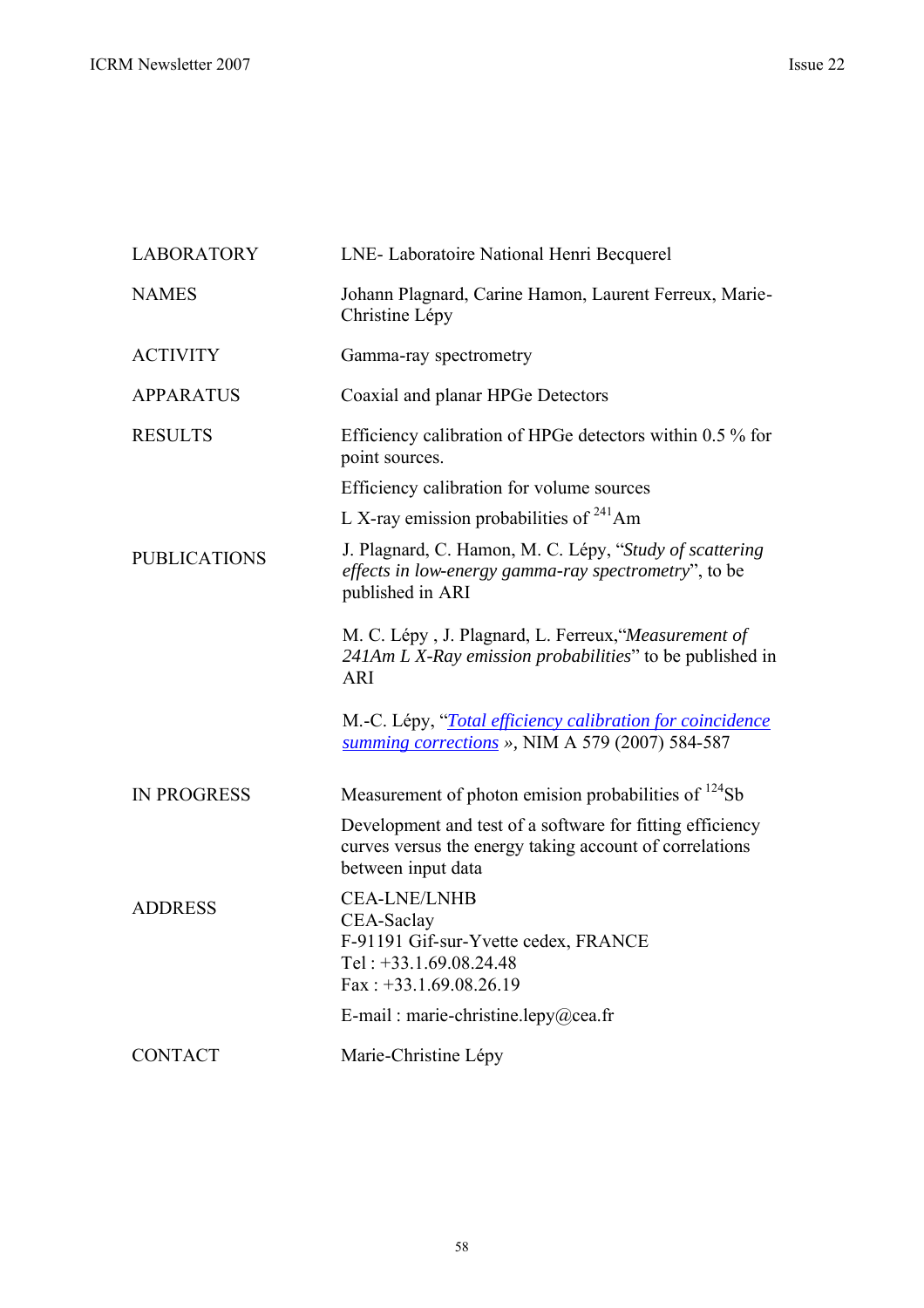| <b>LABORATORY</b>  | LNE- Laboratoire National Henri Becquerel                                                                                                                                                                                         |
|--------------------|-----------------------------------------------------------------------------------------------------------------------------------------------------------------------------------------------------------------------------------|
| <b>NAMES</b>       | G. Moutard, L. Ferreux                                                                                                                                                                                                            |
| <b>ACTIVITY</b>    | Organisation of national and international interlaboratory<br>comparisons in the field of activity measurements.<br>Low-level activity measurement                                                                                |
| <b>APPARATUS</b>   | Calibrated HPGe, NaI(Tl), Liquid scintillation counters,<br>Well-type ionisation chamber with standard electronics.                                                                                                               |
|                    | HPGe detector with anti-cosmic system                                                                                                                                                                                             |
| <b>RESULTS</b>     | An opened intercomparison program is proposed every year<br>by LNE-LNHB.<br>The test for 2007 was:<br>Mass activity measurement of a solution of <sup>239</sup> Pu<br>(about 4 $kBq.g^{-1}$ , 4 $Bq.g^{-1}$ and 5 $Bq.kg^{-1}$ ); |
|                    | Determination of technically enhanced naturally occurring<br>radionuclides (TENORM) in phosphogypsum (IAEA<br>intercomparison)                                                                                                    |
| <b>IN PROGRESS</b> | The proposed intercomparison program for 2008 is:                                                                                                                                                                                 |
|                    | Mass activity measurement of tritiated water<br>(about 40 $kBq.g^{-1}$ , and 4 $Bq.g^{-1}$ );                                                                                                                                     |
| <b>ADDRESS</b>     | <b>LNE/LNHB</b><br>CEA-Saclay<br>F-91191 Gif-sur-Yvette cedex, FRANCE<br>Tel.: $+33.1.69.08.43.75$<br>Fax. $+33.1.69.08.26.19$<br>E-Mail: gerard.moutard@cea.fr                                                                   |
| <b>CONTACT</b>     | Gérard Moutard                                                                                                                                                                                                                    |
|                    |                                                                                                                                                                                                                                   |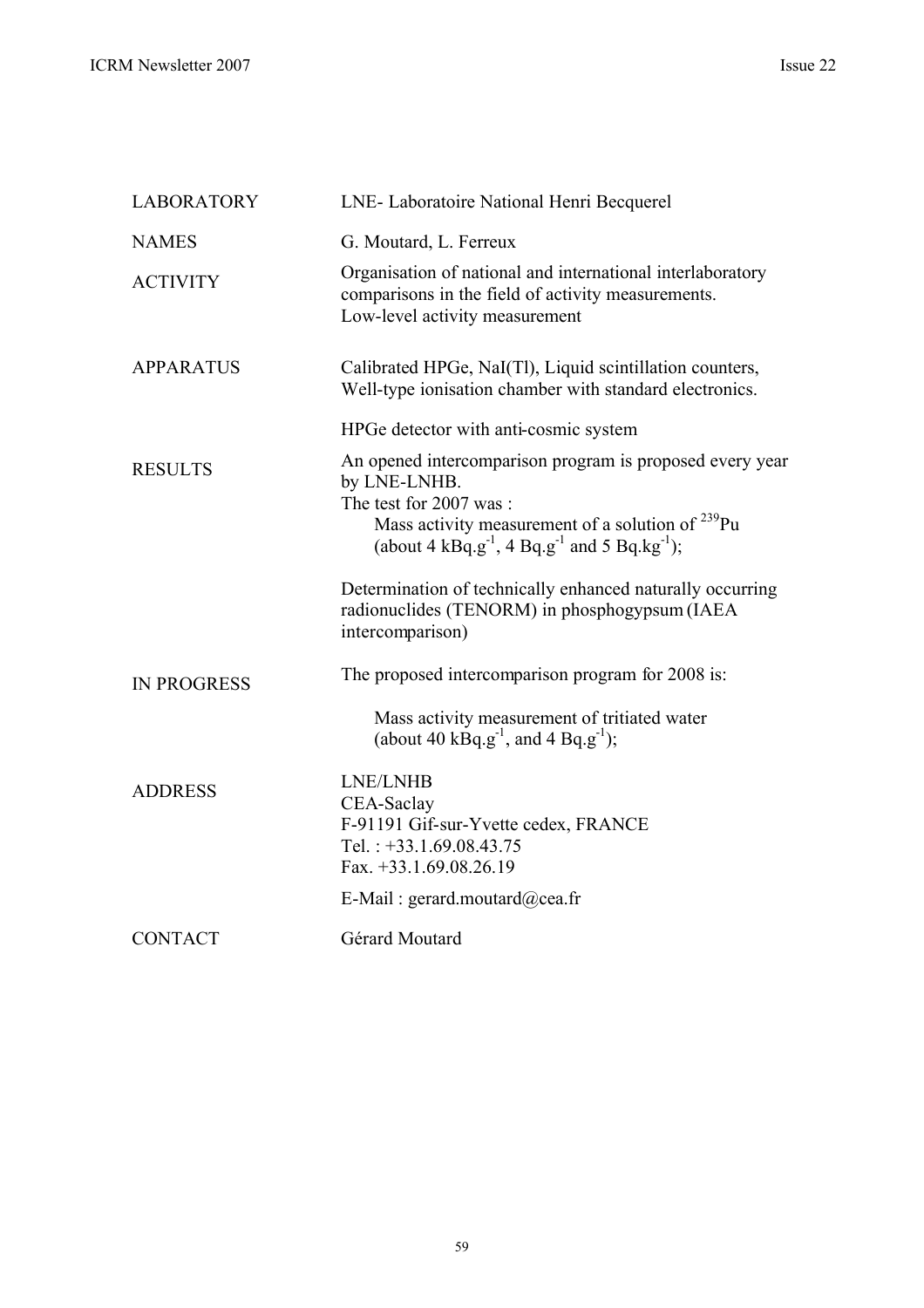| <b>LABORATORY</b>                           | Laboratoire National Henri Becquerel, France                                                                                                                                                                                                                                                                                                                                                                                                                                                                                                                                                                                                                                                                                                                                                                                                                                    |
|---------------------------------------------|---------------------------------------------------------------------------------------------------------------------------------------------------------------------------------------------------------------------------------------------------------------------------------------------------------------------------------------------------------------------------------------------------------------------------------------------------------------------------------------------------------------------------------------------------------------------------------------------------------------------------------------------------------------------------------------------------------------------------------------------------------------------------------------------------------------------------------------------------------------------------------|
| <b>NAMES</b>                                | M.M. Bé, V. Chisté, C. Dulieu                                                                                                                                                                                                                                                                                                                                                                                                                                                                                                                                                                                                                                                                                                                                                                                                                                                   |
| <b>ACTIVITY</b>                             | Evaluation of Radionuclide Decay Data                                                                                                                                                                                                                                                                                                                                                                                                                                                                                                                                                                                                                                                                                                                                                                                                                                           |
| <b>KEYWORDS</b>                             | data evaluation, 226Ra, 222Rn, 218Po, 218Rh, 218Rn, 214Pb, 214Bi, 214Po                                                                                                                                                                                                                                                                                                                                                                                                                                                                                                                                                                                                                                                                                                                                                                                                         |
| <b>RESULTS</b>                              | Evaluation of $^{226}Ra$ , $^{222}Rn$ , $^{218}Po$ , $^{218}At$ , $^{218}Rn$ , $^{214}Pb$ , $^{214}Bi$ , $^{214}Po$                                                                                                                                                                                                                                                                                                                                                                                                                                                                                                                                                                                                                                                                                                                                                             |
|                                             | http://www.nucleide.org/DDEP WG/DDEPdata.htm                                                                                                                                                                                                                                                                                                                                                                                                                                                                                                                                                                                                                                                                                                                                                                                                                                    |
| <b>PUBLICATIONS</b>                         | M.-M. Bé, V.P. Chechev, R.Dersch, O.A.M. Helene, R.G. Helmer, M.<br>Herman, S. Hlavac, A. Marcinkowski, G.L. Molnar, A.L. Nichols,<br><b>E.Schönfeld, V.R. Vanin, M.J. Woods.</b> Update of X ray and gamma ray decay<br>data standards for detector calibration and other applications. IAEA, Vienna<br>(2007) in two volumes, ISBN92-0-113606-4<br>V. Gorozhankin, M.M. Bé<br>Assessment of internal conversion coefficients for anomalous electric dipole<br>transitions. ICRM 2007, to be published<br>C. Dulieu, M.M. Bé, V. Chisté<br>Tools and publications for reference decay data, Proc. Int. Conf. on Nuclear Data<br>for Science and Technology ND2007, Nice 23-27 avril.<br>V.Chisté, M. M. Bé and C. Dulieu<br>Evaluation of decay data of Radium-226 and its daughters, Proc. Int. Conf. on<br>Nuclear Data for Science and Technology ND2007, Nice 23-27 avril. |
|                                             |                                                                                                                                                                                                                                                                                                                                                                                                                                                                                                                                                                                                                                                                                                                                                                                                                                                                                 |
|                                             | P. Bienvenu, P. Cassette, G. Andreoletti, M.-M. Bé, J. Comte, M.-C. Lépy.                                                                                                                                                                                                                                                                                                                                                                                                                                                                                                                                                                                                                                                                                                                                                                                                       |
|                                             | A new determination of $^{79}$ Se half-life. Appl. Rad. Isotopes 65 (2007) 355.                                                                                                                                                                                                                                                                                                                                                                                                                                                                                                                                                                                                                                                                                                                                                                                                 |
| <b>IN PROGRESS</b>                          | Evaluation of : <sup>210</sup> Tl, <sup>210</sup> Bi, <sup>210</sup> Po, <sup>252</sup> Cf, <sup>139</sup> Ce                                                                                                                                                                                                                                                                                                                                                                                                                                                                                                                                                                                                                                                                                                                                                                   |
|                                             | Publication of a new volume of the Monographie BIPM 5 is planned                                                                                                                                                                                                                                                                                                                                                                                                                                                                                                                                                                                                                                                                                                                                                                                                                |
| <b>INFORMATION</b>                          | Pre study of : <sup>44</sup> Sc, <sup>44</sup> Sc <sup>m</sup> , <sup>47</sup> Sc, <sup>55</sup> Co, <sup>67</sup> Cu, <sup>64</sup> Cu, <sup>82</sup> Sr, <sup>82</sup> Rb, <sup>86</sup> Y, <sup>89</sup> Zr, <sup>117</sup> Sn <sup>m</sup> ,<br>$^{124}$ I, $^{211}$ At, $^{223}$ Ra.                                                                                                                                                                                                                                                                                                                                                                                                                                                                                                                                                                                       |
| <b>OTHER RELATED</b><br><b>PUBLICATIONS</b> | Publication of a pocket table of radionuclides, Mini Table de Radionucléides<br>Publisher: EDP Sciences, ISBN 978-2-86883-973-2:<br>http://www.nucleide.org/news.htm                                                                                                                                                                                                                                                                                                                                                                                                                                                                                                                                                                                                                                                                                                            |
| <b>ADDRESS</b>                              | CE Saclay<br>$LNHB-PC111$<br>F-91191 Gif sur Yvette Cedex<br>Tel: $+33$ 1 69 08 46 41<br>Fax: +33 1 69 08 26 19<br>E-mail: mmbe@cea.fr                                                                                                                                                                                                                                                                                                                                                                                                                                                                                                                                                                                                                                                                                                                                          |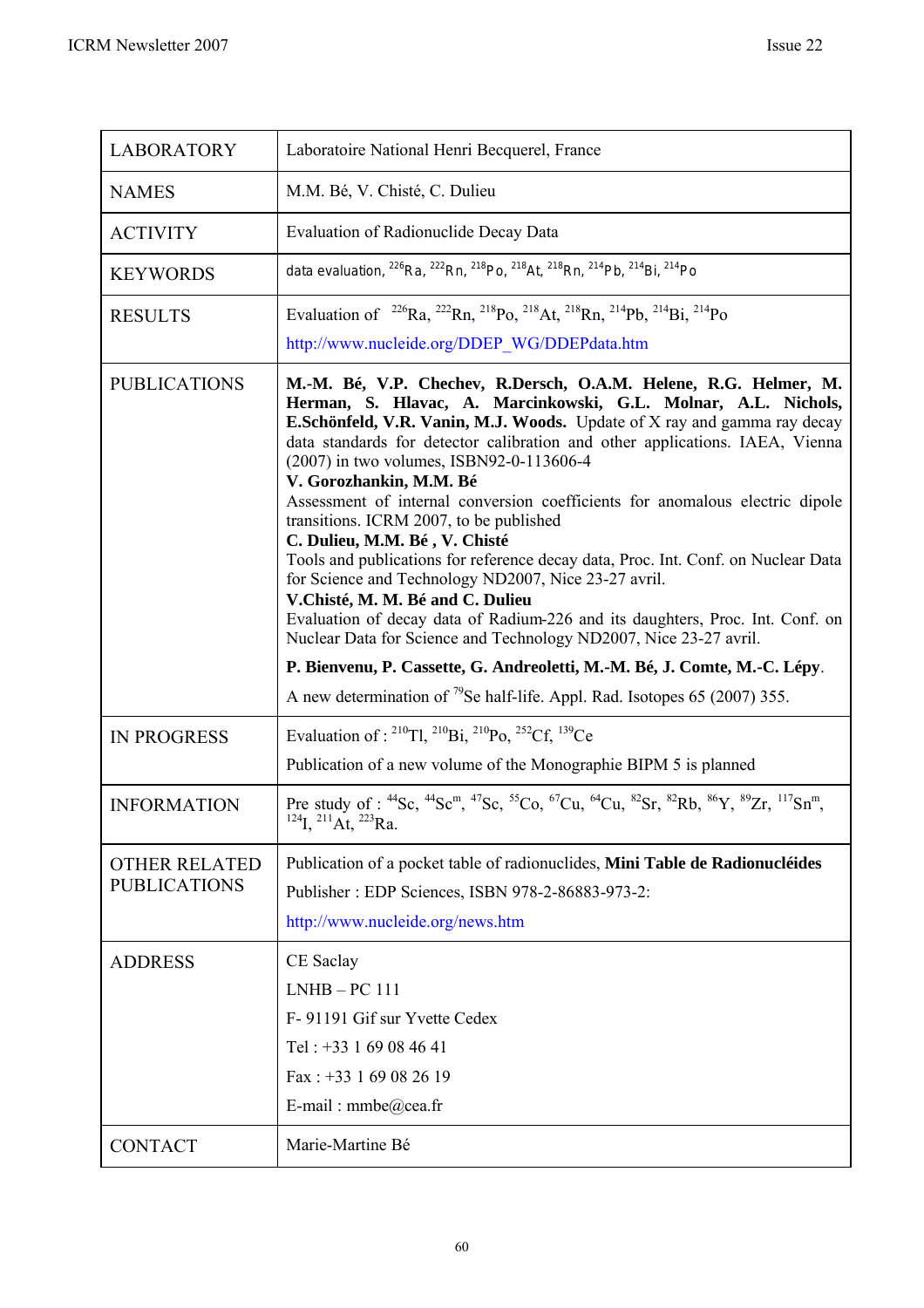| <b>LABORATORY</b>         | Laboratoire National Henri Becquerel                                                                                                                                                                                                                                                                              |
|---------------------------|-------------------------------------------------------------------------------------------------------------------------------------------------------------------------------------------------------------------------------------------------------------------------------------------------------------------|
| <b>NAMES</b>              | C. Bobin, J. Bouchard                                                                                                                                                                                                                                                                                             |
| <b>APPARATUS ACTIVITY</b> | $4\pi\beta-\gamma$ counting systems<br>Anticoincidence counting based on the live-time technique                                                                                                                                                                                                                  |
| <b>PUBLICATIONS</b>       | Bobin C. et al., 2007. Standardization of ${}^{67}$ Ga using a<br>4π(LS)β-γ anti-coincidence system. Appl. Radiat. Isot. 65, 757-<br>763.<br>Bobin C., 2007. Primary standardization of activity using the<br>coincidence method based on analogue instrumentation.<br>Metrologia 44, S27-S31.                    |
| <b>IN PROGRESS</b>        | - Development of a $4\pi$ (LS) $\beta$ - $\gamma$ anticoincidence counting system<br>using a liquid scintillation apparatus in the $\beta$ -channel; TDCR<br>measurements are combined with the coincidence method.<br>Application to the tracer method $(^{14}C, ^{55}Fe)$ .<br>- Study on freeze-dried sources. |
| <b>ADDRESS</b>            | Laboratoire National Henri Becquerel<br>CEA/Saclay<br>F-91191 Gif-sur-Yvette Cedex, France<br>Tel.: 33 1 69 08 29 64                                                                                                                                                                                              |
| <b>CONTACT</b>            | <b>Bobin Christophe</b><br>e-mail: christophe.bobin@cea.fr                                                                                                                                                                                                                                                        |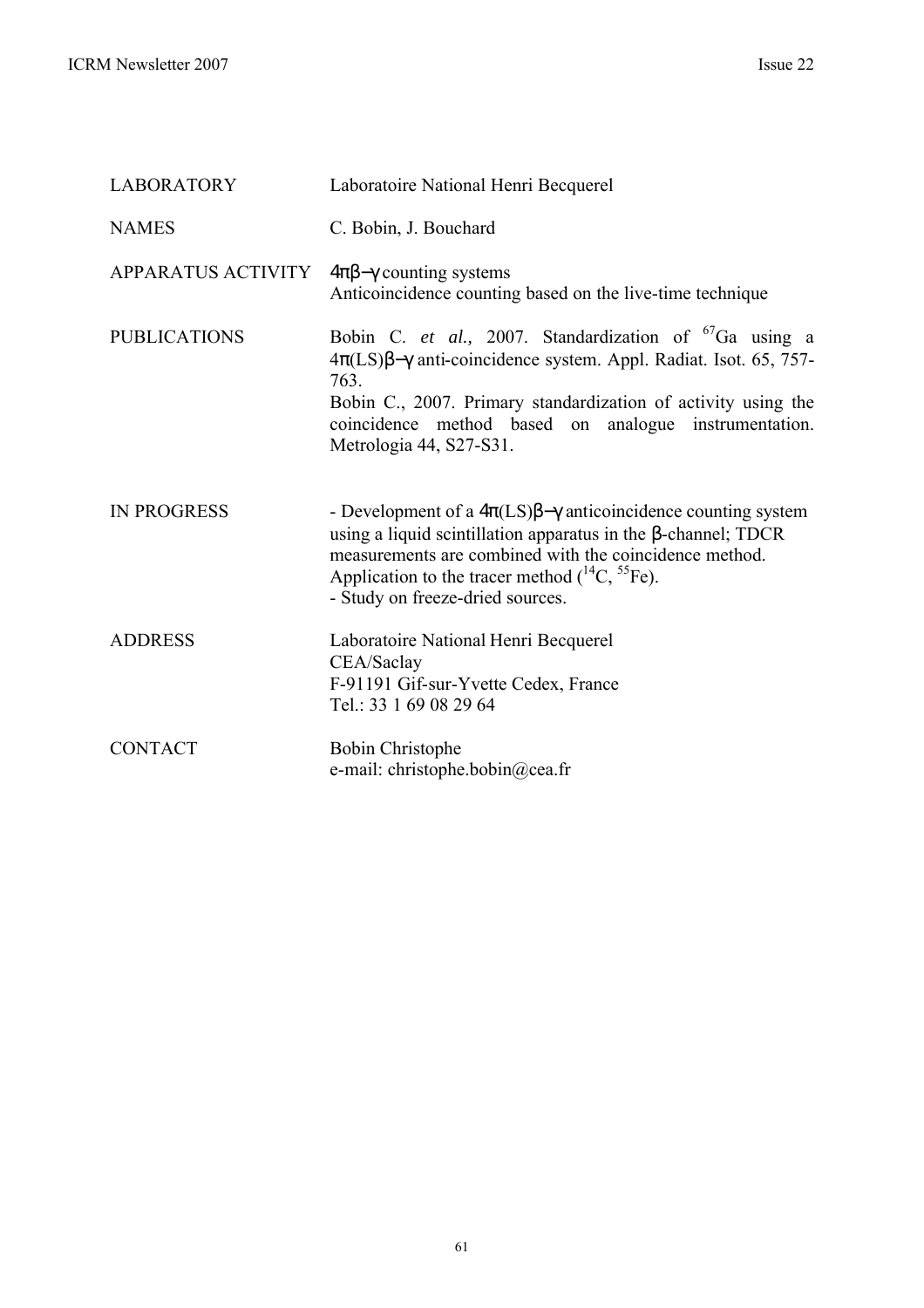| <b>LABORATORY</b>                           | Physikalisch-Technische Bundesanstalt                                                                                                                                                                                                                                                                                   |
|---------------------------------------------|-------------------------------------------------------------------------------------------------------------------------------------------------------------------------------------------------------------------------------------------------------------------------------------------------------------------------|
| <b>NAMES</b>                                | Annette Röttger, Anja Honig                                                                                                                                                                                                                                                                                             |
| <b>ACTIVITY</b>                             | Radon measuring technique: Radon-220 (Thoron) progeny reference chamber<br>and mixed atmosphere reference chamber (Radon-222, Radon-220 and their<br>progenies) of the PTB. Production and measurement of reference<br>atmospheres. Online $\alpha$ -spectrometry<br>and offline simultaneous<br>$αγ-$<br>spectrometry. |
| <b>KEYWORDS</b>                             | Alpha spectrometry, environmental control, gamma-ray spectrometry radioactive<br>gas, Rn-220, Rn-222                                                                                                                                                                                                                    |
| <b>RESULTS</b>                              | Reference atmospheres for Rn-220, Rn-222 and their progenies. Calibration<br>service possible by now.                                                                                                                                                                                                                   |
| <b>PUBLICATIONS</b>                         |                                                                                                                                                                                                                                                                                                                         |
| <b>IN PROGRESS</b>                          | Reference atmospheres for Rn-220 and Rn-220/Rn-222 mixtures with reduced<br>uncertainties.                                                                                                                                                                                                                              |
| <b>INFORMATION</b>                          | BMU-Project: Generation and characterisation of reference atmospheres of<br>thoron decay products for the calibration of measuring devices for thoron<br>decay products (St.Sch.-Nr. 4453 by BMU/BfS)                                                                                                                   |
| <b>SOURCE IN</b><br><b>PREPARATION</b>      | Exhalation source system of ten Th-228 sources.                                                                                                                                                                                                                                                                         |
| <b>OTHER RELATED</b><br><b>PUBLICATIONS</b> | http://www.ptb.de/en/org/6/61/612/ index.htm                                                                                                                                                                                                                                                                            |
| <b>ADDRESS</b>                              | Physikalisch-Technische-Bundesanstalt                                                                                                                                                                                                                                                                                   |
|                                             | Department 6.1                                                                                                                                                                                                                                                                                                          |
|                                             | Bundesallee 100                                                                                                                                                                                                                                                                                                         |
|                                             | D-38116 Braunschweig Germany                                                                                                                                                                                                                                                                                            |
|                                             | Tel. $++49-531-592-6104$                                                                                                                                                                                                                                                                                                |
|                                             | Fax. $++49-531-592-8525$                                                                                                                                                                                                                                                                                                |
|                                             | E-mail: <b>Annette.Roettger@ptb.de</b>                                                                                                                                                                                                                                                                                  |
| <b>CONTACT</b>                              | Annette Röttger                                                                                                                                                                                                                                                                                                         |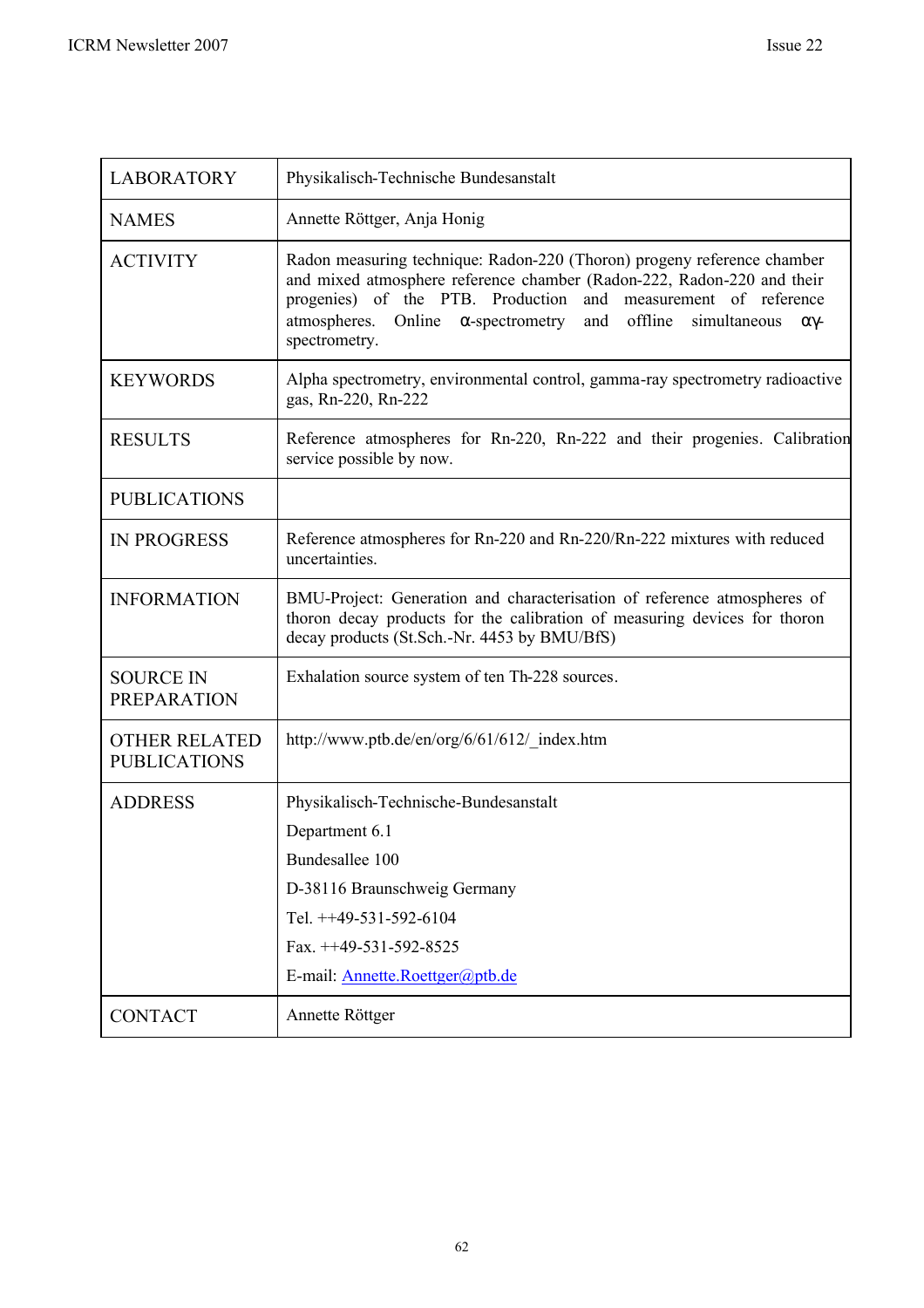| <b>LABORATORY</b>                           | Physikalisch-Technische Bundesanstalt                                                                                                                                                                        |
|---------------------------------------------|--------------------------------------------------------------------------------------------------------------------------------------------------------------------------------------------------------------|
| <b>NAMES</b>                                | Ole Naehle                                                                                                                                                                                                   |
| <b>ACTIVITY</b>                             | $4\pi\beta$ - $\gamma$ -coincidence counting<br><b>Liquid Scintillation Counting</b><br><b>TDCR</b><br>Calibration of large area reference sources                                                           |
| <b>KEYWORDS</b>                             | (anti) coincidence method, data measurement, gas proportional counter, liquid<br>scintillation, NaI well-type counter, SIR, TDCR, large area sources                                                         |
| <b>RESULTS</b>                              | Activity determination of Sb-124                                                                                                                                                                             |
| <b>PUBLICATIONS</b>                         |                                                                                                                                                                                                              |
| <b>IN PROGRESS</b>                          | Commissioning of a TDCR detector system<br>Setup of detector system to characterize large area reference sources<br>Activity determination of Ba-133                                                         |
| <b>INFORMATION</b>                          |                                                                                                                                                                                                              |
| IN<br><b>PREPARATION</b>                    | 1. Standardization and branching ratio EC/ $\beta^+$ of Na-22<br>2. Study of Light Emission Processes for the Design of Liquid Scintillation<br>Counters                                                     |
| <b>OTHER RELATED</b><br><b>PUBLICATIONS</b> |                                                                                                                                                                                                              |
| <b>ADDRESS</b>                              | Physikalisch-Technische-Bundesanstalt<br>Department 6.1<br>Bundesallee 100,<br>D-38116 Braunschweig Germany<br>$++49-531-592-6322$<br>Tel.<br>Telefax:<br>$++49-531-592-6305$<br>E-mail: Ole.J.Naehle@ptb.de |
| <b>CONTACT</b>                              | Ole Naehle                                                                                                                                                                                                   |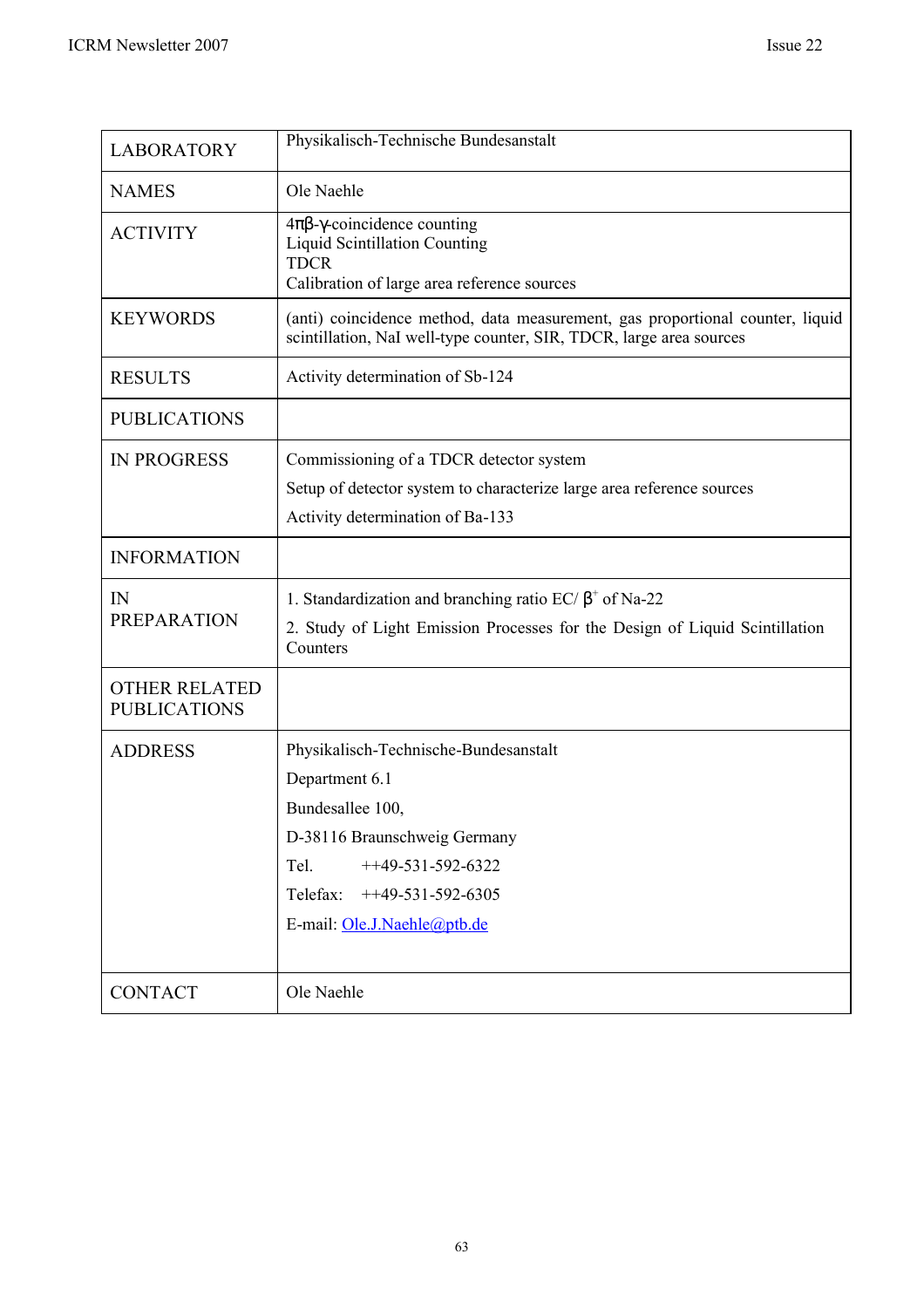| <b>LABORATORY</b>                           | Physikalisch-Technische Bundesanstalt                                                                                                                                                                                                                                                                                                                                                                 |
|---------------------------------------------|-------------------------------------------------------------------------------------------------------------------------------------------------------------------------------------------------------------------------------------------------------------------------------------------------------------------------------------------------------------------------------------------------------|
| <b>NAMES</b>                                | Karsten Kossert                                                                                                                                                                                                                                                                                                                                                                                       |
| <b>ACTIVITY</b>                             | Improvement of liquid scintillation counting techniques for activity<br>determinations, LS spectrometry and study of light transport in LS systems,<br>efficiencies for electron-capture nuclides (CIEMAT/NIST and TDCR),<br>measurements of decay data (e.g. half-lives of long-lived isotopes), Sb-124<br>Euramet project, application of ionization chambers with top priority to life<br>sciences |
| <b>KEYWORDS</b>                             | CIEMAT/NIST, TDCR, electron-capture nuclides, LS spectrometry, half-lives                                                                                                                                                                                                                                                                                                                             |
| <b>RESULTS</b>                              | Analysis of shape-factor functions of Be-10, K-40, Rb-87 and Sr-90, National<br>comparison on Tc-99m activity measurements                                                                                                                                                                                                                                                                            |
| <b>PUBLICATIONS</b>                         | - Grau Carles, Kossert: Measurement of the shape-factor functions of the long-<br>lived radionuclides ${}^{87}Rb$ , ${}^{40}K$ and ${}^{10}Be$ . NIM A 572 (2007) 760.<br>- Schrader, Klein, Kossert: Activity standardization of <sup>18</sup> F and ionization<br>chamber calibration for nuclear medicine. ARI 65 (2007) 581.                                                                      |
|                                             | + several contributions to ICRM 2007 conference                                                                                                                                                                                                                                                                                                                                                       |
| <b>IN PROGRESS</b>                          | Measurement of the half-lives of Be-10, Ca-41 activity standardization                                                                                                                                                                                                                                                                                                                                |
| <b>INFORMATION</b>                          |                                                                                                                                                                                                                                                                                                                                                                                                       |
| <b>SOURCE IN</b><br><b>PREPARATION</b>      | Improved LS spectrometry method for Cd-109, Activity standardization of<br>$Ca-41, \ldots$                                                                                                                                                                                                                                                                                                            |
| <b>OTHER RELATED</b><br><b>PUBLICATIONS</b> | Kossert, Thieme: Comparison for quality assurance of <sup>99m</sup> Tc<br>activity<br>measurements with radionuclide calibrators. ARI 65 (2007) 866                                                                                                                                                                                                                                                   |
| <b>ADDRESS</b>                              | Physikalisch-Technische-Bundesanstalt                                                                                                                                                                                                                                                                                                                                                                 |
|                                             | Department 6.1                                                                                                                                                                                                                                                                                                                                                                                        |
|                                             | Bundesallee 100                                                                                                                                                                                                                                                                                                                                                                                       |
|                                             | D-38116 Braunschweig Germany                                                                                                                                                                                                                                                                                                                                                                          |
|                                             | Tel. ++49-531-592-6110                                                                                                                                                                                                                                                                                                                                                                                |
|                                             | Fax. $++49-531-592-6305$                                                                                                                                                                                                                                                                                                                                                                              |
|                                             | E-mail: Karsten.Kossert@ptb.de                                                                                                                                                                                                                                                                                                                                                                        |
| <b>CONTACT</b>                              | <b>Karsten Kossert</b>                                                                                                                                                                                                                                                                                                                                                                                |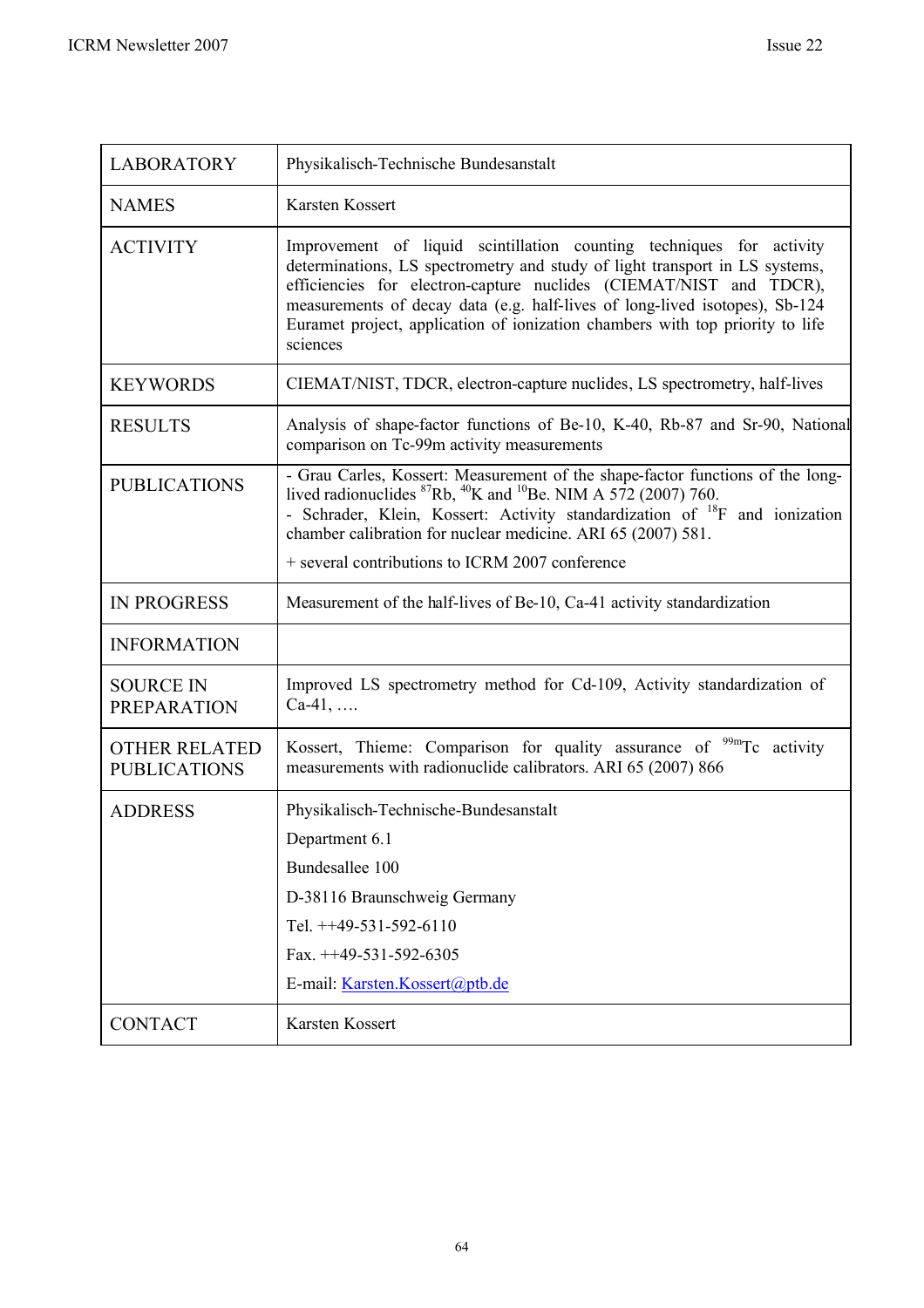| <b>LABORATORY</b>   | Bhabha Atomic Research Centre                                                                                                                                                                                                                                                                                                                                                                                                                                                                                                                                                                                                                                                                                                                                                                   |
|---------------------|-------------------------------------------------------------------------------------------------------------------------------------------------------------------------------------------------------------------------------------------------------------------------------------------------------------------------------------------------------------------------------------------------------------------------------------------------------------------------------------------------------------------------------------------------------------------------------------------------------------------------------------------------------------------------------------------------------------------------------------------------------------------------------------------------|
| <b>NAMES</b>        | Leena Joseph, Anuradha. R, Kulkarni D.B.                                                                                                                                                                                                                                                                                                                                                                                                                                                                                                                                                                                                                                                                                                                                                        |
| <b>ACTIVITY</b>     | 1. $4\pi \beta$ (PC) $\gamma$ (NaI) coincidence system<br>2. Calibrated 4p gamma ion chamber<br>3. HPGe detector assembly for gamma ray spectrometer<br>4. Dose calibrator CRC-15Beta (Capintec make)<br>5. Planar HPGe detector assembly for low energy photon spectrometer                                                                                                                                                                                                                                                                                                                                                                                                                                                                                                                    |
| <b>KEYWORDS</b>     | coincidence method, gas proportional counter, ionisation chamber, SIR, source<br>preparation, traceability, Sm-153, Co-60, Cs-134, P-32, Tc-99m                                                                                                                                                                                                                                                                                                                                                                                                                                                                                                                                                                                                                                                 |
| <b>RESULTS</b>      | 1. Standardised <sup>153</sup> Sm solution<br>2. Standardised ${}^{60}Co$ and ${}^{134}Cs$ to be used as tracers for standardisation of ${}^{32}P$<br>3. Conducted audit for Tc-99m activity measurements among seven NMCs in<br>Mumbai, India<br>4. The report of the intercomparison of <sup>131</sup> I activity measurements conducted<br>among 70 NMCs in the 2006 was completed and results were send to all the<br>participants. 94% of the results were within a deviation $\pm 10\%$ and 6% of the<br>results were with deviation more than $\pm 10\%$<br>5. Calibrated radioactive sources for users                                                                                                                                                                                  |
| <b>PUBLICATIONS</b> | 1. Quality Audit Programme for Radioactivity Measurements with Dose<br>Calibrators, by Leena Joseph, R. Anuradha, D. B. Kulkarni. Presented at the<br>ICRM - 2007 conference, South Africa, September 03 to 07, 2007<br>2. International intercomparison of <sup>131</sup> I activity measurements, Anuradha R.,<br>Leena Joseph, D.B. Kulkarni, Suresh Rao and D.N. Sharma, Journal of<br>Medical Physics, vol. 32/suppl/2007, pg S22<br>3. Standardization of <sup>134</sup> Cs, Leena Joseph, Anuradha R., Kulkarni D.B.,<br>National Symposium on Radiation Physics (NSRP-17), 14-16 Nov 2007,<br>Kolkata.<br>4. Standardization of Silver-110m at BARC, India, Leena Joseph, R. Anuradha,<br>D.B. Kulkarni, V.V. Shaha, Mapan- Journal of Metrology Society of India,<br>No. 4, 2007, 225. |
| <b>IN PROGRESS</b>  | Bilateral comparison of activity measurements of <sup>32</sup> P with NMIJ<br>1.<br>Standardization of <sup>57</sup> Co under IAEA CRP frame work<br>2.<br>Calibration of dose calibrators for NMCs<br>3.<br>Audit programme for <sup>99m</sup> Tc activity measurements with dose calibrators in<br>4.<br><b>NMCs</b>                                                                                                                                                                                                                                                                                                                                                                                                                                                                          |
| <b>INFORMATION</b>  |                                                                                                                                                                                                                                                                                                                                                                                                                                                                                                                                                                                                                                                                                                                                                                                                 |
| <b>ADDRESS</b>      | Head, Radiation Standards Section, Radiation Safety Systems Division, BARC,<br>Mumbai - 400 085, India<br>Telephone: 0091(22) 25595075<br>Telefax: 0091(22) 5505151, 5519613<br>E-mail<br>$: \frac{\text{suresh}(a)\text{barc.gov.in}}{=}$                                                                                                                                                                                                                                                                                                                                                                                                                                                                                                                                                      |
| <b>CONTACT</b>      | Suresh Rao                                                                                                                                                                                                                                                                                                                                                                                                                                                                                                                                                                                                                                                                                                                                                                                      |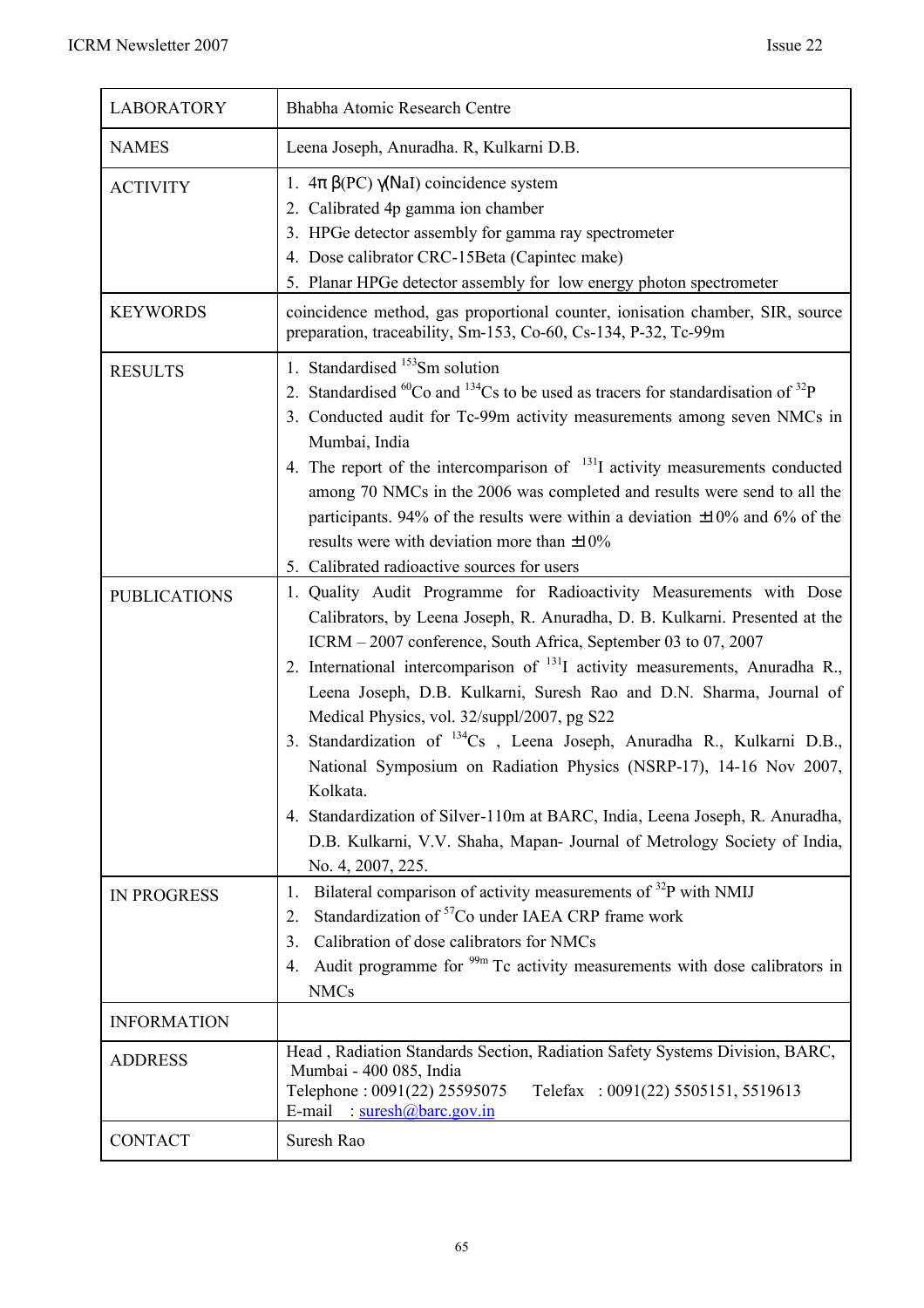| <b>LABORATORY</b>                           | National Metrology Institute of Japan, National Institute of Advanced<br>Industrial Science and Technology (NMIJ/AIST)                                                                                                                                                                                                                                  |
|---------------------------------------------|---------------------------------------------------------------------------------------------------------------------------------------------------------------------------------------------------------------------------------------------------------------------------------------------------------------------------------------------------------|
| <b>NAMES</b>                                | Yoshio HINO, Akira YUNOKI, Yasushi SATO and Yasuhiro UNNO                                                                                                                                                                                                                                                                                               |
| <b>ACTIVITY</b>                             | Calibrations of activity by using the following apparatus; $4\pi\beta$ (pc)-<br>$\gamma(NaI)$ and $4\pi\beta(ppc)$ - $\gamma(Ge)$ coincidence systems, Calibrated $4\pi\gamma$<br>ionisation chamber, HP-Ge and Si(Li) detectors, Liquid scintillation<br>system, Imaging analyser system, PIPS for $\alpha$ counting and $2\pi$ multi<br>wire chamber. |
| <b>KEYWORDS</b>                             | CCRI, APMP, SIR, simulation code, e-trace, source preparation                                                                                                                                                                                                                                                                                           |
| <b>RESULTS</b>                              | (1) A remote calibration service of activity has started. Several<br>certification reports were issued.                                                                                                                                                                                                                                                 |
|                                             | (2) Bilateral base comparison with BARC measuring the activity of $32P$ .                                                                                                                                                                                                                                                                               |
|                                             | $(3)$ APMP comparison (APMP.RI(II)-K2.Ba-133) for the activity<br>measurements of Ba-133. The report is under preparation.                                                                                                                                                                                                                              |
| <b>PUBLICATIONS</b>                         | (1) Y. Hino and T. Kurosawa, "Traceability of radiation protection<br>instruments", Metrologia, 44, pp. S146-S152, 2007.                                                                                                                                                                                                                                |
|                                             | (2) Y. Sato. T. Yamada. H. Hata. K. Morivama. A. Yunoki and Y.<br>Hino, "The detection efficiency variation method for $4p\beta-\gamma$<br>coincidence counting using an ink-jet printer" ICRM2007, to be<br>published in the Applied Rad. and Isotopes.                                                                                                |
|                                             | (3) A. Yunoki, T. Yamada, Y. Sato, Y. Kawada and Y. Hino, "Calibration"<br>of <sup>55</sup> Fe activity with a lithium drifted silicon detector" ICRM2007, to be<br>published in the Applied Rad. and Isotopes.                                                                                                                                         |
| <b>IN PROGRESS</b>                          | (1) Application of IC tags (RFID) to a remote calibration system for<br>assuring a quality of calibration at a user's facility.                                                                                                                                                                                                                         |
|                                             | (2) Fabrication of wide-range surface emission sources on aluminium<br>plates by an ink jet printer with an adjustable stage.                                                                                                                                                                                                                           |
| <b>INFORMATION</b>                          |                                                                                                                                                                                                                                                                                                                                                         |
| <b>SOURCE IN</b><br><b>PREPARATION</b>      | Surface emission sources by an ink jet printer.                                                                                                                                                                                                                                                                                                         |
| <b>OTHER RELATED</b><br><b>PUBLICATIONS</b> | --                                                                                                                                                                                                                                                                                                                                                      |
| <b>ADDRESS</b>                              | Radioactivity and Neutron Standardization Section, Quantum<br>Radiation Division, AIST Tsukuba central-2  1-1-1 Umezono,<br>Tsukuba, Ibaraki, 305-8568 JAPAN.                                                                                                                                                                                           |
|                                             | Tel: $(+81)$ 29 861 3470, Fax: $(+81)$ 29 861 5673                                                                                                                                                                                                                                                                                                      |
|                                             | E-mail: a.yunoki@aist.go.jp, Web: http://www.aist.go.jp                                                                                                                                                                                                                                                                                                 |
| <b>CONTACT</b>                              | Akira Yunoki                                                                                                                                                                                                                                                                                                                                            |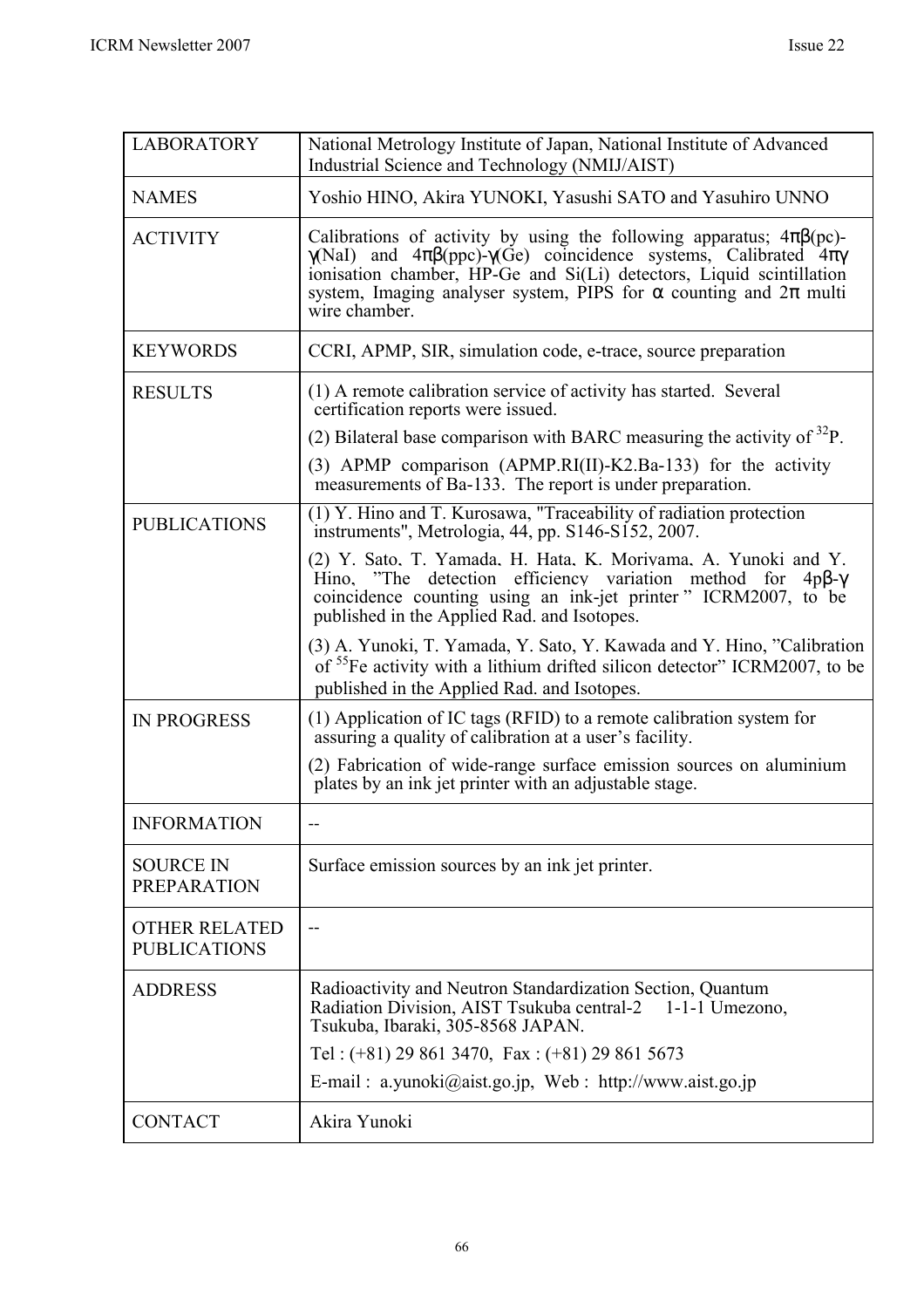| <b>LABORATORY</b>                      | Laboratory of Radioactive Standards, RC POLATOM, IAE                                                                                                                                                                 |
|----------------------------------------|----------------------------------------------------------------------------------------------------------------------------------------------------------------------------------------------------------------------|
| <b>NAMES</b>                           | <b>Ryszard BRODA</b>                                                                                                                                                                                                 |
| <b>ACTIVITY</b>                        | Technical expert during 7 accreditation audits of calibration laboratories in<br>Poland. Participation in 19 <sup>th</sup> Meeting of CCRI(II) and in 16 <sup>th</sup> ICRM<br>Conference                            |
| <b>KEYWORDS</b>                        | Coincidence method, liquid scintillation, traceability.                                                                                                                                                              |
| <b>RESULTS</b>                         | Observation, that the Polya distribution fits well the global distribution of photons<br>collected by photomultipliers of the LS-detector in the case of low-energy<br>emitters <sup>3</sup> H and <sup>55</sup> Fe. |
| <b>PUBLICATIONS</b>                    | R. Broda, P. Cassette, K. Kossert. Radionuclide metrology using liquid<br>scintillation counting. Metrologia Special Issue, 44 (2007) 36-52.                                                                         |
|                                        | R. Broda. Some remarks on photon statistics in the LS-counter. (ICRM 2007,<br>accepted for publication in Appl. Radiat. Isot.).                                                                                      |
| <b>IN PROGRESS</b>                     | Application for accreditation the Laboratory of Radioactive Standards by<br>Polish Center for Accreditation.                                                                                                         |
| <b>INFORMATION</b>                     | The Radioisotope Centre POLATOM has been incorporated in the Institute of<br>Atomic Energy since January the $1st$ , 2007.                                                                                           |
| <b>SOURCE IN</b><br><b>PREPARATION</b> | R. Broda, T. Dziel, A. Muklanowicz, A. Listkowska. Intercomparison of<br><sup>99m</sup> Tc and <sup>131</sup> I by radionuclide calibrators in Polish hospitals, 2007.                                               |
| <b>ADDRESS</b>                         | Radioisotope Centre POLATOM, Institute of Atomic Energy,<br>05-400 Otwock-Swierk, Poland,<br>e-mail: r.broda@polatom.pl<br>tel.: (48 22) 718 07 21<br>fax: (+48 22) 718 03 50                                        |
| <b>CONTACT</b>                         | Ryszard Broda                                                                                                                                                                                                        |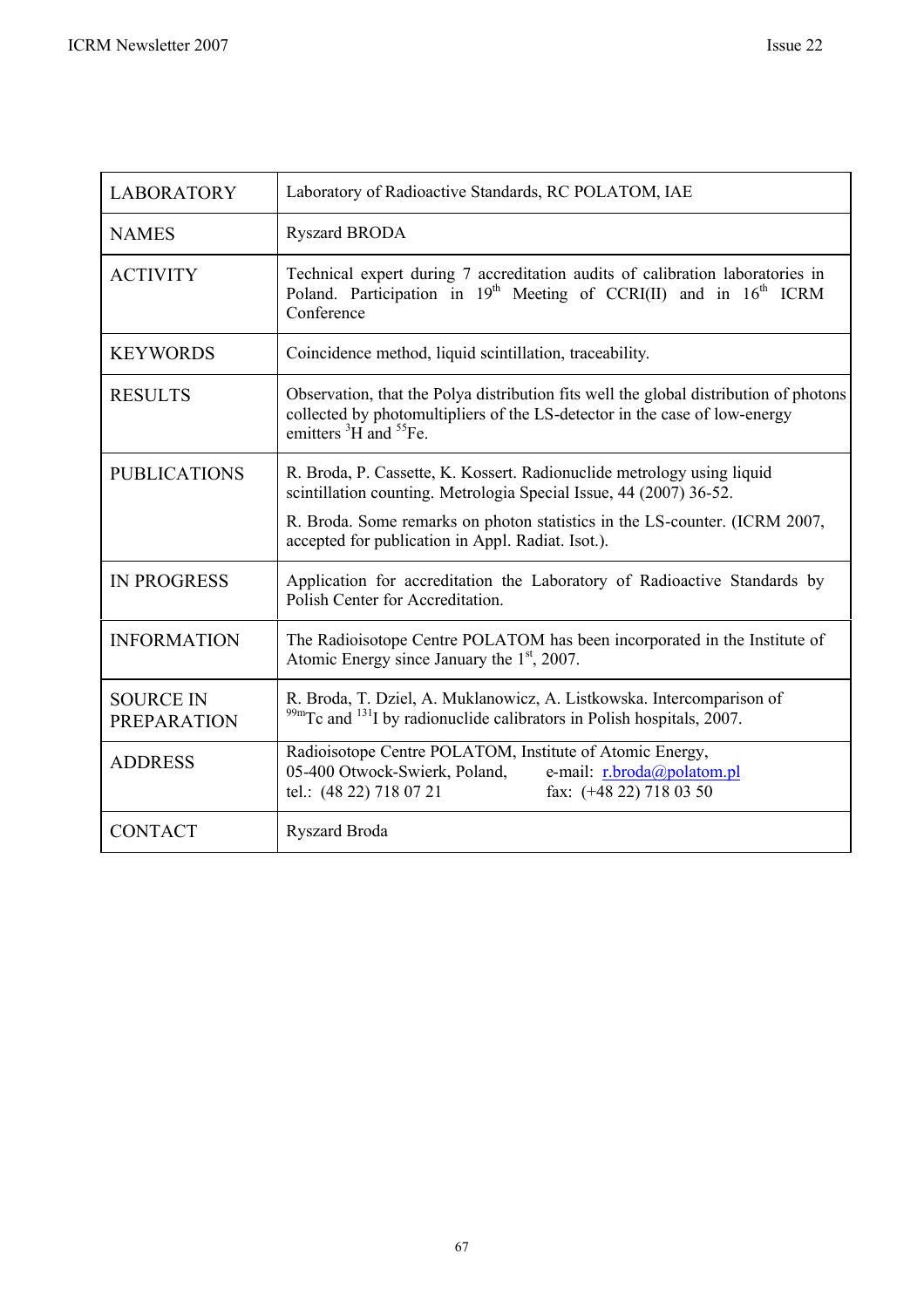| <b>LABORATORY</b>                           | Institutul National de C&D pentru Fizica si Inginerie Nucleara « Horia Hulubei »<br><b>IFIN-HH</b><br>Radionuclide Metrology Laboratory                                                                                                                                                                    |
|---------------------------------------------|------------------------------------------------------------------------------------------------------------------------------------------------------------------------------------------------------------------------------------------------------------------------------------------------------------|
| <b>NAMES</b>                                | M.Sahagia, A.C.Razdolescu, C. Ivan, A. Luca                                                                                                                                                                                                                                                                |
| <b>ACTIVITY</b>                             | - New calibration of the Ionisation chamber CENTRONIC IG12/20A for<br>I-131 with the solution sent in the frame of SIR K1 comparison 2007;<br>- A I-131 national comparison was organized in the frame of the<br>IAEA-CRP. E 2.10.05, Contract.12921.<br>- Metrological check of radioiosotope calibrators |
|                                             | - QS implementation in the Radionuclide Metrology Laboratory (see<br>the other files)                                                                                                                                                                                                                      |
| <b>KEYWORDS</b>                             | Ionisation chamber, radionuclide by name: I-131                                                                                                                                                                                                                                                            |
| <b>RESULTS</b>                              | IAEA <sup>131</sup> I comparison result, 2006, was presented at ICRM 2007 by<br>Brian Zimmerman.                                                                                                                                                                                                           |
|                                             | Evaluation by the national accreditation body, RENAR                                                                                                                                                                                                                                                       |
| <b>PUBLICATIONS</b>                         | M.Sahagia, A.C.Razdolescu "Quality assurance in nuclear medicine<br>radioactivity measurements" Rom. Rep. in Phys., Vol 59, 4 (2007) 1119-<br>1126                                                                                                                                                         |
| <b>IN PROGRESS</b>                          | According to the IAEA contract:(i) IAEA, SSDL comparison for $\frac{5}{C}$ Co<br>$(ii)$ <sup>99m</sup> Tc national comparison                                                                                                                                                                              |
| <b>INFORMATION</b>                          |                                                                                                                                                                                                                                                                                                            |
| <b>SOURCE IN</b><br><b>PREPARATION</b>      |                                                                                                                                                                                                                                                                                                            |
| <b>OTHER RELATED</b><br><b>PUBLICATIONS</b> |                                                                                                                                                                                                                                                                                                            |
| <b>ADDRESS</b>                              | Atomistilor Str.407, Magurele, Ilfov County, POB. MG 6, Code<br>077125, Romania<br>Tel +40214042300/4517, Fax +40214574432, +40214574440,<br>E-mail <msahagia@ifin.nipne.ro></msahagia@ifin.nipne.ro>                                                                                                      |
| <b>CONTACT</b>                              | Dr. Maria Sahagia                                                                                                                                                                                                                                                                                          |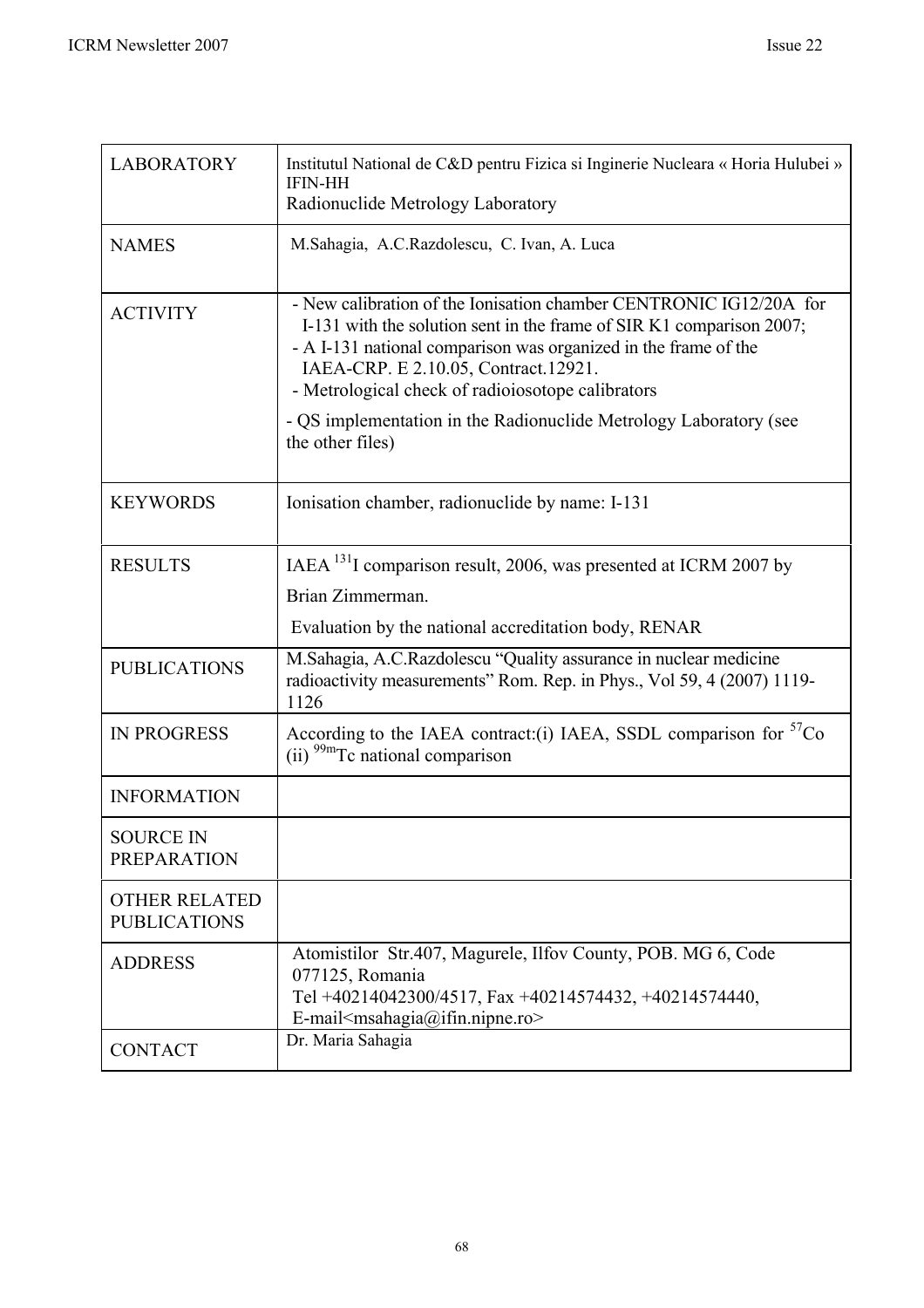| <b>LABORATORY</b>                           | Institutul National de C&D pentru Fizica si Inginerie Nucleara « Horia Hulubei »<br><b>IFIN-HH</b><br>Radionuclide Metrology Laboratory                                                                                                                                                                                                                                                                                                                                                                                                                             |
|---------------------------------------------|---------------------------------------------------------------------------------------------------------------------------------------------------------------------------------------------------------------------------------------------------------------------------------------------------------------------------------------------------------------------------------------------------------------------------------------------------------------------------------------------------------------------------------------------------------------------|
| <b>NAMES</b>                                | M.Sahagia, A.C.Razdolescu, C.Ivan                                                                                                                                                                                                                                                                                                                                                                                                                                                                                                                                   |
| <b>ACTIVITY</b>                             | $^{131}$ I (BIPM,RI(II)- K1 Comparison)<br><sup>124</sup> Sb-EURAMET Project 907<br>QS implementation in the Radionuclide Metrology Laboratory                                                                                                                                                                                                                                                                                                                                                                                                                      |
| <b>KEYWORDS</b>                             | Coincidence method, Euramet, SIR,<br>Radionuclide by name (I-131; Sb-124)                                                                                                                                                                                                                                                                                                                                                                                                                                                                                           |
| <b>RESULTS</b>                              | $^{131}$ I result was evaluated at BIPM; $^{124}$ Sb, under evaluation                                                                                                                                                                                                                                                                                                                                                                                                                                                                                              |
| <b>PUBLICATIONS</b>                         | M.Sahagia, A.C.Razdolescu, A.Luca, C.Ivan "Assurance of the<br>traceability chain for I-131 measurement"<br>Appl. Radiat. Isot.<br>6,4(2008)539-544                                                                                                                                                                                                                                                                                                                                                                                                                 |
|                                             | M. Woods, M.Sahagia "The international framework for maintaining<br>equivalence and traceability in radionuclide metrology", 1-st<br>International Workshop Nuclear - Proficiency Testing 2007",<br>Bucharest, IFIN-HH, Invited paper                                                                                                                                                                                                                                                                                                                               |
|                                             | M.Sahagia, M.Woods "The national dissemination of international<br>measurements" 1-st International Workshop Nuclear - Proficiency<br>Testing 2007", Bucharest, IFIN-HH, Invited paper<br>M. Sahagia, A. C. Razdolescu, A. Luca, C. Ivan "Importance of the<br>Primary Radioactivity Standard Laboratory and Implementation of its<br>Quality Management" American Institute of Physics, AIP Proc.899<br>$(2007)523 - 524$                                                                                                                                          |
| <b>IN PROGRESS</b>                          | - <sup>124</sup> Sb under evaluation, Euromet 907 Project.                                                                                                                                                                                                                                                                                                                                                                                                                                                                                                          |
|                                             | - A new coincidence system, constructed already, is under testing; it is<br>aimed to partially replace the old one and to upgrade it by automatic<br>operation, collection and processing of data                                                                                                                                                                                                                                                                                                                                                                   |
| <b>SOURCE IN</b><br><b>PREPARATION</b>      | M. Sahagia, C. Ivan, E.L.Grigorescu, Anamaria Cristina Razdolescu<br>"Standardization of <sup>125</sup> I by the Coincidence Method and Practical<br>Applications" ICRM 2007 Conf. Appl. Radiat. Isot. 2008, ARI 3986                                                                                                                                                                                                                                                                                                                                               |
| <b>OTHER RELATED</b><br><b>PUBLICATIONS</b> | M.Sahagia, A.C.Razdolescu, E.L.Grigorescu, A.Luca, C.Ivan, "The<br>collaboration of the Radionuclide Metrology Laboratory from IFIN-HH,<br>owner of the primary activity standard, with units involved in nuclear energy<br>field" Rom. Rep. in Phys, vol.59, 3 (2007) 787-793<br>M. Sahagia, A.C. Razdolescu, E.L. Grigorescu, A.Luca, C.Ivan "From<br>international equivalence to national traceability in radionuclide<br>metrology", PT Conf, 1-st Proficiency Testing Conference, Sinaia,<br>Romania, 2007, Proceedings, pp.253 - 261, ISBN 978-973-8123-65-8 |
| <b>ADDRESS</b>                              | Atomistilor Str.407, Magurele, Ilfov County, POB. MG 6, Code<br>077125, Romania<br>Tel +40214046163, Fax +40214574432, +40214574440,                                                                                                                                                                                                                                                                                                                                                                                                                                |
|                                             | E-mail <msahagia@ifin.nipne.ro></msahagia@ifin.nipne.ro>                                                                                                                                                                                                                                                                                                                                                                                                                                                                                                            |
| <b>CONTACT</b>                              | Dr. Maria Sahagia                                                                                                                                                                                                                                                                                                                                                                                                                                                                                                                                                   |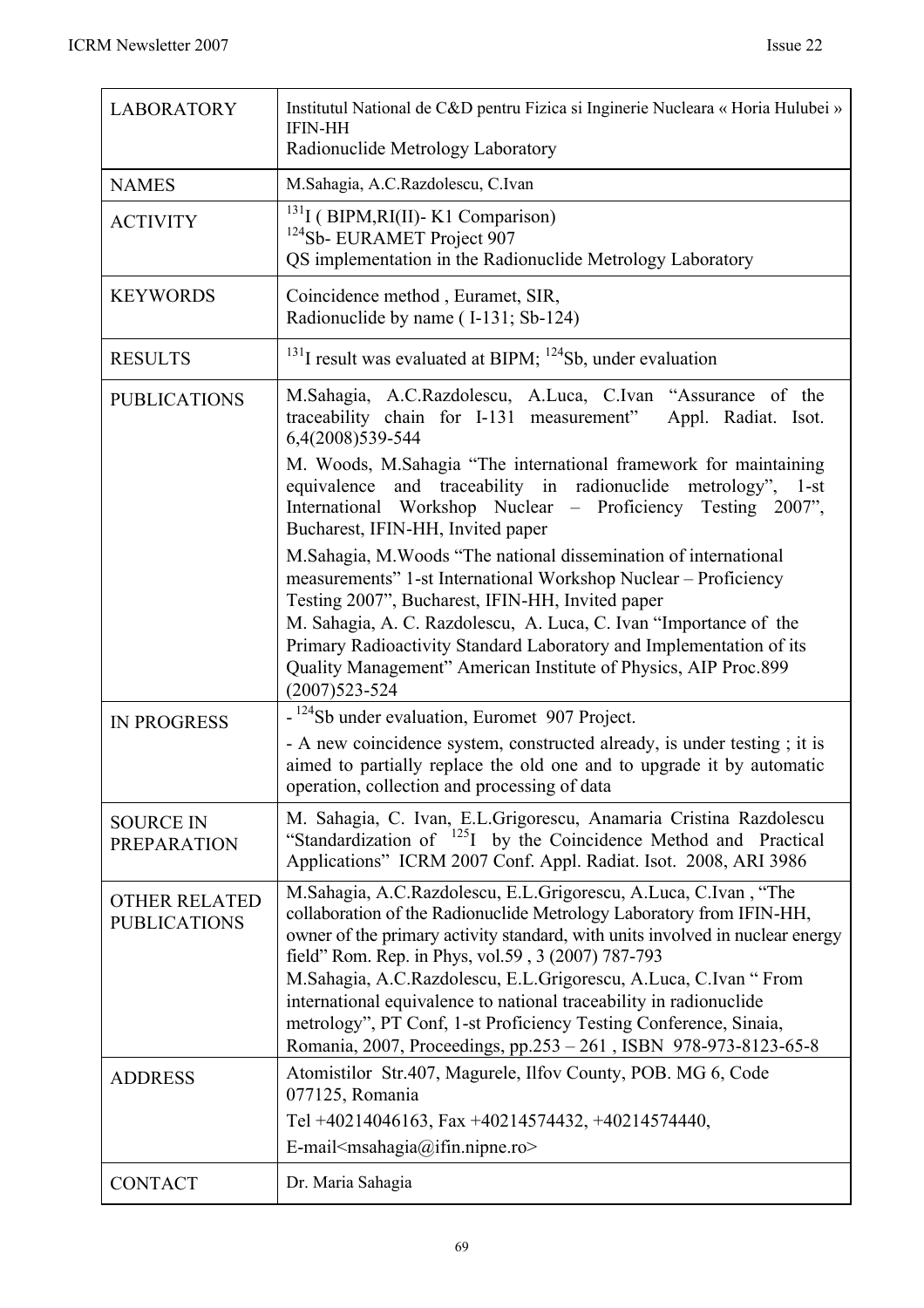| <b>LABORATORY</b>                           | Institutul National de C&D pentru Fizica si Inginerie Nucleara « Horia Hulubei »<br><b>IFIN-HH</b><br>Radionuclide Metrology Laboratory                                                                                                                                                                                  |
|---------------------------------------------|--------------------------------------------------------------------------------------------------------------------------------------------------------------------------------------------------------------------------------------------------------------------------------------------------------------------------|
| <b>NAMES</b>                                | A.C. Razdolescu, P. Cassette, C. Ivan, M. Sahagia                                                                                                                                                                                                                                                                        |
| <b>ACTIVITY</b>                             | QS implementation in the Radionuclide Metrology Laboratory:<br>Upgrading the TDCR system:<br>a) Acquisition of new Burle PMT for a new system.<br>b) Acquisition of 6 CPMs for another system.<br>2 papers presented at ICRM07 Cape Town, South Africa.                                                                  |
| <b>KEYWORDS</b>                             | Burle PMT, CPM                                                                                                                                                                                                                                                                                                           |
| <b>RESULTS</b>                              | Evaluation for national accreditation, national accreditation body, RENAR                                                                                                                                                                                                                                                |
| <b>PUBLICATIONS</b>                         |                                                                                                                                                                                                                                                                                                                          |
| <b>IN PROGRESS</b>                          | Upgrading of the LSC-TDCR system, by: (i)Use of 6 Channel<br>Photomultipliers tubes (CPM);(ii) Automatic command of operation,<br>collection and processing of data;(iii) Comparison between the new and<br>standard systems                                                                                             |
| <b>INFORMATION</b>                          |                                                                                                                                                                                                                                                                                                                          |
| <b>SOURCE IN</b><br><b>PREPARATION</b>      | In preparation :<br>1. A.C. Razdolescu, Ph. Cassette, M. Sahagia " Measurement of Fe-55<br>solution activity by LSC TDCR method", Appl. Radiat. Isot<br>(2008) ARI [3957]<br>2. C. Ivan, Ph. Cassette, M. Sahagia, "A new LSC-TDCR counter using<br>Channel Photomultiplier tubes", Appl. Radiat. Isot (2008), ARI[4005] |
| <b>OTHER RELATED</b><br><b>PUBLICATIONS</b> |                                                                                                                                                                                                                                                                                                                          |
| <b>ADDRESS</b>                              | Atomistilor Str.407, Magurele, Ilfov County, POB. MG 6, Code 077125,<br>Romania<br>Tel +40214042300/4517, Fax +40214574432, +40214574440,<br>E-mail <crazdo@nipne.ro></crazdo@nipne.ro>                                                                                                                                  |
| <b>CONTACT</b>                              | Anamaria Cristina Razdolescu                                                                                                                                                                                                                                                                                             |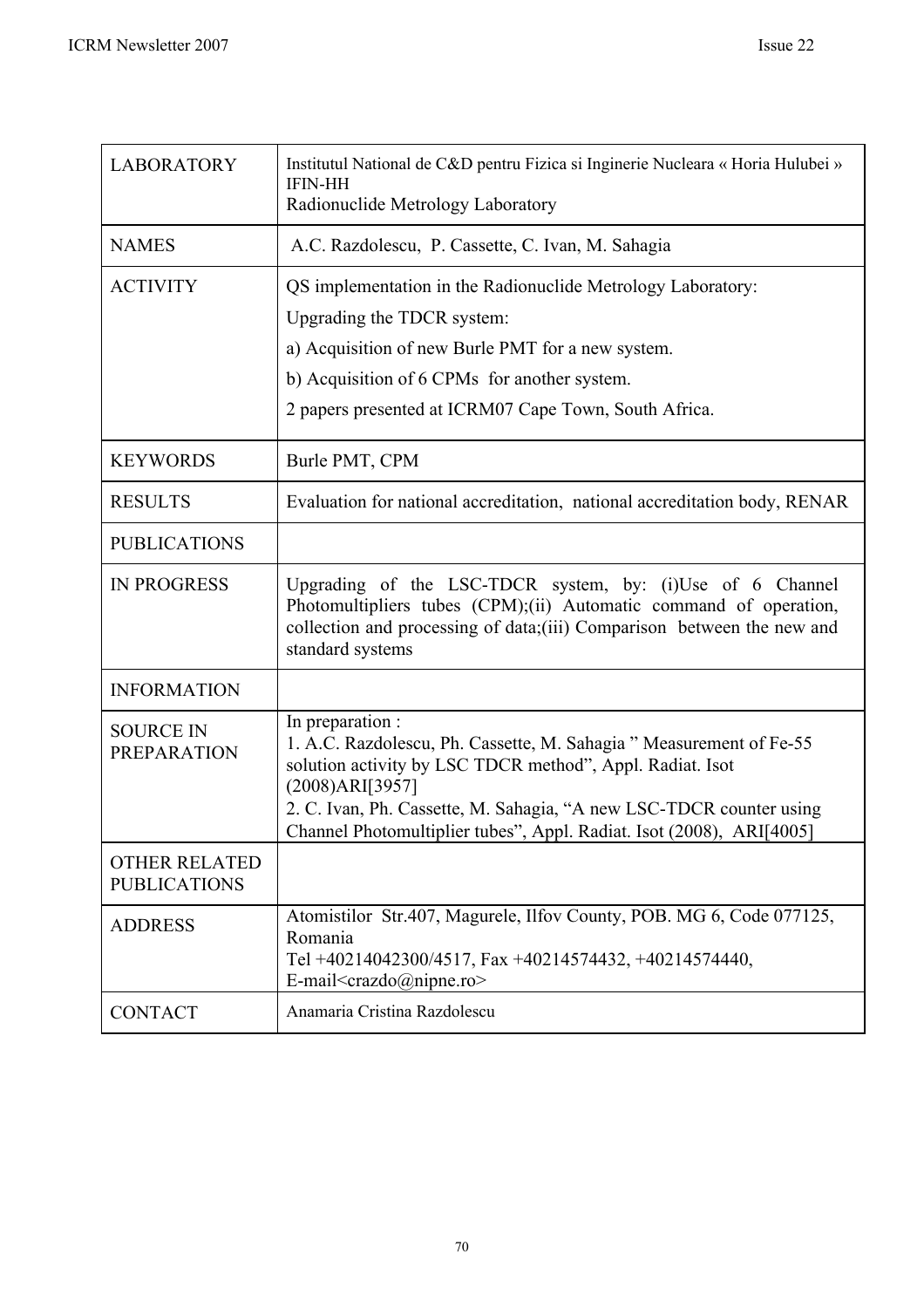| <b>LABORATORY</b>                           | Institutul National de C&D pentru Fizica si Inginerie Nucleara « Horia Hulubei »<br><b>IFIN-HH</b><br>Radionuclide Metrology Laboratory                          |
|---------------------------------------------|------------------------------------------------------------------------------------------------------------------------------------------------------------------|
| <b>NAMES</b>                                | Aurelian Luca                                                                                                                                                    |
| <b>ACTIVITY</b>                             | Evaluation of nuclear decay data                                                                                                                                 |
| <b>KEYWORDS</b>                             | Euromet, $^{188}$ W, $^{236}$ U, $^{124}$ Sb, $^{234}$ Th, $^{228}$ Ra                                                                                           |
| <b>RESULTS</b>                              | -Evaluation of nuclear decay data for <sup>236</sup> U, in the frame of the IAEA CRP<br>"Updated decay data library for actinides".                              |
| <b>PUBLICATIONS</b>                         |                                                                                                                                                                  |
| <b>IN PROGRESS</b>                          | -Evaluation of nuclear decay data for $^{234}$ Th and $^{228}$ Ra.                                                                                               |
|                                             | -Participation at the EUROMET Project 907: " <sup>124</sup> Sb- Determination of photon<br>emission intensities".                                                |
|                                             | -Checking a previous nuclear decay data evaluation of <sup>188</sup> W and propose a<br>paper for publishing, in co-operation with the colleagues from LNHB/CEA. |
|                                             | -Participation at the final IAEA CRP ("Updated decay data library for<br>actinides") Meeting, 8-10 October 2008, in Vienna, Austria.                             |
| <b>INFORMATION</b>                          |                                                                                                                                                                  |
| <b>SOURCE IN</b><br><b>PREPARATION</b>      | Preparation of the Workshop " Radioactive Decay Data Evaluators"<br>(DDEP 2008), Bucharest 12-14 May 2008                                                        |
| <b>OTHER RELATED</b><br><b>PUBLICATIONS</b> |                                                                                                                                                                  |
| <b>ADDRESS</b>                              | 407 Atomistilor St., Magurele, Ilfov County, PO Box MG-6, Code 077125,<br>Romania; phone: +40 21 4046163; Fax: +40 21 4574440; e-mail:<br>$aluca@ifin.nipne-ro$  |
| <b>CONTACT</b>                              | Dr. Aurelian Luca                                                                                                                                                |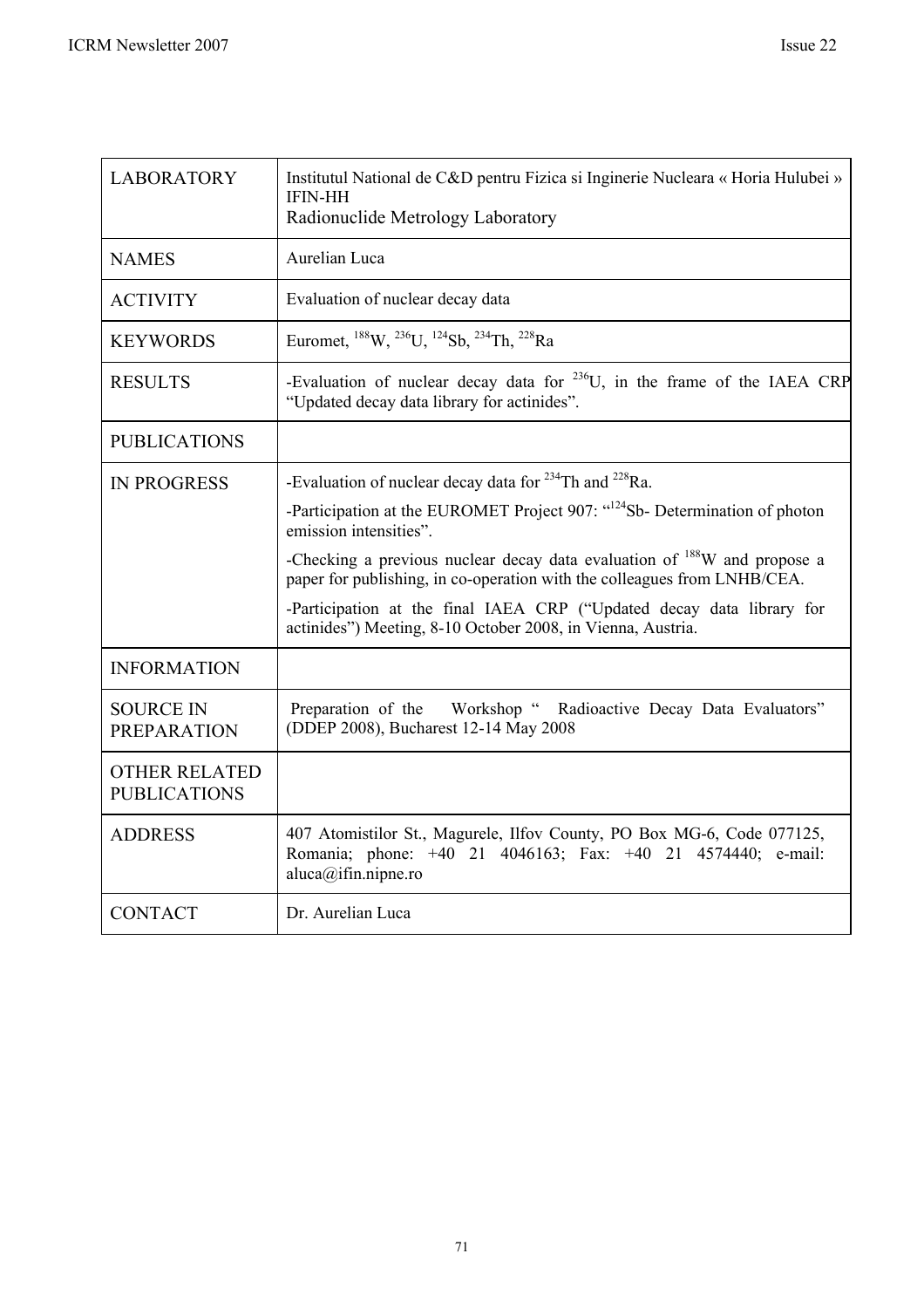| <b>LABORATORY</b>                           | Institutul National de C&D pentru Fizica si Inginerie Nucleara « Horia Hulubei »<br><b>IFIN-HH</b><br>Radionuclide Metrology Laboratory                                                     |
|---------------------------------------------|---------------------------------------------------------------------------------------------------------------------------------------------------------------------------------------------|
| <b>NAMES</b>                                | Aurelian Luca and Constantin Ivan                                                                                                                                                           |
| <b>ACTIVITY</b>                             | Gamma-ray spectrometry                                                                                                                                                                      |
| <b>KEYWORDS</b>                             | Euromet, gamma-ray spectrometry, TENORM, X-ray spectrometry, <sup>124</sup> Sb.                                                                                                             |
| <b>RESULTS</b>                              | -Participation at the IAEA-CU-2007-06-CCRI(II)-S5 supplementary comparison<br>for the determination of technically enhanced naturally occurring radionuclides<br>(TENORM) in phosphogypsum. |
|                                             | Testing and preliminary calibration of a new gamma-ray spectrometric system<br>with a HP Ge detector; testing of a new X-ray spectrometry system with a Si(Li)<br>detector.                 |
|                                             | -Activity measurements for different types of samples: environmental, wastes;<br>radionuclidic purity of radiopharmaceuticals; tightness control of industrial<br>radioactive sources.      |
| <b>PUBLICATIONS</b>                         |                                                                                                                                                                                             |
| <b>IN PROGRESS</b>                          | -Participation at the EUROMET Project 907: " <sup>124</sup> Sb- Determination of photon<br>emission intensities".                                                                           |
|                                             | -Installing a composed shield (lead, tin, copper) for the new HP Ge detector<br>included in the gamma-ray spectrometry system.                                                              |
| <b>INFORMATION</b>                          |                                                                                                                                                                                             |
| <b>SOURCE IN</b><br><b>PREPARATION</b>      |                                                                                                                                                                                             |
| <b>OTHER RELATED</b><br><b>PUBLICATIONS</b> | -Report on the IAEA-CU-2006-03 World-Wide Open Proficiency Test on the<br>Determination of Gamma Emitting Radionuclides, IAEA/AL/171,<br>Seibersdorf, May 2007.                             |
| <b>ADDRESS</b>                              | 407 Atomistilor St., Magurele, Ilfov County, PO Box MG-6, Code 077125,<br>Romania; phone: +40 21 4046163; Fax: +40 21 4574440; e-mail:<br>$aluca@ifin.nipne-ro$                             |
| <b>CONTACT</b>                              | Dr. Aurelian Luca                                                                                                                                                                           |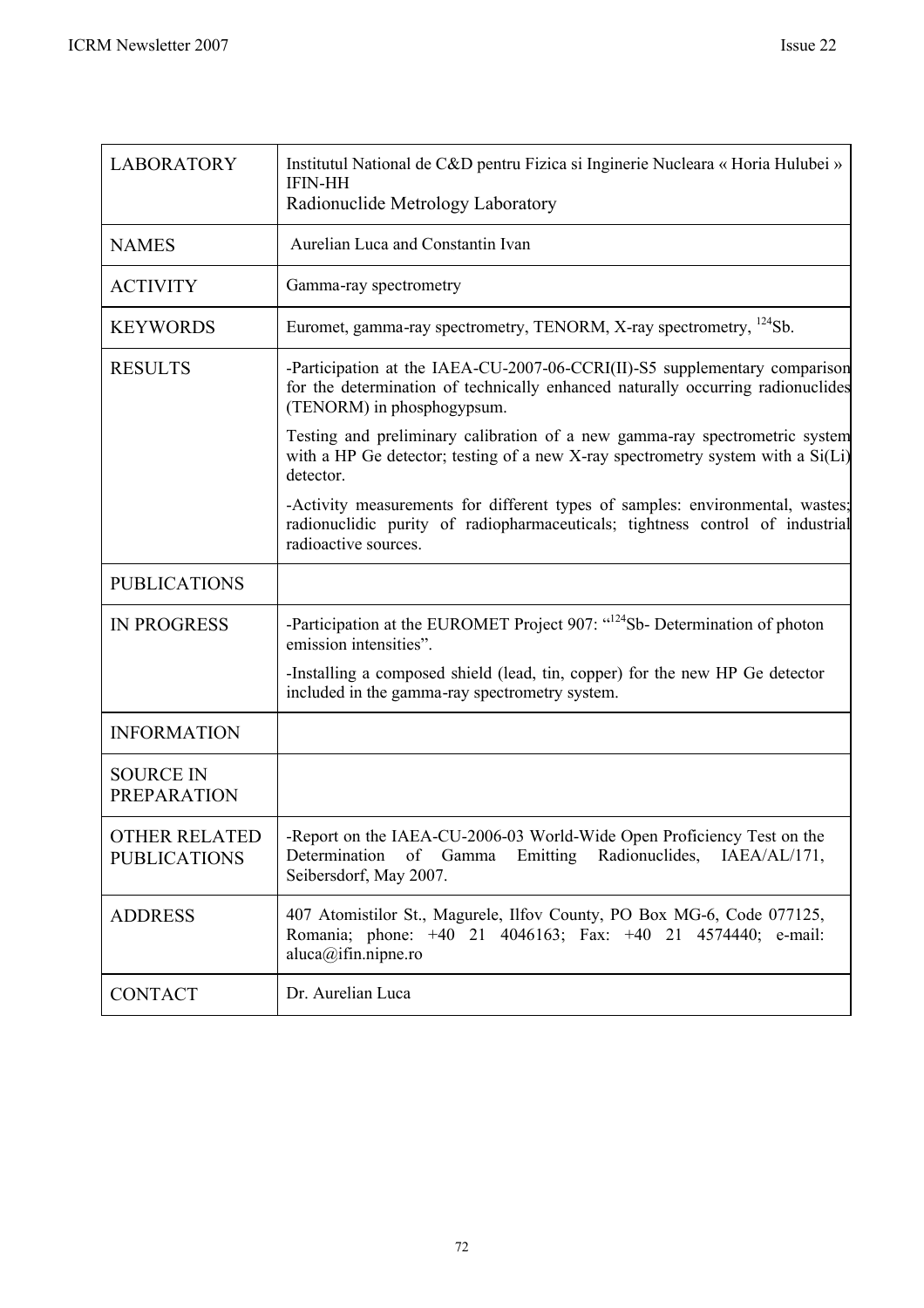| <b>LABORATORY</b>                           | D.I. Mendeleyev Institute for Metrology (VNIIM)                                                                                                                                                                                                     |
|---------------------------------------------|-----------------------------------------------------------------------------------------------------------------------------------------------------------------------------------------------------------------------------------------------------|
| <b>NAMES</b>                                | I.A. Kharitonov, N.I. Karmalitsyn A.V. Zanevsky, S.V. Sepman, E.E.<br>Terechtchenko, I.A. Sokolova, V.N. Motornaya, T.I. Shilnikova                                                                                                                 |
| <b>ACTIVITY</b>                             | Standardization of radionuclide solutions, point, surface and volume reference<br>sources.                                                                                                                                                          |
|                                             | $4\pi\beta(PC)$ - $\gamma(Nal(TI))$ and KX(0.1mm NaI(Tl))- $\gamma(Nal(TI))$ -coincidence counting<br>systems,                                                                                                                                      |
|                                             | $4\pi\beta$ (PC)- and $4\pi\alpha$ (PC)-counting system,                                                                                                                                                                                            |
|                                             | $4\pi\gamma(Nal(Tl))$ -counting system,                                                                                                                                                                                                             |
|                                             | Defined solid angle $\alpha$ -counting system,                                                                                                                                                                                                      |
|                                             | calibrated gamma- and X-ray spectrometers.                                                                                                                                                                                                          |
| <b>KEYWORDS</b>                             | coincidence method, define solid angle (ASD) measurement, gamma-ray spectrometry,<br>gas proportional counter                                                                                                                                       |
| <b>RESULTS</b>                              | Carrying out the COOMET.RI(II)-K2.Am-241 key comparison of activity<br>concentration measurements of <sup>241</sup> Am                                                                                                                              |
|                                             | Carrying out the COOMET.RI(II)-K2.Cs-137 key comparison of activity<br>concentration measurements of $^{137}Cs$                                                                                                                                     |
| <b>PUBLICATIONS</b>                         | I.A.Kharitonov, A.V.Zanevsky, V.Milevski, A.Ivaniukovich, P.Oropesa and<br>Y.Moreno "Measurement of the activity concentration of the radionuclide<br>Am-241 in a solution" Metrologia 44 Technical Supplement (Technical<br>Supplement 2007) 06001 |
|                                             | Experience In Determining Cascade Summation Coefficients Of Gamma-<br>Quanta For Semiconductor Detectors At Vniim In The Range Of 59 To 2754<br>keV. E. Tereshchenko, M. Rasko. Izmer. Tekh. 9, 2006                                                |
|                                             | Standardization of <sup>125</sup> I at VNIIM. E. Tereshchenko, M. Rasko, A. Zanevsky.<br>Izmer.Tekh. 6, 2006, pp. 56-59                                                                                                                             |
| <b>IN PROGRESS</b>                          |                                                                                                                                                                                                                                                     |
| <b>INFORMATION</b>                          |                                                                                                                                                                                                                                                     |
| <b>SOURCE IN</b><br><b>PREPARATION</b>      |                                                                                                                                                                                                                                                     |
| <b>OTHER RELATED</b><br><b>PUBLICATIONS</b> |                                                                                                                                                                                                                                                     |
| <b>ADDRESS</b>                              | VNIIM, 19 Moskovsky pr., St. Petersburg 198005, Russia                                                                                                                                                                                              |
|                                             | Phone: (812) 323-96-12                                                                                                                                                                                                                              |
|                                             | Fax: (812) 113-01-14                                                                                                                                                                                                                                |
|                                             | E-mail: info $2101$ @yniim.ru                                                                                                                                                                                                                       |
|                                             | http://www.vniim.ru/                                                                                                                                                                                                                                |
| <b>CONTACT</b>                              | I.A. Kharitonov                                                                                                                                                                                                                                     |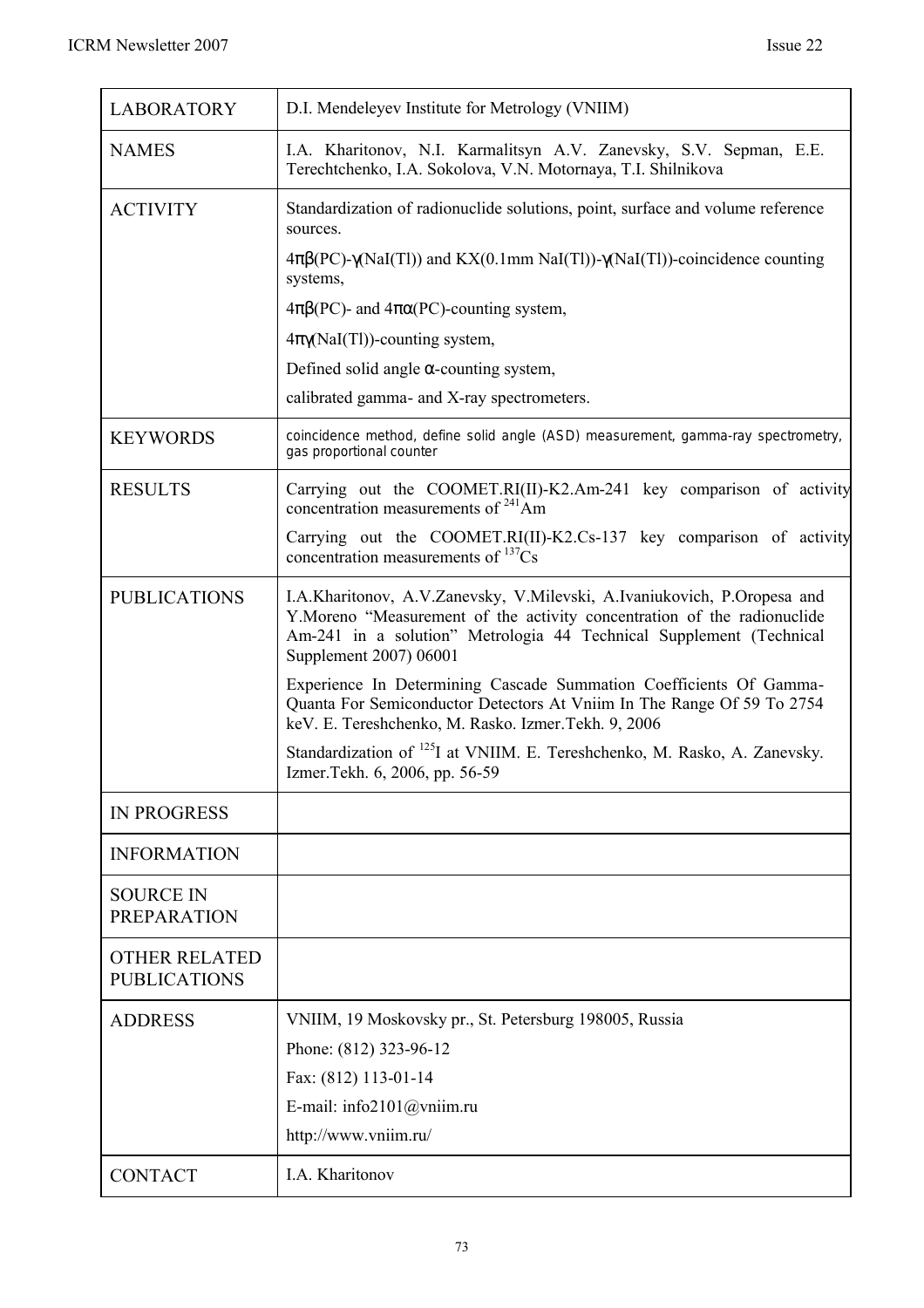| <b>LABORATORY</b>                           | Slovak Institute of Metrology                                                                                                                                                                                                                                  |
|---------------------------------------------|----------------------------------------------------------------------------------------------------------------------------------------------------------------------------------------------------------------------------------------------------------------|
| <b>NAMES</b>                                | Jozef Dobrovodský, Robert Hinca, Lucia Pernická, Ivana Praženicová,<br>Anton Švec                                                                                                                                                                              |
| <b>ACTIVITY</b>                             | Calibrations of ionization chambers, large<br>area<br>and<br>sources<br>contamination monitors, gamma-ray spectrometry,<br>illicit traffic<br>radiation monitors, releases of contaminated materials and effluents<br>into environment                         |
| <b>KEYWORDS</b>                             | Large area alpha and beta source measurements, environmental control,<br>gamma-ray spectrometry, ionisation chamber, life sciences, liquid<br>scintillation                                                                                                    |
| <b>RESULTS</b>                              | Efficiency curves of ionization chambers, HPGe detectors, large area alpha and<br>beta radiation detectors, testing of radiation monitors                                                                                                                      |
| <b>PUBLICATIONS</b>                         | Svec A.: Analytical efficiency curve for coaxial germanium detectors.<br>16th International Conference on Radionuclide Metrology and its<br>Applications ICRM 2007. Sept. $3 - 7$ , 2007, Cape Town, South Africa                                              |
| <b>IN PROGRESS</b>                          | Liquid scintillation counter purchase and the method introduction                                                                                                                                                                                              |
| <b>INFORMATION</b>                          |                                                                                                                                                                                                                                                                |
| <b>SOURCE IN</b><br><b>PREPARATION</b>      |                                                                                                                                                                                                                                                                |
| <b>OTHER RELATED</b><br><b>PUBLICATIONS</b> | Svec A.: Germanium detector as a true activity meter. GS WG, Sep.4,<br>2007                                                                                                                                                                                    |
|                                             | Paepen J., Švec A., Camps J., Van Ammel R., Pommé S., Wäetjen U.:<br>A prototype of a calibrating radiation source for installed radiation<br>monitors. The IRPA Regional Congress for Central and Eastern<br>Europe. Sept. $24 - 28$ , 2007, Brasov, Romania. |
|                                             | Švec A.: Future of the future SIR ionization chamber. BqWG, Dec.5,<br>2007                                                                                                                                                                                     |
| <b>ADDRESS</b>                              | Slovak Institute of Metrology, Center for Ionizing Radiations,<br>Karloveská 63, 842 55 Bratislava                                                                                                                                                             |
|                                             | Tel.: $+421$ 2 60294 671, Fax.: $+421$ 2 60294 670                                                                                                                                                                                                             |
|                                             | e-mail: dobrovodsky@smu.gov.sk, svec@smu.gov.sk                                                                                                                                                                                                                |
| <b>CONTACT</b>                              | Jozef Dobrovodský, Director of the Center                                                                                                                                                                                                                      |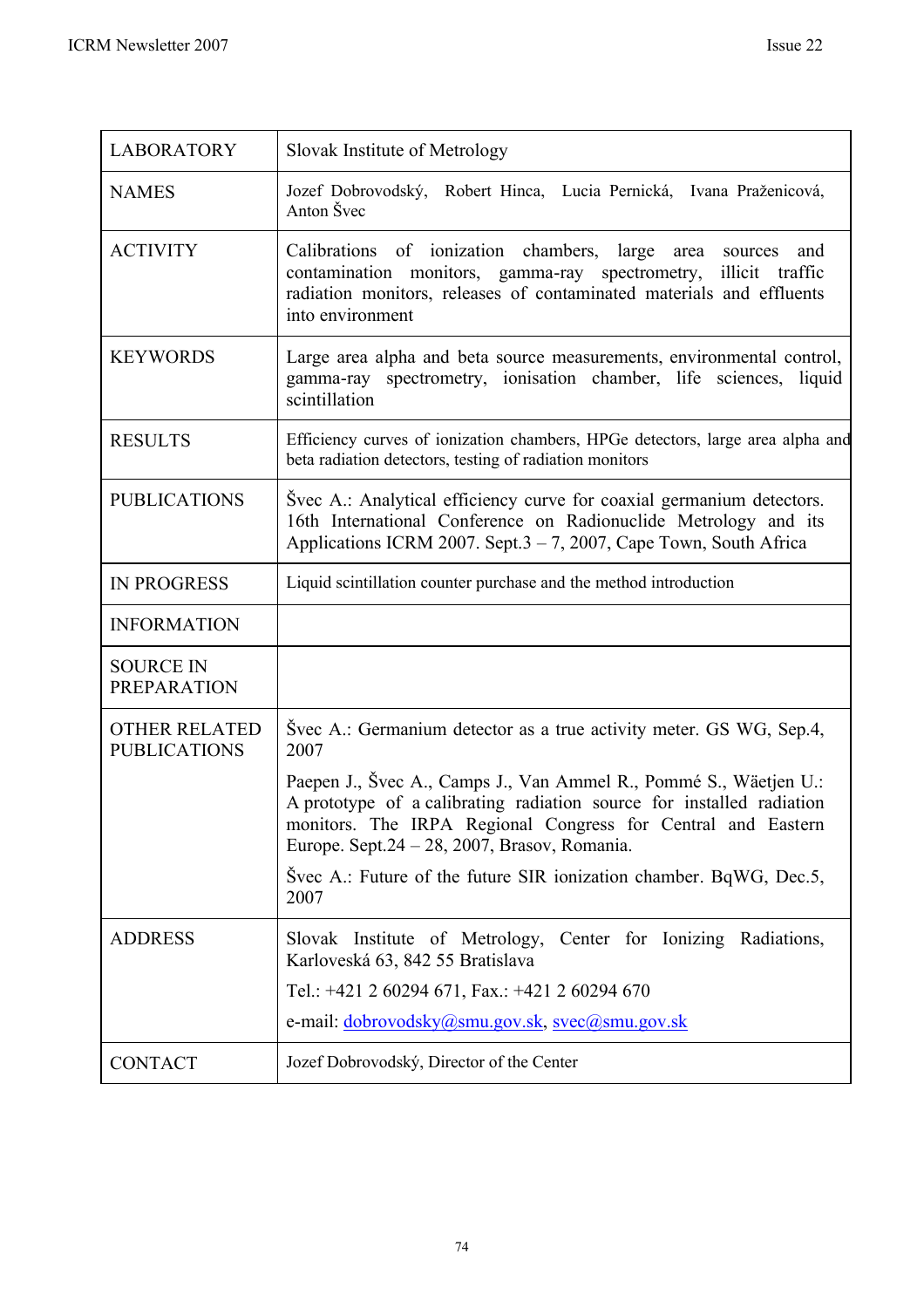| <b>LABORATORY</b>                           | Laboratory for Radiological Measurement Systems and Radioactivity<br>Measurements, Jozef Stefan Institute, Ljubljana, Slovenia                                                                                               |  |
|---------------------------------------------|------------------------------------------------------------------------------------------------------------------------------------------------------------------------------------------------------------------------------|--|
| <b>NAMES</b>                                | M. Korun, T. Vidmar, B. Vodenik, D. Glavic-Cindro                                                                                                                                                                            |  |
| <b>ACTIVITY</b>                             |                                                                                                                                                                                                                              |  |
| <b>KEYWORDS</b>                             | Gamma-ray spectrometry, Beta spectrometry, Environmental measurements                                                                                                                                                        |  |
| <b>RESULTS</b>                              | International intercomparison exercise on Monte Carlo methods in<br>gamma-ray spectrometry                                                                                                                                   |  |
|                                             | A method to determine the optimal sampling and counting regimes for<br>water monitoring                                                                                                                                      |  |
|                                             | A new library-driven approach to the analysis of HPGe spectra based on<br>$\blacksquare$<br>full-spectrum matching with synthetic spectra of individual radionuclides<br>(collaboration with PTB)                            |  |
| <b>PUBLICATIONS</b>                         | VIDMAR, Tim, KORUN, Matjaz, VODENIK, Branko. A method for<br>calculation of true coincidence summing correction factors for extended<br>sources. Appl. Radiat. Isotopes, 2007, vol. 65, pp. 243-246.                         |  |
|                                             | GLAVIC-CINDRO, Denis, KORUN, Matjaz, VODENIK, Branko. Reliability<br>of the automatic gamma-ray spectrum analysis procedure for results near the<br>detection limit. J. Radioanal. Nucl. Chem., 2007, vol. 271, pp. 467-473. |  |
| <b>IN PROGRESS</b>                          | Monte Carlo simulations in gamma-ray spectrometry for Lu-176 half-life<br>determination with the sum-peak method, collaboration with PTB.                                                                                    |  |
| <b>INFORMATION</b>                          |                                                                                                                                                                                                                              |  |
| <b>SOURCE IN</b><br><b>PREPARATION</b>      |                                                                                                                                                                                                                              |  |
| <b>OTHER RELATED</b><br><b>PUBLICATIONS</b> |                                                                                                                                                                                                                              |  |
| <b>ADDRESS</b>                              | Jozef Stefan Institute, Jamova cesta 39, SI-1000 Ljubljana, Slovenia                                                                                                                                                         |  |
| <b>CONTACT</b>                              | Tim.Vidmar@ijs.si                                                                                                                                                                                                            |  |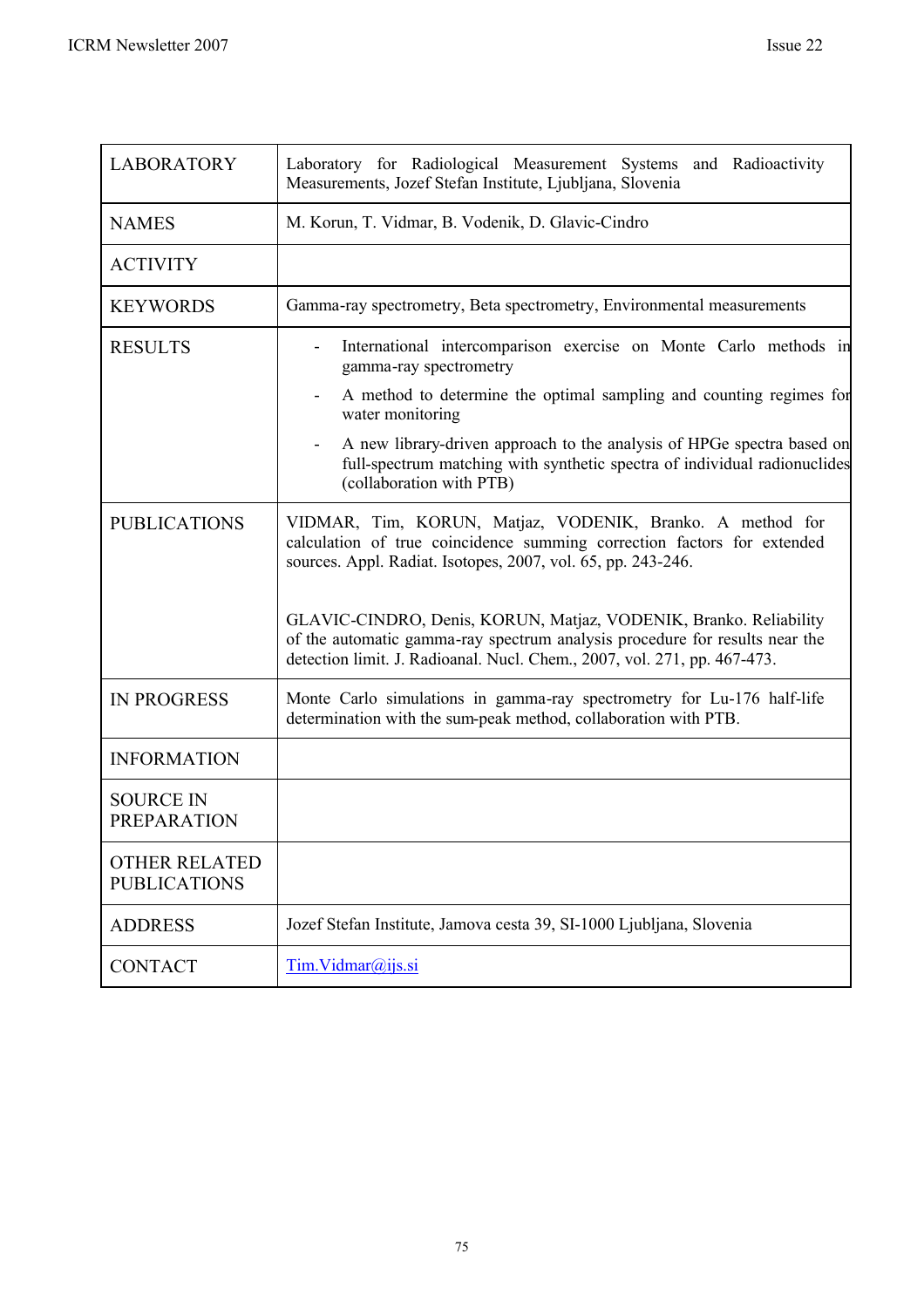| <b>LABORATORY</b> | National Metrology Institute of South Africa (NMISA)<br>(SA1/SA2)                                                                                                                                                                                                                                                                                                                                                                                                                                                                                                                                                                                                                                                                                                                                                                                                                                                                                                                                                                                                                                                                                                                                                                                                                                                                                                                                                                                                                                                                                                                                                                                                                                                                                                                                                                                                                                                                                                                                                                                   |
|-------------------|-----------------------------------------------------------------------------------------------------------------------------------------------------------------------------------------------------------------------------------------------------------------------------------------------------------------------------------------------------------------------------------------------------------------------------------------------------------------------------------------------------------------------------------------------------------------------------------------------------------------------------------------------------------------------------------------------------------------------------------------------------------------------------------------------------------------------------------------------------------------------------------------------------------------------------------------------------------------------------------------------------------------------------------------------------------------------------------------------------------------------------------------------------------------------------------------------------------------------------------------------------------------------------------------------------------------------------------------------------------------------------------------------------------------------------------------------------------------------------------------------------------------------------------------------------------------------------------------------------------------------------------------------------------------------------------------------------------------------------------------------------------------------------------------------------------------------------------------------------------------------------------------------------------------------------------------------------------------------------------------------------------------------------------------------------|
| <b>NAMES</b>      | Bruce Simpson, Freda van Wyngaardt                                                                                                                                                                                                                                                                                                                                                                                                                                                                                                                                                                                                                                                                                                                                                                                                                                                                                                                                                                                                                                                                                                                                                                                                                                                                                                                                                                                                                                                                                                                                                                                                                                                                                                                                                                                                                                                                                                                                                                                                                  |
| <b>ACTIVITY</b>   | <b>Activities undertaken in 2007</b><br>• Participated in and made presentations at both the ICRM Liquid Scintillation<br>Counting Working Group and the Life Sciences WG meetings held in Paris,<br>France in January 2007.<br>• Submitted to the SIR a sample of <sup>22</sup> Na measured by the $4\pi$ [LS] $\beta^+$ - $\gamma$<br>coincidence counting technique.<br>• Reviewed on request two papers submitted to a journal for publication.<br>• Completed a study on activity measurement of dual mixtures of pure beta-<br>emitting radionuclides by a simple counting technique.<br>• Reviewed all abstracts submitted for inclusion in the ICRM 2007 conference<br>programme. Attended the ICRM Scientific Committee/EB meeting held at Ispra,<br>Italy during March.<br>• Attended the CCRI(II) and CCRI meetings at the BIPM in May.<br>• Contributed to the organisation of the Metrologia Special Issue on radionuclide<br>metrology, refereed one of the papers and co-authored the Foreword.<br>• Reviewed radioactivity CMCs submitted by various national laboratories on<br>behalf of the SADCMET region.<br>• The Radioactivity Standards laboratory successfully underwent its $2nd$ three-<br>yearly international assessment for accreditation purposes in July.<br>• Refereed papers in the area of liquid scintillation counting accepted for the<br>ICRM 2007 conference.<br>• Organised the arrangements for hosting the ICRM 2007 conference. The<br>conference was succesfully held in Cape Town during 3-7 September.<br>• Presented two oral presentations at ICRM 2007 and wrote manuscripts on the<br>work for the Proceedings.<br>• Attended the CCRI RMO Working Group meeting on CMCs and two CCRI(II)<br>WG meetings (Key Comparison WG and Uncertainties WG) at the BIPM in<br>Nov/Dec.<br>• Measured $35S$ and $90Y$ by the TDCR absolute technique for a radioisotope<br>department at a reactor facility. Checked the calibration of a new radionuclide<br>calibrator at a particle accelerator faclity. |
|                   | <b>Programme for 2008</b><br>• Undertake a 5-week visit to IRMM, Geel, Belgium and participate in liquid<br>scintillation related projects (FvW).<br>• Participate in the <sup>3</sup> H activity key comparison being planned for this year.<br>• Update all quality management system procedures pertaining to the<br>radioactivity laboratory.<br>• Submit additional radioactivity CMCs for intra- and inter-regional review.<br>• Undertake absolute standardizations of $^{99m}$ Tc and $^{18}$ F by liquid scintillation<br>coincidence counting and establish calibration factors for the NMISA ionization<br>chamber.<br>• Participate in the Liquid Scintillation Spectrometry Conference (LSC 2008)<br>being held at Davos, Switzerland in May.<br>• Participate in the CCRI(II) Comparison/Uncertainties Workshop being held at<br>the BIPM in September.<br>• Submit an abstract(s) to the ICRM 2009 conference Scientific Secretariat for<br>consideration by the scientific committee.                                                                                                                                                                                                                                                                                                                                                                                                                                                                                                                                                                                                                                                                                                                                                                                                                                                                                                                                                                                                                                               |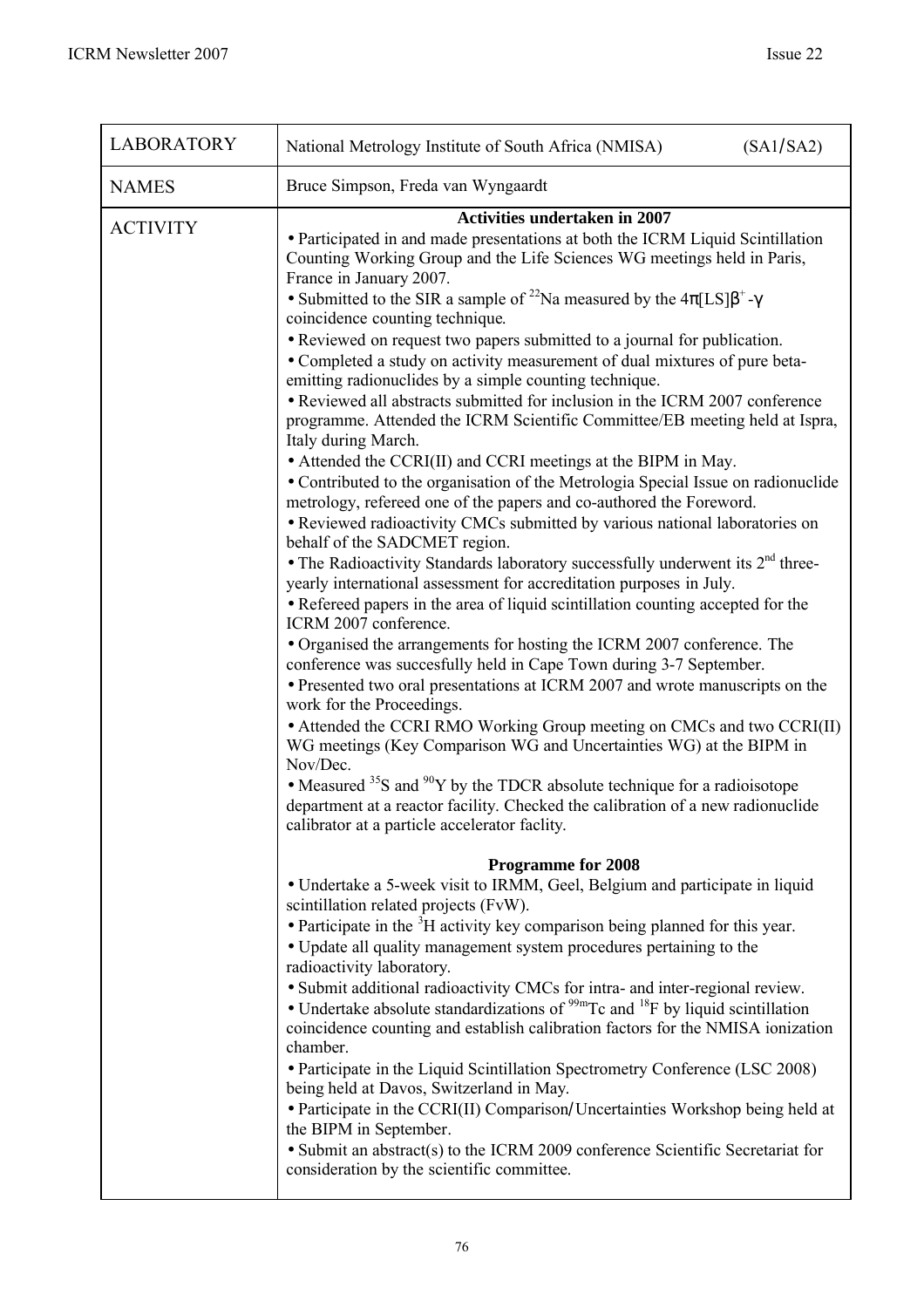|                     | • Continue with the commissioning of a new HPGe detector and Digital<br>Spectrum Analyzer.                                                                                                                                                                              |
|---------------------|-------------------------------------------------------------------------------------------------------------------------------------------------------------------------------------------------------------------------------------------------------------------------|
|                     | • Provide radioactivity measurement services to the user community.                                                                                                                                                                                                     |
| <b>KEYWORDS</b>     | coincidence method, activity measurement, ionisation chamber, life sciences, liquid<br>scintillation, gamma-ray spectrometry, SIR, 22Na, 35S, 90Y, 133Ba, 3H, 99mTc, 18F                                                                                                |
| <b>PUBLICATIONS</b> | Bruce Simpson and Steven Judge, FOREWORD for the Metrologia Special issue<br>on radionuclide metrology. Metrologia 44 (2007).                                                                                                                                           |
|                     | W.M. Van Wyngaardt, B.R.S. Simpson and G.E. Jackson, <i>Further investigations</i><br>of a simple counting technique for measuring mixtures of two pure <b>b</b> -emitting<br>radionuclides. ICRM 2007 proceedings (to be published).                                   |
|                     | B.R.S. Simpson and W.M. Van Wyngaardt, Absolute activity of <sup>133</sup> Ba by<br>liquid scintillation coincidence counting using the $4p(e,X)$ -g extrapolation<br><i>technique</i> . ICRM 2007 proceedings (to be published).                                       |
| <b>IN PROGRESS</b>  | W.M. Van Wyngaardt and B.R.S. Simpson, Standardization of S-35 by the<br>TDCR efficiency calculation technique. Accepted for poster presentation at the<br>Liquid Scintillation Spectrometry Conference (LSC 2008) being held in<br>Davos, Switzerland during May 2008. |
| <b>INFORMATION</b>  | Formerly the CSIR National Metrology Laboratory, the NMISA was<br>established on 1 May 2007, falling within the South African Dept. of Trade<br>and Industry Group (http://www.thedti.gov.za/thedti/NMISA.htm).                                                         |
| <b>ADDRESS</b>      | Radioactivity Standards Laboratory, NMISA<br>15 Lower Hope Road, Rosebank 7700                                                                                                                                                                                          |
|                     | Cape Town, SOUTH AFRICA                                                                                                                                                                                                                                                 |
| <b>CONTACT</b>      | B.R.S. Simpson                                                                                                                                                                                                                                                          |
|                     | Tel./fax (office) $+27$ 21 686 2759, Tel. (lab) $+27$ 21 685 4325                                                                                                                                                                                                       |
|                     | E-mail: bsimpson $@$ n m is a .org                                                                                                                                                                                                                                      |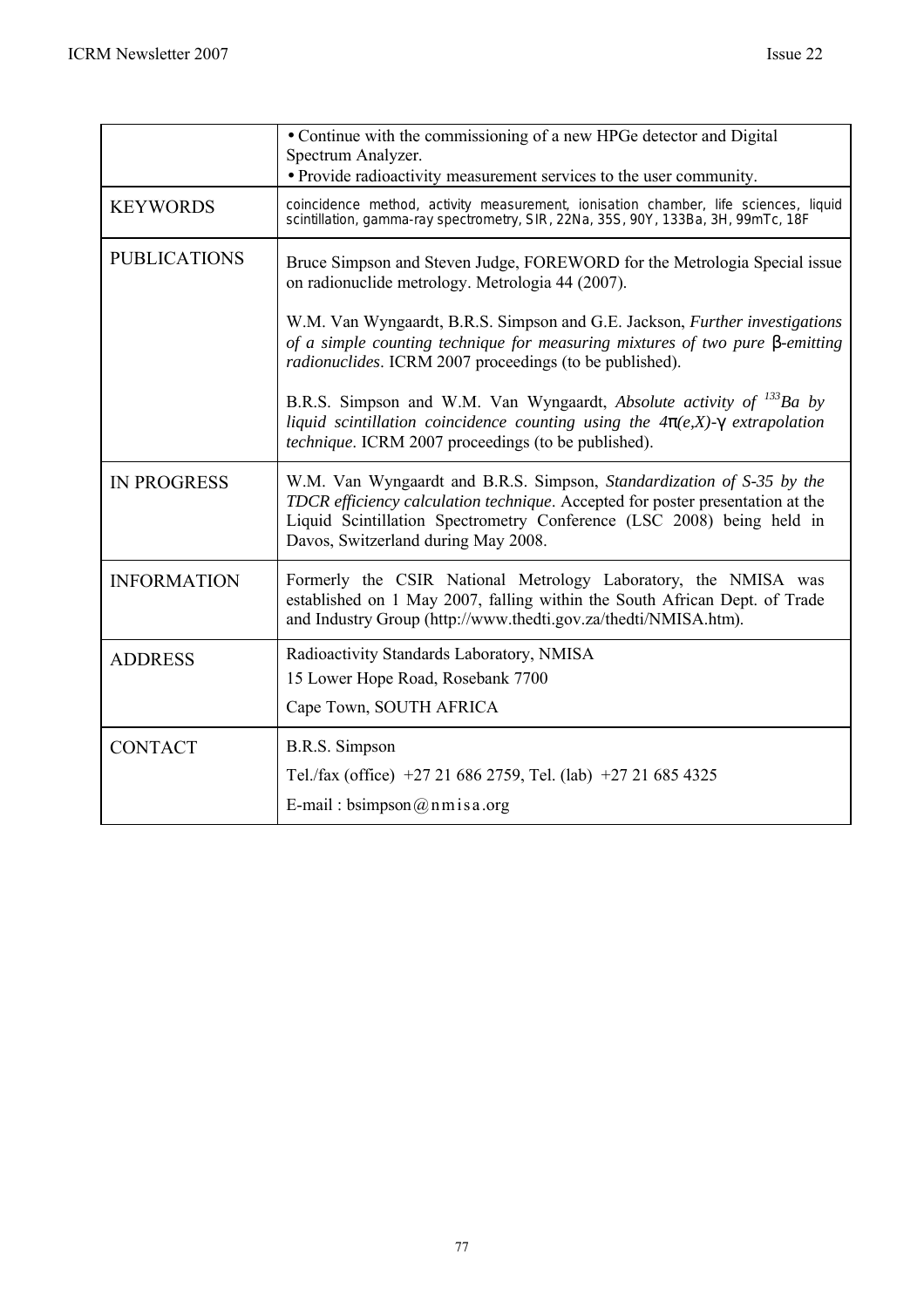| <b>LABORATORY</b>                           | Laboratorio de Metrología de Radiaciones Ionizantes, CIEMAT                                                                                              |
|---------------------------------------------|----------------------------------------------------------------------------------------------------------------------------------------------------------|
| <b>NAMES</b>                                | Eduardo García-Toraño, Virginia Peyrés Medina                                                                                                            |
| <b>ACTIVITY</b>                             | Standardization of positron emitters by $4\pi\gamma$ counting                                                                                            |
| <b>KEYWORDS</b>                             | Nal well-type counters                                                                                                                                   |
| <b>RESULTS</b>                              | Standardization of <sup>22</sup> Na and <sup>18</sup> F and comparison to coincidence and LSC methods                                                    |
| <b>PUBLICATIONS</b>                         | E. García-Toraño, V. Peyres, M. Roteta, "On the standardization of positron emitters by<br>4πγ counting", Nuclear Inst. and Methods A, 570 (2007) 84-88. |
| <b>IN PROGRESS</b>                          | New method for the determination of critical parameters of the NaI well detector to be<br>used in Monte Carlo simulations                                |
| <b>INFORMATION</b>                          |                                                                                                                                                          |
| <b>SOURCE IN</b><br><b>PREPARATION</b>      |                                                                                                                                                          |
| <b>OTHER RELATED</b><br><b>PUBLICATIONS</b> |                                                                                                                                                          |
| <b>ADDRESS</b>                              | CIEMAT, Ed. 12 Avenida Complutense s/n, 28040 Madrid, Spain.<br>Tel: +34 91 346 6225, FAX: +34 91 346 6442                                               |
| <b>CONTACT</b>                              | Eduardo García-Toraño, e.garciatorano@ciemat.es                                                                                                          |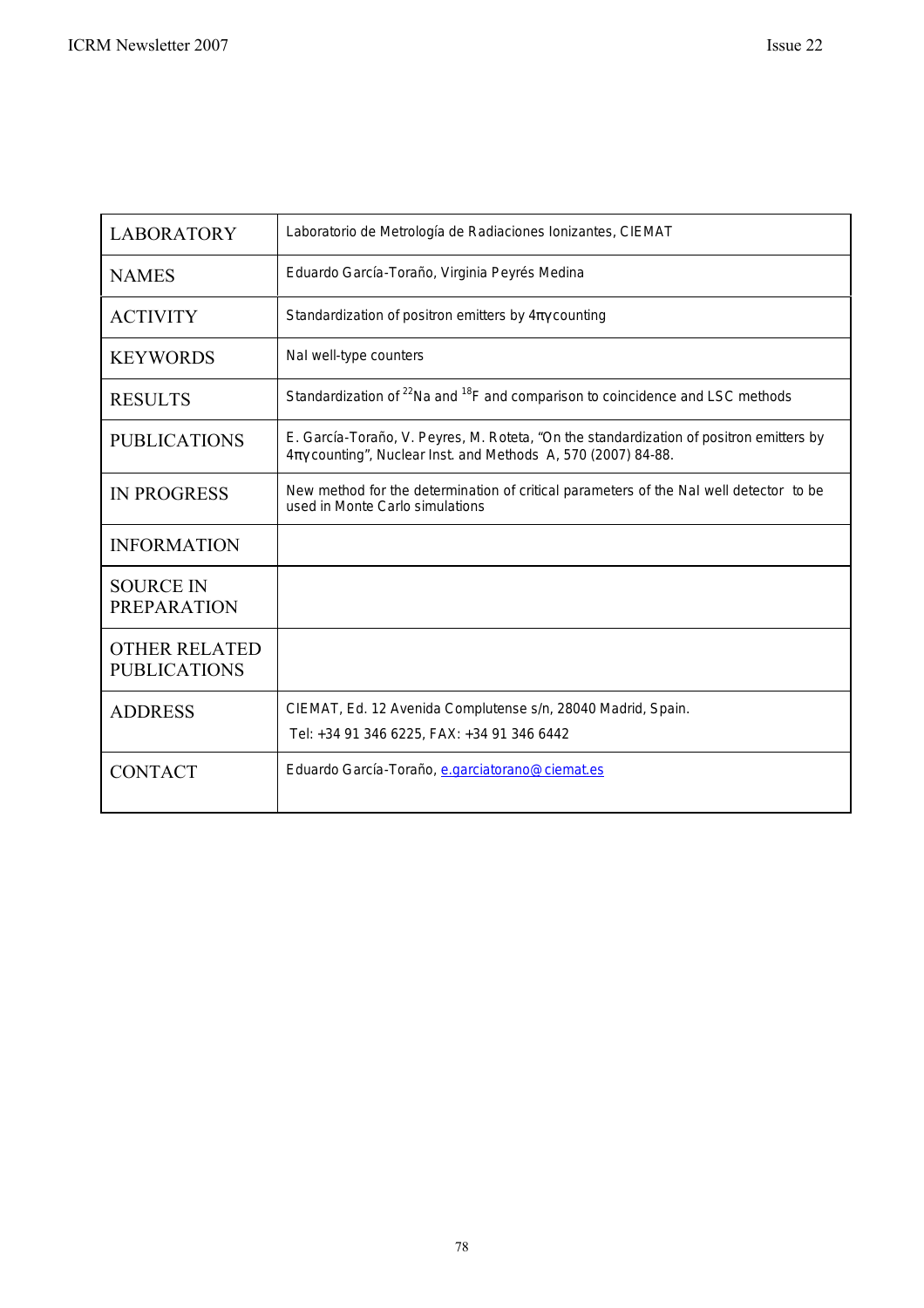| <b>LABORATORY</b>                           | Laboratorio de Metrología de Radiaciones Ionizantes, CIEMAT                                                                                           |
|---------------------------------------------|-------------------------------------------------------------------------------------------------------------------------------------------------------|
| <b>NAMES</b>                                | Eduardo García-Toraño, Teresa Durán Ramiro                                                                                                            |
| <b>ACTIVITY</b>                             | Standardization of sources of alpha-particle emitters by Defined Solid Angle Counting                                                                 |
| <b>KEYWORDS</b>                             | Nal well-type counters                                                                                                                                |
| <b>RESULTS</b>                              | Standardization of sources of $^{233}U$ as a part of an international cooperation project<br>coordinated by IRMM (partners PTB, LNHB, NPL and CIEMAT) |
| <b>PUBLICATIONS</b>                         |                                                                                                                                                       |
| <b>IN PROGRESS</b>                          | Final data analysis to provide new values for $T_{1/2}$ of $^{233}$ U (S. Pommé, IRMM,<br>coordinator)                                                |
| <b>INFORMATION</b>                          |                                                                                                                                                       |
| <b>SOURCE IN</b><br><b>PREPARATION</b>      |                                                                                                                                                       |
| <b>OTHER RELATED</b><br><b>PUBLICATIONS</b> | Defined solid angle counter with variable geometry, Applied Radiation and Isotopes<br>(2008), doi:10.1016/j.apradiso.2008.02.040                      |
| <b>ADDRESS</b>                              | CIEMAT, Ed. 12 Avenida Complutense s/n, 28040 Madrid, Spain<br>Tel: +34 91 346 6225, FAX: +34 91 346 6442                                             |
| <b>CONTACT</b>                              | Eduardo García-Toraño, e.garciatorano@ciemat.es                                                                                                       |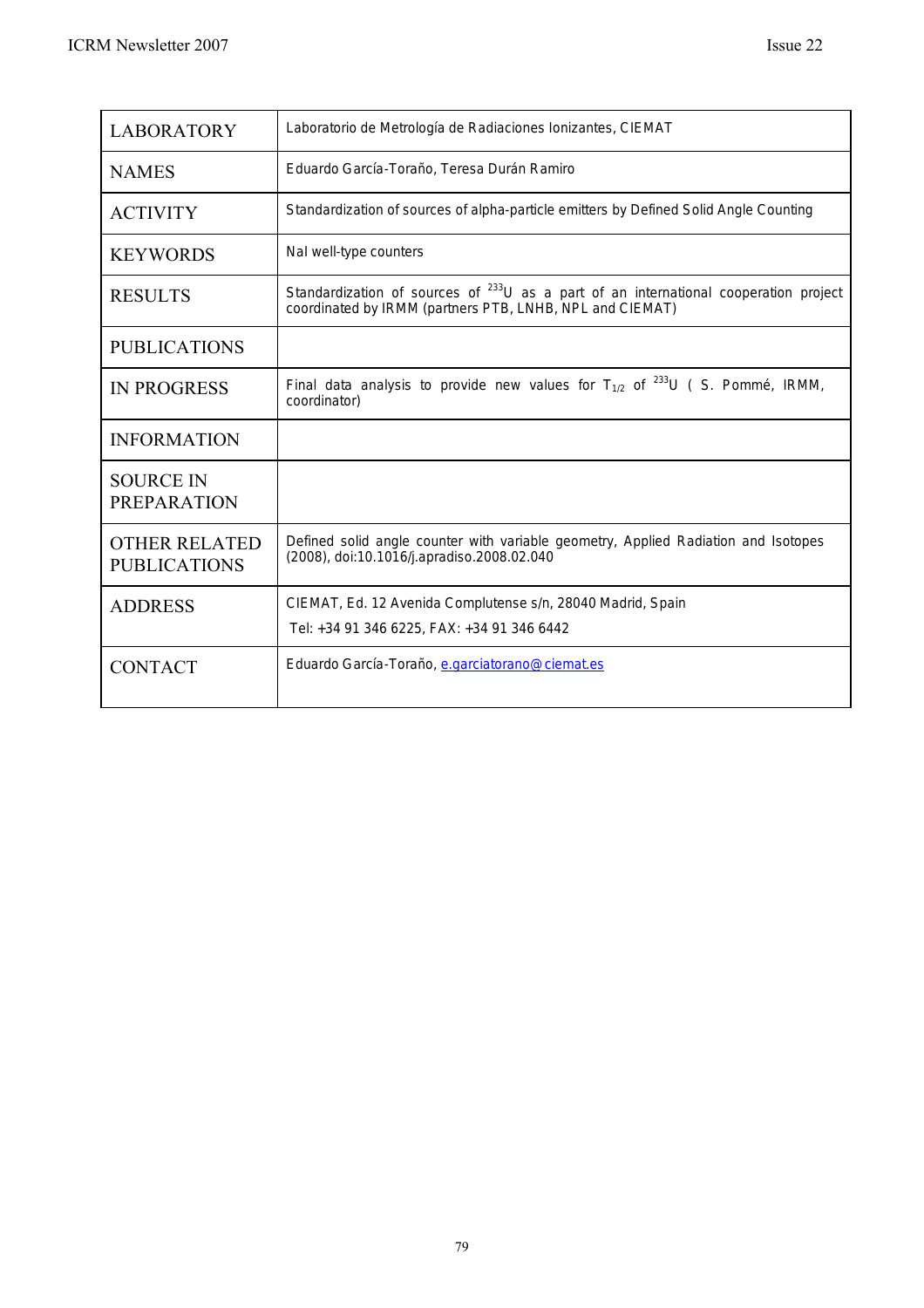| L<br>. x |  |
|----------|--|
|          |  |

| <b>LABORATORY</b>                           | Laboratorio de Metrología de Radiaciones Ionizantes (CIEMAT)                                                                                                                                                              |
|---------------------------------------------|---------------------------------------------------------------------------------------------------------------------------------------------------------------------------------------------------------------------------|
| <b>NAMES</b>                                | Virginia Peyrés Medina, Eduardo García-Toraño                                                                                                                                                                             |
| <b>ACTIVITY</b>                             | Monte Carlo simulation for efficiency calibration of a Ge detector.                                                                                                                                                       |
| <b>KEYWORDS</b>                             | Gamma-ray spectrometry, Monte Carlo simulation                                                                                                                                                                            |
| <b>RESULTS</b>                              | Efficiency calibration of an extended-range Ge detector by Monte Carlo simulation in<br>an energy range from 14 to 1800 keV. Discrepancies between simulation and<br>experimental values are within 1 standard deviation. |
| <b>PUBLICATIONS</b>                         | V. Peyres, E. García-Toraño, "Efficiency calibration of an extended-range Ge detector<br>by a detailed Monte Carlo simulation". Nucl. Instr. And Meth. A 580 (2007) 296-297.                                              |
| <b>IN PROGRESS</b>                          |                                                                                                                                                                                                                           |
| <b>INFORMATION</b>                          |                                                                                                                                                                                                                           |
| <b>SOURCE IN</b><br><b>PREPARATION</b>      |                                                                                                                                                                                                                           |
| <b>OTHER RELATED</b><br><b>PUBLICATIONS</b> |                                                                                                                                                                                                                           |
| <b>ADDRESS</b>                              | CIEMAT, Ed. 12 Avenida Complutense s/n, 28040 Madrid, Spain<br>Tel: +34 91 346 6226, FAX: +34 91 346 6442                                                                                                                 |
| <b>CONTACT</b>                              | Virginia Peyres virginia.peyres@ciemat.es                                                                                                                                                                                 |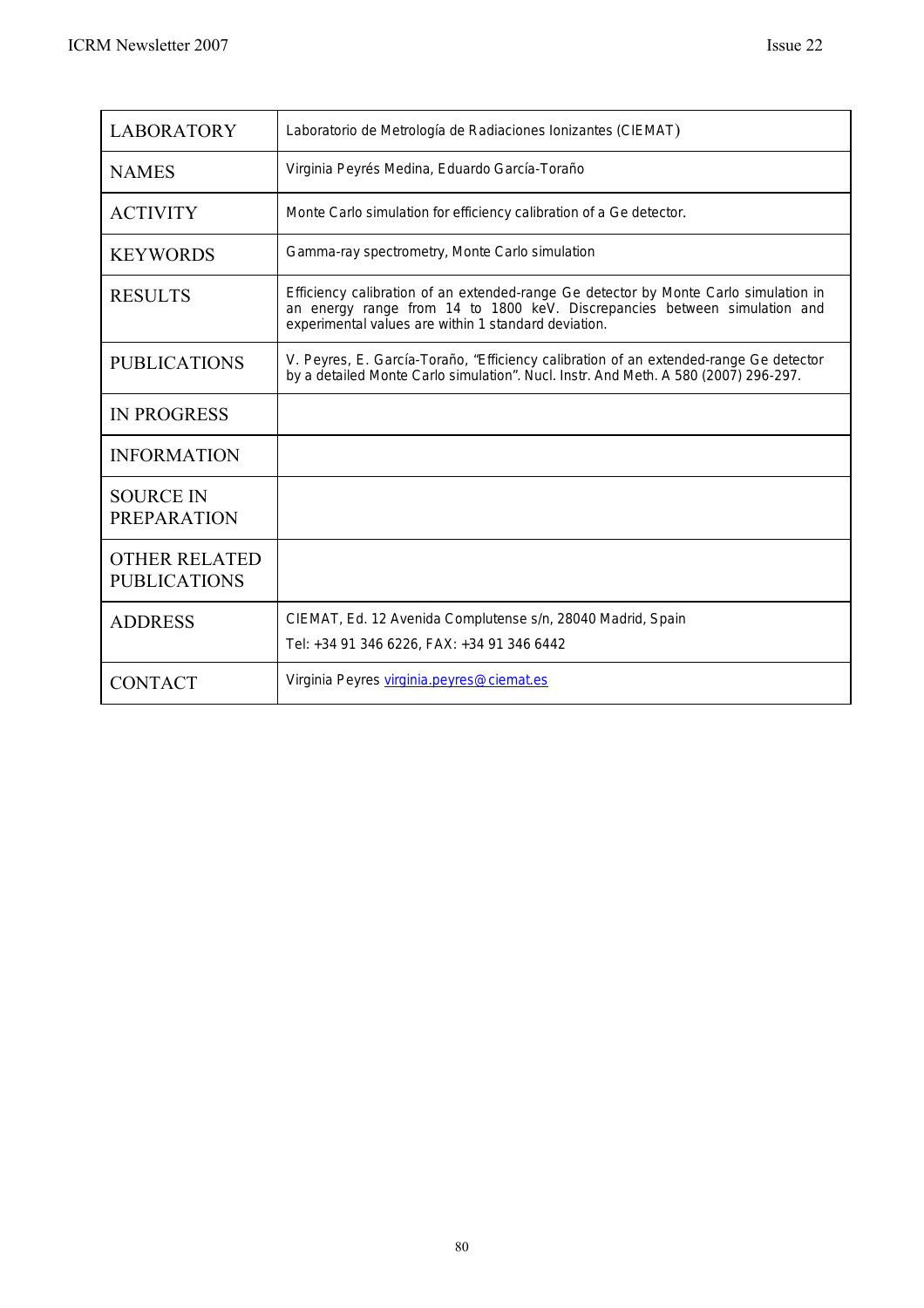| <b>LABORATORY</b>   | Laboratorio de Metrología de Radiaciones Ionizantes, CIEMAT                                                                                                                                                                                                                                                           |
|---------------------|-----------------------------------------------------------------------------------------------------------------------------------------------------------------------------------------------------------------------------------------------------------------------------------------------------------------------|
| <b>NAMES</b>        | Teresa Durán Ramiro, Eduardo García-Toraño                                                                                                                                                                                                                                                                            |
| <b>ACTIVITY</b>     | Design of a LSC counter based on an Hybrid Photomultiplier                                                                                                                                                                                                                                                            |
| <b>KEYWORDS</b>     | liquid scintillation                                                                                                                                                                                                                                                                                                  |
| <b>RESULTS</b>      | Prototype of a new LSC system with improved energy resolution (1%) for sources of alpha<br>emitters in standard LSC vials                                                                                                                                                                                             |
| <b>PUBLICATIONS</b> | M.T. Durán, E. García-Toraño (2007) "Optimization of the reflector design in a liquid<br>scintillation counter with one photodetector". In "LSC 2005, Proceedings of the 2005<br>International Liquid Scintillation Counting, Katowice, Poland". Radiocarbon, (S.<br>Chalupnik, F. Schönhofer and J. Noakes editors). |
|                     |                                                                                                                                                                                                                                                                                                                       |

| <b>IN PROGRESS</b>                          |                                                                                                                                                                          |
|---------------------------------------------|--------------------------------------------------------------------------------------------------------------------------------------------------------------------------|
| <b>INFORMATION</b>                          |                                                                                                                                                                          |
| <b>SOURCE IN</b><br><b>PREPARATION</b>      | M.T. Durán, E. García-Toraño, "A Liquid Scintillation Counter with Enhanced Energy<br>Resolution Based on an Hybrid Photomultiplier " to be sent for publication to NIMA |
| <b>OTHER RELATED</b><br><b>PUBLICATIONS</b> |                                                                                                                                                                          |
| <b>ADDRESS</b>                              | CIEMAT, Ed. 12 Avenida Complutense s/n, 28040 Madrid, Spain<br>Tel: +34 91 346 6225, FAX: +34 91 346 6442                                                                |
| <b>CONTACT</b>                              | Teresa Durán Ramiro, Teresa.duran@ciemat.es<br>Eduardo García-Toraño, e garciatorano@ciemat.es                                                                           |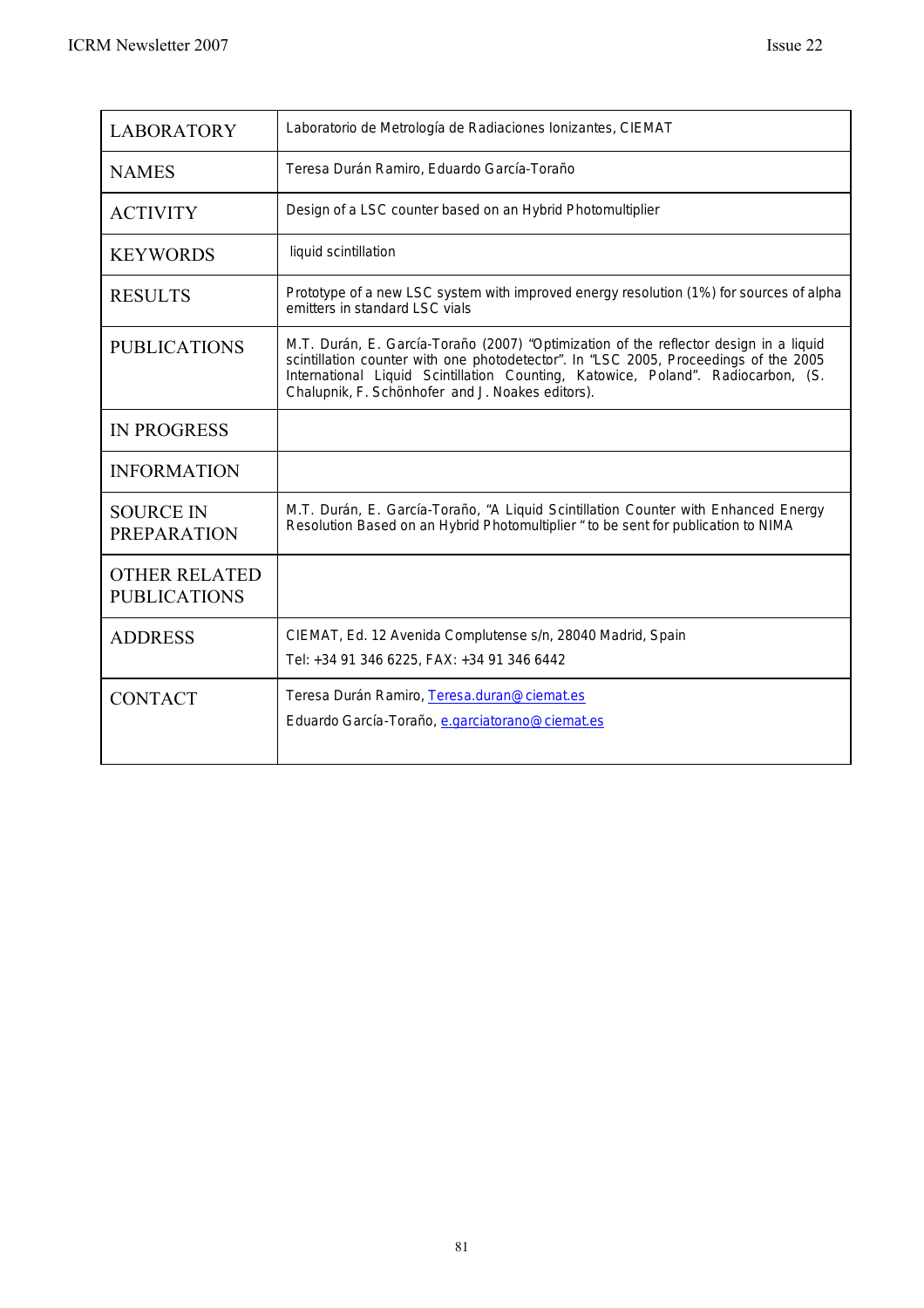| <b>LABORATORY</b>                           | Laboratorio de Metrología de Radiaciones Ionizantes, CIEMAT                                                                                                                                                                                                                                  |
|---------------------------------------------|----------------------------------------------------------------------------------------------------------------------------------------------------------------------------------------------------------------------------------------------------------------------------------------------|
| <b>NAMES</b>                                | Miguel Roteta Ibarra                                                                                                                                                                                                                                                                         |
| <b>ACTIVITY</b>                             | $4\pi\beta-\gamma$ Coincidence Measurements with pressurised proportional counters                                                                                                                                                                                                           |
| <b>KEYWORDS</b>                             | coincidence method                                                                                                                                                                                                                                                                           |
| <b>RESULTS</b>                              |                                                                                                                                                                                                                                                                                              |
| <b>PUBLICATIONS</b>                         |                                                                                                                                                                                                                                                                                              |
| <b>IN PROGRESS</b>                          | Setup of a digital acquisition system with two channels, similar to the one existing at<br>KRISS. Development of software to analyze data, including correlations. The<br>acquisition system will be connected to the existing equipment (pressurized<br>proportional counter, Nal detector) |
| <b>INFORMATION</b>                          |                                                                                                                                                                                                                                                                                              |
| <b>SOURCE IN</b><br><b>PREPARATION</b>      |                                                                                                                                                                                                                                                                                              |
| <b>OTHER RELATED</b><br><b>PUBLICATIONS</b> |                                                                                                                                                                                                                                                                                              |
| <b>ADDRESS</b>                              | CIEMAT, Ed. 12 Avenida Complutense s/n, 28040 Madrid, Spain<br>Tel: +34 91 346 6244, FAX: +34 91 346 6442                                                                                                                                                                                    |
| <b>CONTACT</b>                              | Miguel Roteta Ibarra, Miquel.Roteta@ciemat.es                                                                                                                                                                                                                                                |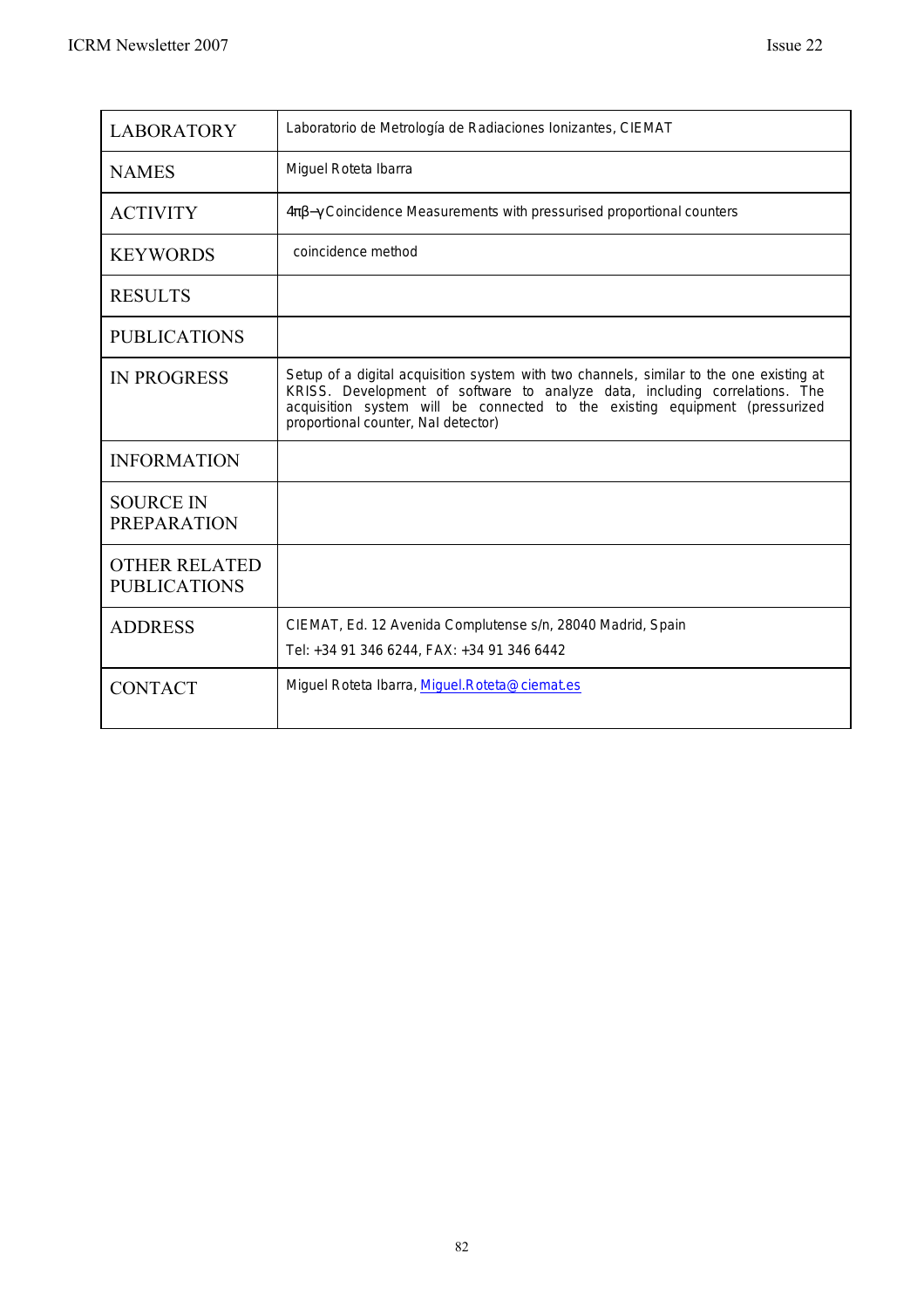OTHER RELATED PUBLICATIONS

| <b>LABORATORY</b>                      | Laboratorio de Metrología de Radiaciones Ionizantes, CIEMAT                                                                           |
|----------------------------------------|---------------------------------------------------------------------------------------------------------------------------------------|
| <b>NAMES</b>                           | Eduardo García-Toraño                                                                                                                 |
| <b>ACTIVITY</b>                        | Measurement of the alpha-particle emission probability of <sup>240</sup> Pu (EURAMET project nr.<br>749 coordinated by IRMM)          |
| <b>KEYWORDS</b>                        | Alpha spectrometry                                                                                                                    |
| <b>RESULTS</b>                         | Measurements finished at CIEMAT with a temperature-stabilized alpha chamber and<br>Implanted Si detectors. Preliminary fittings done. |
| <b>PUBLICATIONS</b>                    |                                                                                                                                       |
| <b>IN PROGRESS</b>                     | Final analysis of data obtained by all participants (G. Sibbens, IRMM, project<br>coordinator)                                        |
| <b>INFORMATION</b>                     |                                                                                                                                       |
| <b>SOURCE IN</b><br><b>PREPARATION</b> |                                                                                                                                       |

ADDRESS CIEMAT, Ed. 12 Avenida Complutense s/n, 28040 Madrid, Spain

CONTACT Eduardo García-Toraño, e.garciatorano@ciemat.es

Tel: +34 91 346 6225, FAX: +34 91 346 6442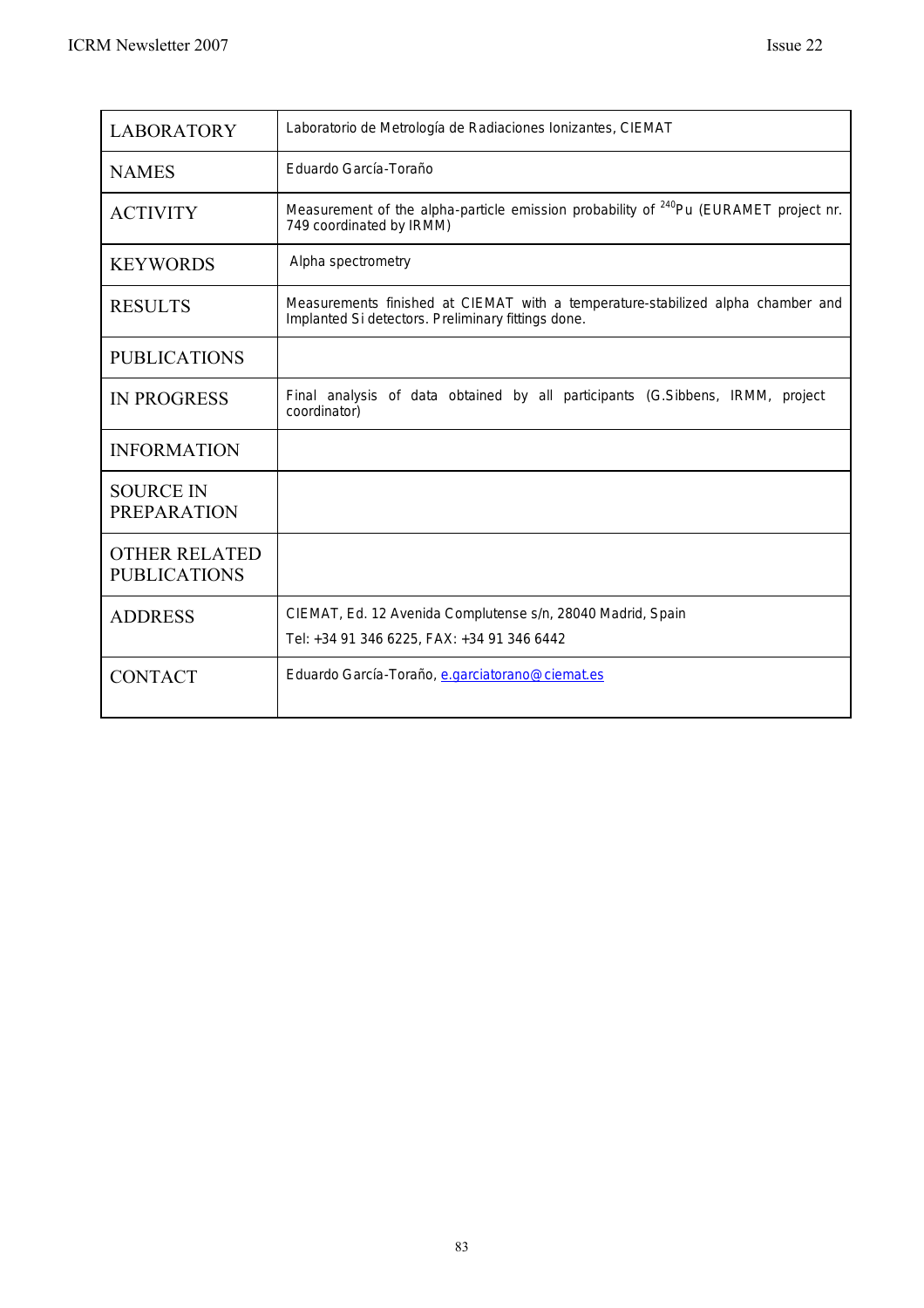| <b>LABORATORY</b>                           | Laboratorio de Metrología de Radiaciones Ionizantes, CIEMAT                                                                                                                                   |
|---------------------------------------------|-----------------------------------------------------------------------------------------------------------------------------------------------------------------------------------------------|
| <b>NAMES</b>                                | M. GALAN, J.M. LOS ARCOS                                                                                                                                                                      |
| <b>ACTIVITY</b>                             | Decay data evaluations, maintenance and update of the Spanish National<br>Database for Ionizing Radiation (BANDRRI)                                                                           |
| <b>KEYWORDS</b>                             | Data evaluation, $133$ Xe, $133$ mXe, $133$ l                                                                                                                                                 |
| <b>RESULTS</b>                              | Participation in the DDEP training session<br>Completed evaluations for DDEP: $^{133}$ Xe, $^{133m}$ Xe and $^{133}$ I                                                                        |
| <b>PUBLICATIONS</b>                         | The<br>completed<br>evaluations<br>have<br>already<br>published<br>been<br>in:<br>http://www.nucleide.org/DDEP WG/DDEPdata.htm                                                                |
| <b>IN PROGRESS</b>                          | Evaluations of $135m$ Xe, $22$ Na, $59$ Ni, $94$ Nb                                                                                                                                           |
| <b>INFORMATION</b>                          |                                                                                                                                                                                               |
| <b>SOURCE IN</b><br><b>PREPARATION</b>      |                                                                                                                                                                                               |
| <b>OTHER RELATED</b><br><b>PUBLICATIONS</b> | <b>BANDRRI</b> web site:<br>http://www.ciemat.es/portal.do?TR=C&IDR=1280                                                                                                                      |
| <b>ADDRESS</b>                              | Laboratorio de Metrología de Radiaciones Ionizantes, CIEMAT. Av.<br>Complutense, 22. 28040 Madrid, Spain.<br>E-mail: Monica.galan@ciemat.es<br>Phone: +34 91 346 6222<br>Fax: +34 91 346 6772 |
| <b>CONTACT</b>                              | Monica Galan                                                                                                                                                                                  |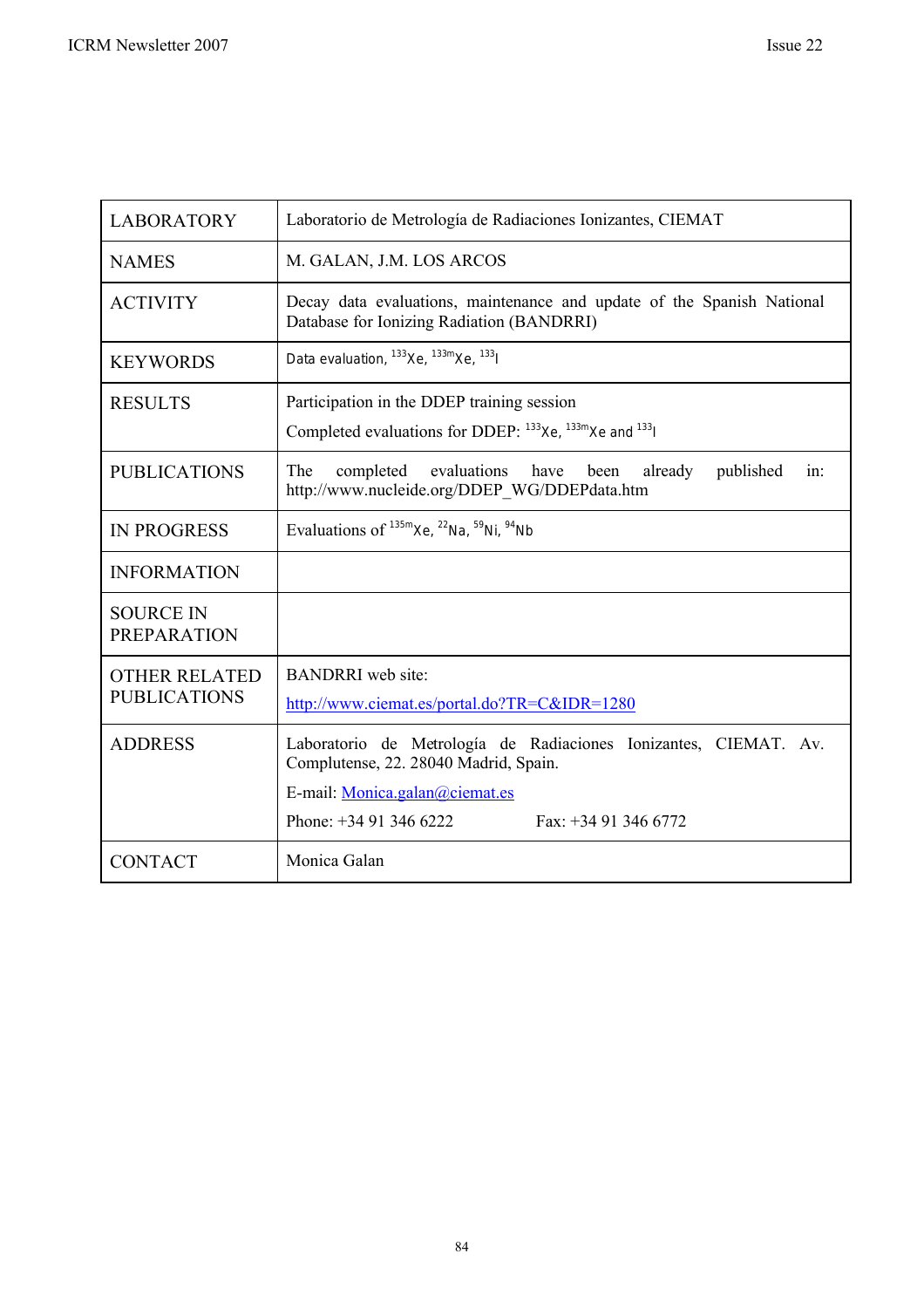| <b>LABORATORY</b>                           | <b>IRA</b>                                                                                                                                                                                                                                                                                                                                                                        |
|---------------------------------------------|-----------------------------------------------------------------------------------------------------------------------------------------------------------------------------------------------------------------------------------------------------------------------------------------------------------------------------------------------------------------------------------|
| <b>NAMES</b>                                | Claude Bailat, Youcef Nedjadi, Philippe Spring                                                                                                                                                                                                                                                                                                                                    |
| <b>ACTIVITY</b>                             | Source preparation, coincidence method, gas proportional counter, NaI well counter,<br>liquid scintillation, alpha spectrometry, gamma-ray spectrometry, ionisation chamber,<br>Monte Carlo simulation, Radon measurements.                                                                                                                                                       |
| <b>RESULTS</b>                              | Organised a national gamma spectrometry intercomparison for the measurement of<br>the activity of Sb-124.                                                                                                                                                                                                                                                                         |
|                                             | Standardization of Sb-124 and submission at the Sb-124 international intercomparison                                                                                                                                                                                                                                                                                              |
| <b>PUBLICATIONS</b>                         | Nedjadi Y., Spring Ph., Bailat C., Decombaz M., Triscone G., Gostely J.-J.,<br>Laedermann J.-P., Bochud F, Primary activity measurements with $4\pi\gamma$ NaI(TI) counting<br>and Monte Carlo calculated efficiencies, Applied Radiation and Isotopes 65 (2007)<br>534-538.                                                                                                      |
|                                             | Nedjadi Youcef, Spring Philippe, Zufferey Sandrine, Valley Jean-François, Bochud<br>François O.International Key Comparison of Activity Measurements of 54Mn, MetINFO<br>1/2006.                                                                                                                                                                                                  |
|                                             | François Bochud, Claude J. Bailat, Thierry Buchillier, François Byrde, Ernst Schmid<br>and Jean-Pascal Laedermann, Simple Monte-Carlo method to calibrate well-type<br>HPGe detectors, Nuclear Instruments and Methods in Physics Research Section A:<br>Accelerators, Spectrometers, Detectors and Associated Equipment, Volume 569, Issue<br>3, 21 December 2006, Pages 790-795 |
|                                             | Philippe Spring, Youcef Nedjadi, Claude Bailat, Gilles Triscone, François O Bochud,<br>Absolute Activity Measurement of Radon Gas at IRA-METAS, Nuclear Instruments and<br>Methods in Physics Research Section A: Accelerators, Spectrometers, Detectors and<br>Associated Equipment, Volume 568, Issue 2, 1 December 2006, Pages 752-759.                                        |
|                                             | Bochud F. O., Bailat C. J., Laedermann J.-P. Bayesian statistics in radionuclide<br>metrology: Measurement of a decaying source, Metrologia 44 (2007) S95-S101.                                                                                                                                                                                                                   |
|                                             | Youcef Nedjadi, Philippe Spring, Claude Bailat, P. Froidevaux, C. Wastiel, and<br>François Bochud, Purification and Activity Standardisation of Ho-166m Solution, JARI,<br>in press.                                                                                                                                                                                              |
| <b>IN PROGRESS</b>                          | Validating the TDCR method; Validating the $4\pi\beta$ - $4\pi\gamma$ coincidence method; Measuring<br>the period of Ho-166m and replacing the reference sources for the Swiss reference<br>ionisation chamber; Characterising a HPGe well-detector for Monte Carlo simulation.                                                                                                   |
| <b>INFORMATION</b>                          |                                                                                                                                                                                                                                                                                                                                                                                   |
| <b>SOURCE IN</b><br><b>PREPARATION</b>      | Ho-166m                                                                                                                                                                                                                                                                                                                                                                           |
| <b>OTHER RELATED</b><br><b>PUBLICATIONS</b> |                                                                                                                                                                                                                                                                                                                                                                                   |
| <b>ADDRESS</b>                              | Institut Universitaire de Radiophysique Appliquée<br>Grand-Pré 1<br>CH-1007 Lausanne<br>Switzerland<br>Tel: +41 21 6233434<br>Fax: +41 21 6233435<br>http://www.chuv.ch/public/instituts/ira                                                                                                                                                                                      |
| <b>CONTACT</b>                              | Claude Bailat                                                                                                                                                                                                                                                                                                                                                                     |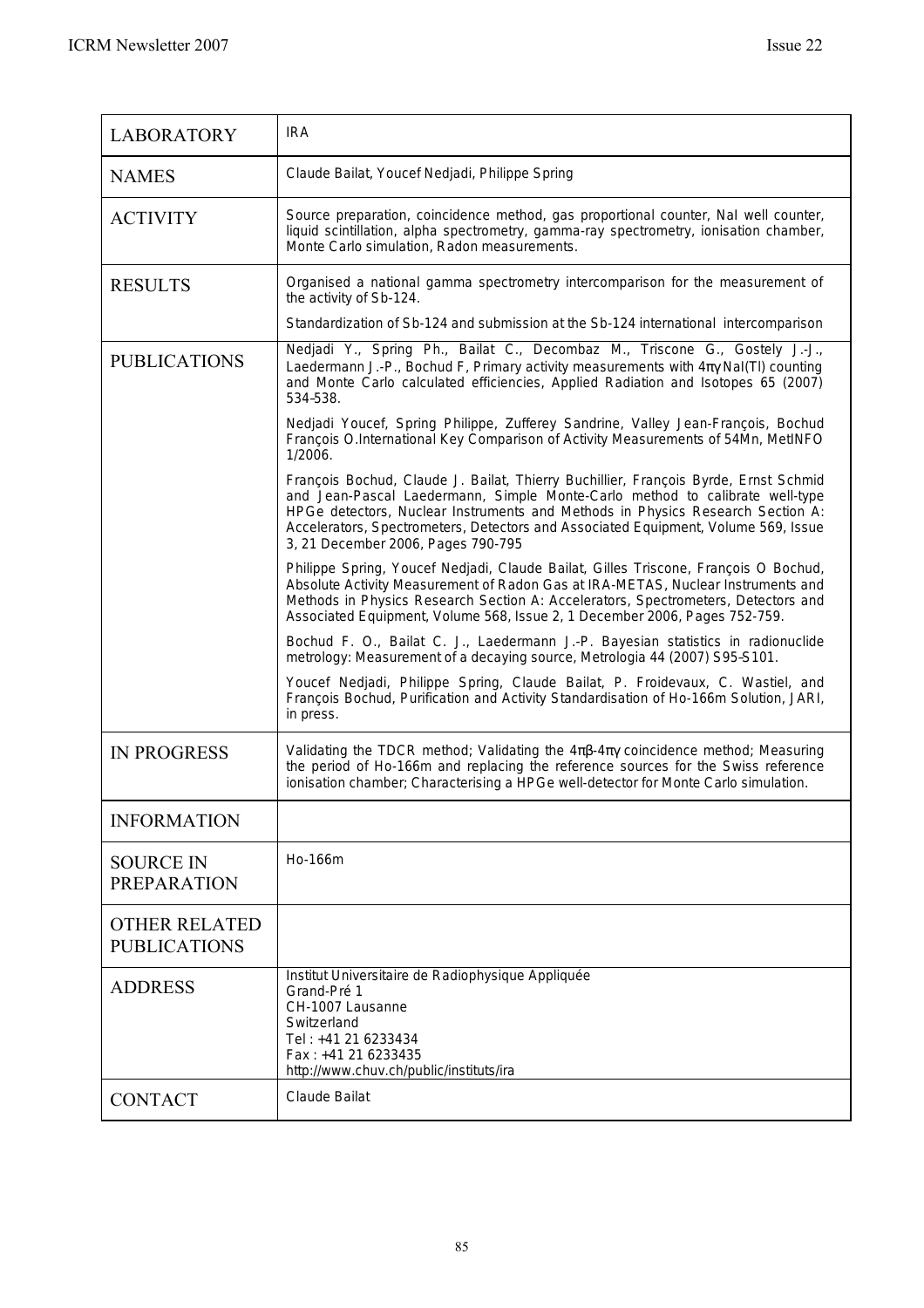| <b>LABORATORY</b>                           | National Radiation Standard Laboratory, Institute of Nuclear Energy<br>Research (NRSL/INER)                                                                                                                                                                 |
|---------------------------------------------|-------------------------------------------------------------------------------------------------------------------------------------------------------------------------------------------------------------------------------------------------------------|
| <b>NAMES</b>                                | Ming-Chen Yuan, Chien-Yung Yeh, and Ing-Jane Chen                                                                                                                                                                                                           |
| <b>ACTIVITY</b>                             | 1. Standardized In-111 and recalibrated the $4\pi\gamma$ ionization chambers.                                                                                                                                                                               |
|                                             | 2. Studied calibration techniques of the drum counting system for the<br>nuclear waste decommissioning                                                                                                                                                      |
|                                             | 3. Set up a new $2\pi\alpha/\beta$ counting system.                                                                                                                                                                                                         |
| <b>KEYWORDS</b>                             | coincidence method, environmental control, gas proportional counter,<br>ionisation chamber, life sciences, In-111                                                                                                                                           |
| <b>RESULTS</b>                              | INER participated in the APMP.RI(II)-K2.Cs-134 comparison. The results<br>were published in the BIPM KCDB.                                                                                                                                                  |
| <b>PUBLICATIONS</b>                         | 1. M.C. Yuan, I. J. Chen, C. F. Wang, "Primary standardization of <sup>67</sup> Ga<br>Radiopharmaceuticals", 16 <sup>th</sup> International Conference on Radionuclide<br>Metrology and its Applications, Cape Town, South Africa (September<br>$3-7, 2007$ |
| <b>IN PROGRESS</b>                          | 1. Participating in APMP I-131 key comparison piloted by NMIJ/Japan.                                                                                                                                                                                        |
| <b>INFORMATION</b>                          |                                                                                                                                                                                                                                                             |
| <b>SOURCE IN</b><br><b>PREPARATION</b>      |                                                                                                                                                                                                                                                             |
| <b>OTHER RELATED</b><br><b>PUBLICATIONS</b> |                                                                                                                                                                                                                                                             |
| <b>ADDRESS</b>                              | Health Physics Division,<br>Institute of Nuclear Energy Research                                                                                                                                                                                            |
|                                             | No.1000, Wunhua Rd., Jiaan Village, Longtan Township, Taoyuan<br>County, 32546, Taiwan (R.O.C.)                                                                                                                                                             |
| <b>CONTACT</b>                              | Ming-Chen Yuan (E-mail:mcyuan@iner.gov.tw)                                                                                                                                                                                                                  |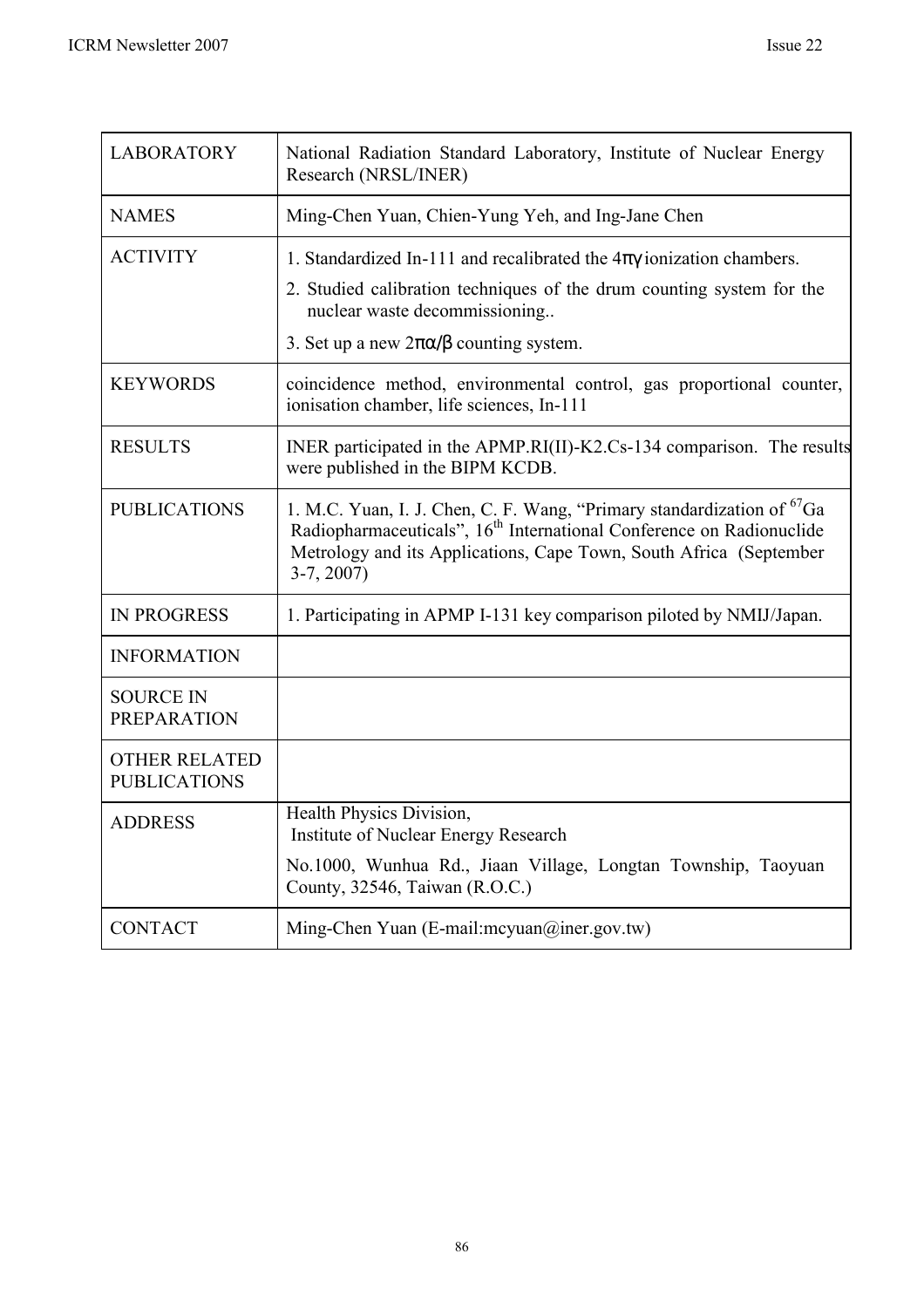| <b>LABORATORY</b>  | National Physical Laboratory                                                                                                                                                                                                                                                                  |
|--------------------|-----------------------------------------------------------------------------------------------------------------------------------------------------------------------------------------------------------------------------------------------------------------------------------------------|
| <b>NAMES</b>       | Arzu Arinc, Lena Johansson, John Sephton, Eleanor Bakshandeiar, Andy<br>Pearce                                                                                                                                                                                                                |
| <b>APPARATUS</b>   | <b>Liquid Scintillation Counting</b>                                                                                                                                                                                                                                                          |
| <b>RESULTS</b>     | Radionuclide solutions of <sup>14</sup> C, <sup>35</sup> S, <sup>55</sup> Fe, <sup>90</sup> Sr, <sup>90</sup> Y, <sup>99</sup> Tc, <sup>93m</sup> Nb, <sup>129</sup> I,<br>$147$ Nd/ $147$ Pm standardised by CIEMAT/NIST. New Quantulus low level<br>liquid scintillation counter installed. |
| <b>IN PROGRESS</b> | Development of the NPL TDCR counting system.                                                                                                                                                                                                                                                  |
|                    | Development of a second $4\pi$ (LS)- $\gamma$ coincidence counting counter for<br>standardising radionuclides.                                                                                                                                                                                |
|                    | Investigation of the assumption of 100 % detection efficiency for alpha<br>emitting radionuclides in liquid scintillation counting.                                                                                                                                                           |
|                    | Validation and characterisation of two commercial liquid scintillation<br>counters.                                                                                                                                                                                                           |
|                    | Investigation of the ionisation quench effect in liquid scintillators.<br>Standardisation of <sup>64</sup> Cu.                                                                                                                                                                                |
| <b>ADDRESS</b>     | Hampton Road, Teddington, Middlesex, United Kingdom, TW11 0LW<br>Tel.: +44 208 943 6699<br>E-mail: arzu.arinc@npl.co.uk                                                                                                                                                                       |
| <b>CONTACT</b>     | <b>Arzu Arinc</b>                                                                                                                                                                                                                                                                             |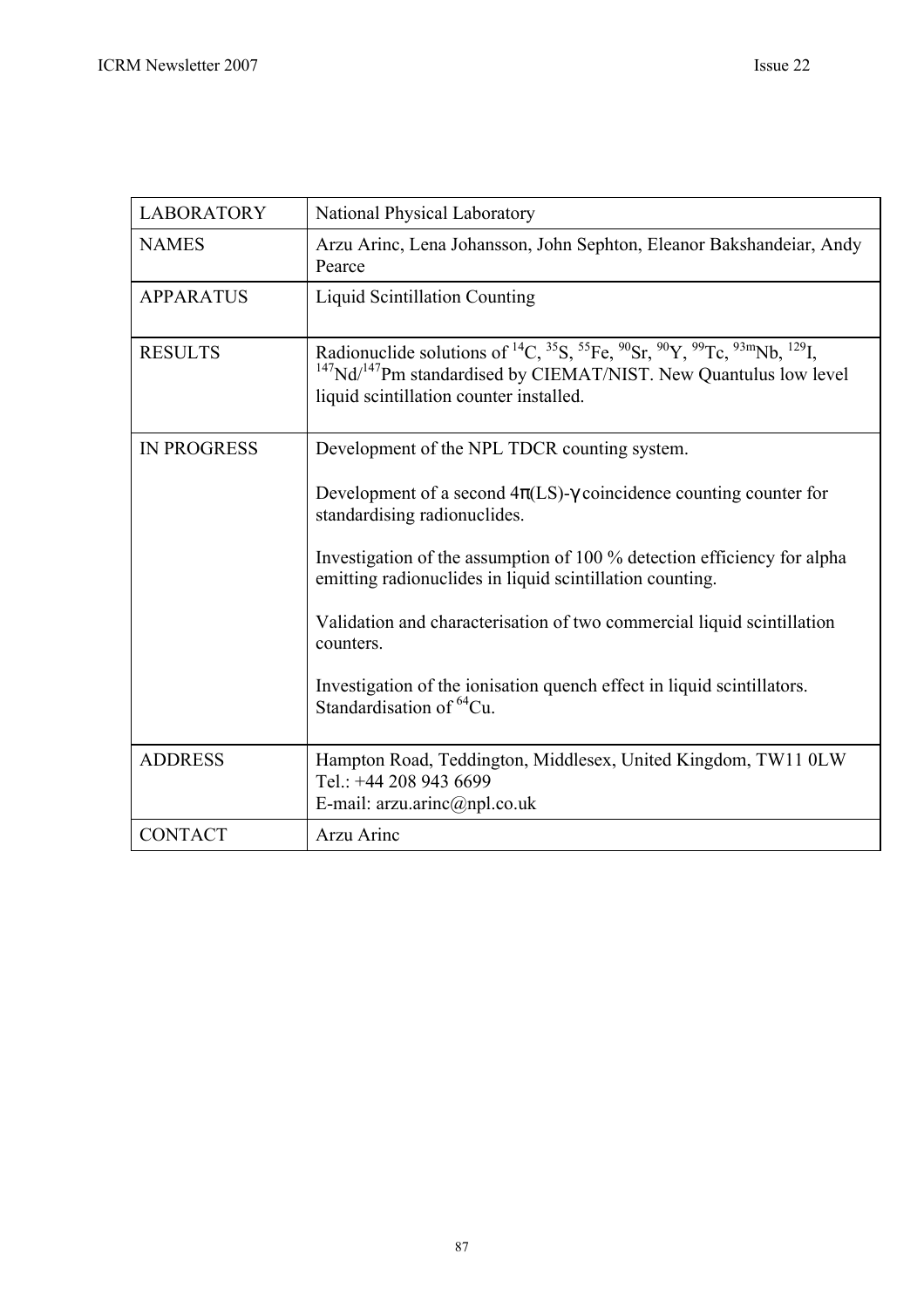| <b>LABORATORY</b>  | National Physical Laboratory                                                                                                                 |
|--------------------|----------------------------------------------------------------------------------------------------------------------------------------------|
| <b>NAMES</b>       | Sean Collins, Andy Pearce                                                                                                                    |
| <b>APPARATUS</b>   | <b>High Resolution Gamma Spectrometers</b>                                                                                                   |
| <b>RESULTS</b>     | The NPL high resolution gamma spectrometry facilities have been<br>redesigned to improve the reproducibility of positioning.                 |
|                    | New optical benches featuring kinematic mounts which control movement<br>in three dimensions have been installed.                            |
|                    | A new calibration geometry for $4\pi$ sources has been included to facilitate<br>gamma emission probability measurements.                    |
| <b>IN PROGRESS</b> | Measurement of the Gamma Emission Probabilities of Silver-111.                                                                               |
|                    | Complete recalibration of two detector systems.                                                                                              |
| <b>ADDRESS</b>     | Hampton Road, Teddington, Middlesex, United Kingdom, TW11 0LW<br>Tel.: +44 208 943 6699<br>E-mail: andy pearce $(\partial \text{ppl.co.uk})$ |
| <b>CONTACT</b>     | <b>Andy Pearce</b>                                                                                                                           |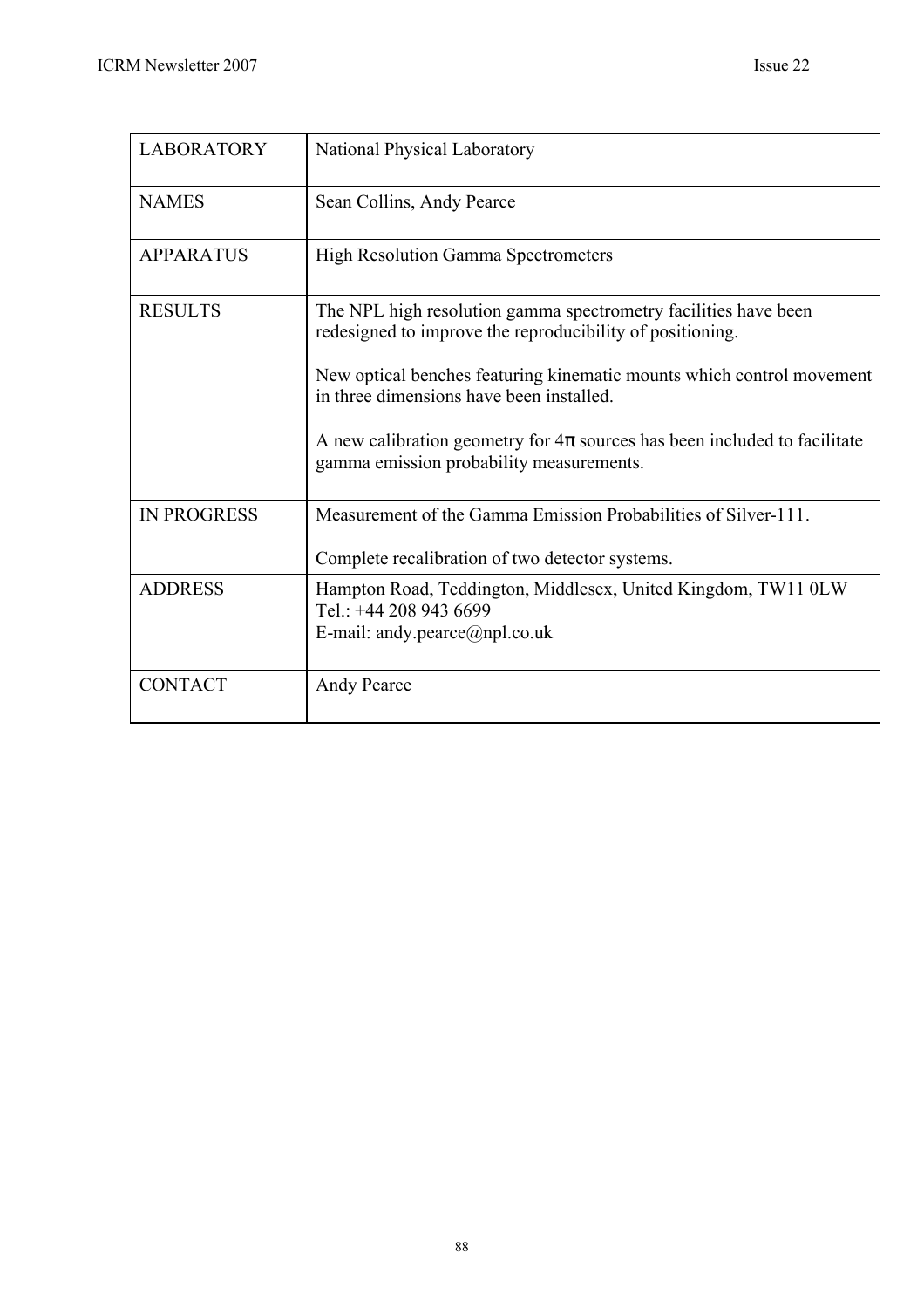| <b>LABORATORY</b>   | National Physical Laboratory                                                                                                                                                                                                                                                                                                                                    |
|---------------------|-----------------------------------------------------------------------------------------------------------------------------------------------------------------------------------------------------------------------------------------------------------------------------------------------------------------------------------------------------------------|
| <b>NAMES</b>        | Hilary Phillips, Julian Dean, Maria Marouli                                                                                                                                                                                                                                                                                                                     |
| <b>ACTIVITY</b>     | Standardisation of radioactive gases by internal proportional counting                                                                                                                                                                                                                                                                                          |
| <b>RESULTS</b>      | Modelling of proportional counters' response to positron emitters $({}^{11}C,$<br>$^{13}$ N, $^{15}$ O and $^{18}$ F) in gas<br>Measurement of ${}^{11}C$ in gas by internal proportional counting                                                                                                                                                              |
| <b>PUBLICATIONS</b> | Marouli, M., Dean, J. C. J. and Spyrou, N. M. 'Feasibility of using<br>proportional gas counters as a primary standard for positron emitters in<br>gas', Nucl. Instrum. Methods. Phys. Res. A, 580(1), 660 (2007).                                                                                                                                              |
| <b>IN PROGRESS</b>  | • Incorporation of energy calibrated MCA into counting system to enable<br>evaluation of counting losses and help validate <sup>11</sup> C model<br>$\blacksquare$ Development of quality control counter for ${}^{3}H$ system<br>• use of correlation counting for examination of after-pulses.<br>Participation in BIPM <sup>85</sup> Kr comparison exercise. |
| <b>ADDRESS</b>      | Hampton Road, Teddington, Middlesex, United Kingdom, TW11 0LW<br>Tel.: +44 208 943 6775<br>E-mail: hilary.phillips@npl.co.uk                                                                                                                                                                                                                                    |
| <b>CONTACT</b>      | <b>Hilary Phillips</b>                                                                                                                                                                                                                                                                                                                                          |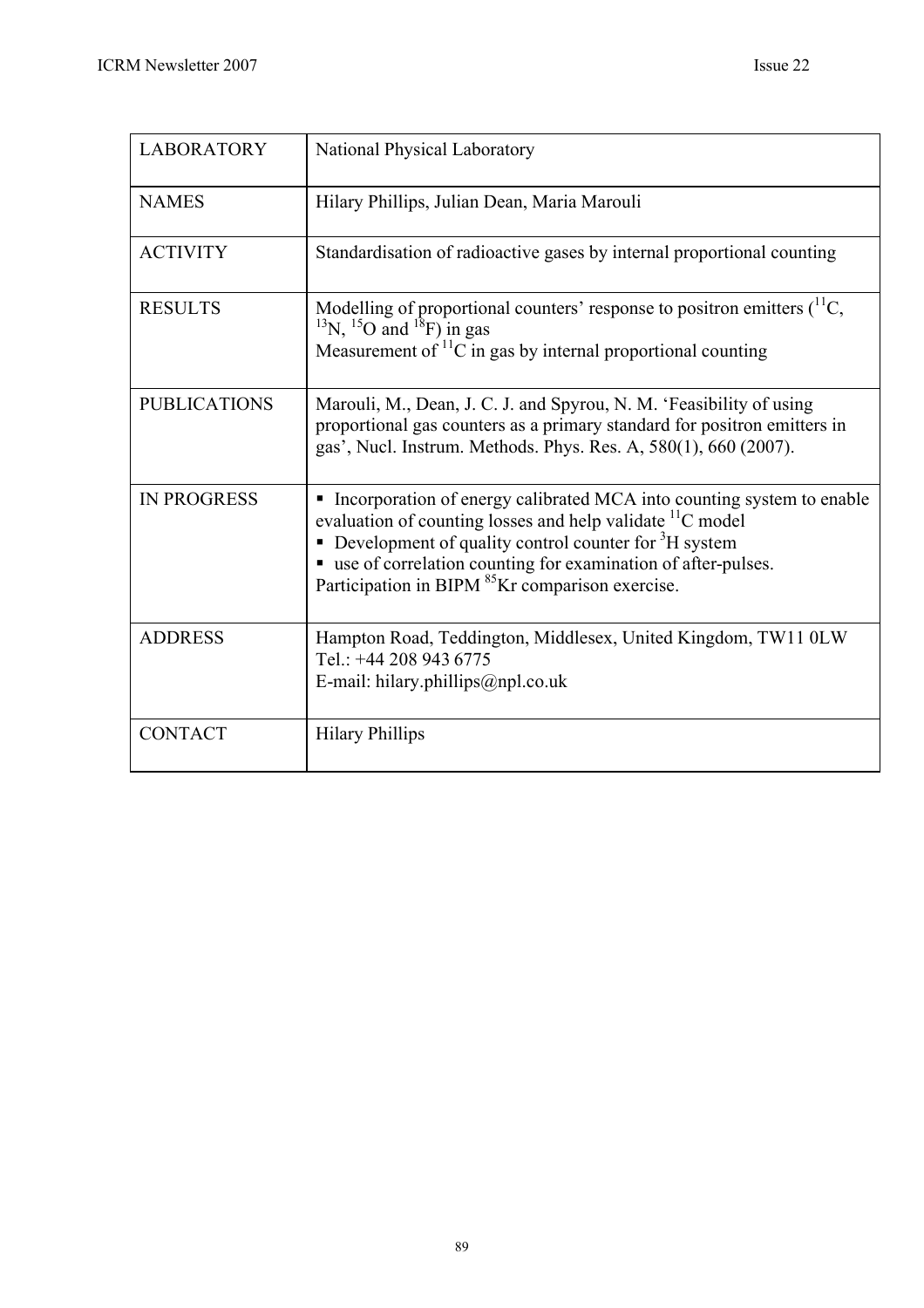| <b>LABORATORY</b>   | National Physical Laboratory                                                                                                                                                                                                                                                                                                                                                                                                                                                                                                                                                                                                                                                                                                                                                                                                                           |
|---------------------|--------------------------------------------------------------------------------------------------------------------------------------------------------------------------------------------------------------------------------------------------------------------------------------------------------------------------------------------------------------------------------------------------------------------------------------------------------------------------------------------------------------------------------------------------------------------------------------------------------------------------------------------------------------------------------------------------------------------------------------------------------------------------------------------------------------------------------------------------------|
| <b>NAMES</b>        | Chris Gilligan, Simon Jerome, Arzu Arinc, Lena Johansson and Arvic Harms                                                                                                                                                                                                                                                                                                                                                                                                                                                                                                                                                                                                                                                                                                                                                                               |
| <b>ACTIVITY</b>     | • Organisation of laboratory proficiency testing programmes<br>• Provision of low-level standards of radioactivity<br>• Organisation of User Forums                                                                                                                                                                                                                                                                                                                                                                                                                                                                                                                                                                                                                                                                                                    |
| <b>KEYWORDS</b>     | Alpha spectrometry, (anti) coincidence method, gamma-ray spectrometry,<br>ionisation chamber, liquid scintillation, low-level, radiochemistry, source<br>preparation, traceability, <sup>3</sup> H, <sup>14</sup> C, <sup>36</sup> Cl, <sup>40</sup> K, <sup>41</sup> Ca, <sup>55</sup> Fe, <sup>60</sup> Co, <sup>63</sup> Ni, <sup>89</sup> Sr, <sup>96</sup> Sr,<br><sup>95</sup> Zr, <sup>95</sup> Nb, <sup>99</sup> Tc, <sup>125</sup> Sb, <sup>129</sup> L, <sup>133</sup> Ba, <sup>134</sup> Cs, <sup>137</sup> Cs, <sup>144</sup> Ce, <sup>152</sup> Eu, <sup>154</sup> Eu, <sup>155</sup> Eu, <sup>208</sup> Po,<br><sup>210</sup>                                                                                                                                                                                                            |
| <b>RESULTS</b>      | • Organisation of the NPL Environmental Radioactivity Proficiency Test<br>Exercise 2007 (65 participants; eight sample types (aqueous and solid);<br>nuclides included <sup>3</sup> H, <sup>14</sup> C, <sup>36</sup> Cl, <sup>40</sup> K, <sup>41</sup> Ca, <sup>55</sup> Fe, <sup>60</sup> Co, <sup>63</sup> Ni, <sup>89</sup> Sr, <sup>96</sup> Sr, <sup>95</sup> Zr, <sup>95</sup> Nb,<br><sup>99</sup> Tc, <sup>125</sup> Sb, <sup>129</sup> I, <sup>133</sup> Ba, <sup>134</sup> Cs, <sup>137</sup> Cs, <sup>144</sup> Ce, <sup>152</sup> Eu, <sup>154</sup> Eu, <sup>155</sup> Eu, <sup>226</sup> Ra, <sup>228</sup> Ra,<br><sup>237</sup><br>• Provision of mixed gamma-emitting nuclides, $^{208}P_0$ , $^{210}P_0$ , $^{232}U$ and $^{243}Am$<br>low-level standards<br>• Organisation of two user forums (NSUF May 2007 and LSUF Sept 2007) |
| <b>PUBLICATIONS</b> | Harms, A.V., Dean, J.C.J., Gilligan, C.R.D., Jerome, S.M., 2007. 'The<br>performance of UK and overseas laboratories in proficiency tests for the<br>measurement of <sup>241</sup> Am'. Environmental Radiochemical Analysis III, edited by<br>P. Warwick, The Royal Chemical Society Special Publication 312, pp.200-206.                                                                                                                                                                                                                                                                                                                                                                                                                                                                                                                             |
| <b>IN PROGRESS</b>  | • Organisation of the NPL Environmental Radioactivity Proficiency Test<br>Exercise 2008 and NSUF 2008<br>• UKAS accreditation (ISO Guide 43, part 1; Proficiency Test Exercise<br>Providers)<br>• Provision of low-level standards of radioactivity<br>• Development of environmental radioactivity reference materials<br>• Statistical analysis of the results in NPL Environmental Radioactivity<br>Proficiency Test Exercises 1989-2007<br>Publications on (i) NPL Environmental Radioactivity Proficiency Test Exercise<br>2007, (ii) $\frac{95}{100}Nb/0.5m}Nb/0.5Zr$ ratios, (iii) data treatment Proficiency Test Exercises<br>and (iv) development of irradiated concrete reference material                                                                                                                                                  |
| <b>ADDRESS</b>      | Hampton Road, Teddington, Middlesex, United Kingdom, TW11 0LW<br>Tel.: +44 208 943 8512<br>E-mail: arvic.harms@npl.co.uk                                                                                                                                                                                                                                                                                                                                                                                                                                                                                                                                                                                                                                                                                                                               |
| <b>CONTACT</b>      | Arvic Harms                                                                                                                                                                                                                                                                                                                                                                                                                                                                                                                                                                                                                                                                                                                                                                                                                                            |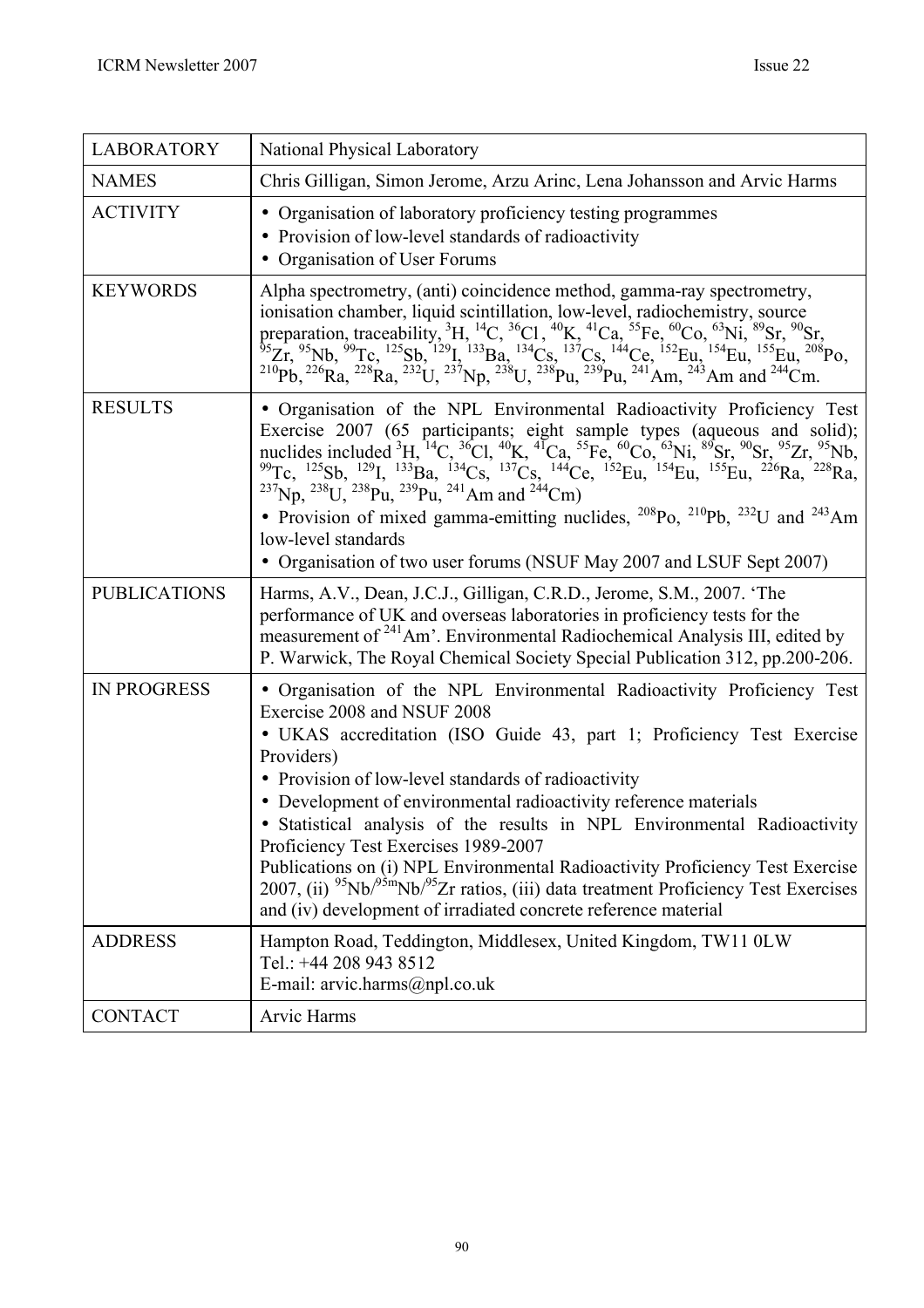| <b>LABORATORY</b>   | National Physical Laboratory                                                                                                                                                                                                                                                                                                                                                  |
|---------------------|-------------------------------------------------------------------------------------------------------------------------------------------------------------------------------------------------------------------------------------------------------------------------------------------------------------------------------------------------------------------------------|
| <b>NAMES</b>        | Julian Dean, Pete Burgess, Arvic Harms, Simon Jerome, Chris Gilligan                                                                                                                                                                                                                                                                                                          |
| <b>ACTIVITY</b>     | UK Measurement Infrastructure for Nuclear Decommissioning:<br>• Development of reference materials<br>• Organisation of comparison exercises<br>· Contributions to guidance on radionuclide metrology in site<br>decommissioning                                                                                                                                              |
| <b>KEYWORDS</b>     | Gamma-ray spectrometry; ionisation chamber; low-level; radiochemistry.                                                                                                                                                                                                                                                                                                        |
| <b>RESULTS</b>      | Comparison of gamma-spectrometry systems at UK nuclear sites                                                                                                                                                                                                                                                                                                                  |
| <b>PUBLICATIONS</b> | Dean, J. C. J., Adsley, I. and Burgess, P. H. 'Traceability for<br>Measurements of Radioactivity in Waste Materials Arising from Nuclear<br>Site Decommissioning.' Metrologia, 44 (2007), S140-S145.<br>Dean, J. C. J. 'A Comparison of Procedures Used at UK Nuclear Sites for<br>Gamma Assays of Potentially Contaminated or Activated Materials.' NPL<br>Report IR2, 2007. |
| <b>IN PROGRESS</b>  | Second comparison scheduled for 2008                                                                                                                                                                                                                                                                                                                                          |
| <b>ADDRESS</b>      | Hampton Road, Teddington, Middlesex, United Kingdom TW11 0LW<br>Tel: +44 208 943 6278<br>Email: julian.dean@npl.co.uk                                                                                                                                                                                                                                                         |
| <b>CONTACT</b>      | Julian Dean                                                                                                                                                                                                                                                                                                                                                                   |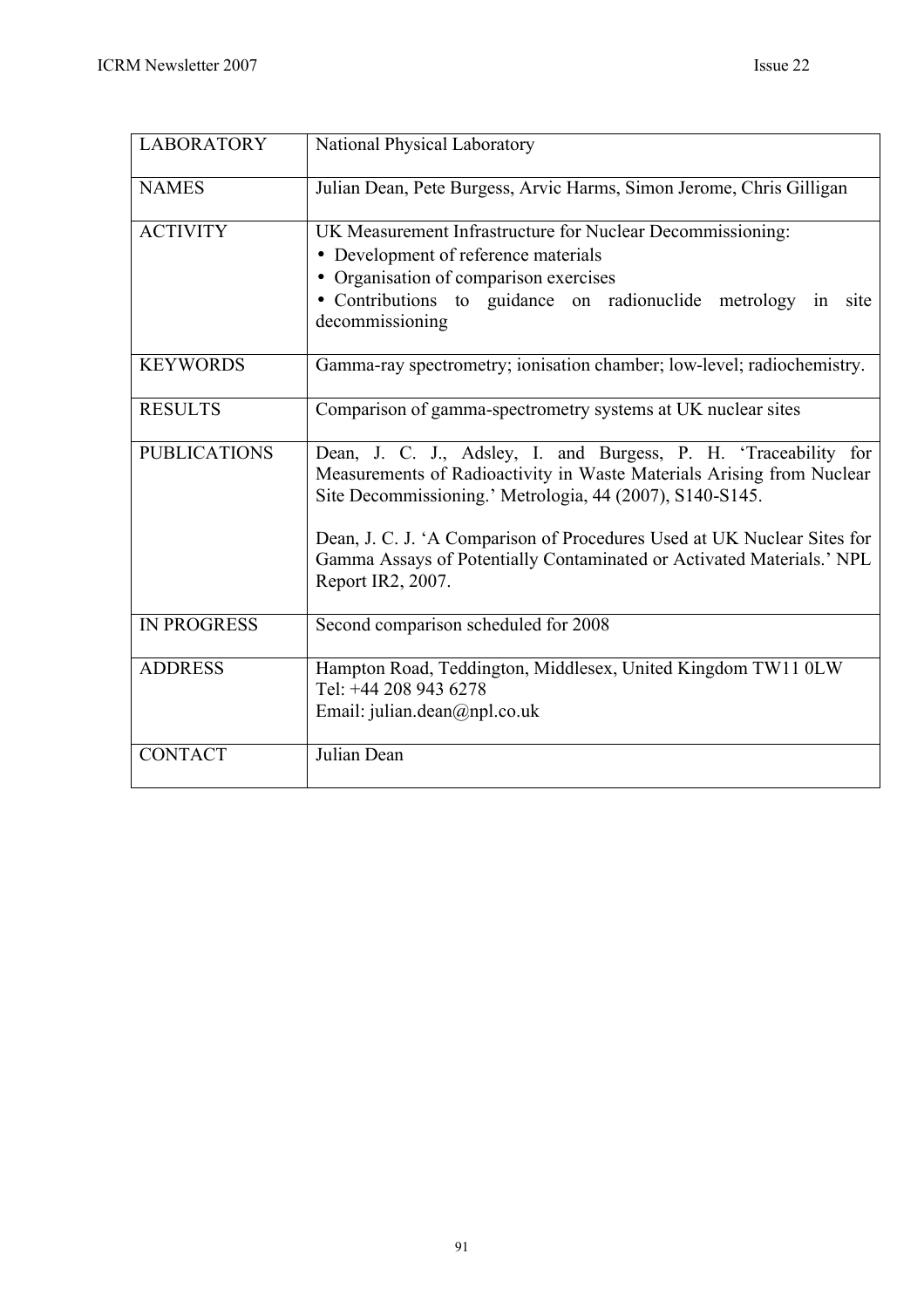| <b>LABORATORY</b>   | National Physical Laboratory                                                                                                                                                                                                                                                                                                                           |
|---------------------|--------------------------------------------------------------------------------------------------------------------------------------------------------------------------------------------------------------------------------------------------------------------------------------------------------------------------------------------------------|
| <b>NAMES</b>        | John Keightley, Lena Johannson, John Sephton, Andy Stroke, Andy<br>Pearce, Sean Collins.                                                                                                                                                                                                                                                               |
| <b>ACTIVITY</b>     | • $4\pi\beta$ (APPC)–γ Coincidence Counting<br>• $4\pi\beta$ (HPPC)-γ Coincidence Counting<br>• $4\pi\beta$ (LS)-γ Coincidence Counting<br>• Digital Coincidence Counting (DCC)<br>· Calibration of Wide Area Reference Sources, in terms of surface<br>emission rate.                                                                                 |
| <b>RESULTS</b>      | Primary standardisations of : $^{56}$ Mn, $^{134}$ Cs, $^{124}$ Sb.<br>New DCC software routines developed for dual-channel correlation<br>counting and Selective Sampling (SESAM), $\beta-\gamma$ sum counting.                                                                                                                                       |
| <b>PUBLICATIONS</b> | Keightley, JD and Park, T.S. 'Digital Coincidence Counting for<br>Radionuclide Standardization'. Metrologia, 44 (2007), S32-S35.<br>Sephton, J.P, Johannson, L.C. and Williams, J.M. 'A low-noise current<br>sensitive amplifier-discriminator system for beta particle counting'.<br>Presented at ICRM 2007 conference  in print. Appl. Radiat. Isot. |
| <b>IN PROGRESS</b>  | Re-design of high pressure proportional counter (HPPC) system, to<br>facilitate $\beta-\gamma$ sum counting technique.<br>Incorporation of new DCC analysis routines.<br>Standardisation of <sup>64</sup> Cu.<br>Modernisation of Wide Area Reference Source calibration system.                                                                       |
| <b>ADDRESS</b>      | Hampton Road, Teddington, Middlesex, United Kingdom TW11 0LW<br>Tel: +44 208 943 6278<br>Email: john.keightley@npl.co.uk                                                                                                                                                                                                                               |
| <b>CONTACT</b>      | John Keightley                                                                                                                                                                                                                                                                                                                                         |